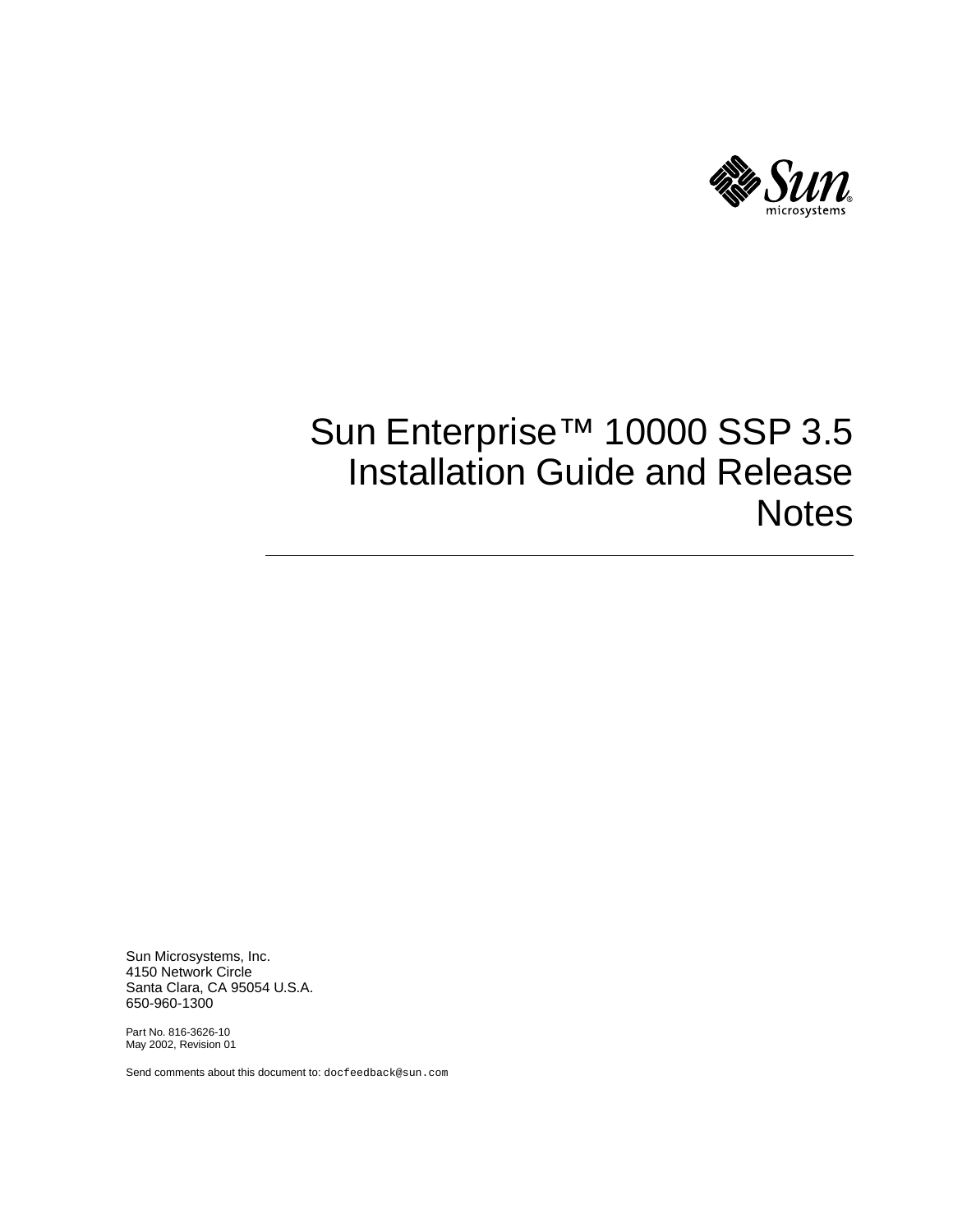Copyright 2002 Sun Microsystems, Inc., 4150 Network Circle, Santa Clara, California 95054 U.S.A. All rights reserved.

This product or document is distributed under licenses restricting its use, copying, distribution, and decompilation. No part of this product or document may be reproduced in any form by any means without prior written authorization of Sun and its licensors, if any. Third-party software, including font technology, is copyrighted and licensed from Sun suppliers.

Parts of the product may be derived from Berkeley BSD systems, licensed from the University of California. UNIX is a registered trademark in the U.S. and other countries, exclusively licensed through X/Open Company, Ltd.

Sun, Sun Microsystems, the Sun logo, docs.sun.com, Solstice DiskSuite, Sun FastEthernet, Sun Netra, Sun Enterprise, Sun StorEdge Traffic Manager, Sun Ultra, OpenBoot, SunScreen, SunSolve, and Solaris are trademarks, registered trademarks, or service marks of Sun Microsystems, Inc. in the U.S. and other countries. All SPARC trademarks are used under license and are trademarks or registered trademarks of SPARC International, Inc. in the U.S. and other countries. Products bearing SPARC trademarks are based upon an architecture developed by Sun Microsystems, Inc.

The OPEN LOOK and Sun™ Graphical User Interface was developed by Sun Microsystems, Inc. for its users and licensees. Sun acknowledges the pioneering efforts of Xerox in researching and developing the concept of visual or graphical user interfaces for the computer industry. Sun holds a non-exclusive license from Xerox to the Xerox Graphical User Interface, which license also covers Sun's licensees who implement OPEN LOOK GUIs and otherwise comply with Sun's written license agreements.

Federal Acquisitions: Commercial Software—Government Users Subject to Standard License Terms and Conditions.

DOCUMENTATION IS PROVIDED "AS IS" AND ALL EXPRESS OR IMPLIED CONDITIONS, REPRESENTATIONS AND WARRANTIES, INCLUDING ANY IMPLIED WARRANTY OF MERCHANTABILITY, FITNESS FOR A PARTICULAR PURPOSE OR NON-INFRINGEMENT, ARE DISCLAIMED, EXCEPT TO THE EXTENT THAT SUCH DISCLAIMERS ARE HELD TO BE LEGALLY INVALID.

Copyright 2002 Sun Microsystems, Inc., 4150 Network Circle, Santa Clara, California 95054 Etats-Unis. Tous droits réservés.

Ce produit ou document est distribué avec des licences qui en restreignent l'utilisation, la copie, la distribution, et la décompilation. Aucune partie de ce produit ou document ne peut être reproduite sous aucune forme, par quelque moyen que ce soit, sans l'autorisation préalable et écrite de Sun et de ses bailleurs de licence, s'il y en a. Le logiciel détenu par des tiers, et qui comprend la technologie relative aux polices de caractères, est protégé par un copyright et licencié par des fournisseurs de Sun.

Des parties de ce produit pourront être dérivées des systèmes Berkeley BSD licenciés par l'Université de Californie. UNIX est une marque déposée aux Etats-Unis et dans d'autres pays et licenciée exclusivement par X/Open Company, Ltd.

Sun, Sun Microsystems, le logo Sun, docs.sun.com, Solstice DiskSuite, Sun FastEthernet, Sun Netra, Sun Enterprise, Sun StorEdge Traffic Manager, Sun Ultra, OpenBoot, SunScreen, SunSolve, et Solaris sont des marques de fabrique ou des marques déposées, ou marques de service, de Sun Microsystems, Inc. aux Etats-Unis et dans d'autres pays. Toutes les marques SPARC sont utilisées sous licence et sont des marques de fabrique ou des marques déposées de SPARC International, Inc. aux Etats-Unis et dans d'autres pays. Les produits portant les marques SPARC sont basés sur une architecture développée par Sun Microsystems, Inc.

L'interface d'utilisation graphique OPEN LOOK et Sun™ a été développée par Sun Microsystems, Inc. pour ses utilisateurs et licenciés. Sun reconnaît les efforts de pionniers de Xerox pour la recherche et le développement du concept des interfaces d'utilisation visuelle ou graphique pour l'industrie de l'informatique. Sun détient une licence non exclusive de Xerox sur l'interface d'utilisation graphique Xerox, cette licence couvrant également les licenciés de Sun qui mettent en place l'interface d'utilisation graphique OPEN LOOK et qui en outre se conforment aux licences écrites de Sun.

Achats fédéraux: logiciel commercial - Les utilisateurs gouvernementaux doivent respecter les conditions du contrat de licence standard.

LA DOCUMENTATION EST FOURNIE "EN L'ETAT" ET TOUTES AUTRES CONDITIONS, DECLARATIONS ET GARANTIES EXPRESSES OU TACITES SONT FORMELLEMENT EXCLUES, DANS LA MESURE AUTORISEE PAR LA LOI APPLICABLE, Y COMPRIS NOTAMMENT TOUTE GARANTIE IMPLICITE RELATIVE A LA QUALITE MARCHANDE, A L'APTITUDE A UNE UTILISATION PARTICULIERE OU A L'ABSENCE DE CONTREFAÇON.



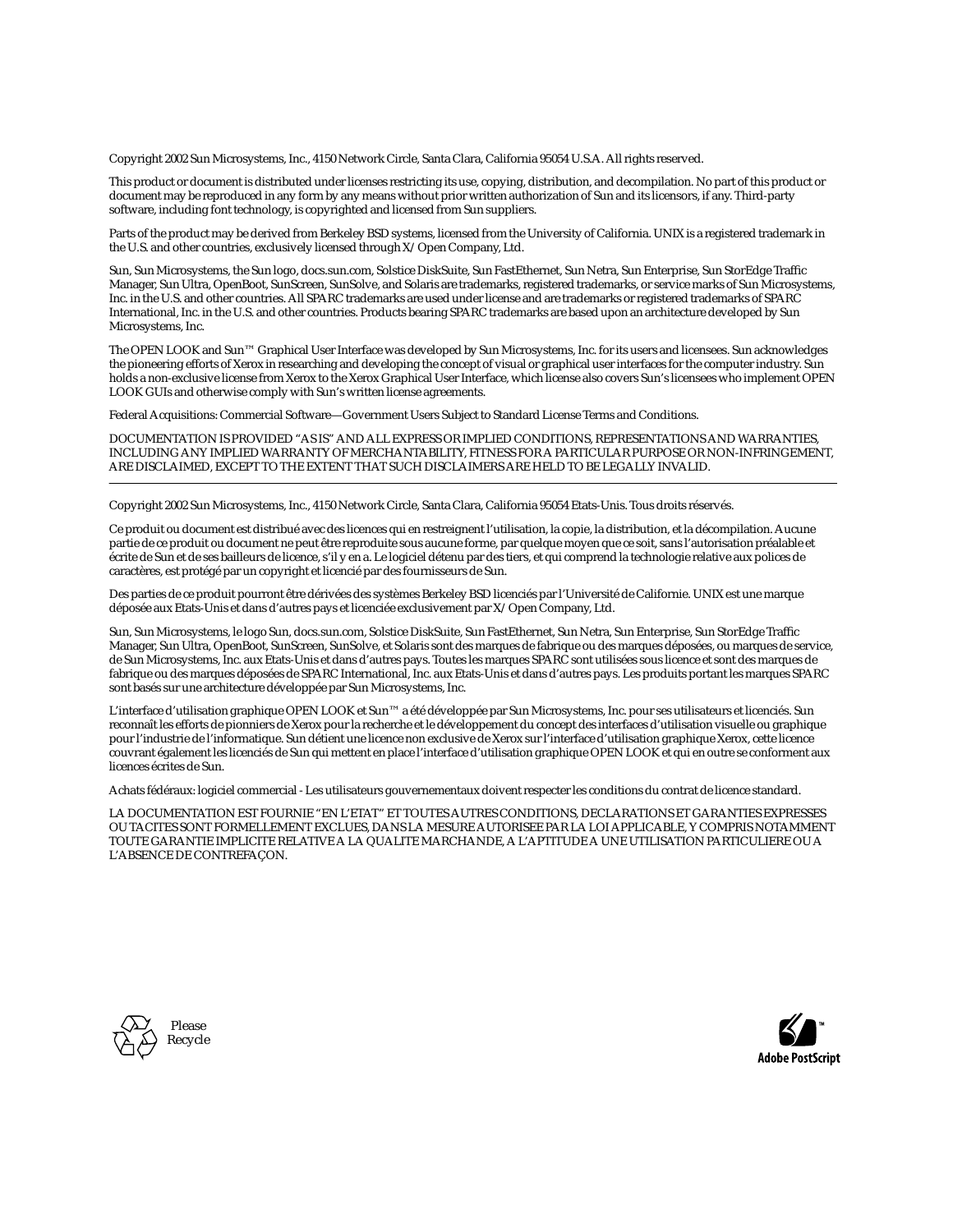## **Contents**

**[Preface](#page-12-0) xiii** [Before You Read This Book](#page-12-1) xiii [How This Book Is Organized](#page-12-2) xiii [Using UNIX Commands x](#page-13-0)iv [Typographic Conventions](#page-14-0) xv [Shell Prompts](#page-14-1) xv [Related Documentation](#page-15-0) xvi [Accessing Sun Documentation Online](#page-16-0) xvii [Sun Welcomes Your Comments](#page-16-1) xvii **1. [SSP 3.5 Release Notes](#page-18-0) 1** [General Issues 1](#page-18-1) [Alternate Pathing Functionality](#page-18-2) 1 [Sun Netra T1 Server](#page-19-0) 2 [Changes to the SSP Software 2](#page-19-1) [Changes to DR and SSP Commands and Behavior 3](#page-20-0) [Where to Find DR Information 6](#page-23-0) [Known SSP Bugs 7](#page-24-0) [snmpd](#page-24-1) Memory Leaks During ADR Operations (4486454) 7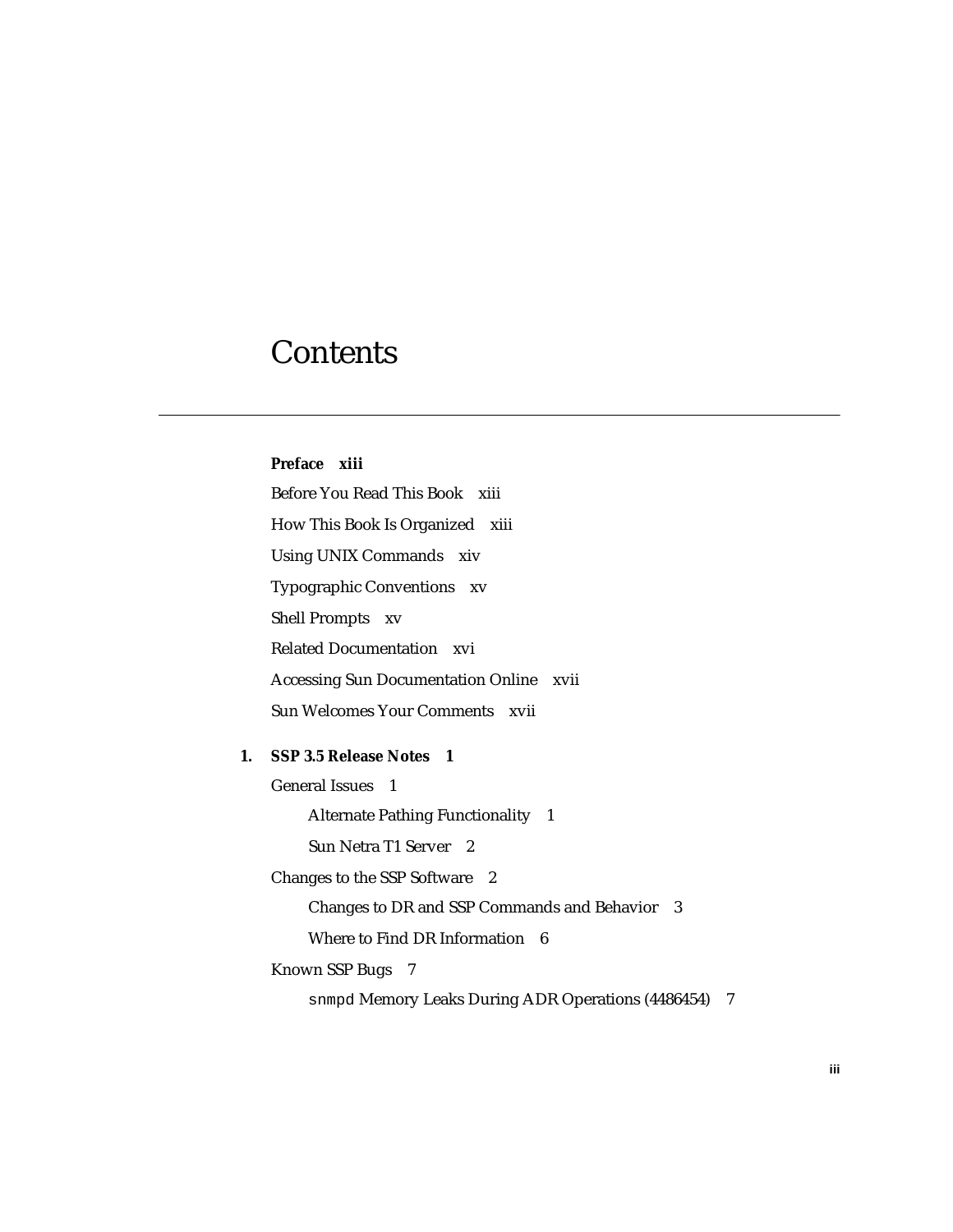machine server Memory Leaks During Multiple hpost Operations (4493987) 7

#### [Known DR Bugs](#page-25-0) 8

[DDI\\_RESUME](#page-25-1) Failure Results in Failure of Subsequent DR Operations (4353719) 8

[deleteboard](#page-25-2)(1M) Operation on a Board with no Memory Causes a Domain Running the Solaris 7 or Solaris 8 Operating Environment to Crash (4468171) 8

[Problem with](#page-26-0) oprom\_checknodeid() during DR (4474330) 9

[showdevices](#page-26-1)(1M) Memory Information Displayed by showdevices Might Be Incorrect (4495747) 9

[Bugs Fixed Since SSP 3.4](#page-26-2) 9

[Requests for Enhancement Completed](#page-27-0) [in SSP 3.5 1](#page-27-0)0

[Patches](#page-29-0) 12

[Reference Manual \(](#page-29-1)man pages) Errata 12

#### **2. [Preparing for SSP 3.5 Installation or Upgrade](#page-30-0) 13**

[Getting Started 1](#page-31-0)4

- ▼ [To Determine Your Current SSP Version 1](#page-32-0)5
- ▼ [To Obtain SSP Software From the Web](#page-33-0) 16
- ▼ [To Obtain SSP Software From the CD-ROM](#page-34-0) 17
- ▼ [To Create an SSP Backup File](#page-34-1) 17
- ▼ [To Verify the Control Board Network Connection Between the Main and](#page-36-0) [Spare SSP 1](#page-36-0)9
- ▼ [To Verify that the](#page-37-0) rsh(1) Command is Enabled 20
- ▼ [To Establish a Floating IP Address](#page-37-1) 20
- ▼ [To Prepare for SSP 3.5 Upgrade or SSP Patch Installation](#page-38-0) 21

[SSP 3.5 Hardware and Software Requirements](#page-40-0) 23

[Failover Configurations 2](#page-42-0)5

[Installation and Upgrade Options](#page-44-0) 27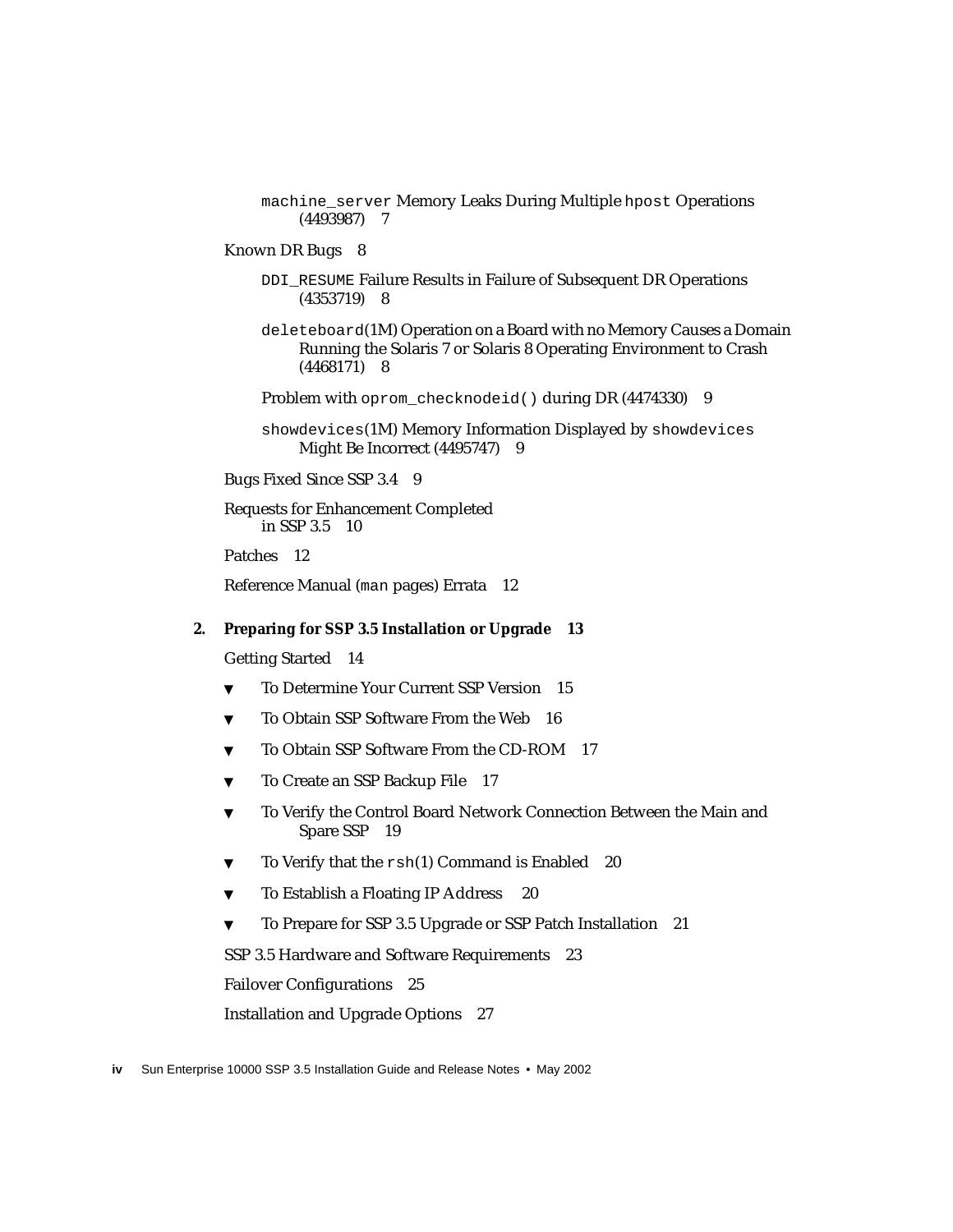### **3. [Installing SSP 3.5 on a New Disk](#page-46-0) 29**

[SSP 3.5 Installation Process 2](#page-46-1)9

[Using Solaris Web Start 3](#page-47-0)0

[To Create a New SSP 3.5 Disk Using Solaris](#page-47-1) [Web Start 3](#page-47-1)0

[Using the](#page-52-0) ssp\_install Command 35

▼ [To Create a New SSP 3.5 Disk Using the](#page-52-1) ssp\_install Command 35

### **4. [Upgrading to SSP 3.5 4](#page-58-0)1**

[SSP Upgrade Process Title](#page-58-1) 41

- ▼ [To Upgrade from SSP 3.4 to SSP 3.5](#page-58-2) 41
- ▼ [To Upgrade from SSP 3.2 or SSP 3.3 to SSP 3.5](#page-60-0) 43

### **5. [After SSP Installation or Upgrade](#page-64-0) 47**

[Editing Initialization Files 4](#page-64-1)7

[Configuring the Network Time Protocol Daemon](#page-65-0) 48

▼ [To Create the](#page-66-0) ntp.conf File 49

### **6. [Falling Back to a Previous SSP Release 5](#page-68-0)1**

[SSP Fall Back](#page-68-1) 51

▼ [To Fall Back to a Previous SSP Release 5](#page-68-2)1

### **7. [Running an OpenSSP](#page-72-0) 55**

[Impact of Third-Party Applications on the SSP 5](#page-72-1)5

[Required Resources for an OpenSSP](#page-73-0) 56

[Keeping Current with Recommended Patches 5](#page-74-0)7

[Using the Solaris 8 or 9 Operating Environment 5](#page-74-1)7

- [Estimating SSP and Third-Party Software Memory Usage 5](#page-75-0)8 [Calculating Memory Usage by Third-Party Applications 5](#page-75-1)8
- [To Obtain the Virtual Memory Amount Used by an Application 5](#page-76-0)9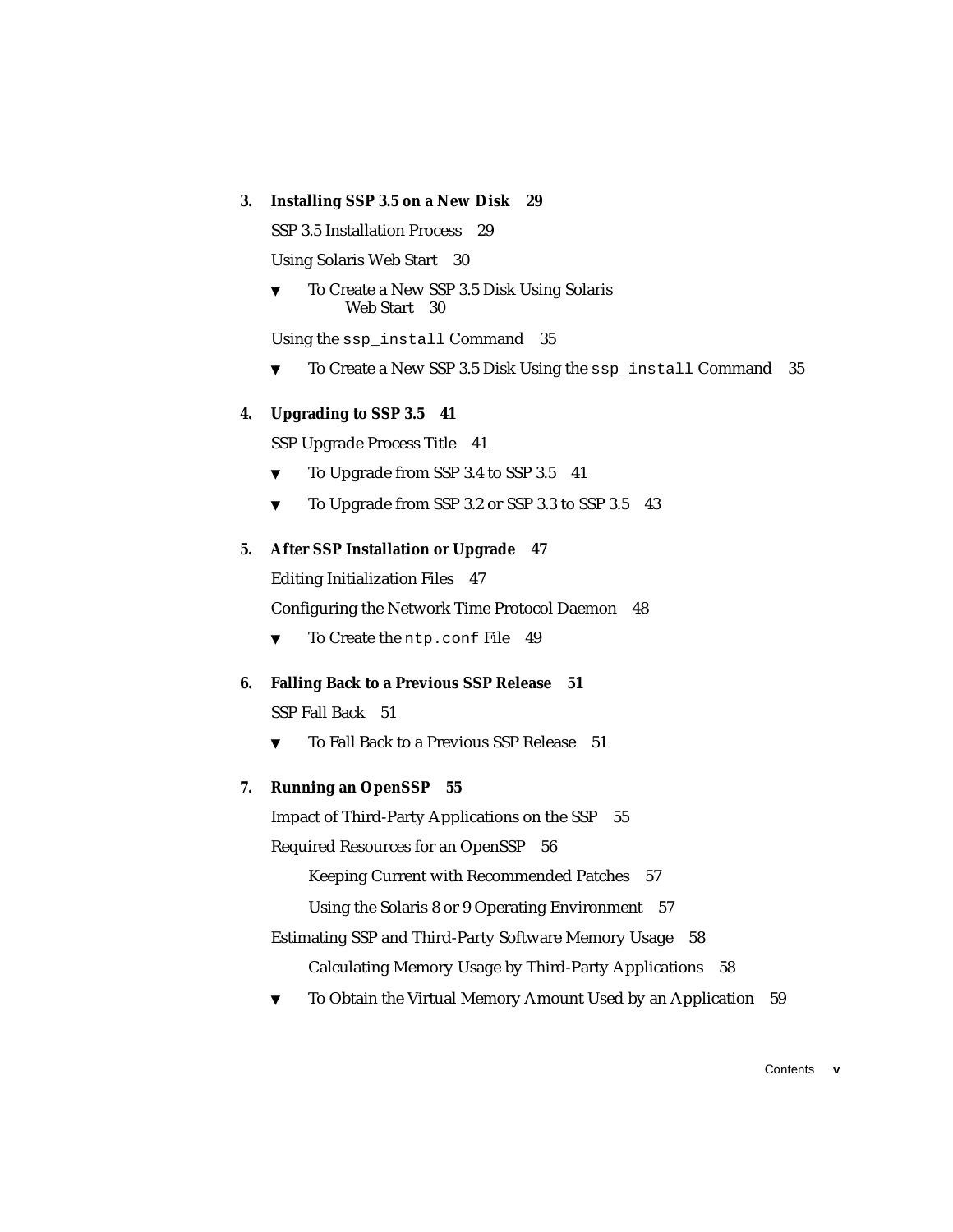▼ [To Calculate the Memory Requirements For an SSP Using the OpenSSP](#page-77-0) [Memory Worksheet](#page-77-0) 60

[Verifying That You Have Sufficient Real Memory 6](#page-80-0)3

▼ [To Determine Whether a System is Thrashing 6](#page-81-0)4

[Calculating CPU Utilization 6](#page-82-0)5

[SSP CPU Requirements](#page-85-0) 68

[Determining Hardware for an OpenSSP](#page-86-0) 69

[Using a Faster Processor](#page-86-1) 69

[Adding More Memory](#page-86-2) 69

[Adding More Swap Space 7](#page-87-0)0

[Adding More Disk Space 7](#page-87-1)0

### **8. [Installing the Solaris 8 or 9 Operating Environment on Sun Enterprise 10000](#page-88-0) [Domains](#page-88-0) 71**

[Overview of Domain Installation Tasks](#page-89-0) 72

[What You Need to Start the Domain Install 7](#page-90-0)3

[Domain Pre-Installation Tasks](#page-91-0) 74

- ▼ [To Create the](#page-92-0) eeprom.image File 75
- ▼ [To Create a New Domain on the SSP](#page-93-0) 76
- ▼ [To Configure Domain Network Information 7](#page-95-0)8
- ▼ [To Set up the SSP as an Installation Server](#page-96-0) 79
- ▼ [To Bring Up the Domain to the OpenBoot PROM Level 8](#page-98-0)1
- ▼ [To Set Up the OpenBoot PROM Environment 8](#page-99-0)2

[Domain Installation Tasks](#page-102-0) 85

- [To](#page-103-0) boot net the Operating Environment to the Domain 86
- ▼ [To Finish the](#page-105-0) suninstall Process 88

[Domain Post-Installation Tasks](#page-106-0) 89

- ▼ [To Configure the Default Boot Disk 8](#page-106-1)9
- ▼ [To Install Additional Software Packages](#page-108-0) 91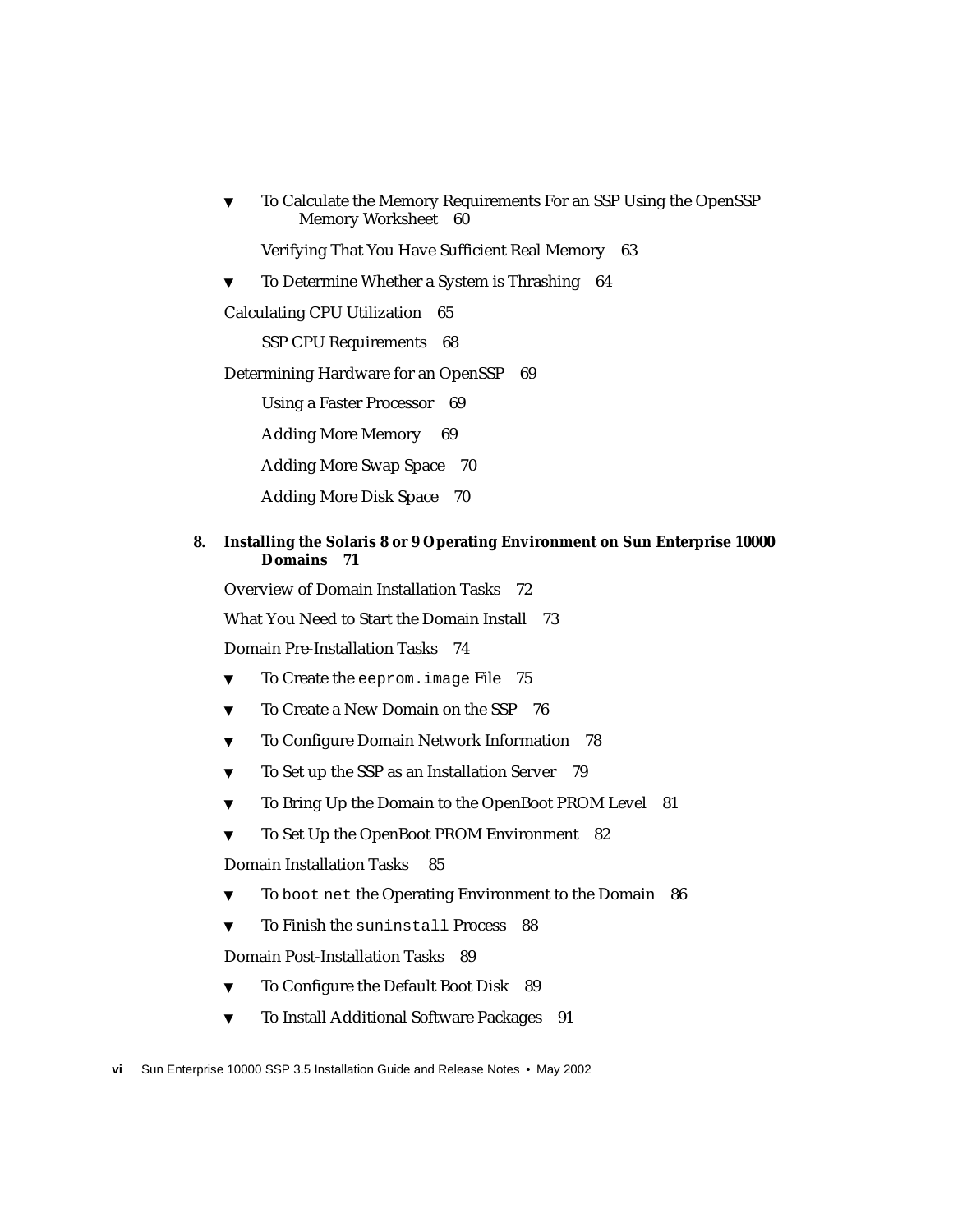- ▼ [To Configure the NTP Packages](#page-109-0) 92
- [To Verify the Installation](#page-110-0) 93

[Licensing Your Software](#page-111-0) 94

[FLEXlm-Based Licensing](#page-111-1) 94

▼ [To Obtain the Sun Enterprise 10000 System Domain Host ID](#page-111-2) 94

[Other Software Licensing 9](#page-112-0)5

### **9. [Upgrading to the Solaris 8 or 9 Operating Environment on Sun Enterprise 10000](#page-114-0) [Domains](#page-114-0) 97**

[Overview of Domain Upgrade Tasks](#page-115-0) 98

[Resources Needed to Start the Domain Upgrade](#page-116-0) 99

[Domain Pre-Upgrade Tasks 1](#page-117-0)00

- ▼ [To Prepare the Domain for the Upgrade](#page-117-1) 100
- ▼ [To Verify the Domain Network Information](#page-120-0) 103
- ▼ [To Set Up the SSP as an Installation Server 1](#page-120-1)03
- ▼ [To Bring Up the Domain to the OpenBoot PROM Level 1](#page-122-0)05
- ▼ [To Set Up the OpenBoot PROM Environment 1](#page-123-0)06

[Domain Upgrade Tasks](#page-126-0) 109

- [To](#page-126-1) boot net the Operating Environment to the Domain 109
- ▼ [To Finish the Upgrade Process 1](#page-127-0)10

[Domain Post-Upgrade Tasks](#page-128-0) 111

- ▼ [To Configure the Default Boot Disk 1](#page-129-0)12
- ▼ [To Install Additional Software Packages](#page-130-0) 113
- ▼ [To Configure the NTP Packages](#page-132-0) 115
- ▼ [To Verify the Upgrade](#page-132-1) 115

[Licensing Your Software](#page-133-0) 116

[FLEXlm-Based Licensing](#page-133-1) 116

[To Obtain the Sun Enterprise 10000 System Domain Host ID](#page-134-0) 117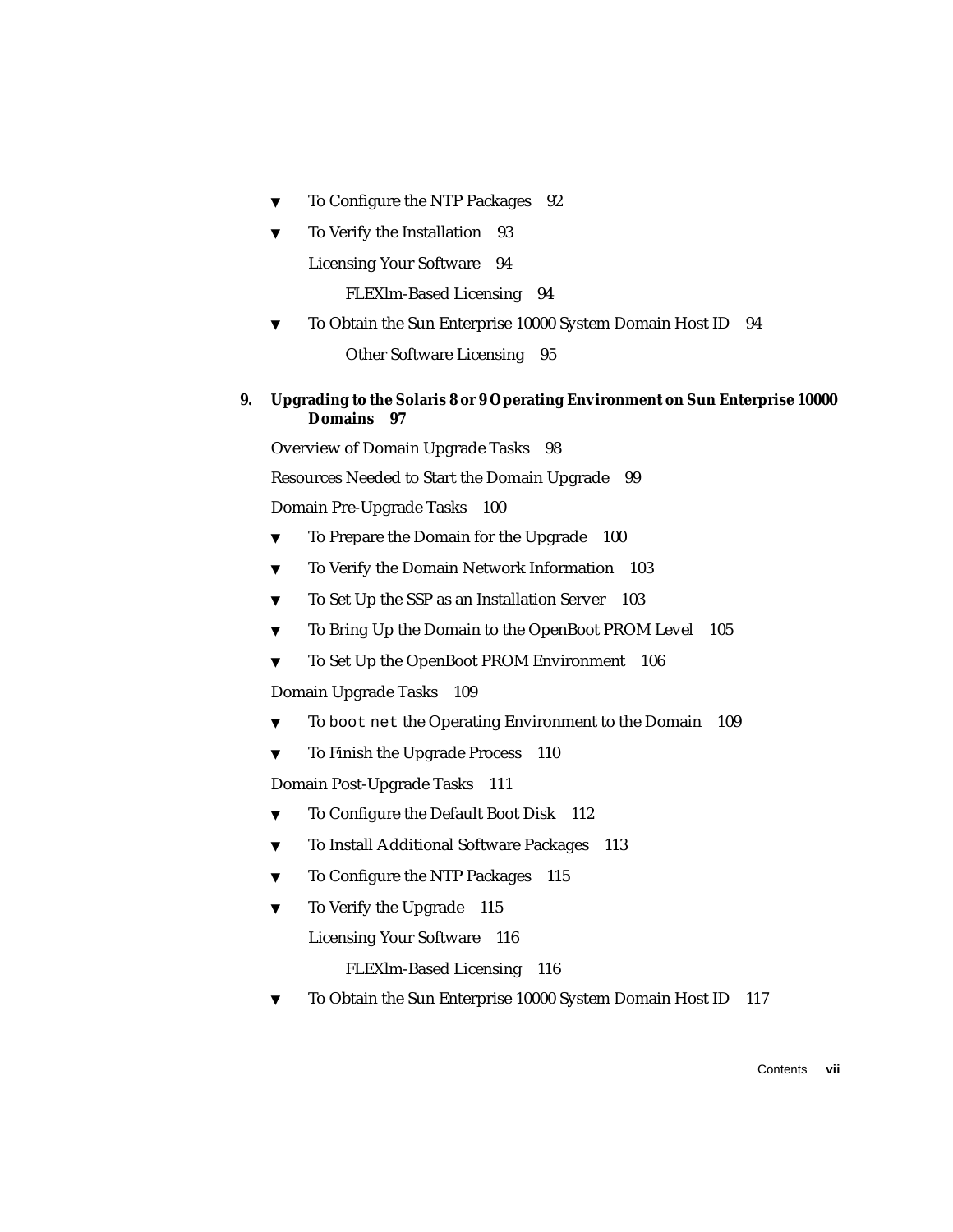#### [Other Software Licensing 1](#page-134-1)17

**A. [Configuring the SSP Network](#page-136-0) 119** ▼ [To Configure Your SSP Network 1](#page-140-0)23 **B. [OpenSSP Memory Worksheet 1](#page-146-0)29** [Blank OpenSSP Memory Worksheet](#page-146-1) 129 [How Memory Sizing Values are Derived 1](#page-148-0)31 [Process Private Resident Memory 1](#page-148-1)31 [Process Private Virtual Memory 1](#page-148-2)31 [System Memory \(Line 1\)](#page-149-0) 132 [Base SSP Memory \(Line 2\) 1](#page-150-0)33 [Each Domain SSP Memory \(Line 3\) 1](#page-150-1)33 [Hostview Memory \(Line 4\)](#page-150-2) 133 [Sun Management Center Memory \(Line 5\) 1](#page-151-0)34 [Kernel Buffer Memory \(Line 8\)](#page-151-1) 134 [swapfs \(Line 12\)](#page-152-0) 135

**[Index 1](#page-154-0)37**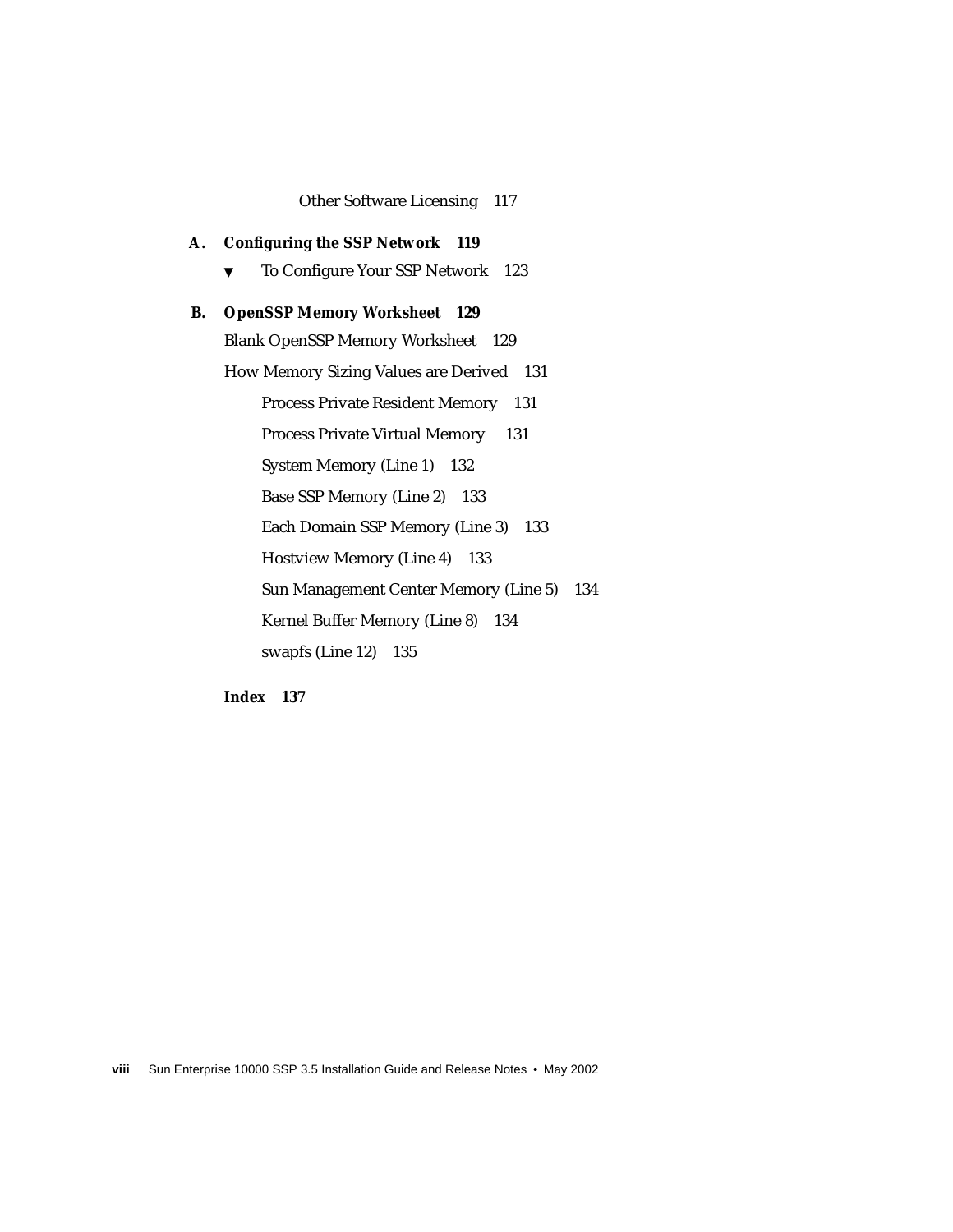# Figures

- FIGURE 2-1 SSP and Control Board Failover Configuration 25
- FIGURE 2-2 SSP-Only Failover Configuration 26
- FIGURE 2-3 Control Board-Only Failover Configuration 26
- FIGURE 7-1 Utilization and Customers Expected 67
- FIGURE A-1 Two-Subnet Network Configuration 120
- FIGURE A-2 Three-Subnet Network Configuration 121
- FIGURE A-3 Spare SSP Network Configuration 122
- FIGURE A-4 /etc/hosts File for a Main SSP 125
- FIGURE A-5 /etc/hosts File for a Spare SSP 126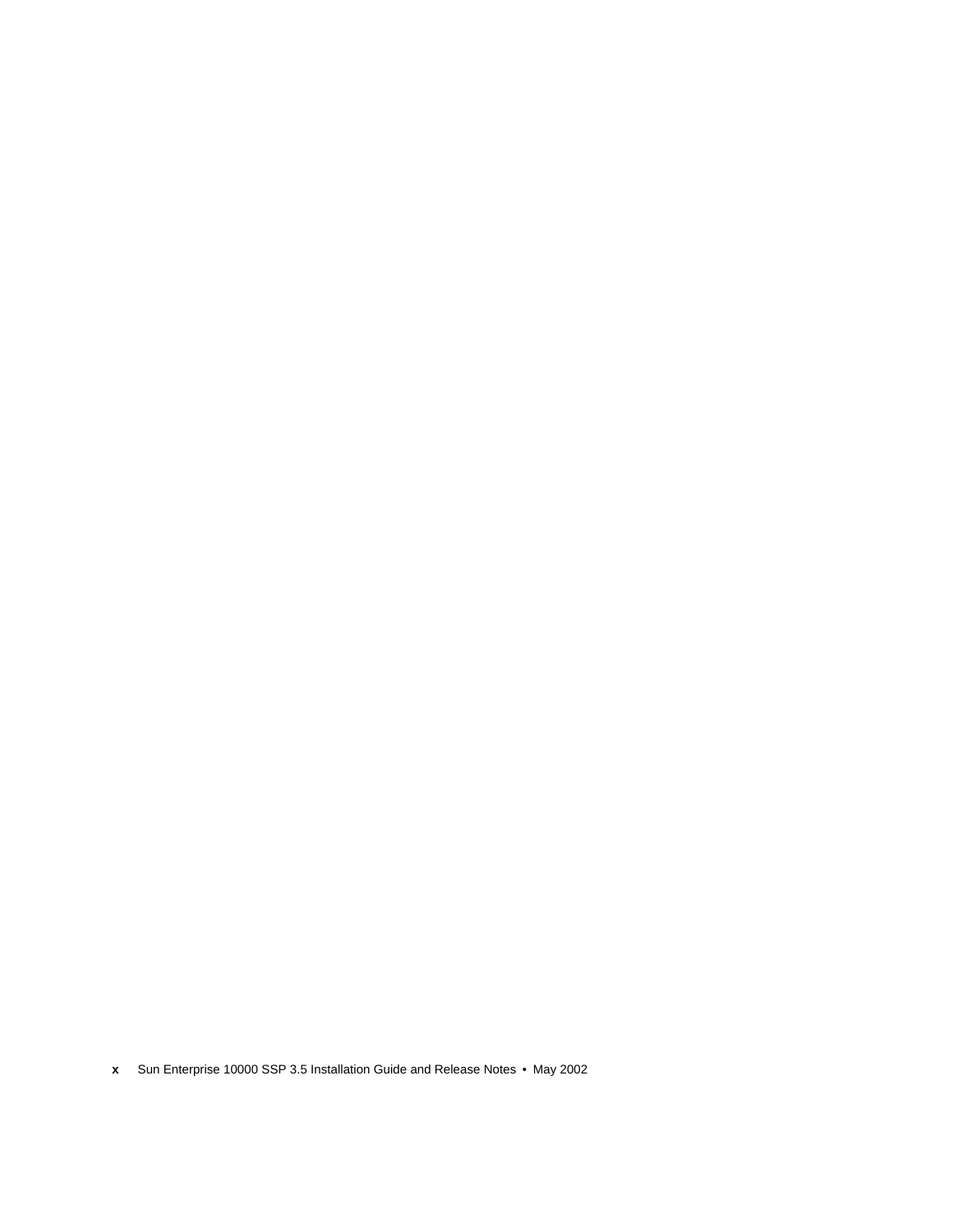## Tables

- TABLE 1-1 DR Command and Behavioral Changes 4
- TABLE 1-2 SSP Command and Behavior Changes 5
- TABLE 1-3 Where to Find DR Information 6
- TABLE 1-4 Required Patches for SSP 3.5 12
- TABLE 2-1 Command Line Prompt Conventions 13
- TABLE 2-2 SSP 3.5 Requirements 23
- TABLE 2-3 SSP and Sun Enterprise 10000 Domain Installation and Upgrade Options 27
- TABLE 7-1 Sample OpenSSP Memory Worksheet 60
- TABLE 7-2 CPU Utilization for SSP Software 68
- TABLE 7-3 Additional CPU Utilization for Sun Management Software 68
- TABLE 7-4 Additional CPU Utilization for SunScreen 68
- TABLE 8-1 Overview of Domain Installation Tasks 72
- TABLE 8-2 Required Items for Domain Installation 73
- TABLE 8-3 SBus Numbers in the devalias File 84
- TABLE 8-4 Installation Prompts Specific to the Sun Enterprise 10000 Server 86
- TABLE 8-5 Minimum Disk Partition Sizes 87
- TABLE 9-1 Overview of Domain Upgrade Tasks 98
- TABLE 9-2 SBus Numbers in the devalias File 108
- TABLE 9-3 Upgrade Prompts Specific to the Sun Enterprise 10000 Server 110
- TABLE A-1 Two-Subnet Network Configuration 119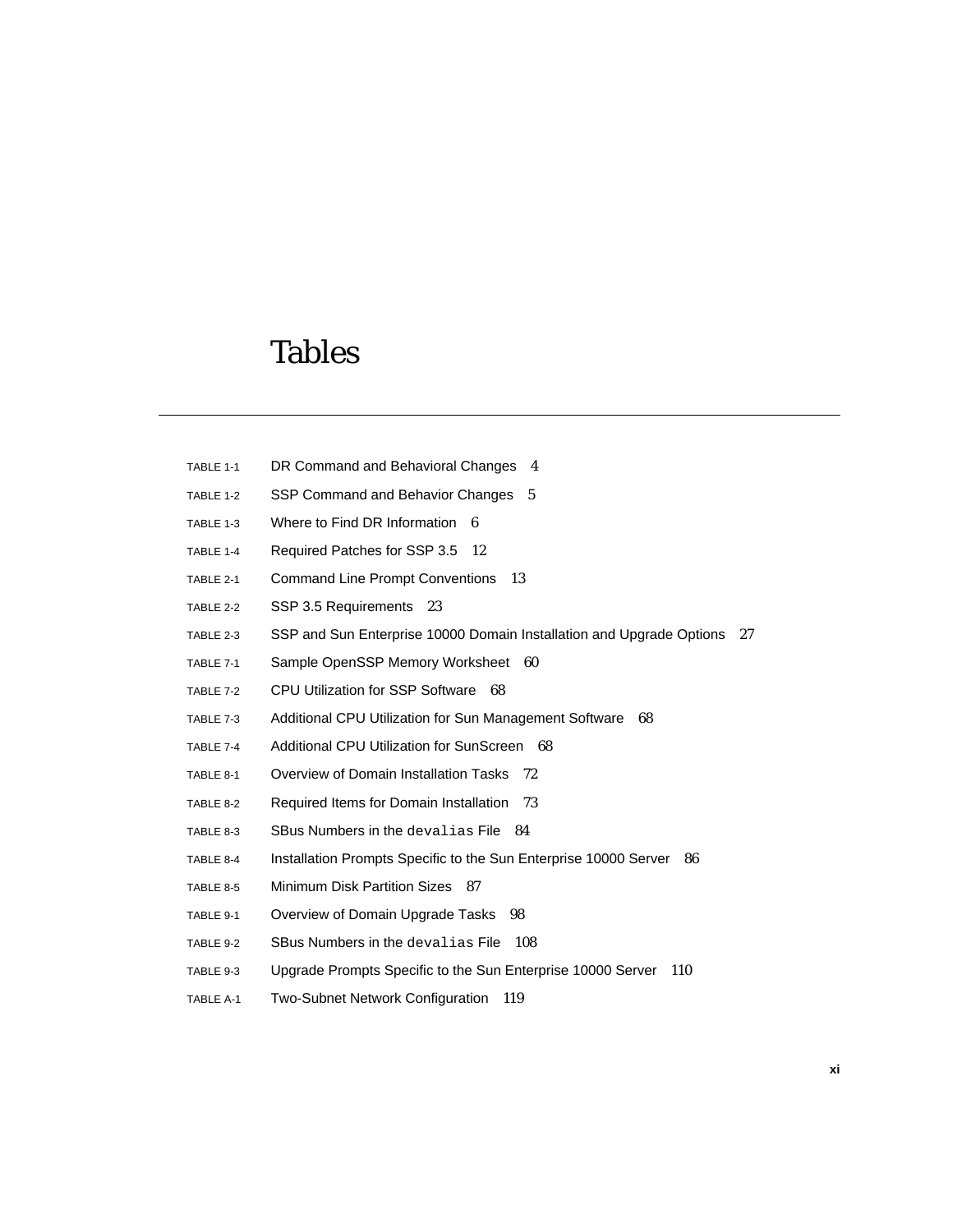- TABLE A-2 Three-Subnet Network Configuration 120
- TABLE A-3 Spare SSP Network Configuration 122
- TABLE B-1 Blank OpenSSP Memory Worksheet 130
- TABLE B-2 System Memory Values 132
- TABLE B-3 Base SSP Memory Values 133
- TABLE B-4 Sun Management Center Memory Values 134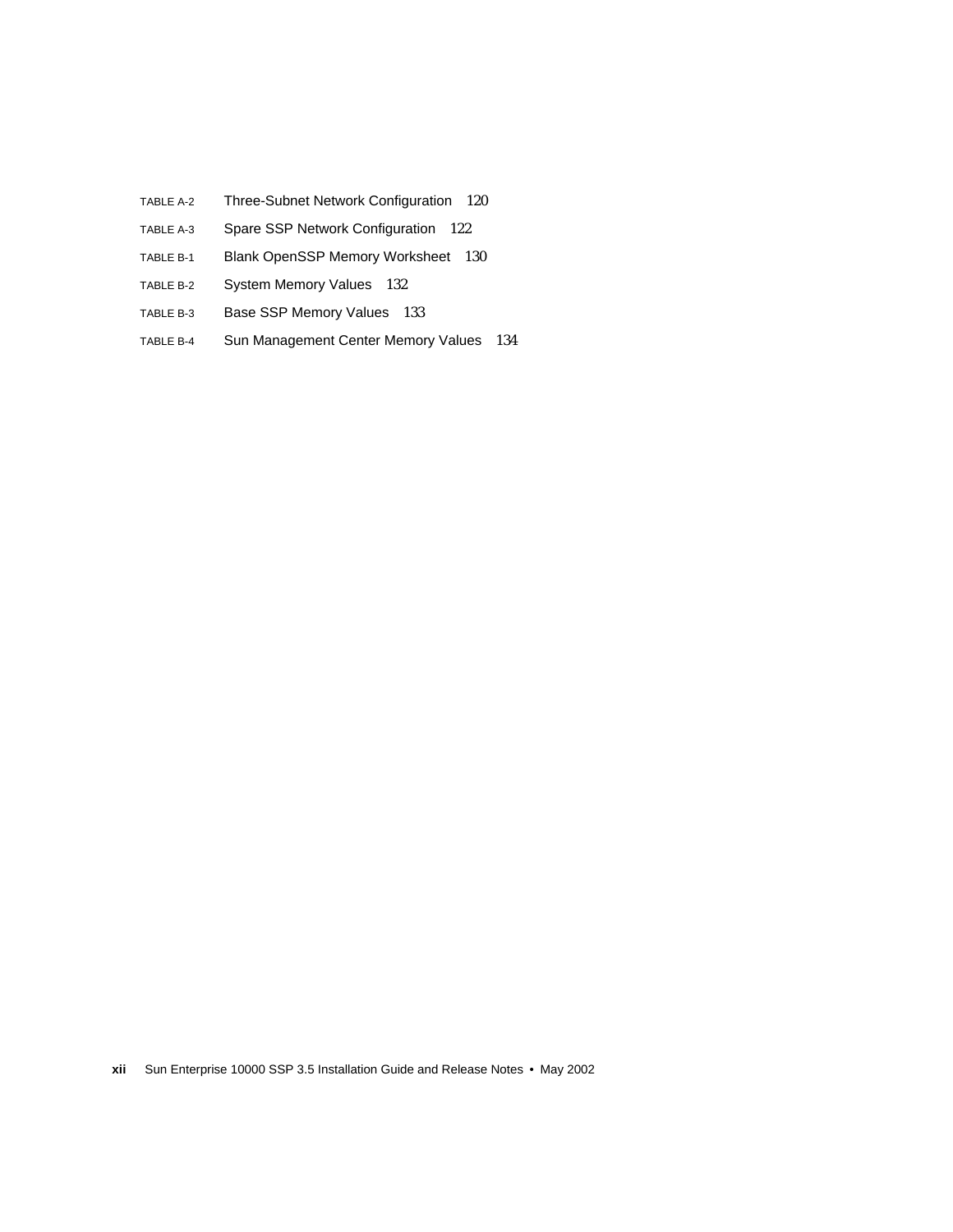## <span id="page-12-0"></span>Preface

The *Sun Enterprise 10000 SSP 3.5 Installation Guide and Release Notes* contains the Release Notes for SSP 3.5 and describes how to install SSP 3.5 on the System Service Processor (SSP), which enables you to monitor and control the Sun Enterprise™ 10000 system.

## <span id="page-12-1"></span>Before You Read This Book

This manual is intended for the Sun Enterprise 10000 system administrator, with a working knowledge of UNIX<sup>®</sup> systems, particularly those based on the Solaris<sup>™</sup> operating environment. If you do not have such knowledge, you must first read the Solaris User and System Administrator collections provided with this system, and consider UNIX system administration training.

# <span id="page-12-2"></span>How This Book Is Organized

This document contains the following chapters and appendixes:

[Chapter 1](#page-18-3) contains Release Notes.

[Chapter 2](#page-30-1) explains the requirements for installing or upgrading to SSP 3.5.

[Chapter 3](#page-46-2) describes how to install SSP 3.5 on a new disk.

[Chapter 4](#page-58-3) explains the procedure for upgrading to SSP 3.5.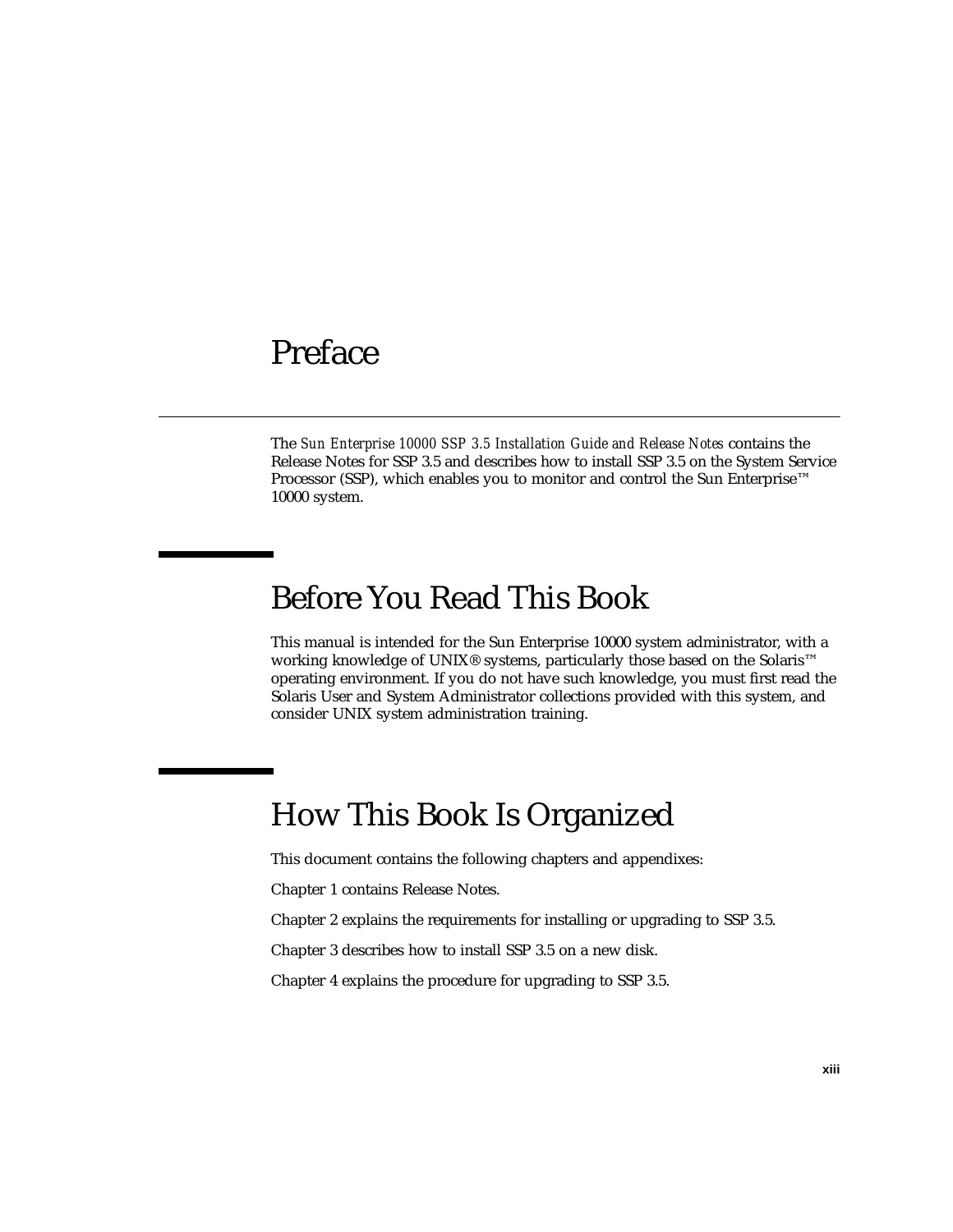[Chapter 5](#page-64-2) provides information on restoring initialization files and configuring the Network Time Protocol daemon.

[Chapter 6](#page-68-3) explains the procedure for falling back to a previous release of SSP.

[Chapter 7](#page-72-2) describes how to estimate the resources required to run third-party applications on the SSP (referred to as an OpenSSP).

[Chapter 8](#page-88-1) explains how to install the Solaris operating environment on Sun Enterprise 10000 domains.

[Chapter 9](#page-114-1) describes how to upgrade the Solaris operating environment on Sun Enterprise 10000 domains.

[Appendix A](#page-136-1) describes how to configure the SSP network files.

[Appendix B](#page-146-2) provides a blank OpenSSP memory worksheet for determining OpenSSP memory requirements and a detailed explanation of how the memory values contained in the worksheet are derived.

## <span id="page-13-0"></span>Using UNIX Commands

This document might not contain information on basic UNIX® commands and procedures such as shutting down the system, booting the system, and configuring devices.

See one or more of the following for this information:

- *Solaris Handbook for Sun Peripherals*
- Online documentation for the Solaris operating environment
- Other software documentation that you received with your system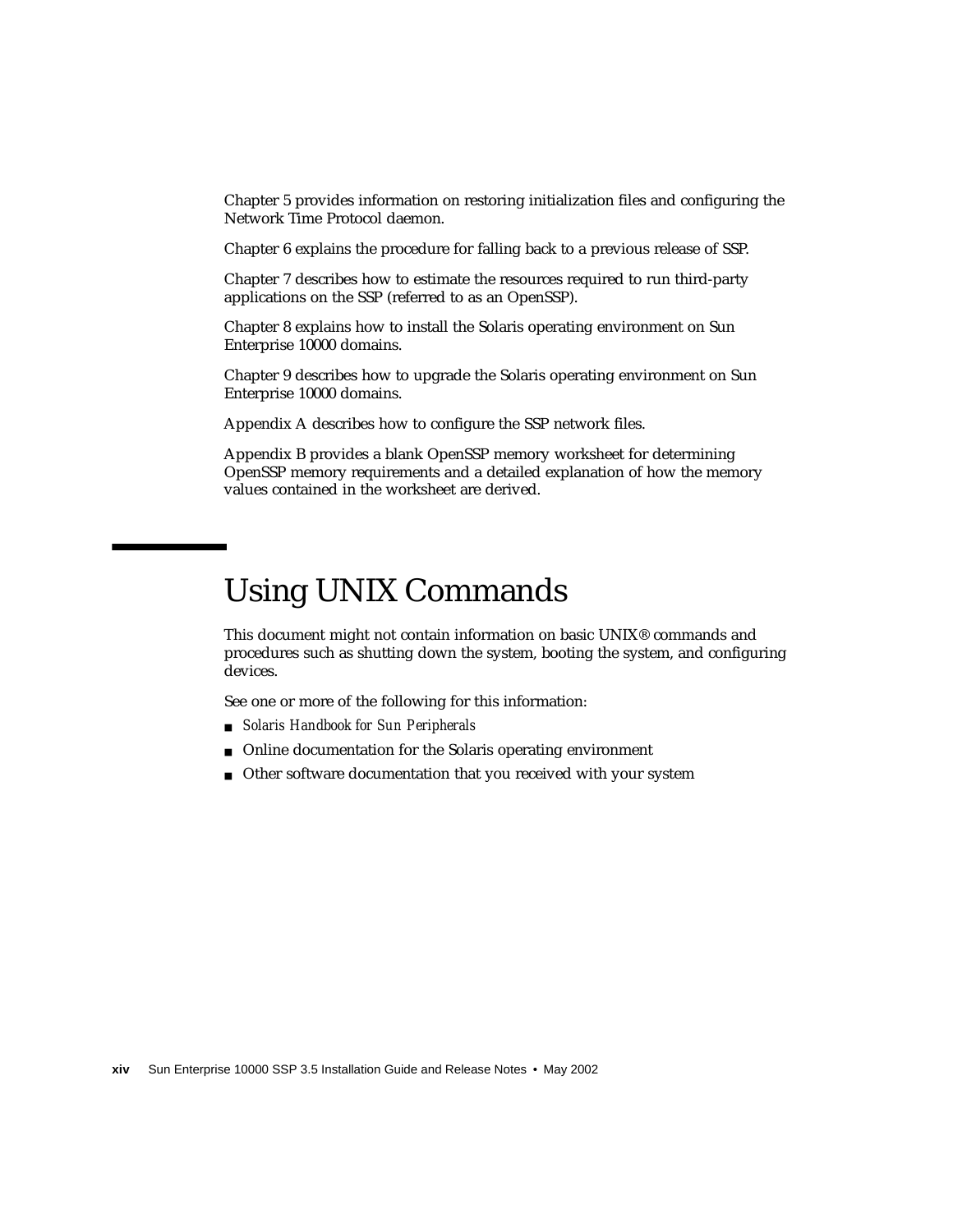# <span id="page-14-0"></span>Typographic Conventions

| <b>Typeface or</b><br>Symbol | <b>Meaning</b>                                                                                                                 | <b>Examples</b>                                                                                                      |
|------------------------------|--------------------------------------------------------------------------------------------------------------------------------|----------------------------------------------------------------------------------------------------------------------|
| AaBbCc123                    | The names of commands, files,<br>and directories: on-screen<br>computer output                                                 | Edit your . login file.<br>Use $1s - a$ to list all files.<br>% You have mail.                                       |
| AaBbCc123                    | What you type, when<br>contrasted with on-screen<br>computer output                                                            | % su<br>Password:                                                                                                    |
| $A$ a $BhCr123$              | Book titles, new words or terms.<br>words to be emphasized.<br>Replace command-line<br>variables with real names or<br>values. | Read Chapter 6 in the User's Guide.<br>These are called <i>class</i> options.<br>To delete a file, type rm filename. |

**Note –** If your browser shows different typographical conventions, you might want to reset your preferences.

# <span id="page-14-1"></span>Shell Prompts

| Shell                                 | Prompt                    |
|---------------------------------------|---------------------------|
| C shell                               | machine-name <sup>§</sup> |
| C shell superuser                     | machine-name#             |
| Bourne shell and Korn shell           | \$                        |
| Bourne shell and Korn shell superuser | #                         |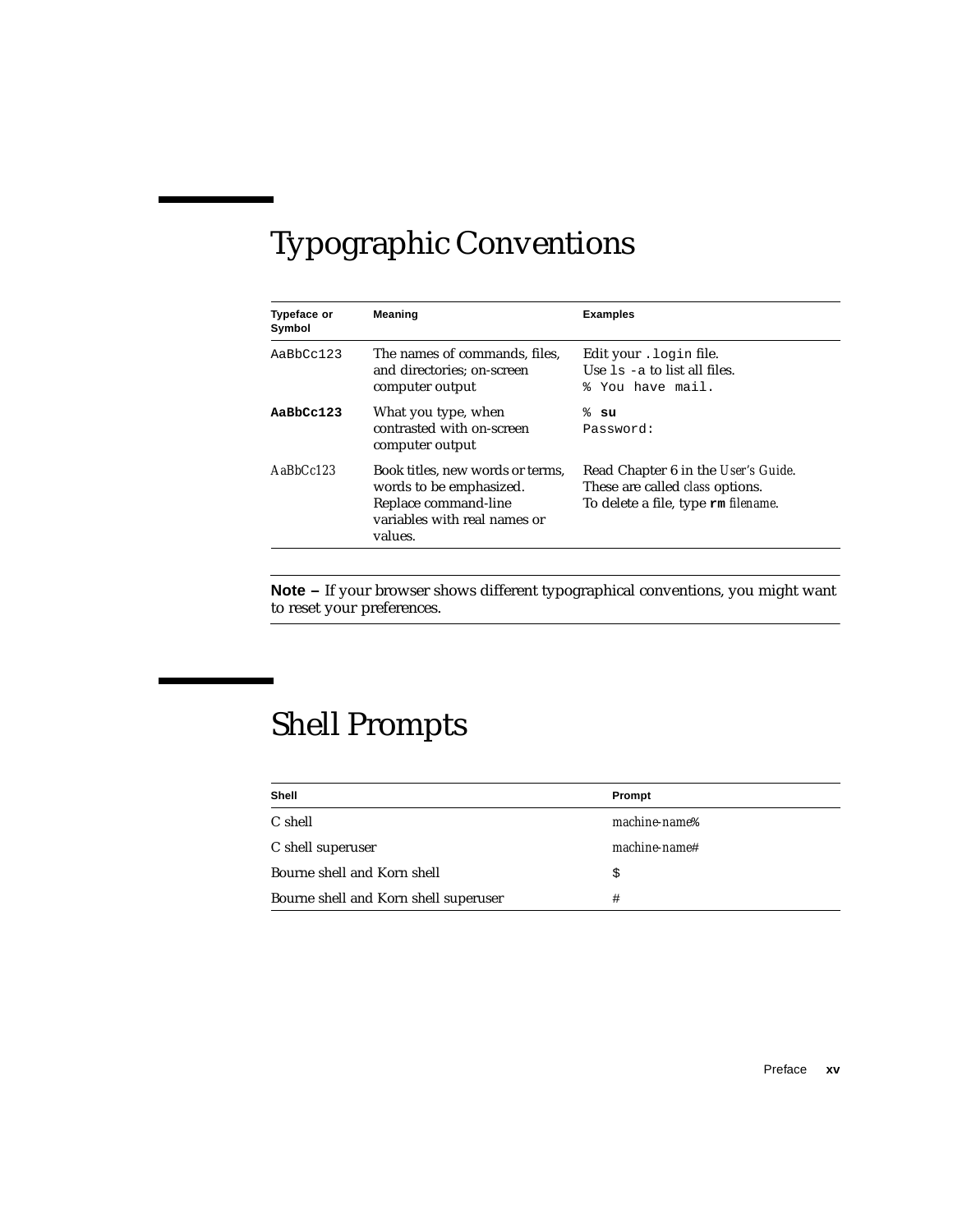# Related Documentation

<span id="page-15-0"></span>

| <b>Application</b>                                                       | Title                                                                    | <b>Part Number</b>                                                           |
|--------------------------------------------------------------------------|--------------------------------------------------------------------------|------------------------------------------------------------------------------|
| SSP 3.5 user<br>information                                              | Sun Enterprise 10000 SSP 3.5 User<br>Guide                               | 816-3624                                                                     |
| SSP 3.5 reference                                                        | Sun Enterprise 10000 SSP 3.5<br><b>Reference Manual</b>                  | 806-7614                                                                     |
| $\text{COD}1.0$                                                          | Sun Enterprise 10000 Capacity on<br>Demand 1.0 Administrator Guide       | 806-2190                                                                     |
| $\text{COD}1.0$                                                          | Sun Enterprise 10000 Capacity on<br>Demand 1.0 Administrator Guide       | 806-2191                                                                     |
| DR models and<br>operation                                               | Sun Enterprise 10000 Dynamic<br><b>Reconfiguration User Guide</b>        | 816-3627                                                                     |
| DR reference                                                             | Sun Enterprise 10000 Dynamic<br><b>Reconfiguration Reference Manual</b>  | 806-7617                                                                     |
| <b>IDN</b> user information                                              | Sun Enterprise 10000 InterDomain<br><b>Networks User Guide</b>           | 806-5222                                                                     |
| DR configuration                                                         | Sun Enterprise 10000 DR<br><b>Configuration Guide</b>                    | 816-3630                                                                     |
| IDN configuration                                                        | Sun Enterprise 10000 IDN<br><b>Configuration Guide</b>                   | 806-5230                                                                     |
| <b>IDN</b> errors                                                        | Sun Enterprise 10000 IDN Error<br><b>Messages</b>                        | 806-5231                                                                     |
| Alternate Pathing user<br>information                                    | <b>Sun Enterprise Server Alternate</b><br>Pathing 2.3.1 User Guide       | 806-4150                                                                     |
| <b>Alternate Pathing</b><br>reference                                    | <b>Sun Enterprise Server Alternate</b><br>Pathing 2.3.1 Reference Manual | 806-4151                                                                     |
| Advanced installation -<br>Solaris 8 only                                | <b>Solaris 8 Advanced Installation</b><br>Guide                          | 806-7932                                                                     |
| Advanced installation -<br>Solaris 9 only                                | <b>Solaris 9 Installation Guide</b>                                      | 806-5205                                                                     |
| Reconfiguration<br><b>Coordination Manager</b><br>(RCM) - Solaris 9 only | <b>System Administration Guide: Basic</b><br><b>Administration</b>       | Solaris 9 System<br><b>Administrator Collection</b><br>(http://docs.sum.com) |
| Multipathing - Solaris 8<br>only                                         | <b>IP Network Multipathing</b><br><b>Administration Guide</b>            | 806-0850                                                                     |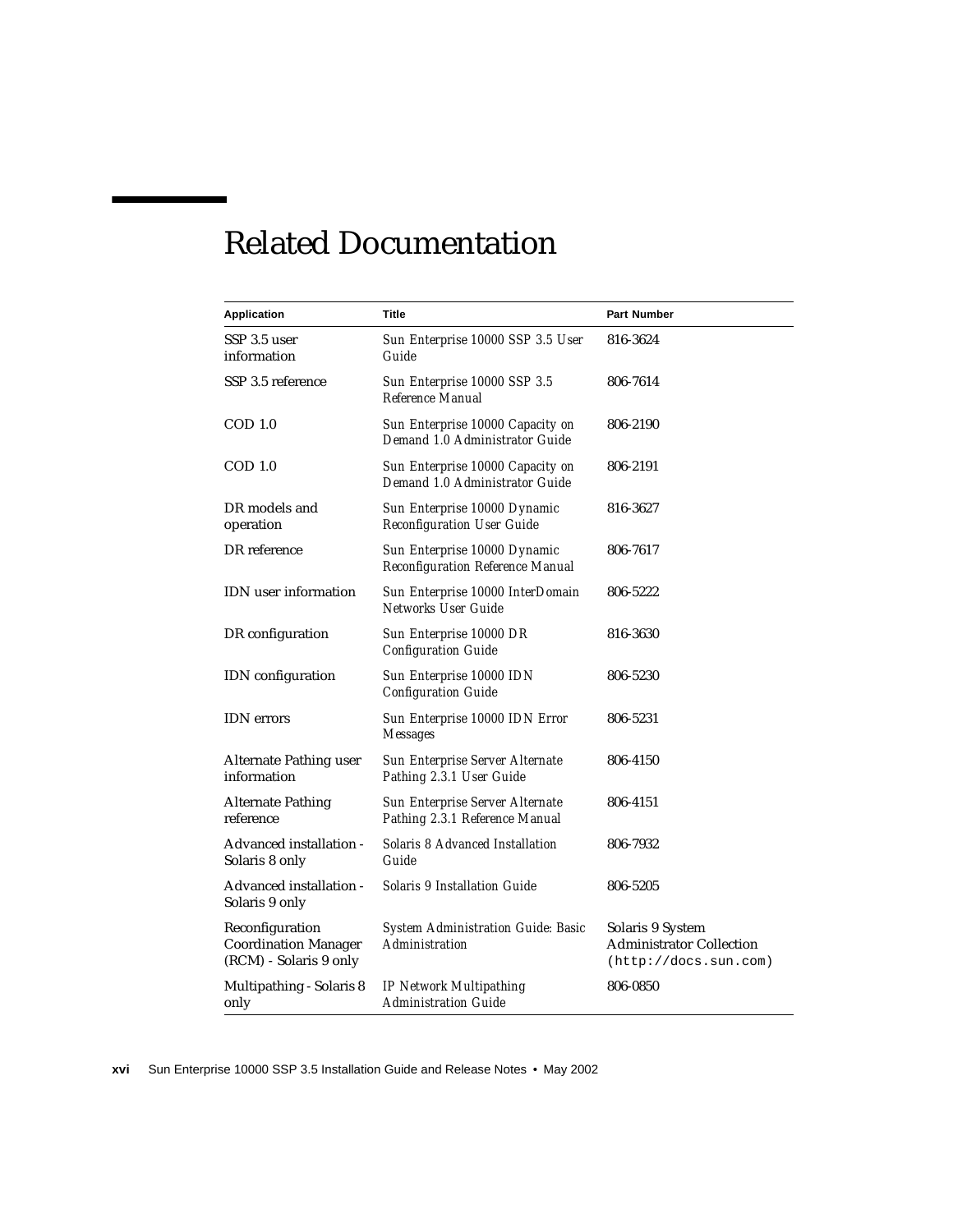| <b>Application</b>               | Title                                                                                   | <b>Part Number</b>                                                           |
|----------------------------------|-----------------------------------------------------------------------------------------|------------------------------------------------------------------------------|
| Multipathing - Solaris 9<br>only | Sun StorEdge Traffic Manager<br>Software Installation and<br><b>Configuration Guide</b> | 816-1420                                                                     |
| Multipathing - Solaris 9<br>only | <b>System Administration Guide: IP</b><br><b>Services</b>                               | Solaris 9 System<br><b>Administrator Collection</b><br>(http://docs.sum.com) |
| Netra T1 Server                  | Netra t1 User and Administration<br>Guide                                               | 806-4707-10                                                                  |
| Solaris 9 man pages              | Solaris 9 Reference Manual<br>Collection                                                | http://docs.sun.com                                                          |

# <span id="page-16-0"></span>Accessing Sun Documentation Online

A broad selection of Sun system documentation is located at:

http://www.sun.com/products-n-solutions/hardware/docs

A complete set of Solaris documentation and many other titles are located at:

http://docs.sun.com

# <span id="page-16-1"></span>Sun Welcomes Your Comments

Sun is interested in improving its documentation and welcomes your comments and suggestions. You can email your comments to Sun at:

docfeedback@sun.com

Please include the part number (816-3626-10) of your document in the subject line of your email.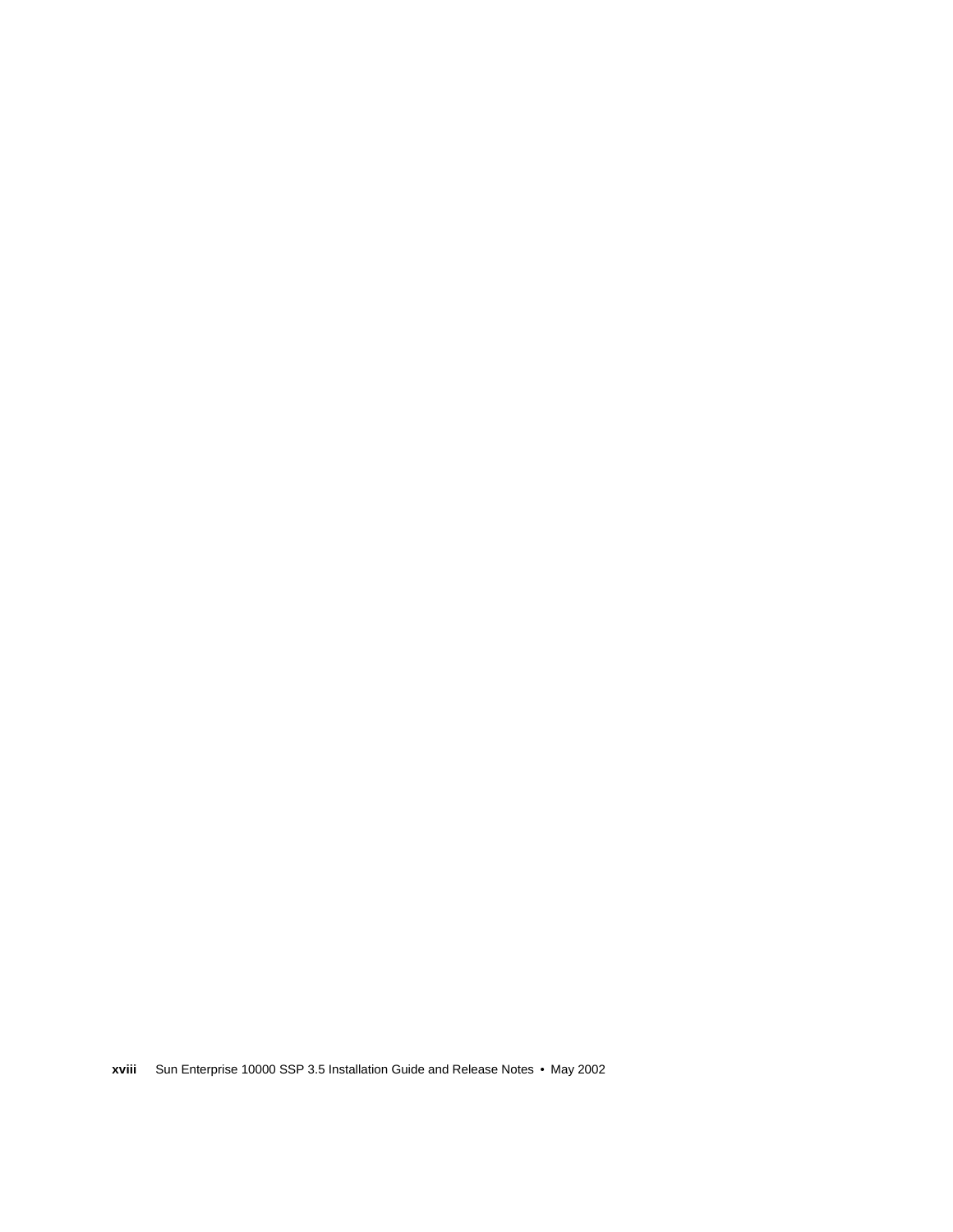<span id="page-18-3"></span>CHAPTER **1**

## <span id="page-18-0"></span>SSP 3.5 Release Notes

This chapter covers the following topics:

- ["General Issues" on page 1](#page-18-1)
- ["Changes to the SSP Software" on page 2](#page-19-1)
- ["Known SSP Bugs" on page 7](#page-24-0)
- ["Known DR Bugs" on page 8](#page-25-0)
- ["Bugs Fixed Since SSP 3.4" on page 9](#page-26-2)
- ["Requests for Enhancement Completed in SSP 3.5" on page 10](#page-27-0)
- ["Patches" on page 12](#page-29-0)
- "Reference Manual (man [pages\) Errata" on page 12](#page-29-1)

## <span id="page-18-1"></span>General Issues

This section discusses general issues for SSP 3.5 software.

### <span id="page-18-2"></span>Alternate Pathing Functionality

If you are currently using alternate pathing (AP) software on your Sun Enterprise 10000 domains with dynamic reconfiguration (DR), note that you must use multipathing software compatible with the type of DR model (either 2.0 or 3.0) running on those domains. For further information on DR models, see ["Changes to](#page-19-1) [the SSP Software" on page 2.](#page-19-1)

■ For multipathing on DR model 2.0 domains, run the Sun Enterprise Server Alternate Pathing software. For further AP information, refer to the *Sun Enterprise Server Alternate Pathing User Guide.*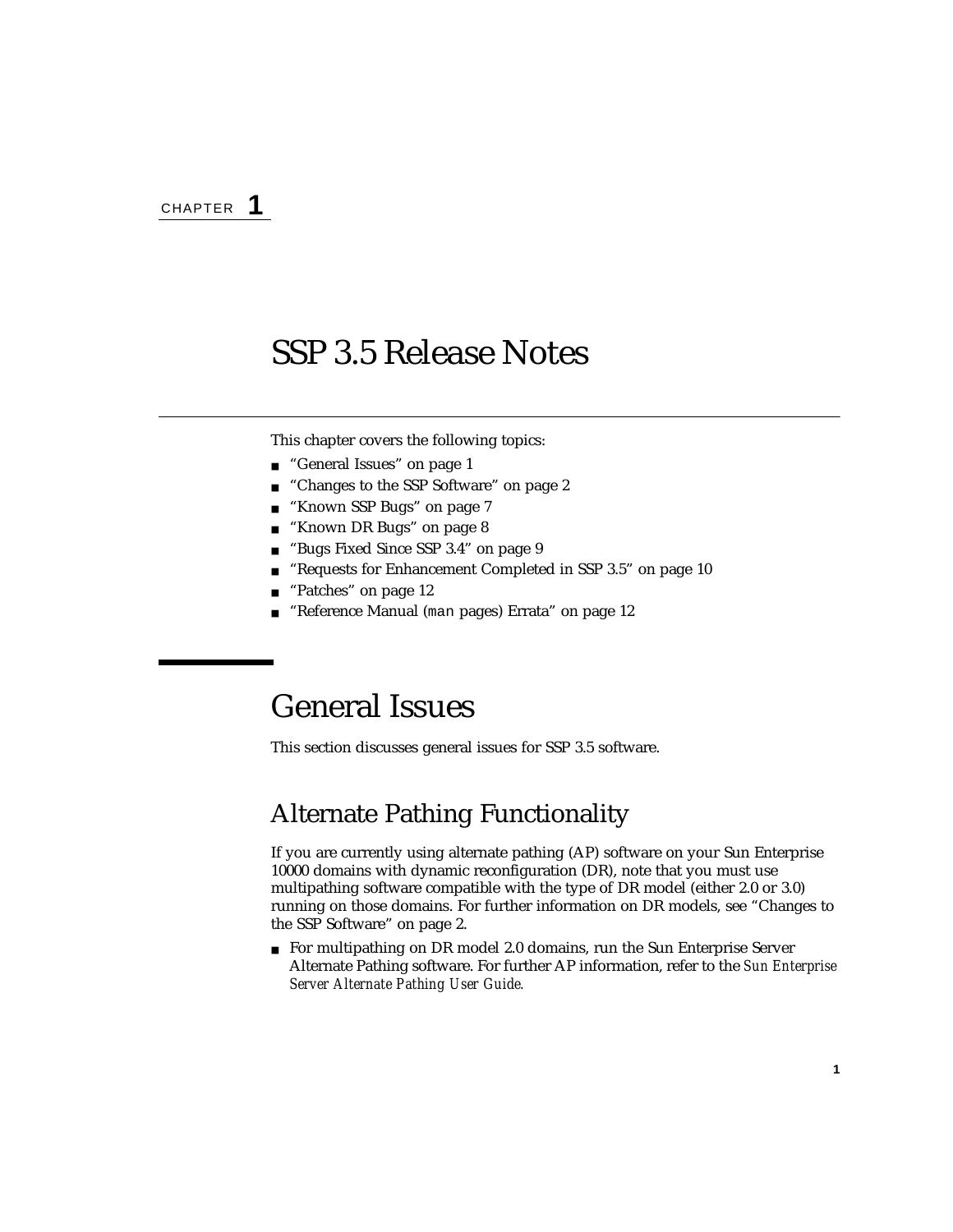- For multipathing on DR model 3.0 domains, run Internet Protocol Multipathing (IPMP) software provided with the Solaris 8 or 9 operating environment—and the Sun StorEdge™ Traffic Manager software (formerly known as Multiplexed Input and Output (MPxIO) software). For details on IPMP software, refer to the *IP Network Multipathing Administration Guide* available in the Solaris 8 operating environment or the *System Administration Guide: IP Services* documentation available in the Solaris 9 operating environment.
- For details on the Sun StorEdge Traffic Manager, refer to the *Sun StorEdge Traffic Manager Software Installation and Configuration Guide* available on the Sun Network Storage Solutions Web site (http://www.sun.com/storage/san).

**Note –** The Sun StorEdge Traffic Manager software may not support automatic path switching for all devices. Refer to the *Sun StorEdge Traffic Manager Software Installation and Configuration Guide* for details. If you require automatic path switching for devices that are not supported, use Alternate Pathing software with DR model 2.0.

### <span id="page-19-0"></span>Sun Netra T1 Server

The Sun Netra™ T1, a rackmounted thin server, can now be used as an SSP. For further information on the Netra T1, refer to the *Netra t1 User and Administration Guide*.

# <span id="page-19-1"></span>Changes to the SSP Software

SSP 3.5 offers:

- Support for 466 MHz processors.
- Performance improvements that enable the SSP to function continuously under adverse conditions, such as when CPU and memory utilization is high.

These improvements use real-time processes and enable the SSP to retry operations without creating further excessive load on the SSP workstation or server.

■ OpenSSP refers to the capability to run lightweight, third-party applications—other than the SSP software and the Solaris operating environment—on an SSP workstation or server.

However, be sure that your SSP meets the resource requirements for running third-party applications along with the SSP software, as explained in [Chapter 7.](#page-72-2)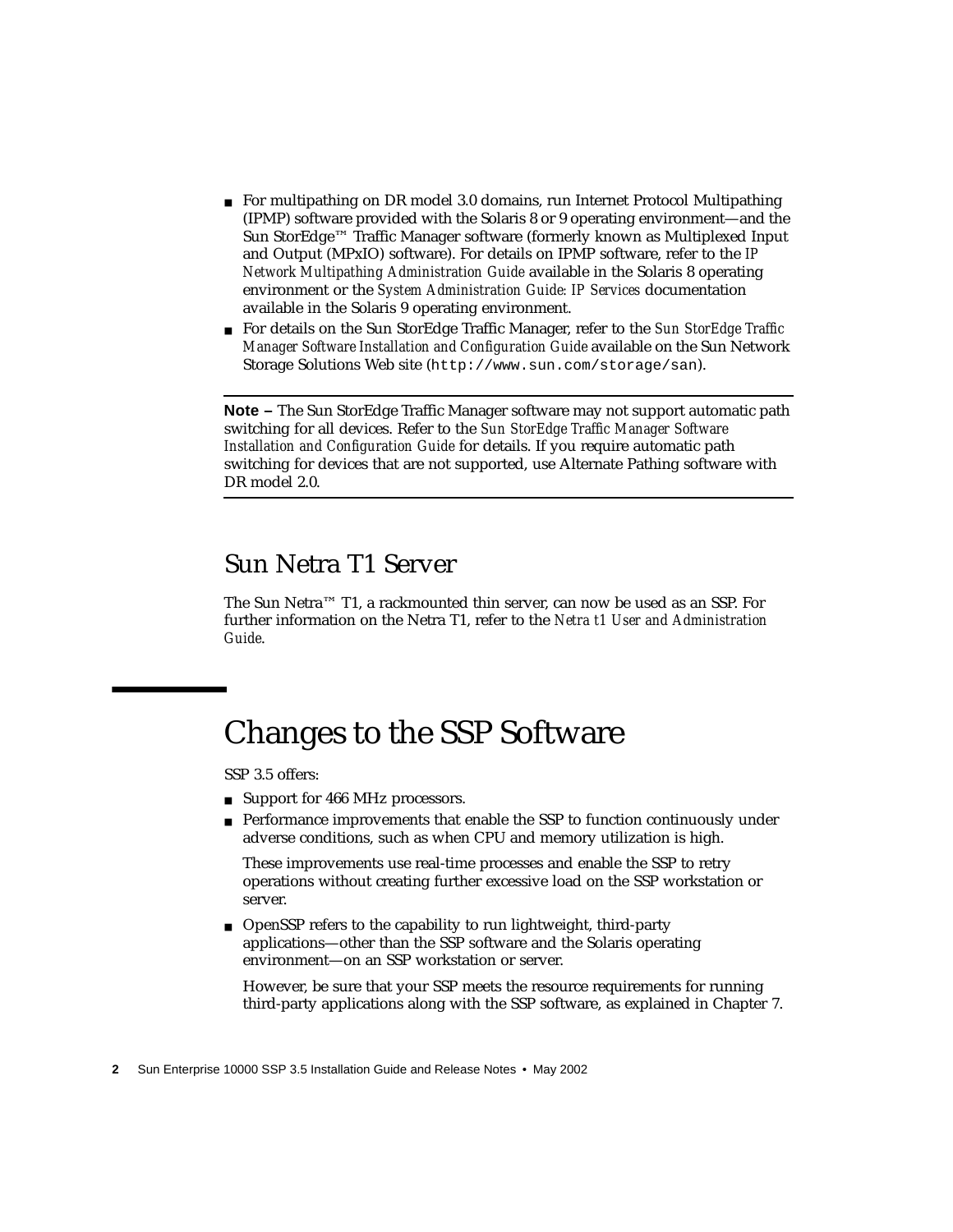There are two different models for dynamic reconfiguration. The DR model number indicates the type of DR functionality running on a Sun Enterprise 10000 domain:

**• DR model 2.0** – Uses the dr\_daemon to control DR operations on the domain. You can use Hostview,  $dr(1M)$  shell, or automated dynamic reconfiguration (ADR) commands on the SSP to perform DR operations.

DR model 2.0 is the default for domains running the Solaris 8 10/01 (Update 6) operating environment. If you want to run DR model 3.0 (explained later) on a domain, refer to the instructions for switching DR models in the *Sun Enterprise Dynamic Reconfiguration User Guide*.

**• DR** model 3.0 – Uses the domain configuration server,  $dcs(1M)$  to control DR operations on the domain. You use the ADR commands on the SSP to perform DR operations. DR model 3.0 is consistent with DR functionality provided on other Sun server lines.

DR model 3.0 also interfaces with the Reconfiguration Coordination Manager (RCM) feature, which enables you to coordinate DR operations with other applications running on the domain, such as database, clustering, and volume management software. Such applications can register to receive notification of DR operations and coordinate their software activities with DR. For details on RCM, refer to the *System Administration Guide: Basic Administration* in the Solaris 9 System Administrator Collection.

**Note –** DR model 3.0 is available only in the Solaris 8 10/01 and 02/02 or Solaris 9 operating environment. DR model 3.0 also requires that SSP 3.5 software be running on the SSP. Only DR 3.0 runs in a domain running the Solaris 9 operating environment. For instructions on installing or upgrading to the Solaris 8 or 9 operating environment, see [Chapter 8](#page-88-1) and [Chapter 9.](#page-114-1)

For details on DR and how the DR models work, refer to the *Sun Enterprise 10000 Dynamic Reconfiguration User Guide* and the *Sun Enterprise 10000 Dynamic Reconfiguration Reference Manual*.

### <span id="page-20-0"></span>Changes to DR and SSP Commands and Behavior

This section summarizes the changes to commands and behavior for DR and SSP 3.5:

- [TABLE 1-1](#page-21-0) explains the command changes related to DR.
- [TABLE 1-2](#page-22-0) describes the changes in SSP commands.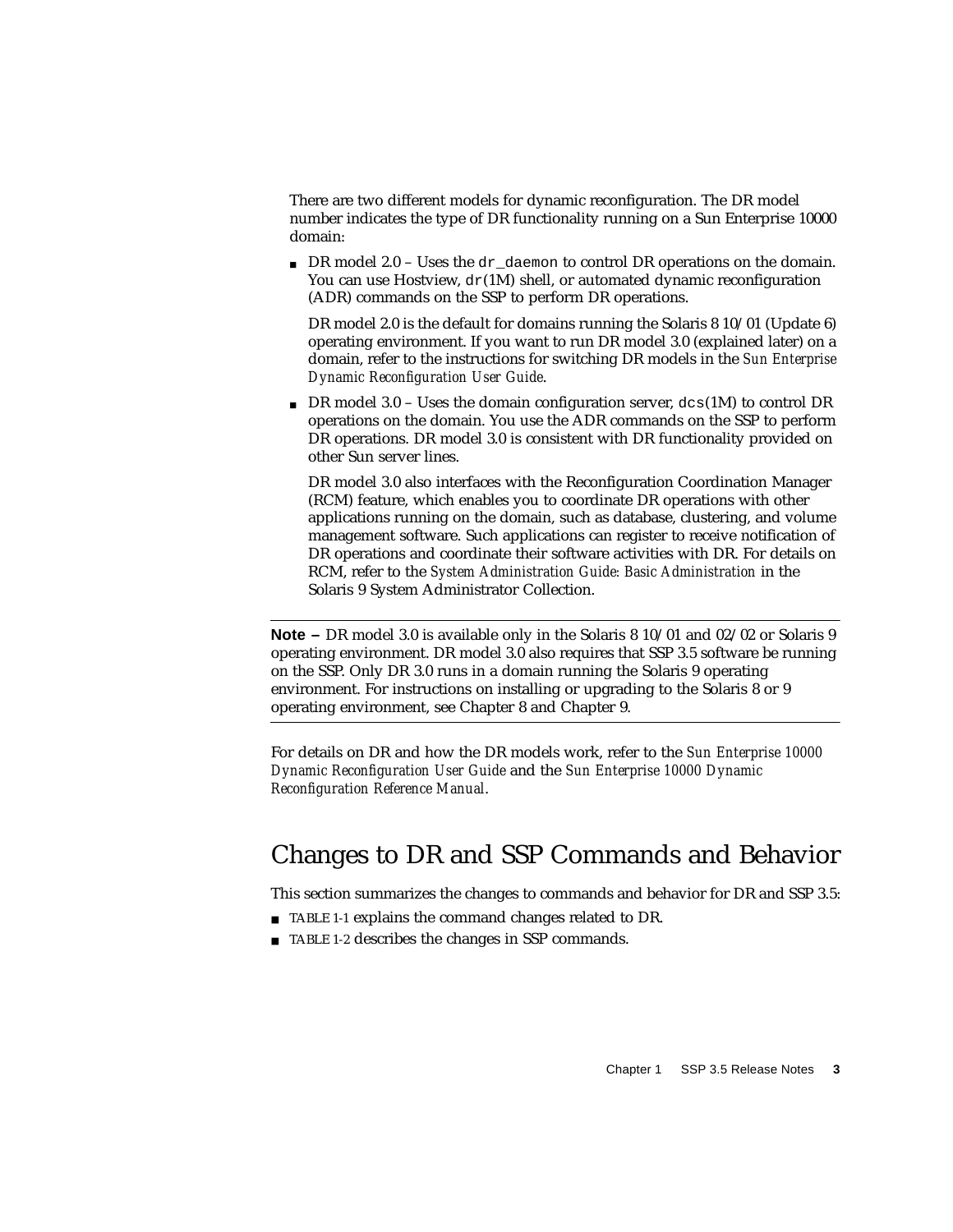| <b>Command Name or</b><br><b>Behavior</b>             | Applicable<br>to DR Model | <b>Description of Change</b>                                                                                                                                                                                                                                                                                                                                                                               |
|-------------------------------------------------------|---------------------------|------------------------------------------------------------------------------------------------------------------------------------------------------------------------------------------------------------------------------------------------------------------------------------------------------------------------------------------------------------------------------------------------------------|
| addboard(1M),<br>deleteboard(M),<br>and moveboard(1M) | 2.0 and 3.0               | These automated dynamic reconfiguration (ADR) commands can be<br>used to perform DR operations on domains running either DR model<br>2.0 or 3.0.                                                                                                                                                                                                                                                           |
|                                                       |                           | Note the following changes in command behavior:                                                                                                                                                                                                                                                                                                                                                            |
|                                                       |                           | • addboard $(1M)$ - If an error occurs in an addboard operation, an<br>error message is written to standard error and the board is left in its<br>failed state. You can either continue the operation by rerunning the<br>addboard command or undo the operation by running the<br>deleteboard(1M) command.                                                                                                |
|                                                       |                           | $\bullet$ deleteboard(1M) - If an error occurs in a deleteboard operation,<br>an error message is written to standard error and the board is left in<br>its failed state. You can either continue the operation by rerunning<br>the deleteboard command or undo the operation by running the<br>addboard(1M) command.                                                                                      |
|                                                       |                           | • moveboard $(1M)$ - If an error occurs in a moveboard operation, an<br>error message is written to standard error. If the specified board is<br>detached and powered on, moveboard tries to attach the board to<br>the specified domain. If the specified board is already in the specified<br>domain, moveboard returns an exit status 0 (zero), indicating the<br>operation was successfully completed. |
|                                                       |                           | Each of these commands also offers the -f option, which attempts to<br>force an operation by overriding certain software constraints. Note that<br>these commands have additional exit status codes related to DR<br>model 3.0.                                                                                                                                                                            |
|                                                       |                           | These commands, formerly explained in the Sun Enterprise 10000 SSP<br>User Guide, are now described in the Sun Enterprise 10000 Dynamic<br>Reconfiguration User Guide and the Sun Enterprise 10000 Dynamic<br>Reconfiguration Reference Manual. For further details, see the<br>corresponding man pages.                                                                                                   |
| $domain\_status(1M)$                                  | 2.0 and 3.0               | The domain_status command now offers the $-m$ option, which lists<br>the DR model, either 2.0 or 3.0, used for each domain. For details, see<br>the domain_status(1M) man page.                                                                                                                                                                                                                            |
| $rcf$ gadm $(1M)$                                     | 3.0                       | $rcf$ gadm(1M) enables you to remotely check DR model 3.0 board states<br>from the SSP. For details, refer to the rcfgadm(1M) man page, the Sun<br>Enterprise 10000 Dynamic Reconfiguration Reference Manual and the Sun<br>Enterprise 10000 Dynamic Reconfiguration User Guide.                                                                                                                           |
| showdevices (1M)                                      | 3.0                       | showdevices (1M) lists system board devices and resource usage<br>information. This command, while it can be used to obtain general<br>device and resource information, is used primarily to obtain<br>information on DR operations performed on DR model 3.0 domains.<br>For details, refer to the showdevices $(1M)$ man page or the Sun<br>Enterprise 10000 SSP Reference Manual.                       |

<span id="page-21-0"></span>**TABLE 1-1** DR Command and Behavioral Changes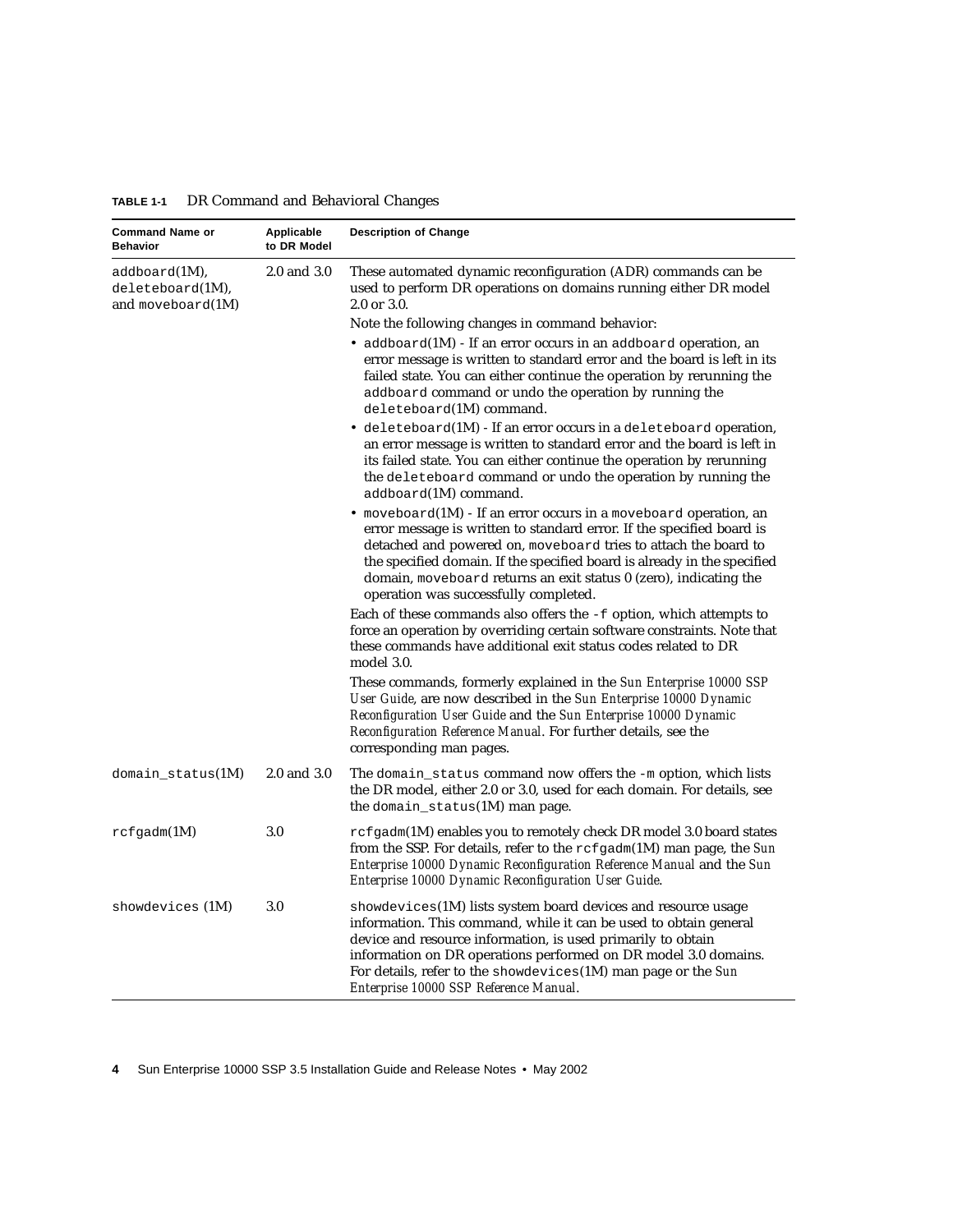| <b>Command Name or</b><br><b>Behavior</b> | Applicable<br>to DR Model | <b>Description of Change</b>                                                                                                                                                                                                                                                    |
|-------------------------------------------|---------------------------|---------------------------------------------------------------------------------------------------------------------------------------------------------------------------------------------------------------------------------------------------------------------------------|
| showusage(1M)                             | 2.0                       | The show usage $(1M)$ command is not supported on DR model 3.0<br>domains. The command has an exit status code that indicates the board<br>belongs to a DR model 3.0 domain. For details, see the shown sage<br>(1M) man page or the Sun Enterprise 10000 SSP Reference Manual. |

**TABLE 1-1** DR Command and Behavioral Changes *(Continued)*

| Command           | <b>Description of Change</b>                                                                                                                                                     |
|-------------------|----------------------------------------------------------------------------------------------------------------------------------------------------------------------------------|
| $b$ ringup $(1M)$ | Any arguments specified with the boot_args option of the<br>bringup(1M) command, must be enclosed by quotation marks.<br>For details, see the $b$ ringup $(1M)$ man page.        |
| setdatasync(1M)   | The file propagation status includes another category, Active<br>Archive, which indicates that a data synchronization backup is<br>in progress.                                  |
| setfailover(1M)   | The $\texttt{setfailure}(1\text{M})$ command checks the data<br>synchronization state before forcing a failover and does not force<br>the failover if:                           |
|                   | • Data synchronization backup (active archive) is being<br>performed                                                                                                             |
|                   | • File is being propagated                                                                                                                                                       |
|                   | • One or more files exist in the data synchronization queue                                                                                                                      |
| ssp_downgrade(1M) | Use the ssp_downgrade(1M) command to downgrade from<br>SSP 3.5 to SSP 3.2. It is not necessary to run this command if you<br>are downgrading from SSP 3.5 to SSP 3.4 or SSP 3.3. |
| $sys_id(M)$       | The ranges for the $-k$ key, $-s$ serial no, and $-h$ host options<br>of the sys_id(1M) command have been expanded.                                                              |

<span id="page-22-0"></span>**TABLE 1-2** SSP Command and Behavior Changes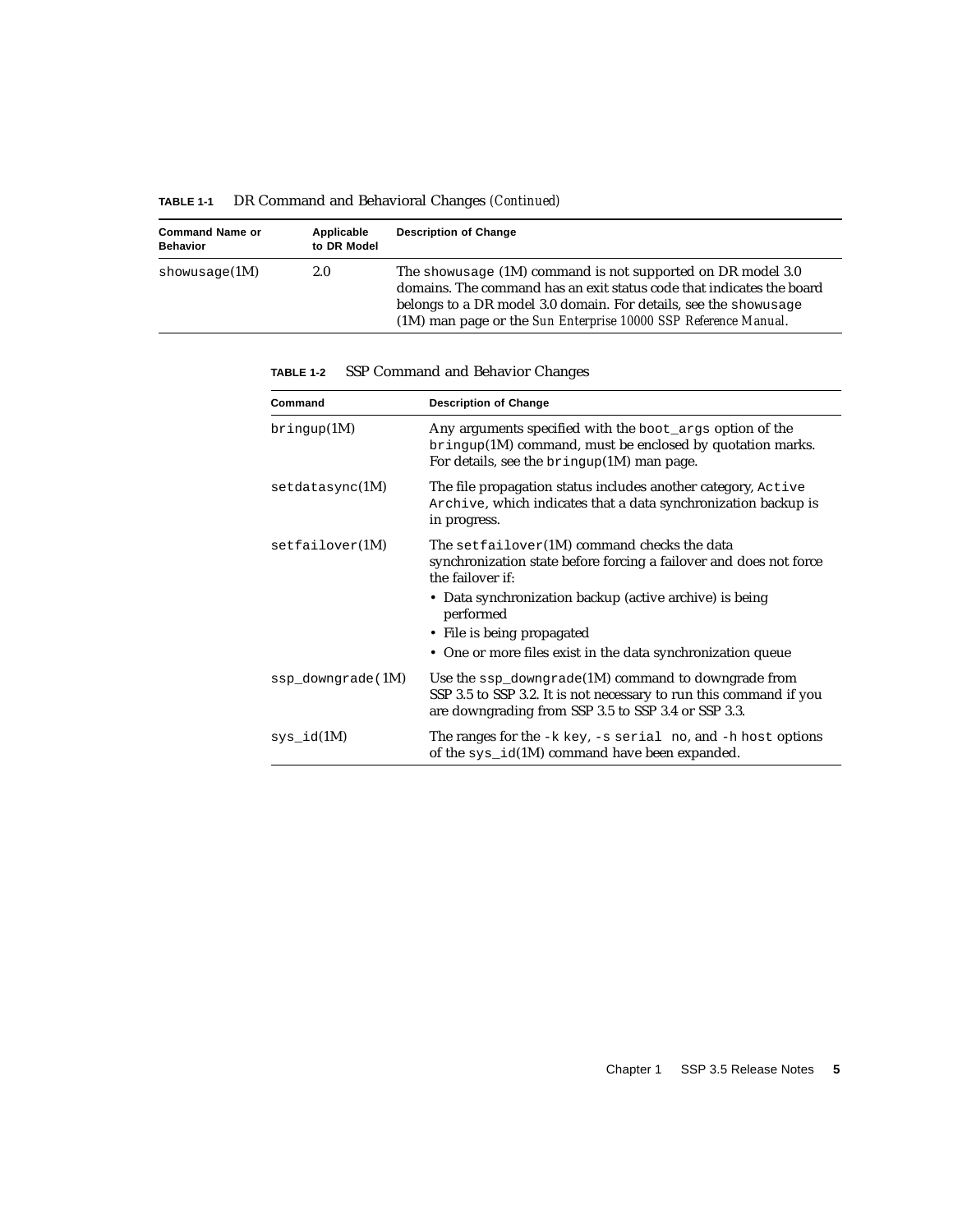## Where to Find DR Information

The following table describes where you can find additional DR information.

<span id="page-23-0"></span>

| <b>TABLE 1-3</b> |  |  |  |  | Where to Find DR Information |  |
|------------------|--|--|--|--|------------------------------|--|
|------------------|--|--|--|--|------------------------------|--|

| For information on                                                                                                                                                                                                                                                                      | Refer to the                                                                                                                                                                                   |
|-----------------------------------------------------------------------------------------------------------------------------------------------------------------------------------------------------------------------------------------------------------------------------------------|------------------------------------------------------------------------------------------------------------------------------------------------------------------------------------------------|
| How DR models 2.0 and 3.0 work                                                                                                                                                                                                                                                          | Sun Enterprise 10000 Dynamic Reconfiguration User Guide                                                                                                                                        |
| Switching the DR model for a domain                                                                                                                                                                                                                                                     | Sun Enterprise 10000 Dynamic Reconfiguration User Guide                                                                                                                                        |
| Configuring DR<br>• Device prerequisites<br>• Overview of DR configuration tasks<br>• Prerequisites for DR detach operations<br>• Information on configuration changes during DR<br>operations and how to control them<br>• How DR model 2.0 and Alternate Pathing<br>software interact | Sun Enterprise 10000 DR Configuration Guide                                                                                                                                                    |
| Automated dynamic reconfiguration (ADR)<br>commands:<br>$\bullet$ addboard $(1M)$<br>· deleteboard(1M)<br>$\bullet$ moveboard $(1M)$<br>$\bullet$ showusage $(1M)$<br>• showdevices(1M)                                                                                                 | Sun Enterprise 10000 Dynamic Reconfiguration User Guide,<br>command descriptions in the Sun Enterprise 10000<br>Dynamic Reconfiguration Reference Manual, or the<br>corresponding man pages    |
| Obtaining board state information on the SSP for<br>DR model 3.0 domains                                                                                                                                                                                                                | rcfgadm(1M) man page, command description in the<br>Sun Enterprise 10000 Dynamic Reconfiguration Reference<br>Manual, or the Sun Enterprise 10000 Dynamic<br><b>Reconfiguration User Guide</b> |
| Obtaining board state information on the domain<br>(for DR model 3.0 domains)                                                                                                                                                                                                           | $cf$ gadm $(1M)$ man page or the command description in<br>the Solaris 8 or 9 Reference Manual                                                                                                 |
| DR commands in the Solaris operating<br>environment:<br>· dcs(1M) - DR model 3.0 daemon<br>· dr_daemon(1M) - DR model 2.0 daemon<br>$\bullet$ dr(7D) - DR model 2.0 driver<br>• $ngdr(TD)$ - DR model 3.0 driver<br>• ngdrmach(7D) - DR model 3.0 driver                                | Corresponding man pages or command descriptions in<br>the Solaris 8 or 9 Reference Manual                                                                                                      |
| DR error messages                                                                                                                                                                                                                                                                       | Sun Enterprise 10000 Dynamic Reconfiguration User Guide,<br>Appendix A.                                                                                                                        |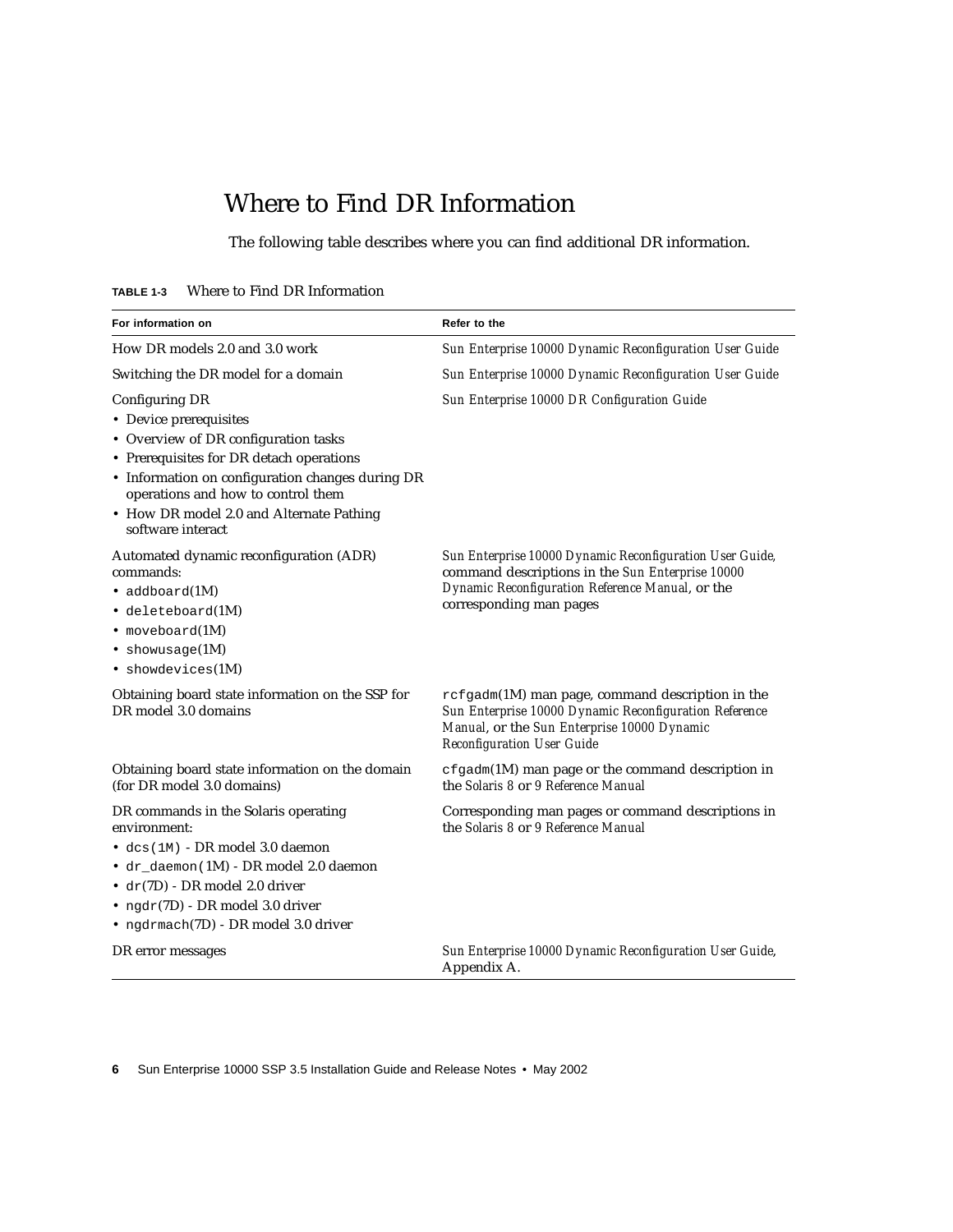# <span id="page-24-0"></span>Known SSP Bugs

This section describes software bugs for SSP 3.5 software that you may notice or that can affect the software operation. Also check the Solaris Release Notes Supplement for Sun Hardware for your Solaris operating environment for additional release notes pertaining to the Sun Enterprise 10000.

### <span id="page-24-1"></span>snmpd Memory Leaks During ADR Operations (4486454)

Memory leaks related to the snmpd daemon can occur after multiple addboard(1M), deleteboard(1M), or moveboard(1M) operations.

*Workaround:* If SSP performance is affected by this memory leak, stop and start SSP daemons by doing the following:

As superuser on the main SSP, type:

```
ssp# /etc/init.d/ssp stop
ssp# /etc/init.d/ssp start
```
### <span id="page-24-2"></span>machine\_server Memory Leaks During Multiple hpost Operations (4493987)

Memory leaks related to the machine server daemon can occur after multiple addboard(1M), deleteboard(1M), or moveboard(1M) operations.

*Workaround:* If SSP performance is affected by this memory leak, stop and start SSP daemons by doing the following:

As superuser on the main SSP, type:

```
ssp# /etc/init.d/ssp stop
ssp# /etc/init.d/ssp start
```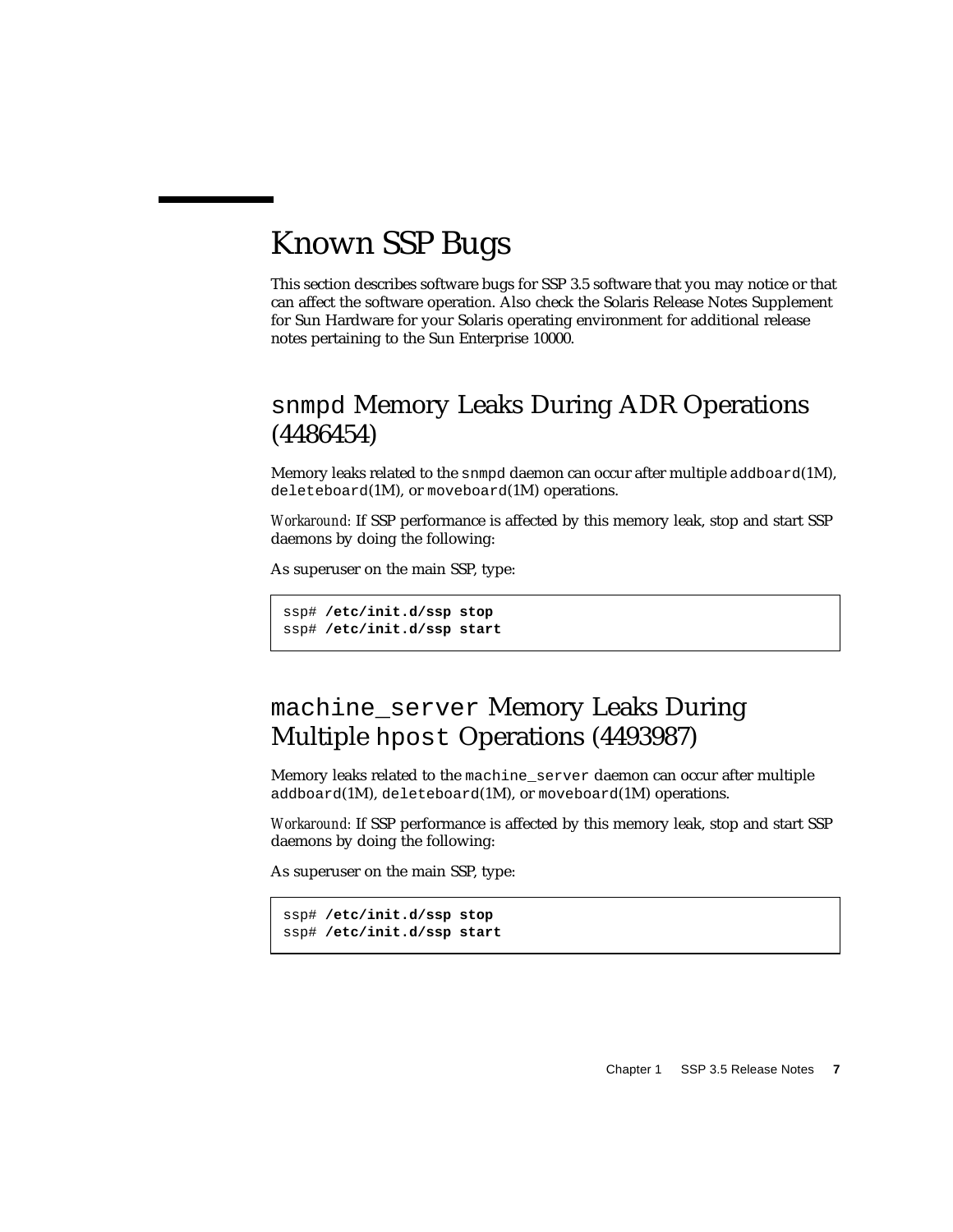# <span id="page-25-0"></span>Known DR Bugs

This section describes software bugs for this version of DR software that you may notice or that can affect the software operation.

### <span id="page-25-1"></span>DDI RESUME Failure Results in Failure of Subsequent DR Operations (4353719)

If a device fails to resume after a DR detach operation, the resume failure can prevent subsequent DR operations.

*Workaround:* None.

## <span id="page-25-2"></span>deleteboard(1M) Operation on a Board with no Memory Causes a Domain Running the Solaris 7 or Solaris 8 Operating Environment to Crash (4468171)

If you perform a

- deleteboard(1M) operation
- $\blacksquare$  moveboard(1M) operation
- Detach operation using dr shell

on a board that contains no memory, and the domains involved are running the Solaris 7 or Solaris 8 operating environment, the affected domains may crash or hang.

*Workaround:* Perform DR operations only on boards with memory.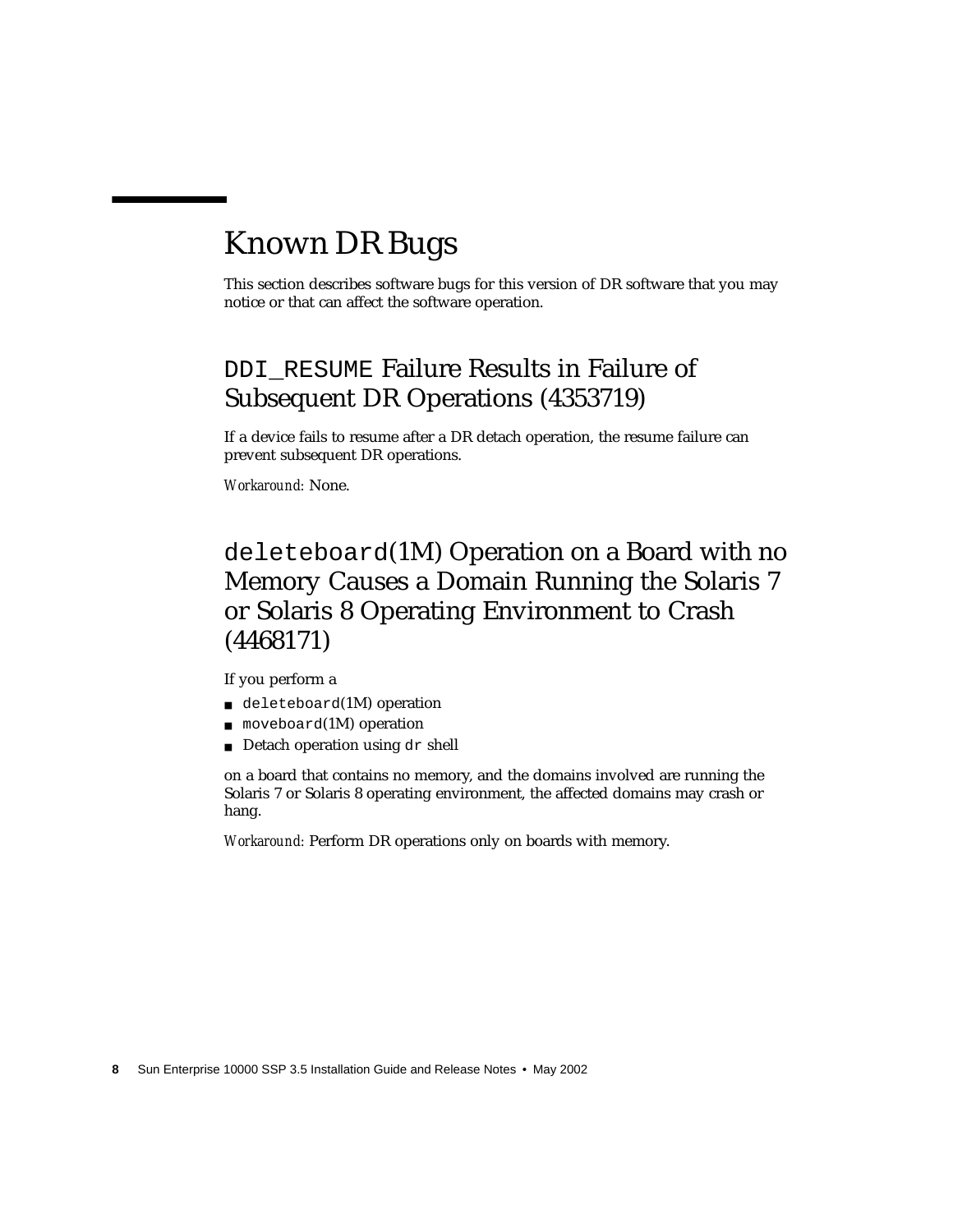### <span id="page-26-0"></span>Problem with oprom\_checknodeid() during DR (4474330)

A panic can occur under certain circumstances when the /dev/openprom interface accesses the PROM device tree after a DR disconnect. The openprom driver caches node information that can become invalid after a DR disconnect. As a result, OBP can be passed a bad node address.

*Workaround:* To minimize the possibility of encountering this situation, discontinue using applications, such as  $\text{prtconf}$ , that use the /dev/openprom interface during or immediately before or after a DR disconnect operation. Note that  $picld(1M)$  uses the /dev/openprom driver.

### <span id="page-26-1"></span>showdevices(1M) Memory Information Displayed by showdevices Might Be Incorrect (4495747)

Domains running both DR 3.0 and Solaris 8 cause the showdevices(1M) command to display 0x0 as the base memory address.

*Workaround:* Obtain base memory address information by using the refeadm(1M) command.

## <span id="page-26-2"></span>Bugs Fixed Since SSP 3.4

The following bugs have been fixed in SSP 3.5 since SSP 3.4:

4365206 - Solaris 8 6/00, SSP 3.3 fails to install Ultra-Enterprise-10000.snmpd.cnf file

4365471 - ssp\_restore overwrites newer files with older ones.

4365492 - Stopping the SSP during a cb\_reset caused all domains to reset

4377087 - SSP failover in SSP 3.4 does not work correctly under certain circumstances

4378472 - SSP reports power supply 5 is missing even through having 4 power supplies is a legal configuration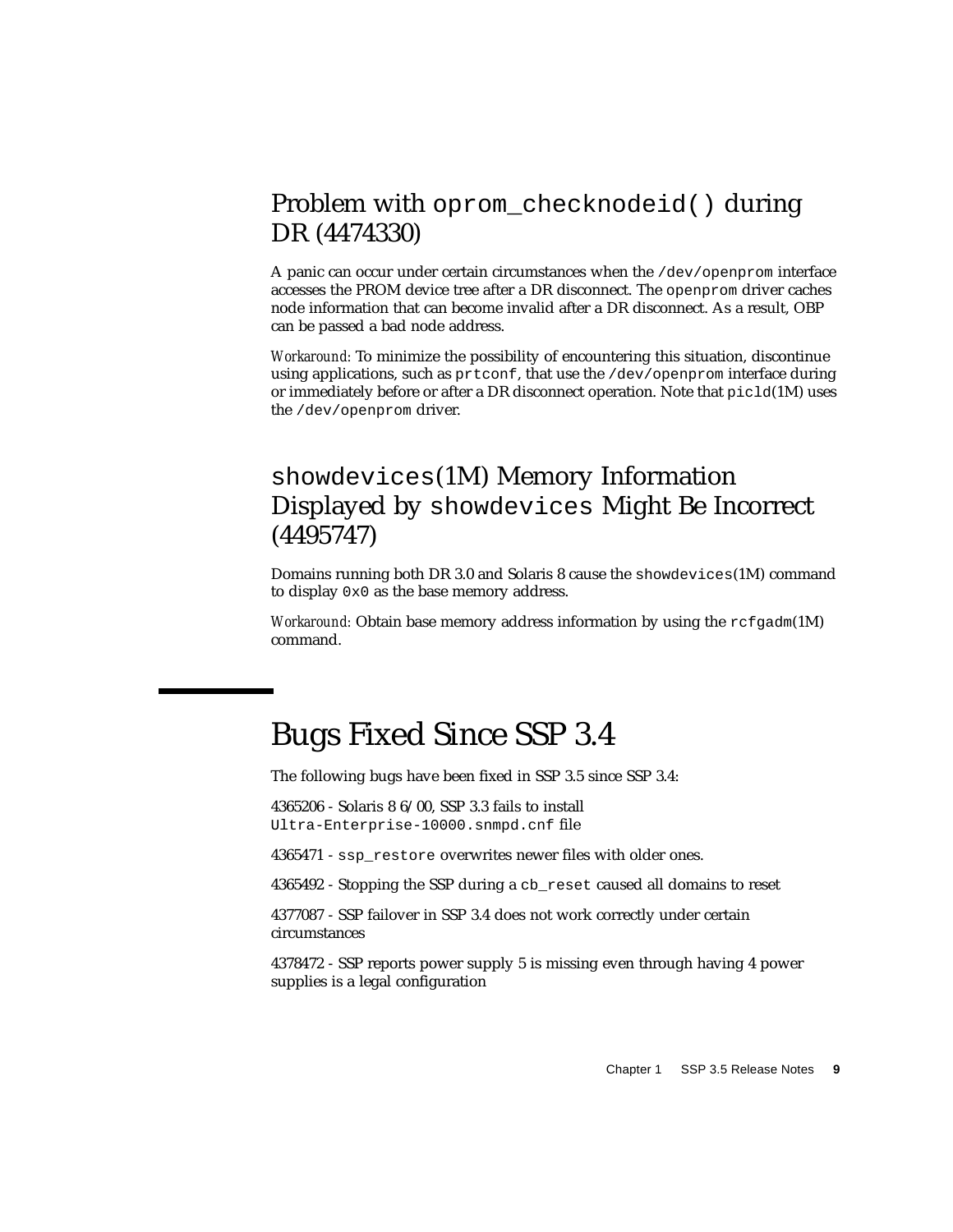4379020 - Domain reboot hangs if a new entry has been made in the blacklist file to exclude a component

4379395 - Unable to bring up a crashed domain after a control board failover in SSP 3.4

4380350 - Hostview does not display the correct processor temperature for the appropriate system board

4383758 - config float ip ups the floating IP for the main SSP incorrectly

4402889 - Domain bringup does not verify that the boot processor returned from HPOST is in the domain

4405737 - Mechanical trouble with a fan tray can cause fan trays to power off

4411156 - "cpu tick sync failed in 256 attempt!" displayed during domain bringup on SSP 3.1.1

4415072 - "Bogus clk\_mode" errors occur during phase proc1 for arbstop/recordstop/timeout

4416597 - Change SENSORMIN for system board temperature monitoring to reflect the onboard power supply redundancy

4417275 - procestemp reports "-0.00" temperature values

4423777 - Forced failover by "init 0" will often cause unexpected CB failover

4425460 - Exploitable static data buffer overflow with SSP snmpd

4428946 - Hostview force button is not enabled when xntpd is running

4451899 - All domains arbstopped after magic\_cookie and libscan error reported to messages

4463339 - Failover does not reactivate a previously disabled spare properly

4469366 - Buffer overflow vulnerability in cb\_reset

# <span id="page-27-0"></span>Requests for Enhancement Completed in SSP 3.5

The following Requests for Enhancement (RFE) have been implemented in SSP 3.5: 4268088 - Modify POST/SSP to reflect processor speed of 466 MHz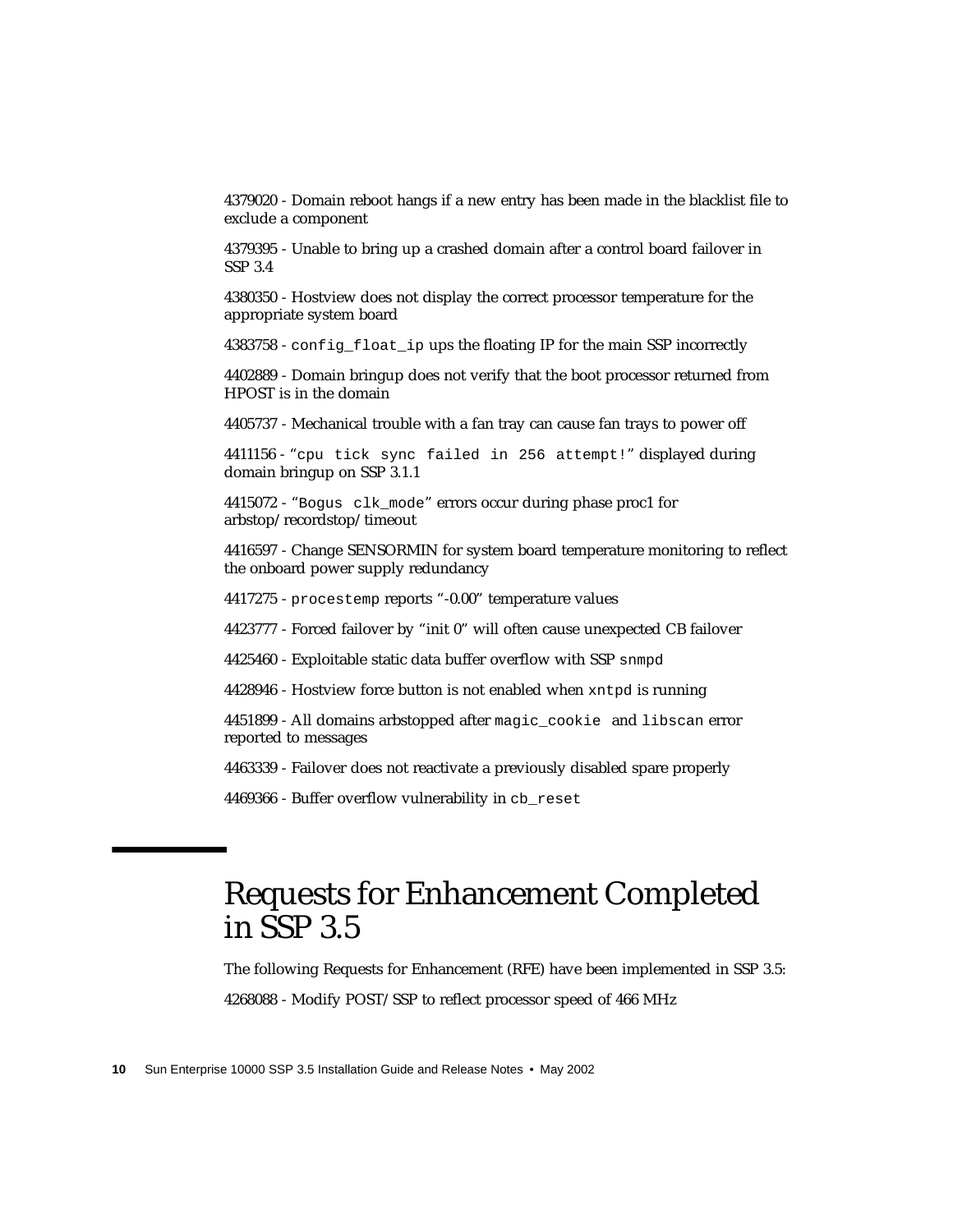4351410 - Run SSP daemons as RT (real-time) process class

4360376 - autoconfig changes required to support new ecache SRAMs

4362960 - POST changes required to support new ecache SRAM

4366498 - Create new hpost ecache tests for new ecache SRAM

4368475 - Change check\_host to log signatures when unexpected signatures are encountered

4376375 - Change libsysid to support new hostid ranges

4390086 - Need new client interfaces for Sun Enterprise 10000 DR model 3.0 support and other cleanups

4394348 - Disable setting of unused system reset bit in the control board (for reliability)

4396975 - Change SSP configuration scripts to automatically upgrade to PROM version 3.47

4402880 - ADR sample script should use showdevices(1M) command instead of showusage(1M) command to check result

4418571 - SSP needs to further check DR model 3.0/model 2.0 driver upon determining domain DR models

4419070 - Send a BBSRAM close net command upon netcon\_server initialization

4419614 - Change default OS version to 5.8 in Hostview Create Domain window

4419788 - MSRAM processor property for Sun Enterprise 10000 system

4422147 - POST logs, POST dumps, arbstop and recordstop file names need a year component

4425374 - Enhance "unexpected foreign PIO" and "MC Timeout" messaging

4425380 - Remove dependency of ssp\_startup on the presence of libnvpair

4458358 - POST ecache TAG test enhancement needed

 $4458552$  - ssp\_config(1M) should inform users to use lowest processor speed when processors are mixed

4470431 - sys\_clock man page not clear for -s option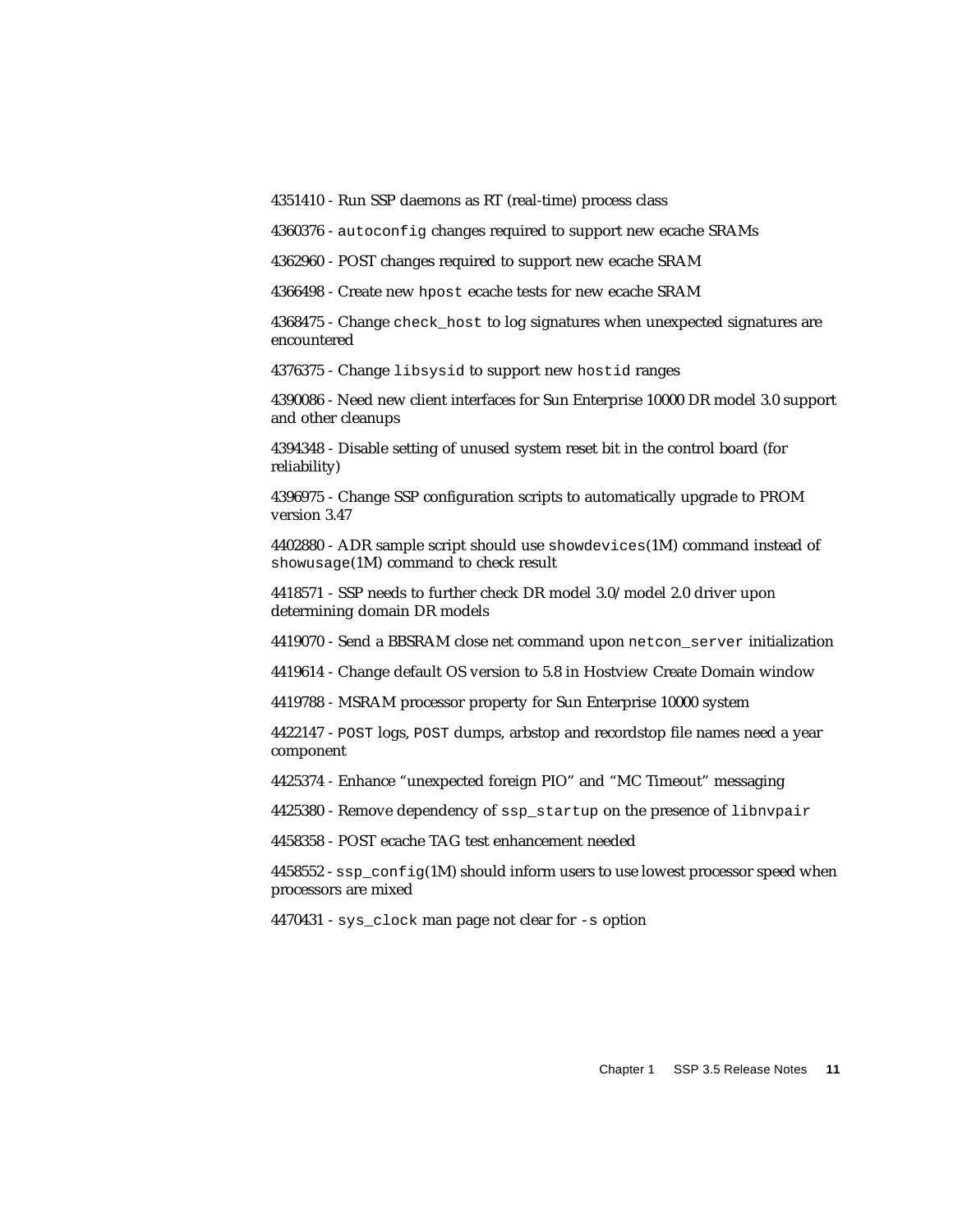# <span id="page-29-0"></span>Patches

This section contains any required patches for SSP 3.5 software. Also check the Web site

http://sunsolve.Sun.com

on a regular basis for any SSP patches that you might need for SSP 3.5 and also any recommended patch clusters for the version of the Solaris operating environment that you are running.

If you need to install SSP software patches, be sure to install the patches on both the main and spare SSP and review ["To Prepare for SSP 3.5 Upgrade or SSP Patch](#page-38-1) [Installation" on page 21.](#page-38-1)

The following table lists the patches currently applicable to SSP 3.5:

| TABLE 1-4 | Required Patches for SSP 3.5 |  |  |  |  |
|-----------|------------------------------|--|--|--|--|
|-----------|------------------------------|--|--|--|--|

| <b>Patch Number</b>                           | Install on                                                                                                                 |
|-----------------------------------------------|----------------------------------------------------------------------------------------------------------------------------|
| Solaris KU patches<br>106541-17 and 111422-01 | SSPs running the Solaris 7 operating environment.                                                                          |
| Solaris KU patch 110945-02                    | SSPs running the Solaris 8 $6/00$ , $10/00$ , $1/01$ , or $4/01$<br>operating environment (Solaris updates 1, 2, 3, and 4) |

# <span id="page-29-1"></span>Reference Manual (man pages) Errata

These additions or errors apply to the following man pages:

- $\blacksquare$  autoconfig(1M) Add to this command to "Perform this command when a memory mezzanine, I/O mezzanine, processor module, or system board is replaced with another component that has a different part number. Then reboot the SSP".
- $\blacksquare$  deleteboard (1M) Add to this command, exit code 16 "bringup -C requested process termination".
- $\blacksquare$  moveboard(1M) Exit code 10 for this command should read "Failed in attempting to complete the detach".

Add to this command, exit code  $16$  "bringup  $-C$  requested process termination".

**■** netcon(1M) - List of -e escape characters should be:  $\omega$  # ^ & \* = . ?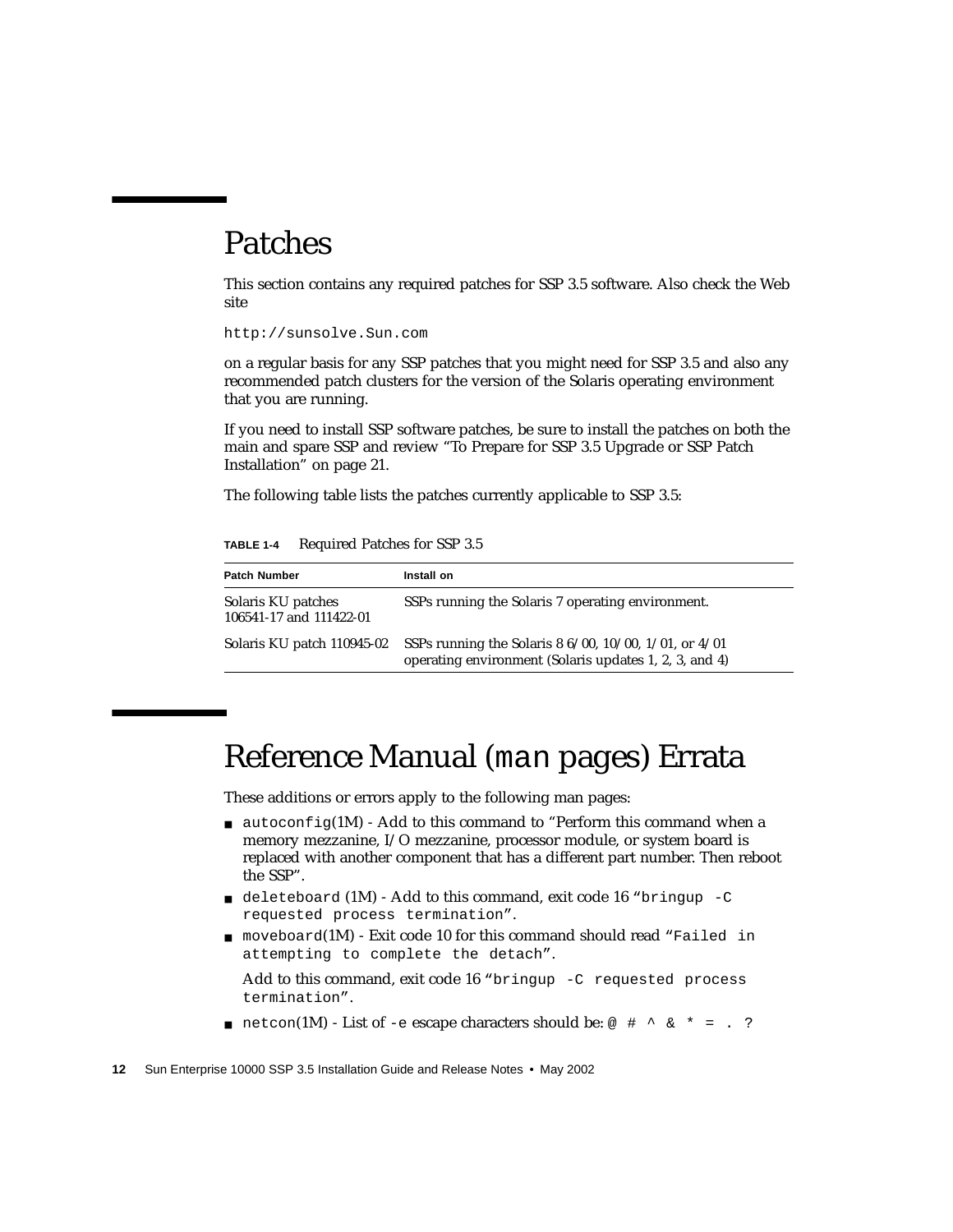# <span id="page-30-1"></span><span id="page-30-0"></span>Preparing for SSP 3.5 Installation or Upgrade

SSP installation refers to the installation of SSP 3.5 on a new disk. An upgrade refers to the update of SSP software to version 3.5.

This chapter describes the information you need to know before installing or upgrading to SSP 3.5:

- ["Getting Started" on page 14](#page-31-0)
- ["SSP 3.5 Hardware and Software Requirements" on page 23](#page-40-0)
- ["Failover Configurations" on page 25](#page-42-0)
- ["Installation and Upgrade Options" on page 27](#page-44-0)

The procedures in this guide use the conventions shown in [TABLE 2-1](#page-30-2) for command line prompts.

| Prompt | User Indicated                           |  |
|--------|------------------------------------------|--|
| ssp#   | superuser on the SSP                     |  |
| $ssp\$ | ssp user on the SSP                      |  |
| #      | superuser on a system other than the SSP |  |

<span id="page-30-2"></span>**TABLE 2-1** Command Line Prompt Conventions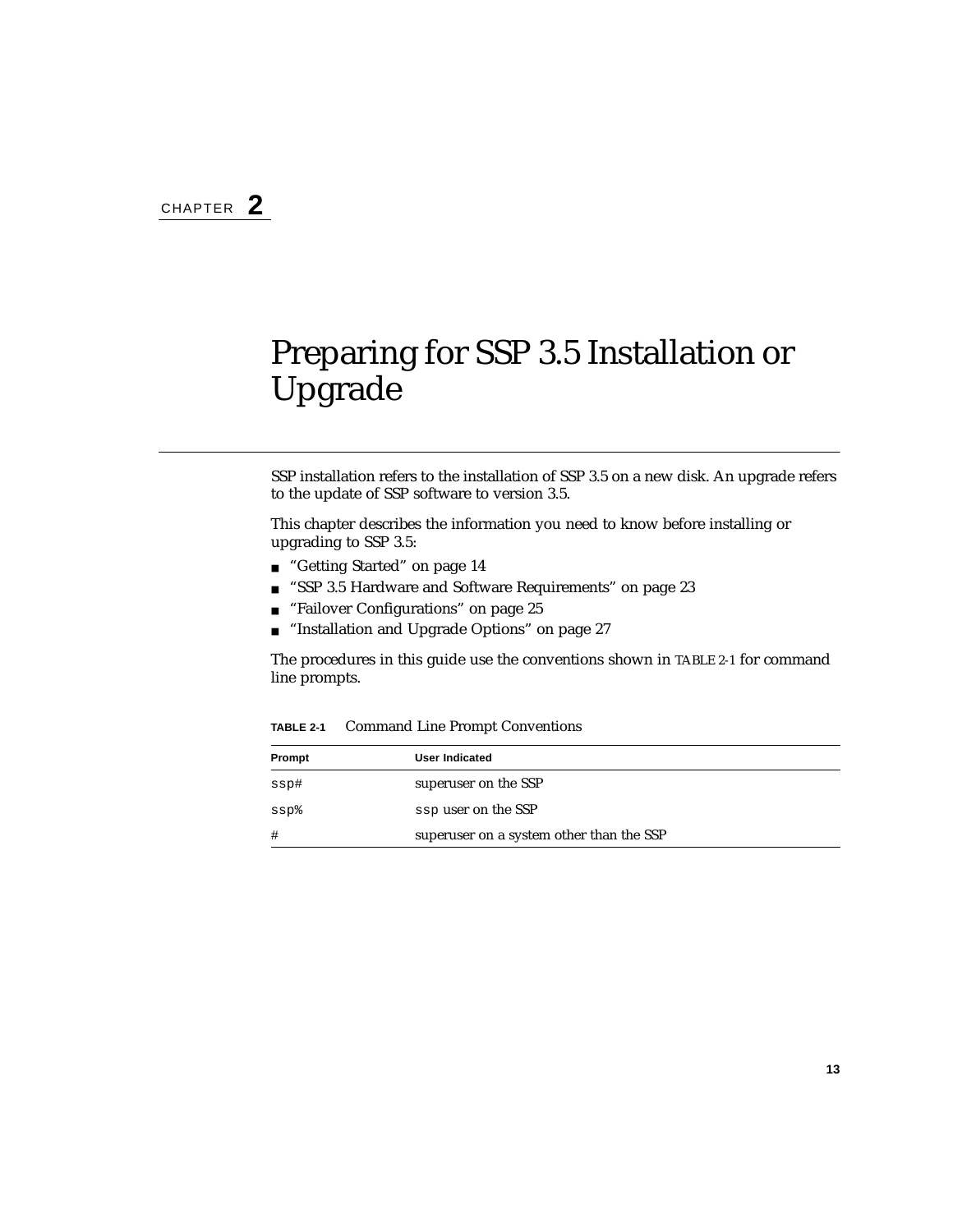# <span id="page-31-0"></span>Getting Started

This section describes how to begin the SSP installation or upgrade process:

- If you intend to use the SSP automatic failover capability, review ["Failover](#page-42-0) [Configurations" on page 25,](#page-42-0) which explains the physical architecture and components required for failover.
- If you want to run third-party applications on the SSP (referred to as an OpenSSP), review ["SSP 3.5 Hardware and Software Requirements" on page 23](#page-40-0) and [Chapter 7.](#page-72-2)
- First install or upgrade the SSP 3.5 software on the main SSP, then install or upgrade the SSP 3.5 software on the spare SSP.
	- You must run the same version of the SSP software (SSP 3.5) on both the main and spare SSP. It is also suggested that you run the same version of the Solaris operating environment on both the main and spare SSP.
	- If you are upgrading from SSP 3.4 to SSP 3.5 or are installing SSP patches, synchronize your main and spare SSP and disable failover before starting the SSP upgrade or patch installation. For further information, see ["To Prepare for](#page-38-0) [SSP 3.5 Upgrade or SSP Patch Installation" on page 21](#page-38-0).
- If you are currently running SSP software, determine which version of the SSP software you are using.

For details, see ["To Determine Your Current SSP Version" on page 15.](#page-32-0) You can also use this procedure after installation or upgrade to verify that SSP 3.5 is running.

- Obtain the SSP software from one of the following sources:
	- Web
	- Solaris 8 or 9 Sun Computer Systems Supplement CD-ROM

For details, see ["To Obtain SSP Software From the Web"](#page-33-0) and ["To Obtain SSP](#page-34-0) [Software From the CD-ROM".](#page-34-0)

■ Create a backup file of your SSP environment.

If you are currently running SSP software, create a backup file of the SSP environment by using the ssp\_backup command. This command creates a backup file named ssp\_backup.cpio in a directory that you specify. This backup file can be used to restore the SSP environment. For details, see ["To Create](#page-34-1) [an SSP Backup File" on page 17](#page-34-1).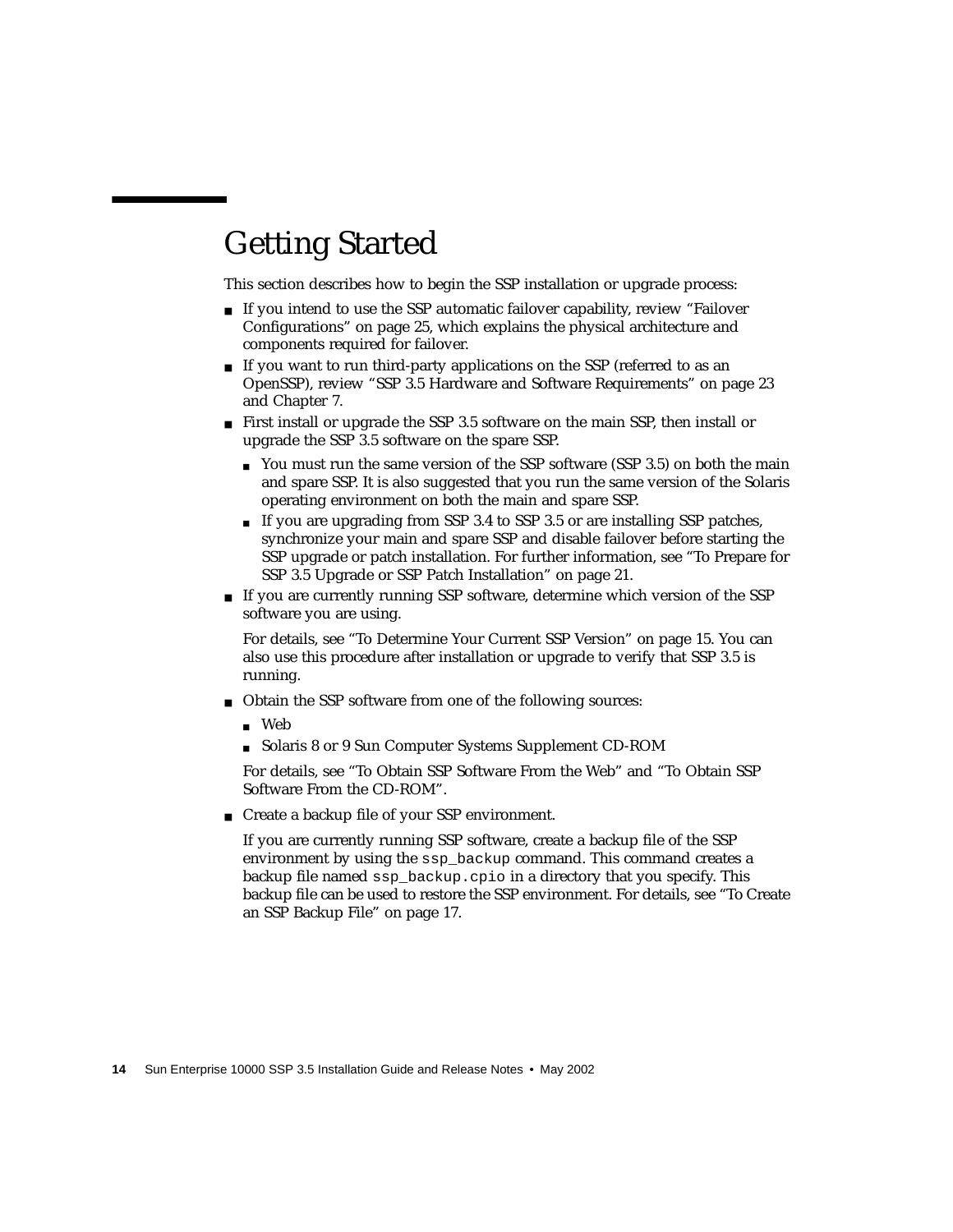**Note –** You must run ssp\_backup whenever the configuration on the SSP changes, so that the backup file reflects the most current SSP configuration. If you restore an SSP backup file that is not current, you overwrite any configuration changes that occurred after the backup file was made.

■ If you have a dual SSP configuration, verify that the main and the spare SSP can talk to each other through the control board network.

For more information, see ["To Verify the Control Board Network Connection](#page-36-0) [Between the Main and Spare SSP" on page 19.](#page-36-0)

■ Verify that the  $rsh(1M)$  command is enabled.

For details, see "To Verify that the rsh[\(1\) Command is Enabled" on page 20.](#page-37-0)

■ Remove any stty commands from the .cshrc file for user ssp on the main and spare SSP.

The stty command affects the use of rcp or rsh commands. For details, refer to Info Docs Article 11371, available through SunSolve at http://sunsolve.Sun.com.

■ For failover purposes, establish the floating IP address of the working main SSP and place the address in the /etc/hosts file (see ["To Determine Your Current](#page-32-0) [SSP Version" on page 15](#page-32-0)).

This floating IP address must be different from the IP addresses used for your main and spare SSP. The floating IP address is a logical interface that eliminates the need for a specific SSP host name to communicate between the Sun Enterprise 10000 system and the main SSP.

Upon an SSP failover, the floating IP address is registered on the new main SSP. The floating IP address enables communication between external monitoring software and the working main SSP.

If you have a single SSP configuration, you must still assign a floating IP address to your SSP.

**Note –** If you need to revert to a previous release of SSP after installing or upgrading to SSP 3.5, see [Chapter 6](#page-68-3).

### <span id="page-32-0"></span>▼ To Determine Your Current SSP Version

#### **1. On the SSP, type:**

```
pkginfo -l SUNWsspr
```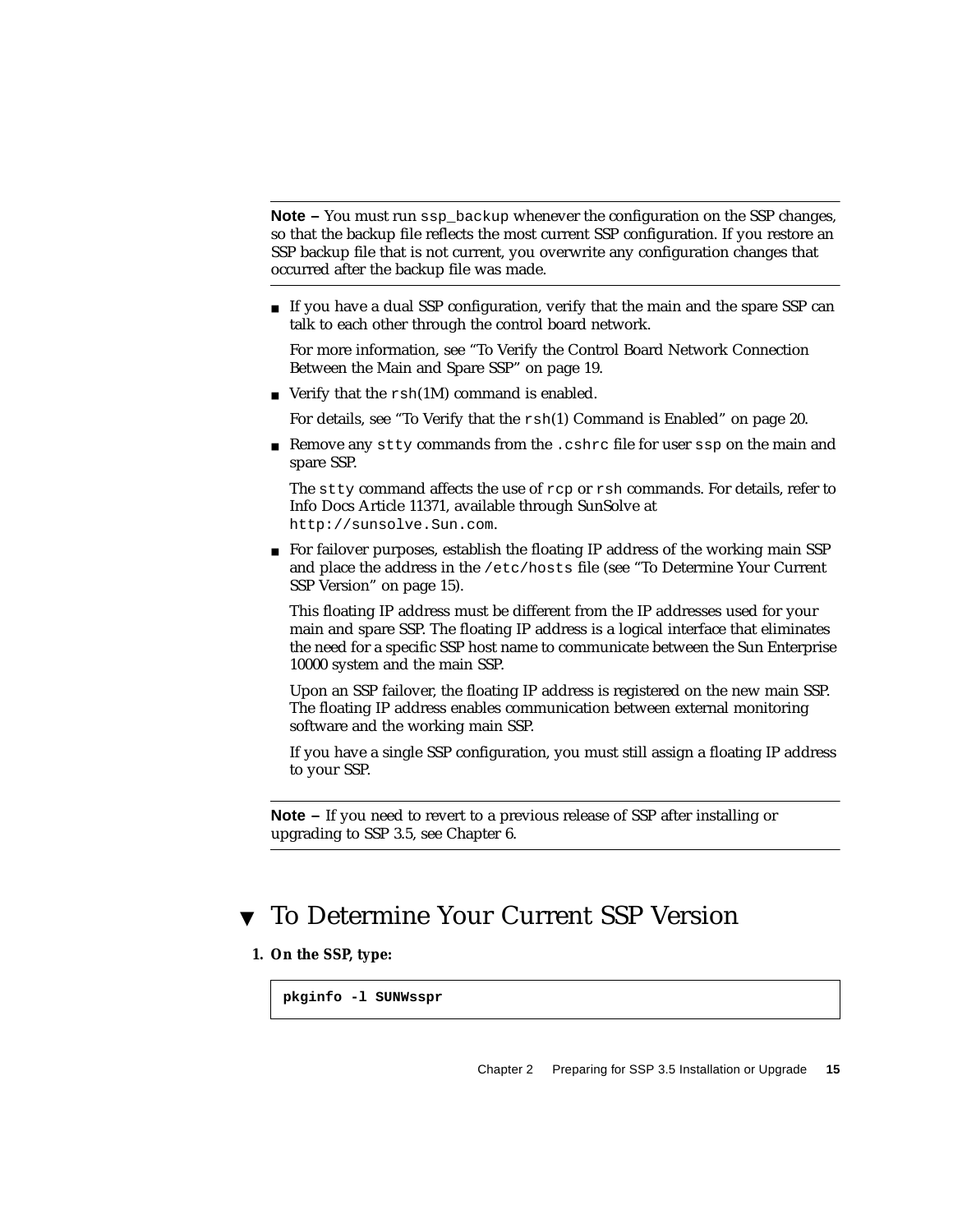**2. Look for the VERSION line, for example:**

```
VERSION: 3.5.0,REV=2000.nn.nn.nn.nn
```
where *nn* represents the date (month and day) and time (hours and minutes). The version number for SSP 3.5 is shown as 3.5.0.

### <span id="page-33-0"></span>▼ To Obtain SSP Software From the Web

- **1. Using your web browser, go to** http://www.sun.com/servers/sw/**.**
- **2. Click the link** Enterprise 10000 System Service Processor (SSP) Software**.**
- **3. In the SSP 3.5 section, click the link** Click here to download**.** The file that will be downloaded is named ssp 3 5 sparc.zip.
- **4. On the SSP, log in as superuser.**
- **5. Change directory to the location where you downloaded the SSP software.**

ssp# **cd** *download\_directory*

**6. Unzip the downloaded file.**

ssp# **unzip ssp\_3\_5\_sparc.zip**

- The SSP 3.5 packages are located in the directory /*download\_directory*/ssp\_3\_5\_sparc/System\_Service\_Processor\_3.5/Pro duct
- The install and upgrade scripts are located in the directory /*download\_directory*/ssp\_3\_5\_sparc/System\_Service\_Processor\_3.5/Too  $\log$
- **7. Check the SunSolve Web site (**http://sunsolve.Sun.COM**) for any SSP patches that might be available for SSP 3.5 and apply them to the main and spare SSP.**

Be sure to review ["To Prepare for SSP 3.5 Upgrade or SSP Patch Installation" on](#page-38-0) [page 21](#page-38-0) before installing SSP patches.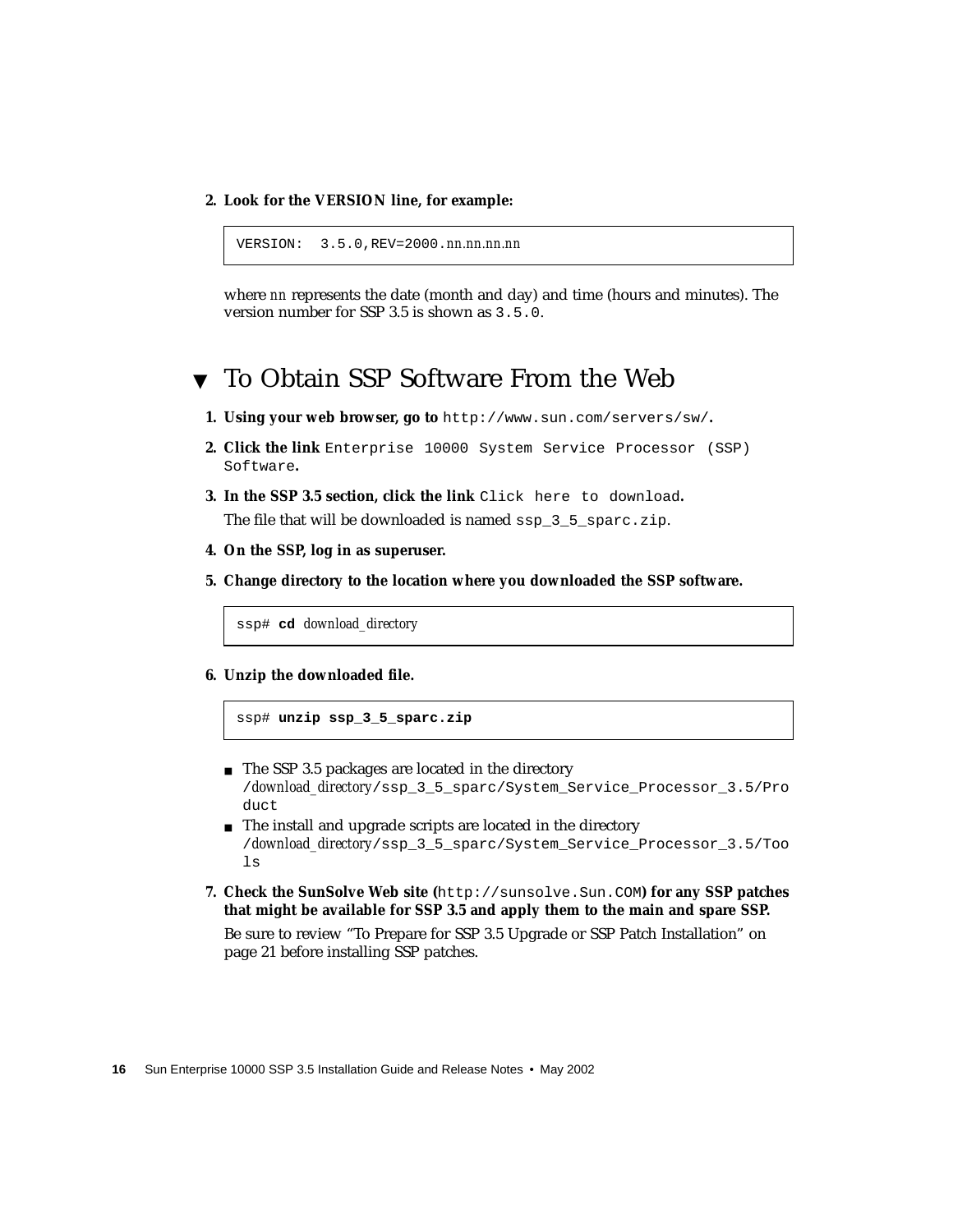- <span id="page-34-0"></span>▼ To Obtain SSP Software From the CD-ROM
	- **1. Insert the Solaris Sun Computer Systems Supplement CD-ROM into the CD-ROM drive.**

Allow time for the volume manager to mount the CD-ROM.

- The SSP 3.5 packages are located in the directory /cdrom/cdrom0/System\_Service\_Processor\_3.5/Product
- The install and upgrade scripts are located in the directory /cdrom/cdrom0/System\_Service\_Processor\_3.5/Tools
- **2. Check the SunSolve Web site (**http://sunsolve.Sun.COM**) for any SSP patches that might be available for SSP 3.5 and apply them.**

Be sure to review ["To Prepare for SSP 3.5 Upgrade or SSP Patch Installation" on](#page-38-0) [page 21](#page-38-0) before installing SSP patches.

### <span id="page-34-1"></span>▼ To Create an SSP Backup File

Create an SSP backup file whenever the SSP configuration changes, which can occur when:

- Domains are created, removed, or modified (this includes changes due to dynamic reconfiguration operations)
- Board locations are changed
- New hardware is installed or existing hardware is upgraded or replaced
- The autoconfig(1M) command is run
- A control board failover occurs
- An SSP patch is installed

If you do not maintain a current SSP backup file and you restore an out-of-date SSP backup file, be aware that you can overwrite any SSP configuration changes that occurred after the backup file was created. For instance, if you install an SSP patch that updates the scantool database or the ssp\_resource file, but you restore an old SSP backup file after installing the patch, the scantool database or the ssp\_resource file will be overwritten by the SSP backup file. The out-of-date scantool database or ssp\_resource file can cause unpredictable system behavior.

**Note –** The size of the SSP backup file can vary depending upon the contents of the subdirectories in the /var/opt/SUNWssp directory. You can use the  $du(1M)$ command to determine the approximate amount of disk space required for the backup file.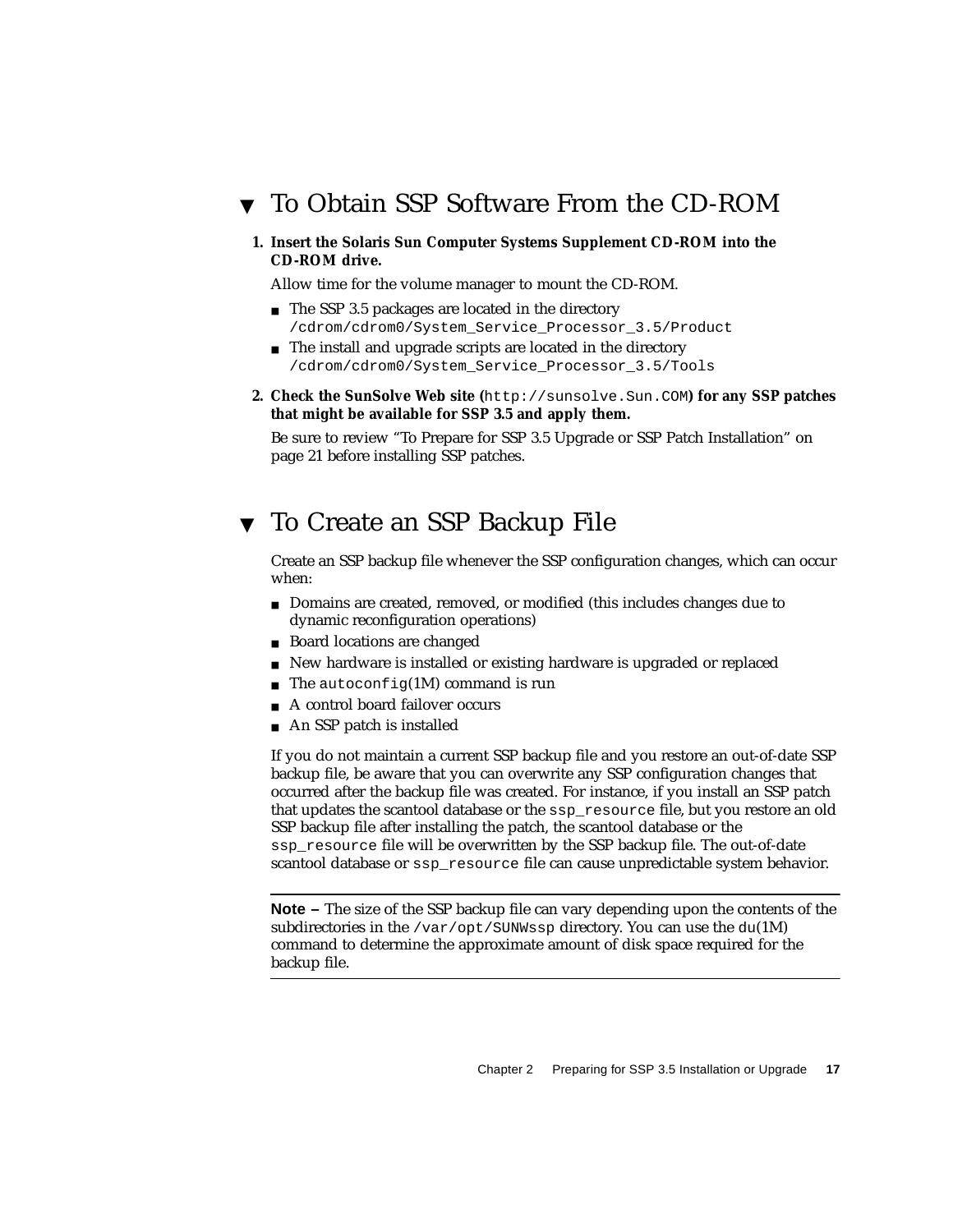**1. As superuser on the main SSP, change directory to the following:**

```
ssp# cd /opt/SUNWssp/bin
```
**2. Back up the SSP environment on the SSP.**

ssp# **./ssp\_backup** *target\_directory*

A backup file named ssp\_backup.cpio is created in *target\_directory*. You may want to rename this file so that you can identify the SSP release associated with this backup file.

Do not make any changes to the Sun Enterprise 10000 environment, such as domain state or power status of boards, until you have completed the SSP installation or upgrade procedure and restored the SSP environment.

**3. If you want to view a list of the SSP files that were backed up, type the following:**

```
ssp% cpio -it -I ssp_backup.cpio
```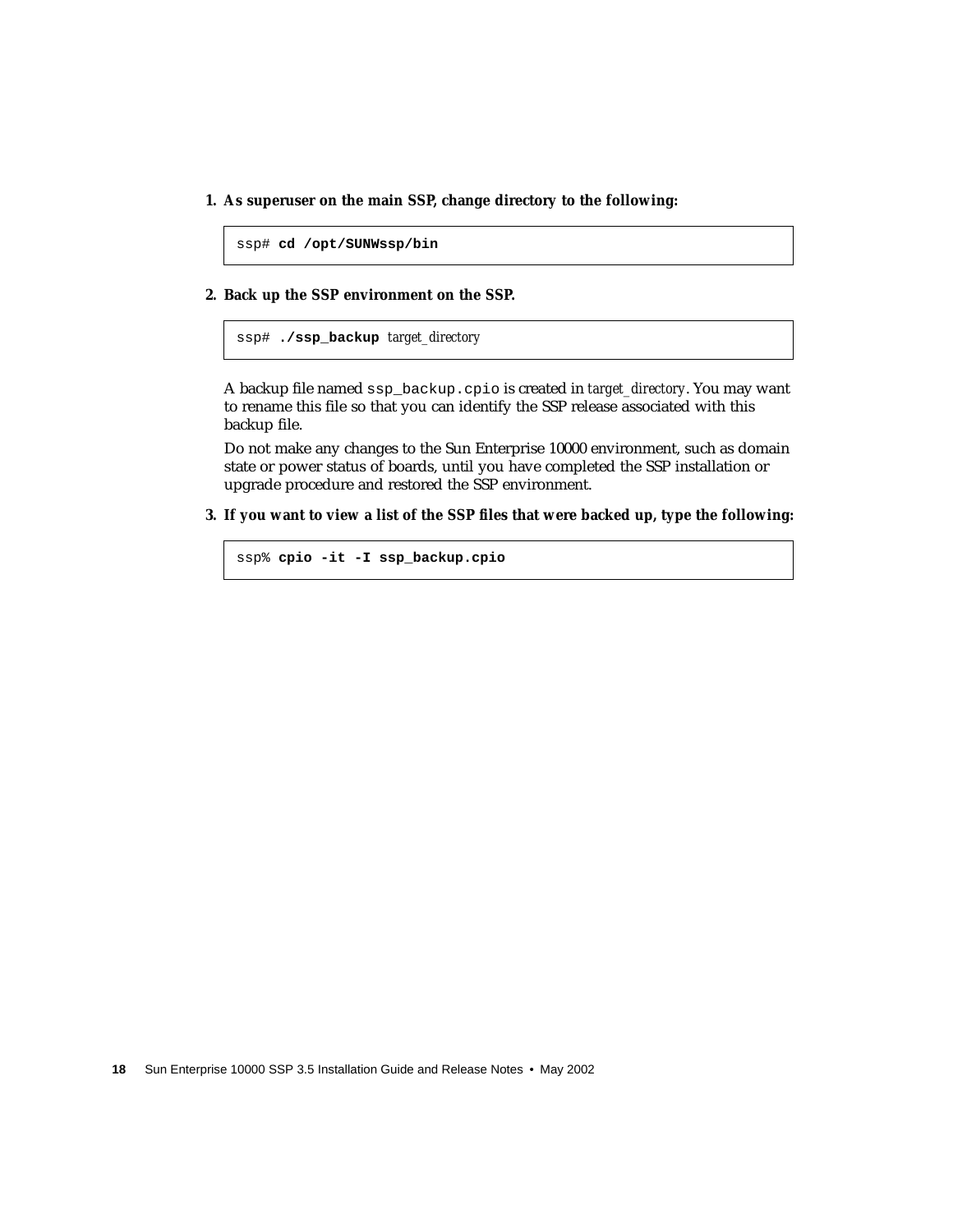## ▼ To Verify the Control Board Network Connection Between the Main and Spare SSP

**1. As superuser on the main SSP, type the following:**

ssp# **ping -sRv** *host*

where *host* represents the control board network interfaces of the spare SSP. This command prints the route that packets take to the specified host.

The following example shows the information displayed.

```
ssp# ping -sRv xf12-ssp-qfe1
PING xf12-ssp-qfe1: 56 data bytes
64 bytes from xf12-ssp-qfe1 (192.168.2.1): icmp_seq=0. time=1. ms
 IP options: <record route> xf12-ssp-qfe1 (192.168.2.1), xf12-ssp2-qfe1
(192.168.2.2), (End of record)
64 bytes from xf12-ssp-qfe1 (192.168.2.1): icmp_seq=1. time=1. ms
 IP options: <record route> xf12-ssp-qfe1 (192.168.2.1), xf12-ssp2-qfe1
(192.168.2.2), (End of record)
```
In the previous example, the main SSP (xf12-ssp) and spare (xf12-ssp2) are communicating through xf12-ssp-qfe1 to xf12-ssp2-qfe1.

**Note –** The first three numbers in the IP record route option for the main SSP host interface (192.168.2 in the example) must match the first three numbers in the IP record route option for the spare SSP host interface (192.168.2 in the example). The matching numbers indicate that communication between both control board network interfaces is enabled.

Be sure to check all the control board network interfaces, which are described in [Appendix A.](#page-136-0)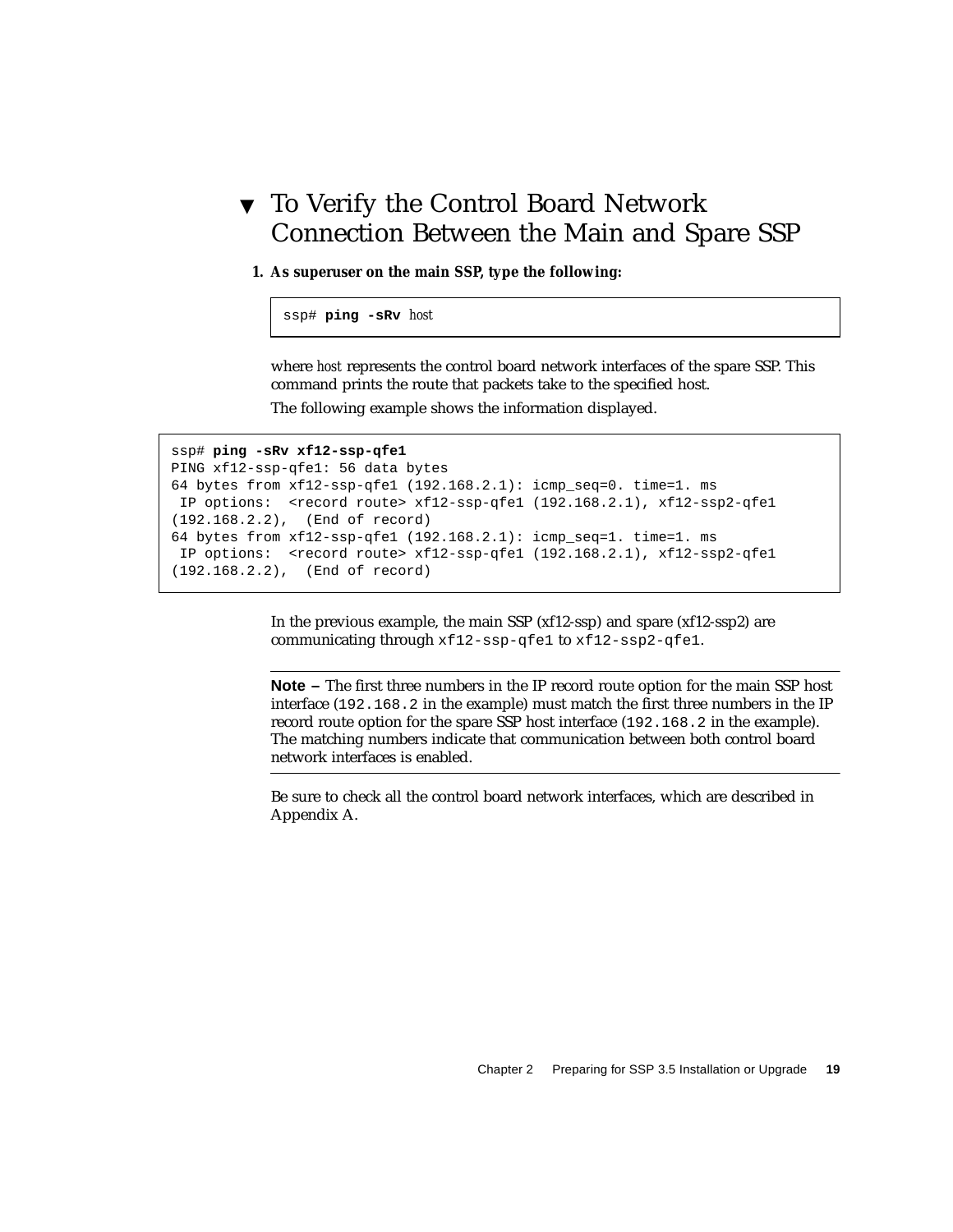### ▼ To Verify that the rsh(1) Command is Enabled

**1. As superuser on the main SSP, type the following:**

ssp# **rsh** *hostname*

where *hostname* is the name of the spare SSP. If a shell window opens, it indicates that  $rsh(1M)$  and related commands, such as  $rcp(1M)$ , are enabled. Both of these commands are used by automatic failover.

If a shell window does not open, check the /etc/inetd.conf file. Be sure the following line, which enables rsh, is contained in the file:

shell stream tcp nowait root /usr/sbin/in.rshd in.rshd

**2. Repeat Step 1 on the spare SSP and specify the main SSP as the** *hostname***.**

### ▼ To Establish a Floating IP Address

**Note –** The floating IP address is associated with the floating SSP host name. The default value for the floating SSP host name is determined by appending  $-$ ssp-main to the platform name. For example, if the platform name is all $x$ f5, the default SSP host name is allxf5-ssp-main.

- **1. If you use Network Information Services (NIS), update the NIS map with the IP address to be used as the floating IP.**
- **2. If you have private domains that do not use NIS, enter the floating IP address in the** /etc/hosts **file on the main and spare SSP.**

For an example /etc/hosts file, see ["To Configure Your SSP Network" on page](#page-140-0) [123.](#page-140-0)

**3. If you have private domains that do not use NIS, enter the floating IP address and host name of the floating SSP in the** /etc/hosts **file for each domain.**

**Note –** You do not need to specify this floating IP address in the /etc/hostname.*interface* files. The SSP software automatically enables the main SSP to use the floating IP address.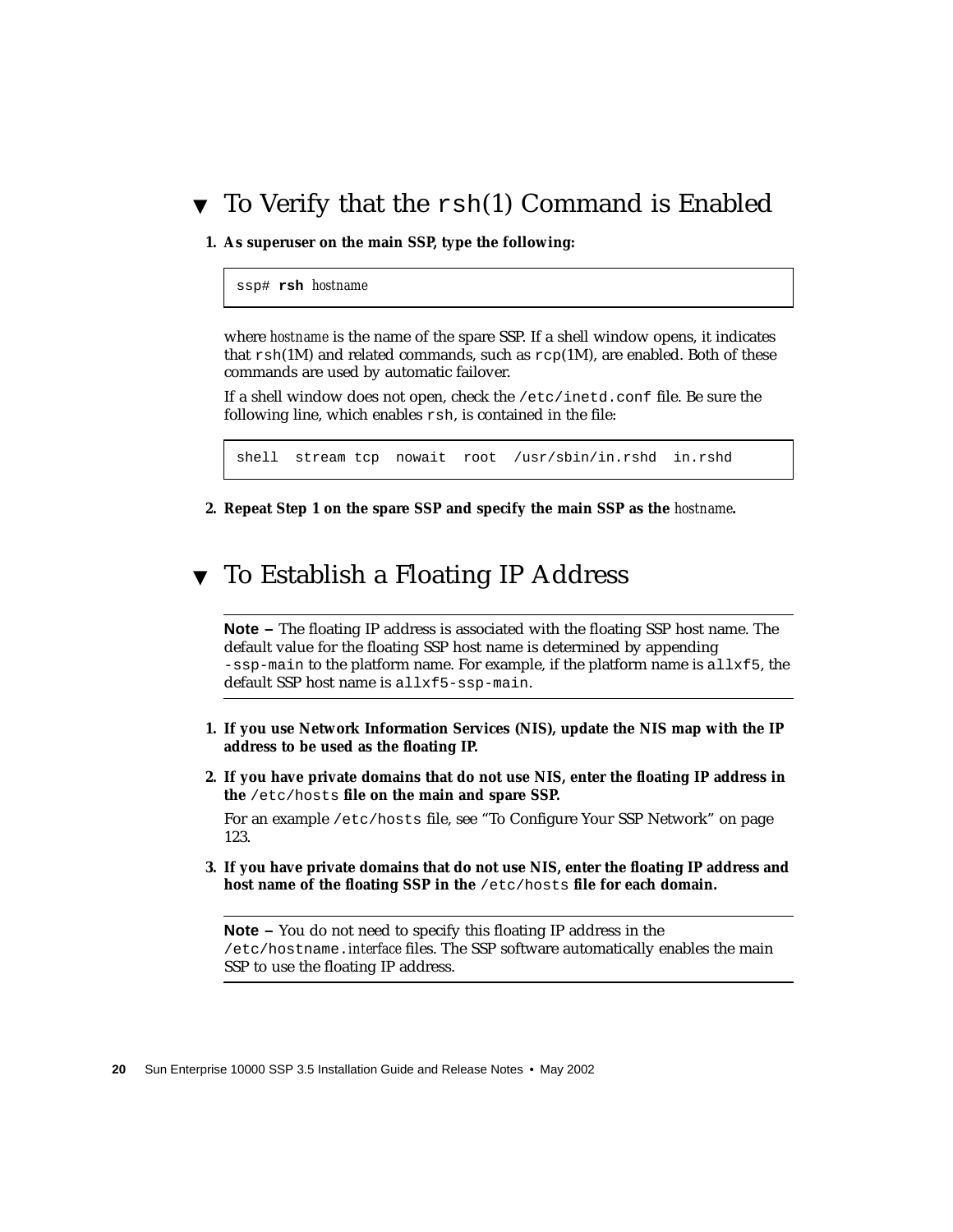## <span id="page-38-0"></span>▼ To Prepare for SSP 3.5 Upgrade or SSP Patch Installation

If you have a dual SSP configuration and you are upgrading from SSP 3.4 to SSP 3.5 or are installing SSP patches on SSPs running SSP 3.4 or 3.5 software, you must synchronize data between the main and spare SSP and then disable failover, as explained in the following steps. For further information on data synchronization and SSP failover, refer to the *Sun Enterprise 10000 SSP 3.5 User Guide*.

**1. Determine if you have sufficient disk space in the** /tmp **directory on the main SSP for the data synchronization process to copy files from the main SSP to the spare.**

Review the size of the /tmp directory and remove any unnecessary files from the following directories on the main SSP to reduce the size of the data synchronization backup file:

- \$SSPLOGGER/messages.*x*
- \$SSPLOGGER/domain/Edd-recovery files
- \$SSPLOGGER/domain/messages.*x*
- \$SSPLOGGER/domain/netcon.*x*
- \$SSPLOGGER/domain/post/*files*

where *x* is the archive number of the file.

**2. As user** ssp **on the main SSP, run the** showdatasync**(1M) command to verify that the data synchronization queue is empty and that all data file propagations have completed before you perform data synchronization.**

ssp% **showdatasync**

If the data synchronization queue is not empty or file propagations are in progress, wait for the file propagations to complete before performing the next step.

**3. Synchronize the data between the main and spare SSP by using the** setdatasync**(1M) command:**

ssp% **setdatasync backup**

This data synchronization process backs up the main SSP and restores the backup on the spare SSP. You can run the showdatasync(1M) command on the main SSP to review the data synchronization queue on the main SSP. An empty queue indicates that the synchronization backup and restore operations have been completed.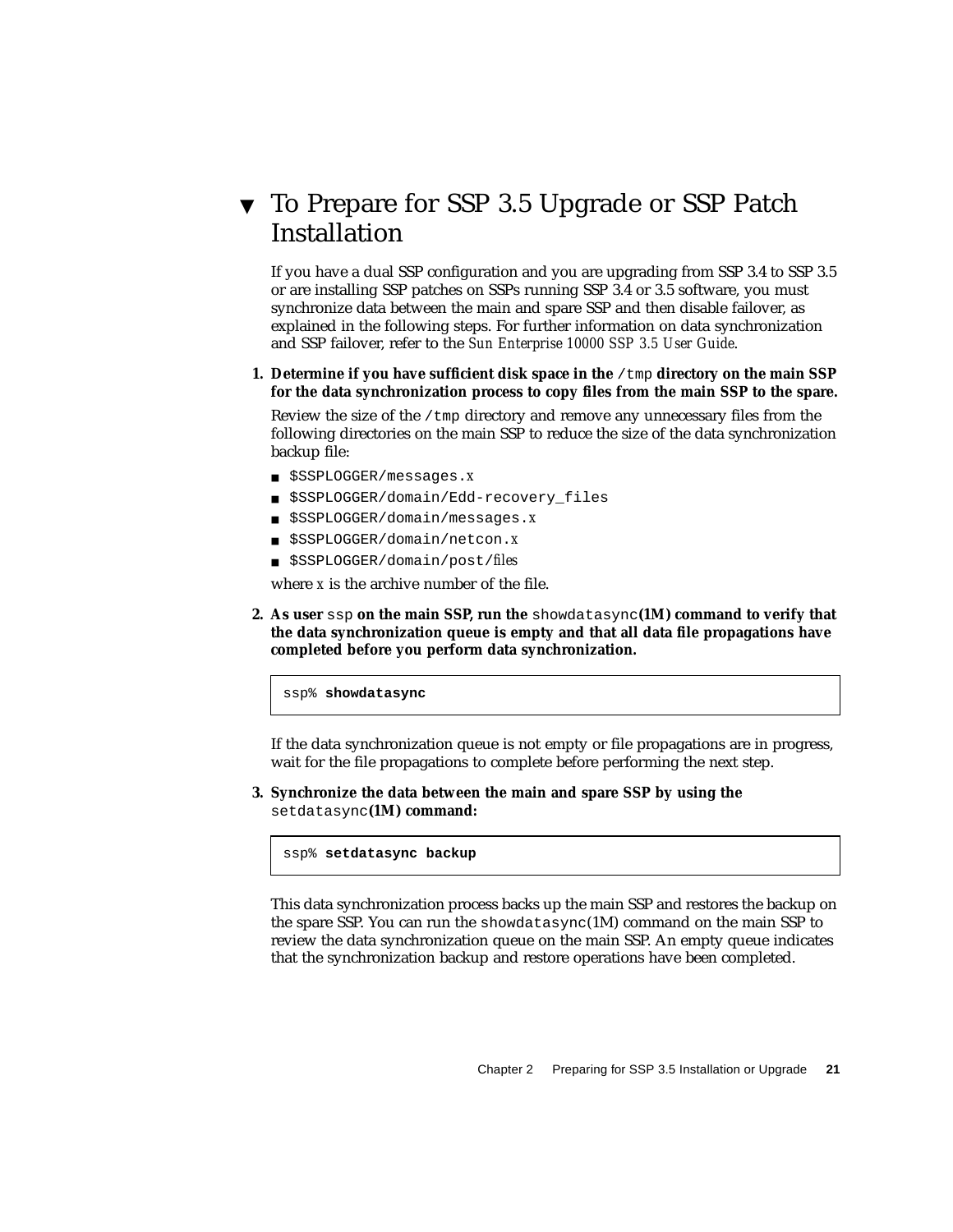**4. Disable SSP failover by using the** setfailover**(1M) command:**

```
ssp% setfailover off
```
SSP failover remains off until both SSPs are rebooted or you re-enable SSP failover using the command setfailover on.

**5. If you installed an SSP patch, run** ssp\_backup**(1M) to back up the SSP configuration.**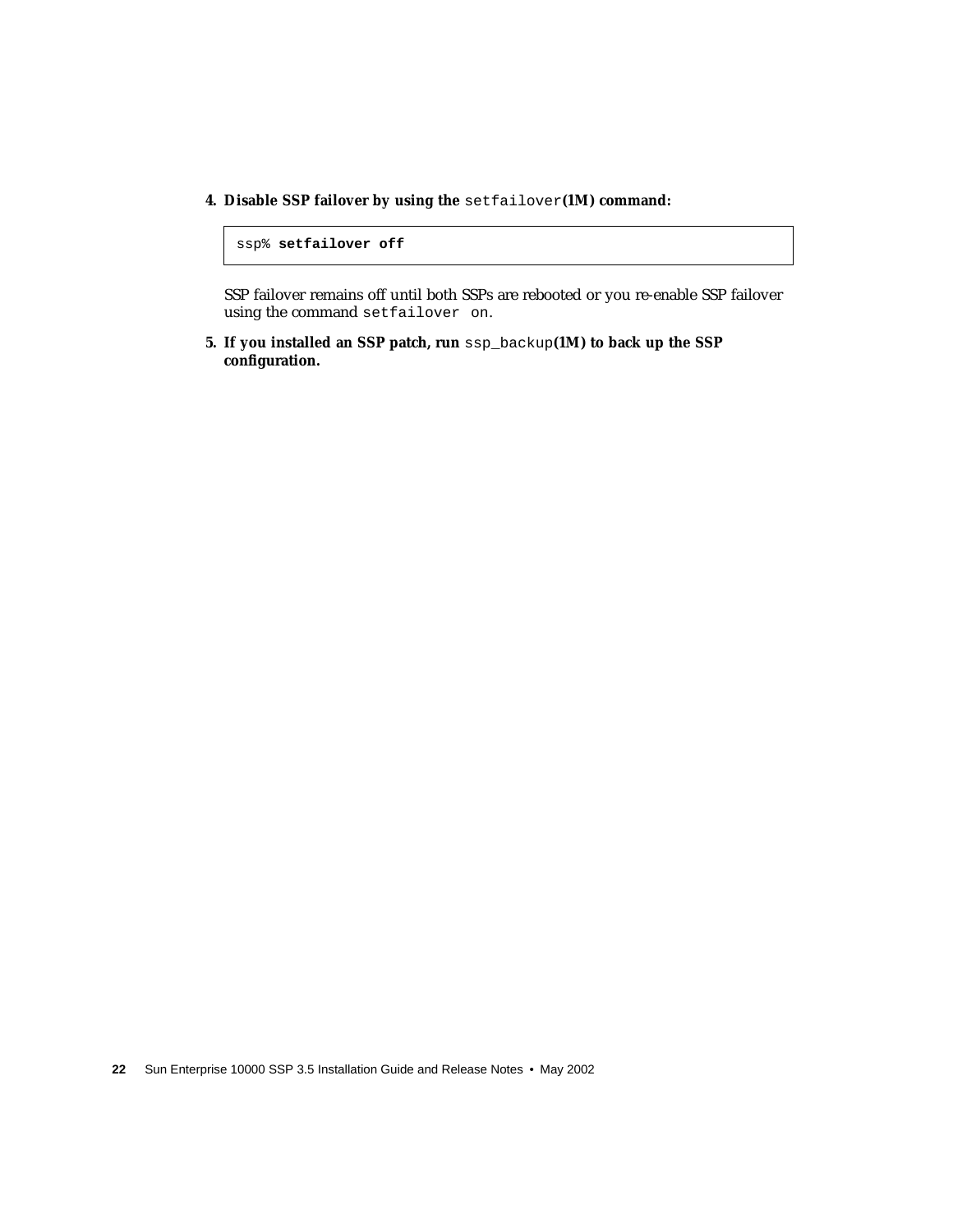# SSP 3.5 Hardware and Software Requirements

SSP 3.5 now supports an OpenSSP environment, in which an SSP workstation or server can run third-party software, provided that the SSP meets the OpenSSP resource requirements (for details, see [Chapter 7](#page-72-0)). [TABLE 2-2](#page-40-0) describes the minimum SSP 3.5 resources required if you are running an SSP-only or OpenSSP environment.

| <b>Resource</b>                                                        | <b>SSP Minimum Requirement</b>                                                                                                                                                                                                                             | <b>OpenSSP Minimum Requirement</b>                                         |
|------------------------------------------------------------------------|------------------------------------------------------------------------------------------------------------------------------------------------------------------------------------------------------------------------------------------------------------|----------------------------------------------------------------------------|
| Solaris operating<br>environment on the<br><b>SSP</b>                  | • Solaris 7 with KU patches 106541-17<br>and 111422-01<br>or<br>• Solaris 8 6/00, 10/00, 1/01, or $4/01$<br>with KU patch 110945-02. If the SSP is<br>running the Solaris $87/01$ or $10/01$<br>operating environment, patch<br>110945-02 is not required. | Same as SSP minimum requirement.                                           |
|                                                                        | Note: Check the SunSolve website for the<br>current KU patches available<br>(http://sunsolve.Sun.com).<br>For details on required patches, see<br><b>TABLE 1-4.</b>                                                                                        |                                                                            |
| Solaris operating<br>environment on Sun<br>Enterprise 10000<br>domains | DR model 3.0 domains must run Solaris 8<br>or 9 operating environment.                                                                                                                                                                                     |                                                                            |
| <b>System Service</b><br>Processor (SSP)<br>upgrade                    | Version 3.2, 3.3, or 3.4<br>Before SSP upgrade, review "Getting<br>Started" on page 14.                                                                                                                                                                    | Same as SSP minimum requirement.<br>Before installation, review Chapter 7. |
| <b>System Service</b><br>Processor (SSP) new<br>installation           | Before SSP installation:<br>• Review "Getting Started" on page 14.<br>• Review "Failover Configurations" on<br>page 25.<br>• Configure SSP network files, as<br>described in Appendix A.                                                                   | Same as SSP minimum requirement.<br>Before installation, review Chapter 7. |

<span id="page-40-0"></span>**TABLE 2-2** SSP 3.5 Requirements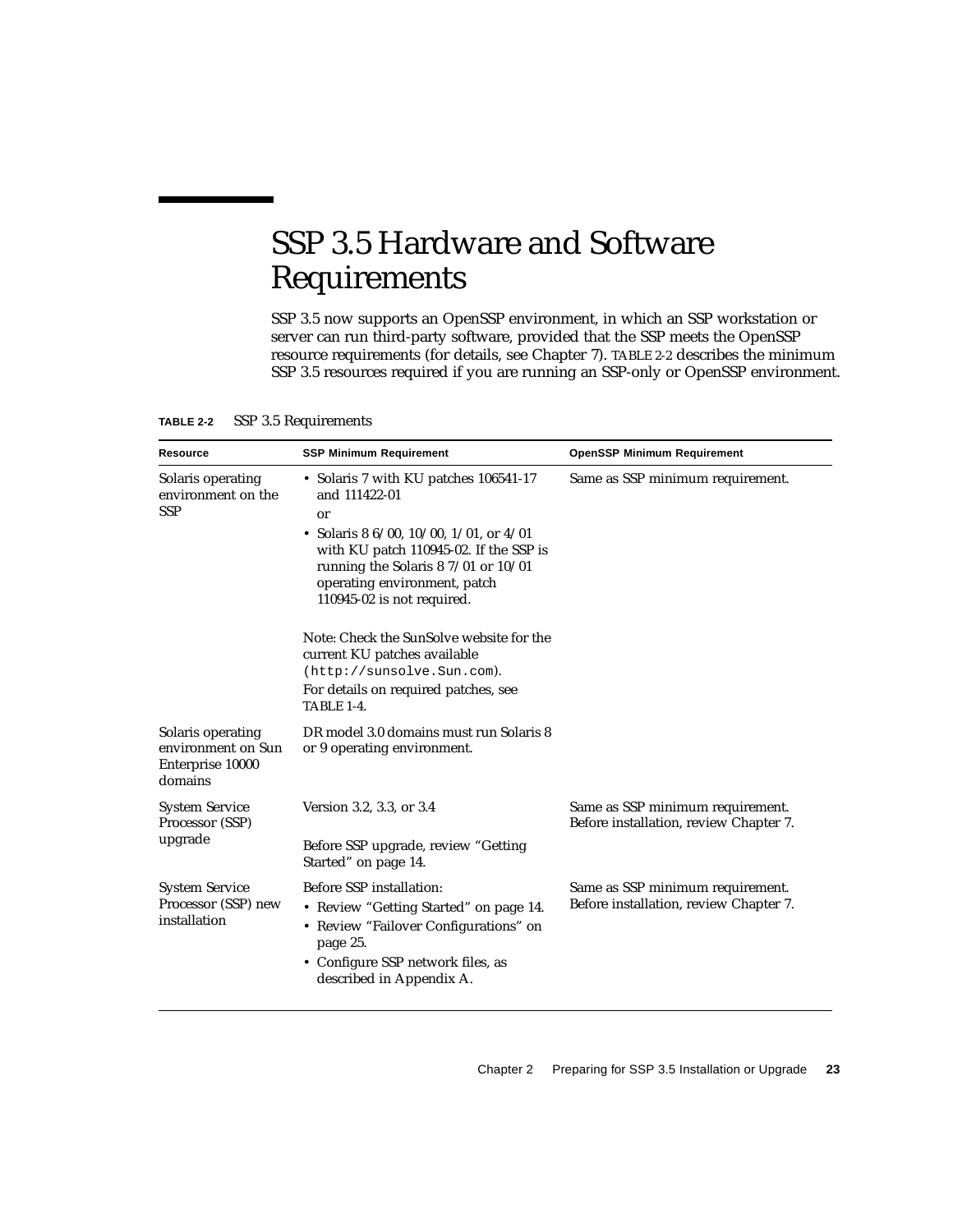| Resource                                     | SSP Minimum Requirement                                                                                                                                                                                        | <b>OpenSSP Minimum Requirement</b>                                                                                                                                                                                                                                                                                                |
|----------------------------------------------|----------------------------------------------------------------------------------------------------------------------------------------------------------------------------------------------------------------|-----------------------------------------------------------------------------------------------------------------------------------------------------------------------------------------------------------------------------------------------------------------------------------------------------------------------------------|
| Hardware                                     | SPARCstation 5 (supports 1 to 8<br>domains), Sun Ultra 5, or Sun Enterprise<br>250 workstation (supports 1 to 16<br>domains); or a Netra T1 server (which<br>runs the Solaris 8 or 9 operating<br>environment) | Sun Ultra 5 or Sun Enterprise 250<br>workstation; or a Netra T1 server (which<br>runs the Solaris 8 or 9 operating<br>environment)                                                                                                                                                                                                |
| Control board flash<br>PROM boot<br>firmware | Version 3.47 (included with SSP 3.5 in the<br>SUNWsspfp package)                                                                                                                                               | Same as SSP minimum requirement                                                                                                                                                                                                                                                                                                   |
| Ethernet connections                         | Minimum three connections for failover<br>purposes                                                                                                                                                             | Same as SSP minimum requirement                                                                                                                                                                                                                                                                                                   |
| Ethernet hubs                                | Minimum two hubs for failover<br>purposes. For details, see "Failover<br>Configurations" on page 25.                                                                                                           | Same as SSP minimum requirement                                                                                                                                                                                                                                                                                                   |
| <b>Floating IP address</b>                   | Identifies the working main SSP, as<br>explained in "Getting Started" on page 14                                                                                                                               | Same as SSP minimum requirement                                                                                                                                                                                                                                                                                                   |
| Disk space                                   | 2.1 GBs for the Solaris operating<br>environment and SSP software                                                                                                                                              | 3.2 GBs for the Solaris operating<br>environment, SSP software, and<br>third-party software<br>This includes 1.1 GBs for the Solaris<br>operating environment, 1 GB for SSP<br>software and log files<br>(in/var/opt/SUNWssp/and<br>/var/adm/), 512 MBs swap space, and<br>512 MBs or more for third-party<br>applications        |
| Processor speed                              | 170 MHz                                                                                                                                                                                                        | 270 MHz                                                                                                                                                                                                                                                                                                                           |
| <b>CPU</b> utilization                       | None                                                                                                                                                                                                           | 35% idle                                                                                                                                                                                                                                                                                                                          |
| Real memory                                  | 64 MBs                                                                                                                                                                                                         | 128 MBs                                                                                                                                                                                                                                                                                                                           |
| Swap space                                   | 512 MBs<br>Note that automatic failover uses the<br>/tmp directory for data propagation<br>purposes. Any user or SSP files that are<br>larger than the / tmp directory cannot be<br>propagated.                | 512 MBs<br>Memory requirements vary depending<br>on the software used on the SSP. The<br>amount of real memory required usually<br>ranges from 128 MBs to 256 MBs. The<br>swap space amount usually ranges from<br>512 MBs to 1042 MBs. For details, see<br>"Calculating Memory Usage by<br>Third-Party Applications" on page 58. |

#### **TABLE 2-2** SSP 3.5 Requirements *(Continued)*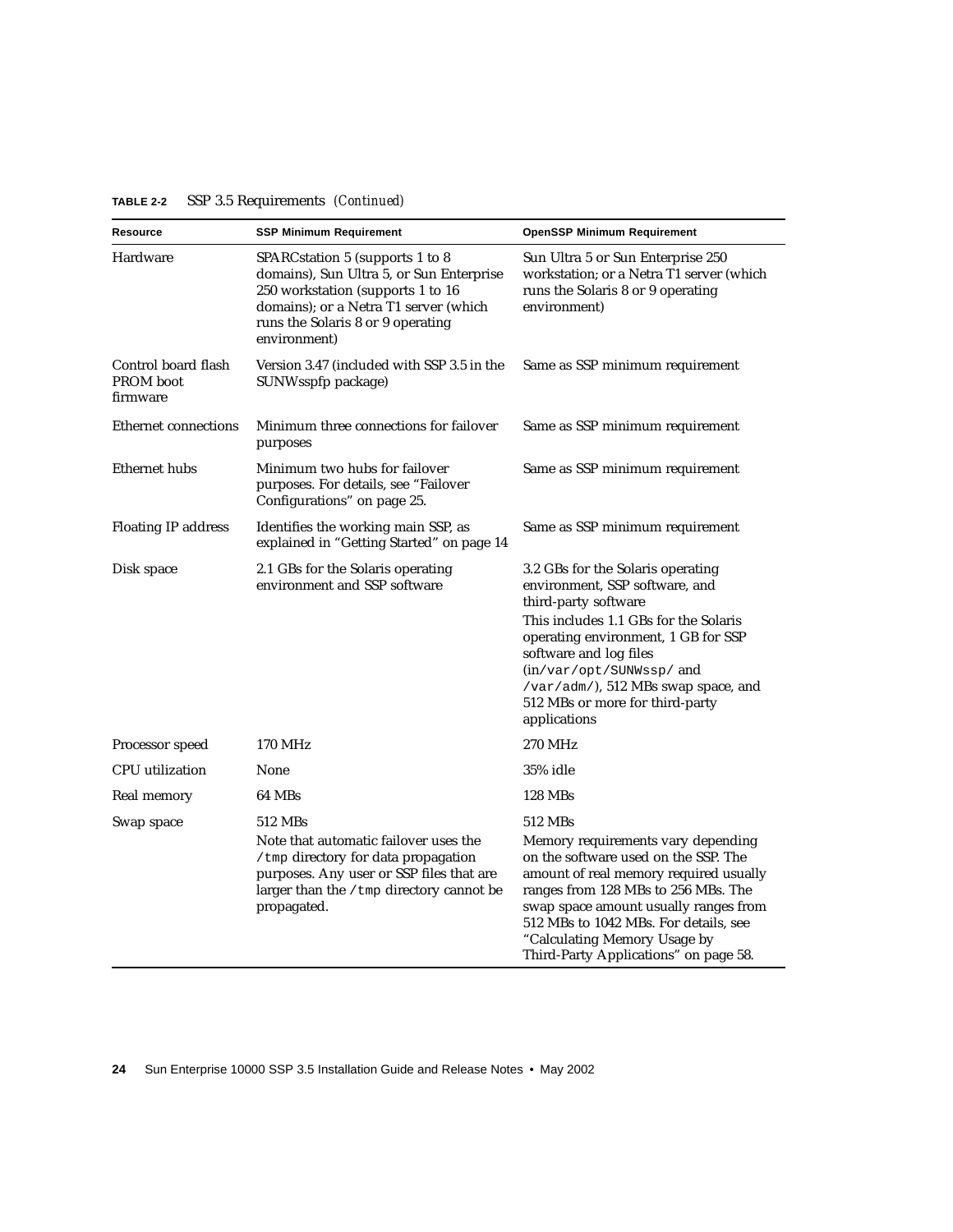# <span id="page-42-0"></span>Failover Configurations

The SSP software provides a failover capability that automatically switches the main SSP or the primary control board to its spare counterpart if a failover condition is detected. The spare counterparts serve as a backup if the main SSP or primary control board fails.

There are three failover scenarios, and each scenario requires a specific physical configuration:

■ SSP and control board failover

The configuration for dual SSP and control board failover requires two SSPs, two hubs, and two control boards, as shown in [FIGURE 2-1](#page-42-1). Both the main and spare SSP must be running the same version of the SSP software.



<span id="page-42-1"></span>**FIGURE 2-1** SSP and Control Board Failover Configuration

■ SSP-only failover

The configuration for SSP-only failover requires two SSPs, two hubs, and one control board, as illustrated in [FIGURE 2-2](#page-43-0). Both the main and spare SSP must be running the same version of the SSP software.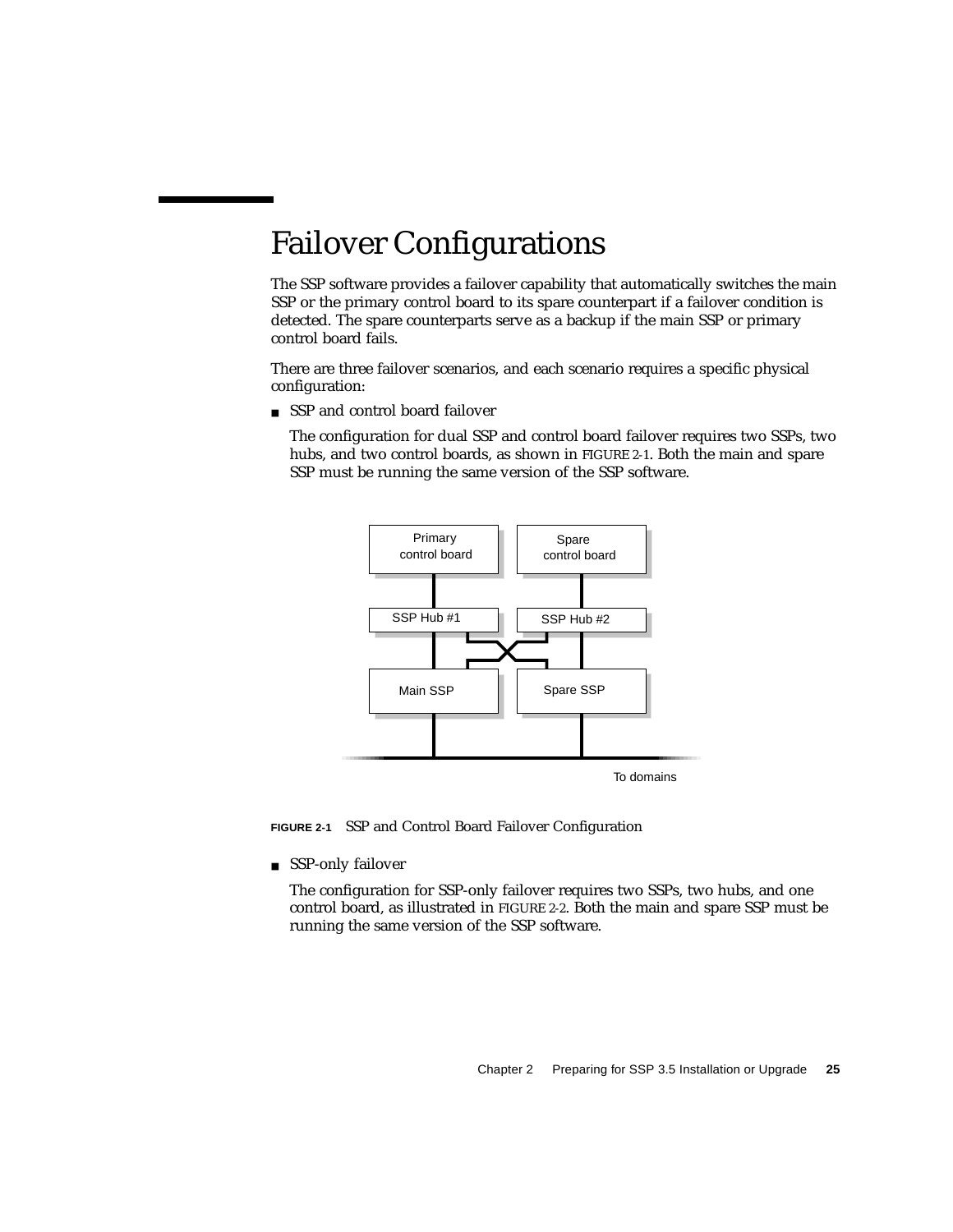

■ Control-board only failover configuration

<span id="page-43-0"></span>**FIGURE 2-2** SSP-Only Failover Configuration

The configuration required for control board-only failover consists of one SSP, two hubs, and two control boards, as shown in [FIGURE 2-3](#page-43-1).



<span id="page-43-1"></span>**FIGURE 2-3** Control Board-Only Failover Configuration

**Note –** Failover also requires that the SSP network files be configured as described in [Appendix A](#page-136-0). Otherwise, failover does not work.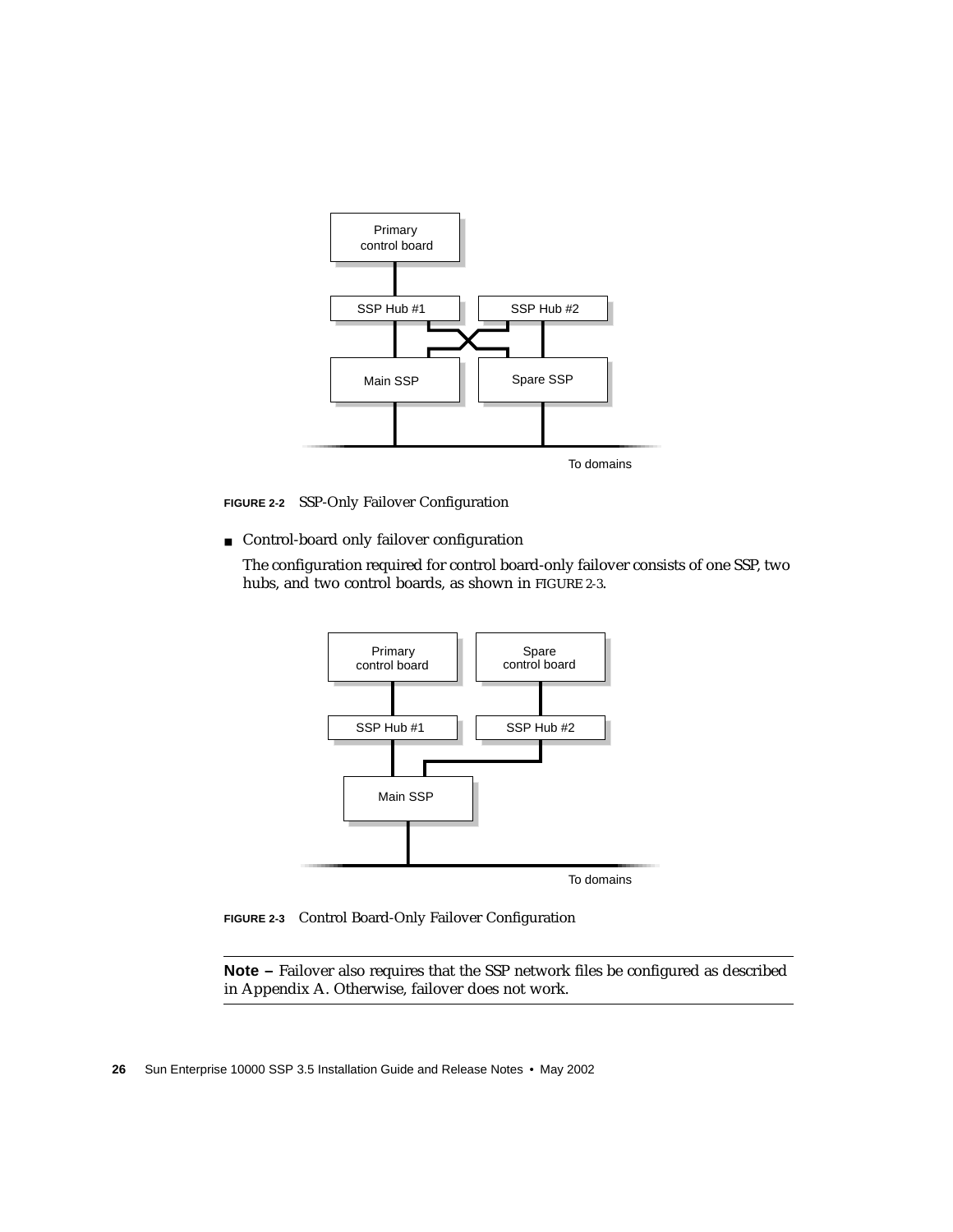For details on how automatic failover works, see the *Sun Enterprise 10000 SSP 3.5 User Guide*.

# Installation and Upgrade Options

[TABLE 2-3](#page-44-0) describes the basic SSP and domain installation and upgrade options and where to find detailed instructions on each option:

<span id="page-44-0"></span>**TABLE 2-3** SSP and Sun Enterprise 10000 Domain Installation and Upgrade Options

| To                                                                        | See       |
|---------------------------------------------------------------------------|-----------|
| Create a new SSP 3.5 disk                                                 | Chapter 3 |
| Upgrade to SSP 3.5                                                        | Chapter 4 |
| Install the Solaris operating environment on Sun Enterprise 10000 domains | Chapter 8 |
| Upgrade the Solaris operating environment on Sun Enterprise 10000 domains | Chapter 9 |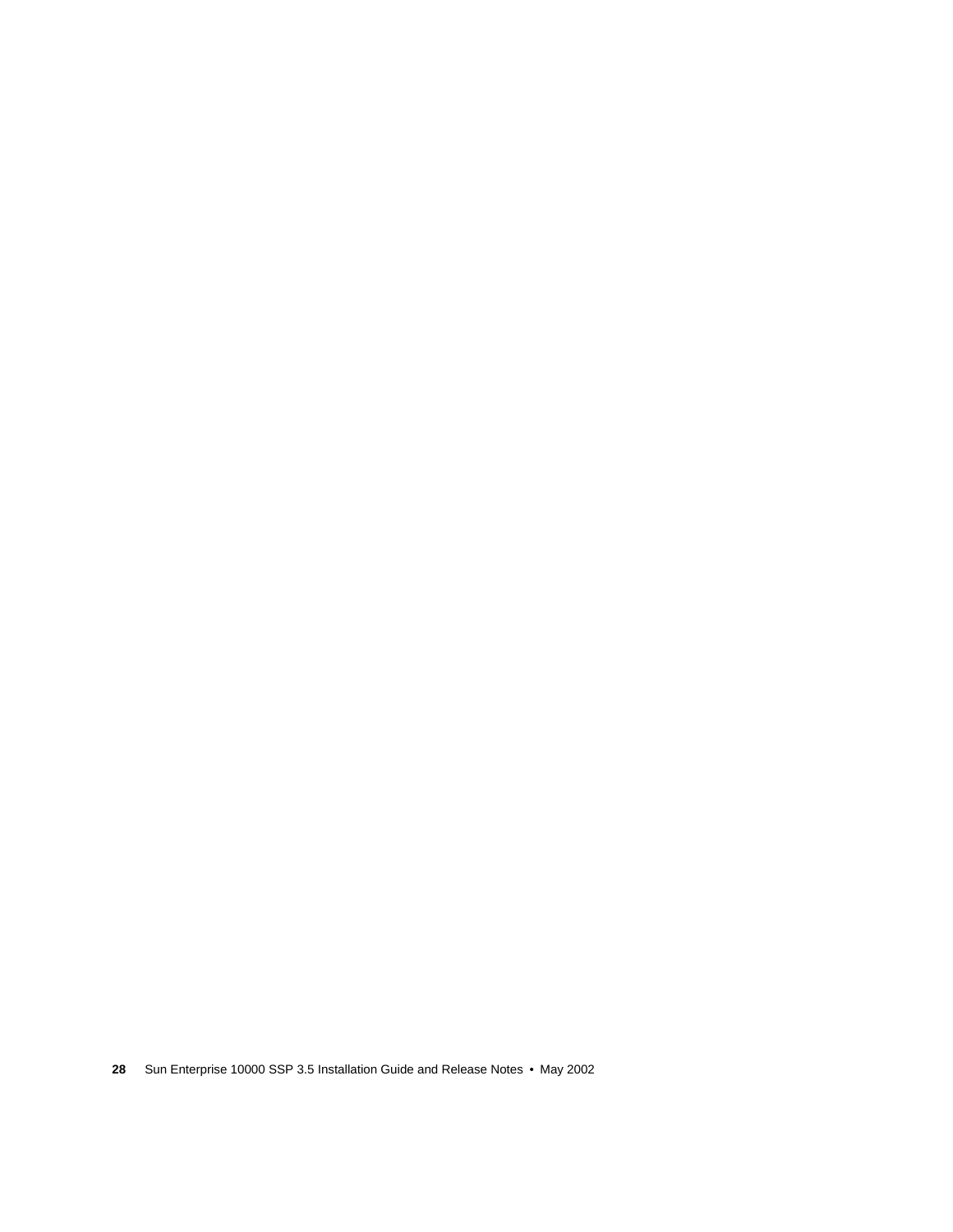# <span id="page-46-0"></span>Installing SSP 3.5 on a New Disk

Before installation, review the SSP 3.5 requirements explained in [Chapter 2.](#page-30-0)

**Note –** If you are currently running SSP version 3.2, 3.3, or 3.4, it is suggested that you use ssp\_upgrade(1M) to upgrade to SSP 3.5. For details, see [Chapter 4](#page-58-0).

## SSP 3.5 Installation Process

Creating a new SSP 3.5 disk involves the following tasks:

■ Installing the Solaris operating environment

Review [Chapter 2](#page-30-0) to determine if you need to upgrade the Solaris operating environment for SSP 3.5.

For details on installing the Solaris operating environment, refer to the *Solaris Installation Guide* or *Solaris Advanced Installation Guide* appropriate to the release of the Solaris operating environment being installed.

- Configuring the SSP network files as explained in [Appendix A](#page-136-0)
- Installing the SSP software using Solaris Web Start (the GUI installer) or the ssp\_install(1M) command
- Configuring the SSP using the ssp\_config(1M) command
- Restoring the SSP environment if you have an SSP 3.5 backup file, or providing system information, such as the name of the platform and control board

The following sections provide detailed descriptions of the SSP 3.5 installation steps using Solaris Web Start or the ssp\_install command.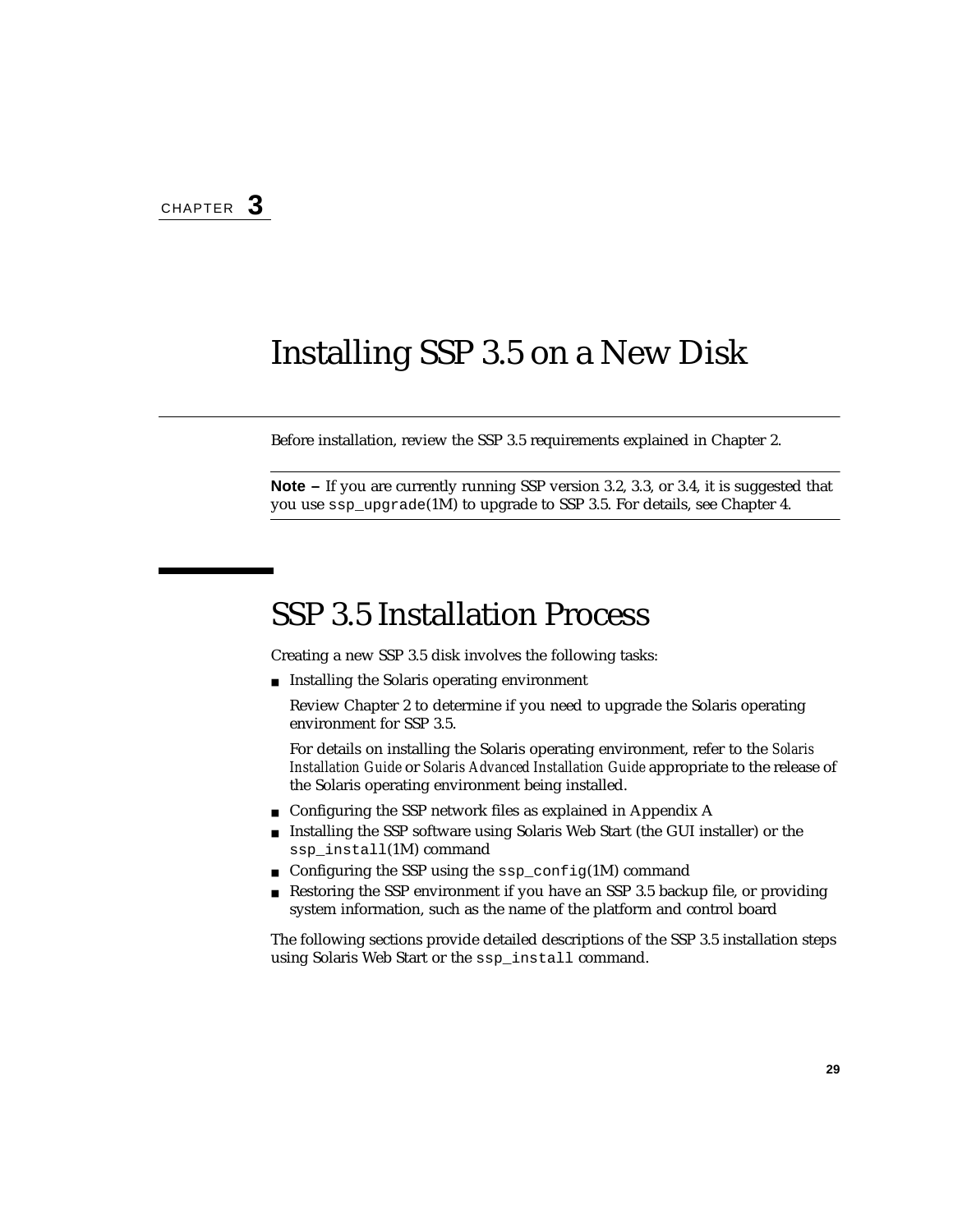# Using Solaris Web Start

You can use Solaris Web Start to install the SSP 3.5 software. You can use Solaris Web Start to perform a fresh install from CD-ROM or from files you have downloaded from the Web.

The following procedure describes the steps involved when you use Solaris Web Start to install SSP software on either the main or spare SSP.

## ▼ To Create a New SSP 3.5 Disk Using Solaris Web Start

**Note –** If an error occurs during installation, manually remove all the SSP 3.5 software packages that were installed by using the  $p\text{kgrm}(1M)$  command and return to the beginning of this installation procedure. For details on removing packages, see [Chapter 6.](#page-68-0)

- **1. Log in as superuser on the machine that is to be the main SSP.**
- **2. Set the** DISPLAY **environment variable.**

For  $sh(1)$  or  $ksh(1)$ , type:

```
ssp# DISPLAY=hostname:0
ssp# export DISPLAY
```
where *hostname* is the host name of the machine used to graphically display Solaris Web Start.

**3. Begin Solaris Web Start by typing:**

```
ssp# cd base_directory
ssp# ./installer
```
where *base\_directory* specifies one of the following:

- The directory where you downloaded the SSP software if you obtained the SSP software from the Web.
- The directory / cdrom/cdrom0 if you obtained the SSP software from the CD-ROM.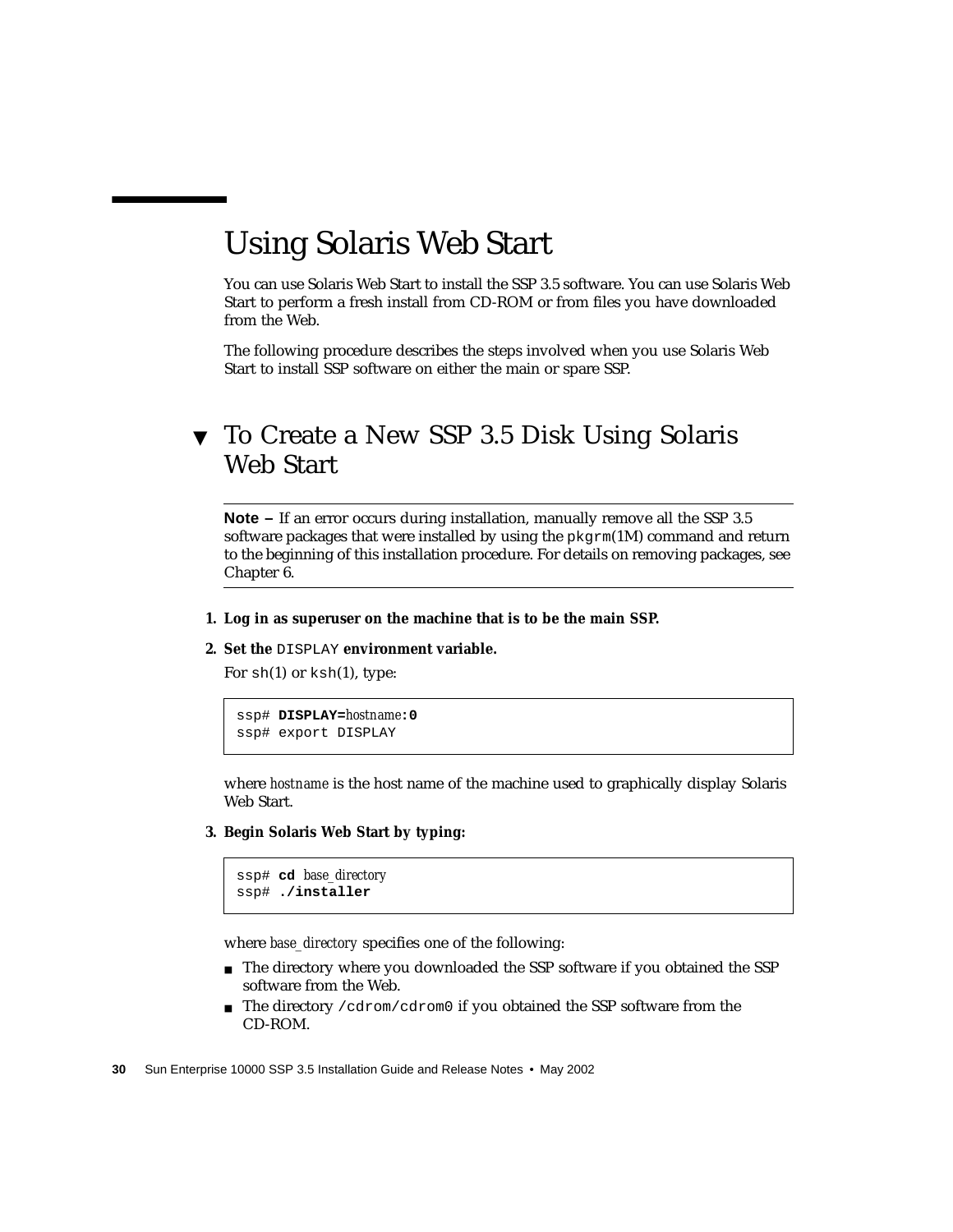**4. Select Custom Install, then select the System Service Processor 3.5 software.**

With custom installation, only the products that you select are installed.

**5. Verify that you have sufficient disk space to cover the requirements displayed on the Ready to Install dialog.**

ssp# **df -k**

bootable systems).

#### **6. Click the Install Now button.**

Wait until the installation is complete and the Installation Summary dialog is displayed.

**Note –** The /var/sadm/install/logs directory contains all the Solaris Web Start log files.

**7. Configure the SSP using the** ssp\_config**(1M) command.**

ssp# **/opt/SUNWssp/bin/ssp\_config**

During the configuration process, the floating IP address for the host name of the main SSP is verified. If this floating IP address is not valid, you will be prompted for the IP address. You will also be prompted for the following system information:

You must specify what type of processor modules you have installed in your Enterprise-10000 platform. If you have a mixture of processors, select the option corresponding to the lowest processor speed in your configuration. Please select one of the options below. 1) 250 MHz processors 2) 336 MHz processors 3) 400 MHz processors 4) 466 MHz processors 5) Unlisted (manually enter clock values) What speed of processors do you have installed? **2** Your selections are apparently for a 336 MHz processor. Is this correct? (y/n) **y** The platform name identifies the entire host machine to the SSP software. The platform name occupies a different name space than domain names (hostnames of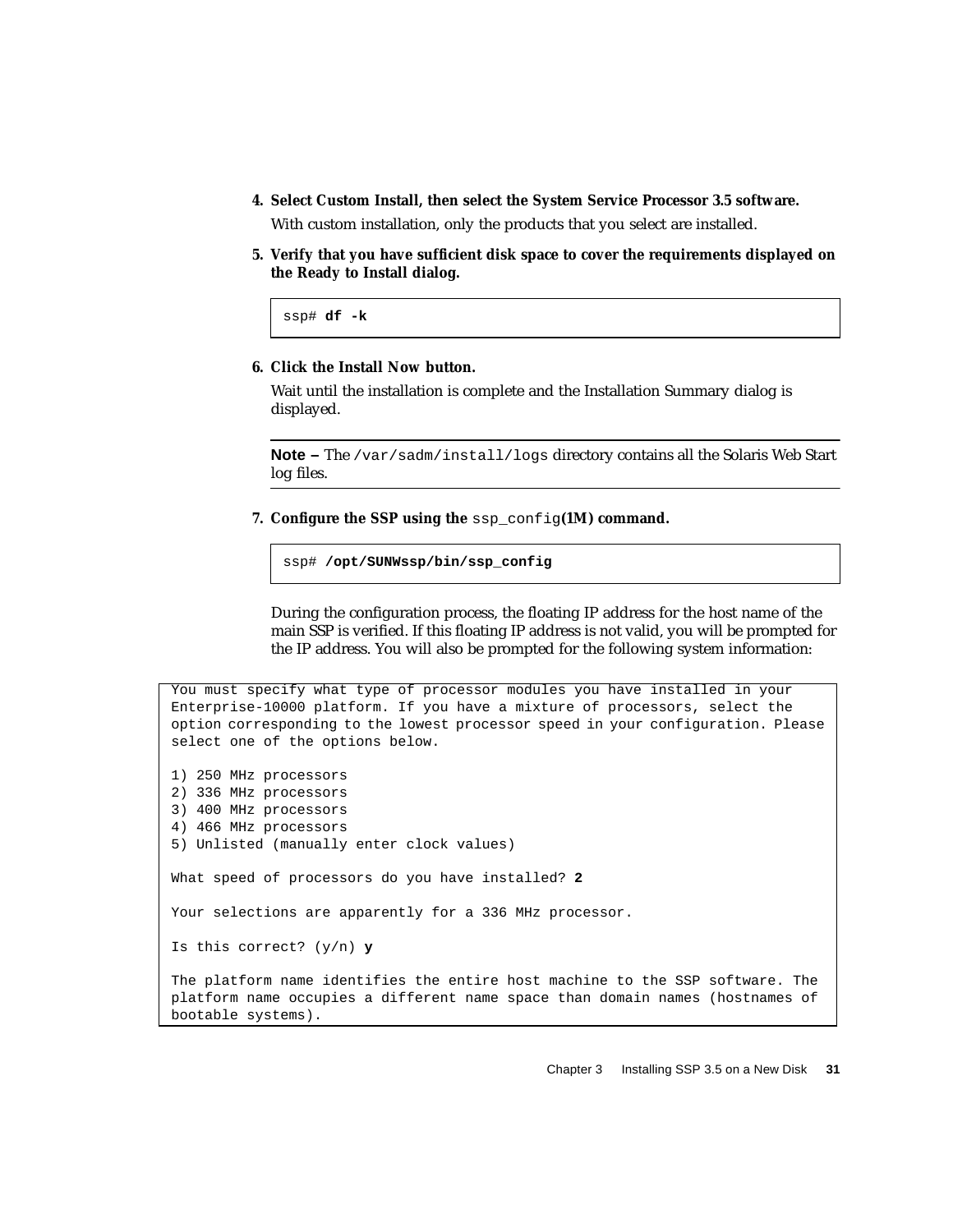```
What is the name of the platform this SSP will service? allxf4
Please enter the floating host name of the main SSP [allxf4-ssp-main]:
allxf4-ssp-main
main SSP name = allxf4-ssp-main
main SSP address = 192.168.95.109
Is this correct? (y/n) y
Do you have a control board 0? (y/n)y
Please enter the host name of the control board 0 [allxf4cb0]: xf4-cb0
Do you have a control board 1? (y/n)y
Please enter the host name of the control board 1 [allxf4cb1]: xf4-cb1
Please identify the primary control board.
Is Control Board 0 [xf4-cb0] the primary? (y/n)y
Platform name = allxf4
Control board 0 = xf4-cb0 => 192.168.151.123
Control board 1 = xf4-cb1 => 192.168.152.123
Primary Control Board = 0
Is this correct? (y/n)y
SSP configuration completed.
```
■ Processor speed

If you have a mixture of processors, select the option corresponding to the *lowest* processor speed in your configuration. You are prompted to confirm your selection.

■ The name of the platform this SSP is to service

The platform name is simply a name by which the SSP software refers to the entire Sun Enterprise 10000 host. The platform name is *not* the host name of a domain or the SSP workstation. A domain name can be the same as the platform name, but it is not suggested. The platform name must be 14 characters or less.

**Note –** The term *starfire* is reserved and cannot be used as the platform name.

■ Host control boards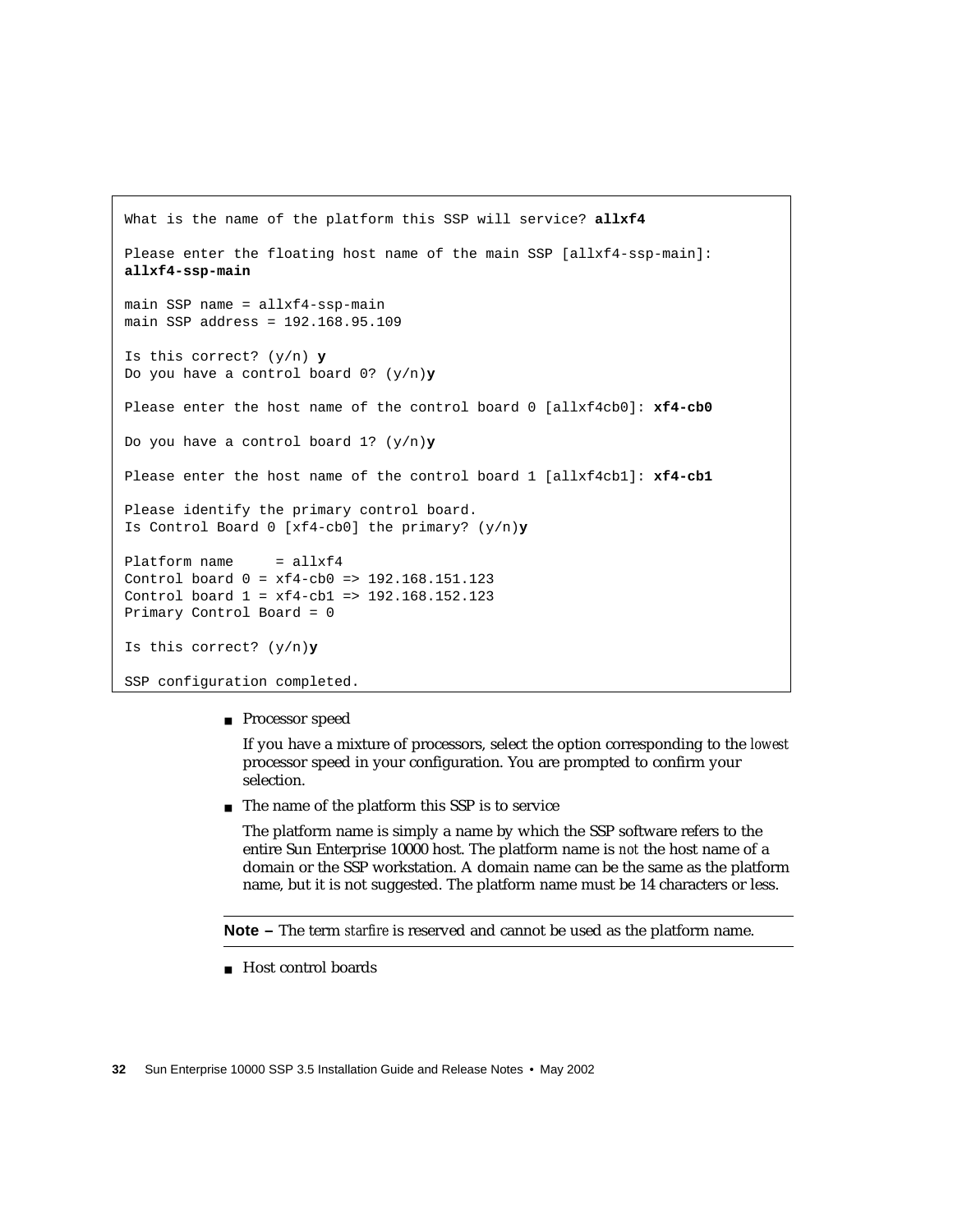For each control board slot, indicate whether there is a control board present and the host name for the respective control board (host names are in the/etc/hosts file). If the IP address for a control board is not found in the existing configuration files, you will be prompted for this information. If two control boards are present, you will be asked which control board is the primary (main) control board.

The following is an example session that shows the prompts and responses displayed for processor, platform, host name of the floating SSP, and control board information.

**8. If you have an SSP backup file** (ssp\_backup.cpio)**, restore the backup file using the** ssp\_restore**(1M) command.**

ssp# **/opt/SUNWssp/bin/ssp\_restore** *backup\_directory***/ssp\_backup.cpio**

where the *backup* directory is the directory in which the backup file resides.



**Caution –** If you specify a non-SSP 3.5 backup file, the \$SSPVAR/data and \$SSPVAR/ict directories are not restored, which prevents corruption of the hardware database. If a warning message tells you to run the  $autoconfig(1M)$ command, be sure to shut down your domains before running the autoconfig command. Otherwise, your running domains stop arbitrarily (arbstop).

If you do not have a backup file, but you have a main SSP running version SSP 3.5 software, you can create an SSP 3.5 backup file using the  $\text{ssp}$  backup(1M) command on the main SSP. For details, see ["To Create an SSP Backup File" on page](#page-34-0) [17.](#page-34-0)

- **9. Reboot the SSP.**
- **10. Log in to the SSP as user** ssp **and specify a new password when you are prompted to do so.**
- **11. Enter the SUNW\_HOSTNAME (the platform name you specified when configuring the SSP) when you are prompted to do so.**
- **12. If you have just configured the main SSP, do the following:**
	- **a. Monitor the platform message file by typing:**

ssp% **tail -f \$SSPLOGGER/messages**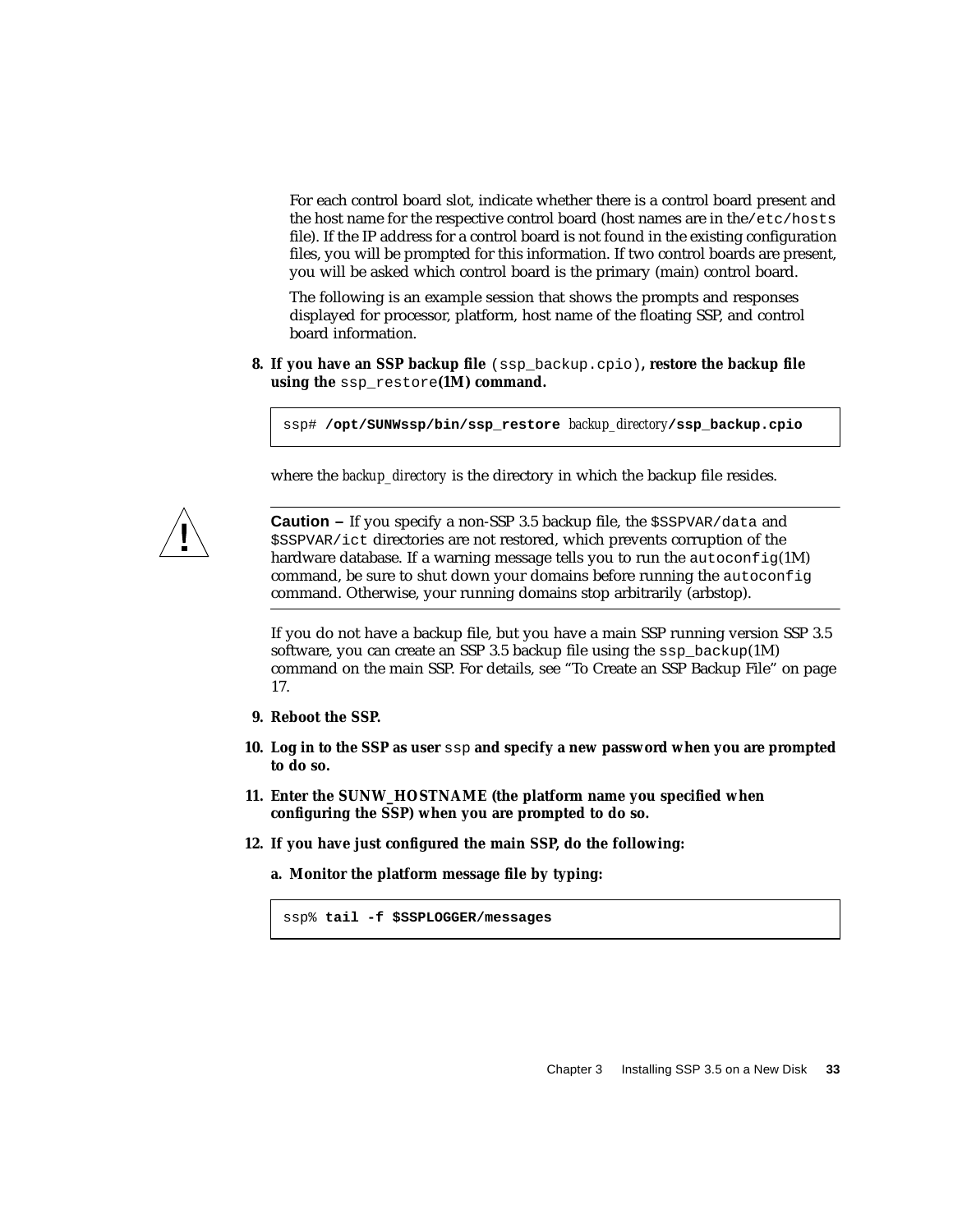**b. Before proceeding, wait for the** Startup of SSP as MAIN complete **message to display.**

It can take several minutes for this message to be displayed while the failover daemon determines the role of the SSP as either the main or spare. The platform message file displays information about various SSP processes that are started.

If you did not restore an SSP backup file, the thermcaldata.tcl database is generated during SSP startup, which might take some time to complete, depending on your configuration.

**c. Check the platform message file and verify that the correct flash PROM version (3.47) is installed.**

For information on updating the control board PROM, see the man page for the cb\_prom(1M) command.

- **13. Be sure that the floating host name is specified in the** /etc/ssphostname **file for each domain.**
	- **a. From the main SSP, or from another workstation on the network, rlogin to the domain as superuser.**
	- **b. Edit the** /etc/ssphostname **file to replace the host name of the main SSP with the host name of the floating IP address.**
	- **c. Verify that the floating IP address and the floating host name are in the** /etc/hosts **file.**
	- **d. Redirect console communication to the new floating IP address.**

```
# ps -ef | grep cvcd
# kill -9 cvcd_pid
# cvcd_path/cvcd
```
where *cvcd\_path* is /sbin under the Solaris 2.6 operating environment, and *cvcd\_path* is /platform/SUNW,Ultra-Enterprise-10000/lib/ under the Solaris 7, 8, and 9 operating environments.

- **e. For each domain, update the** /etc/syslog.conf **file to replace the host name of the former main SSP with the floating host name.**
- **14. If you have other software that communicates with the main SSP, such as Sun™ Management Center, be sure to change the communication path (for that software) to the floating IP address.**
- **15. If you need to install the SSP software on the spare SSP, do the following:**
	- Review ["Getting Started" on page 14.](#page-31-1)
	- Repeat Steps 1 through 12 on the spare.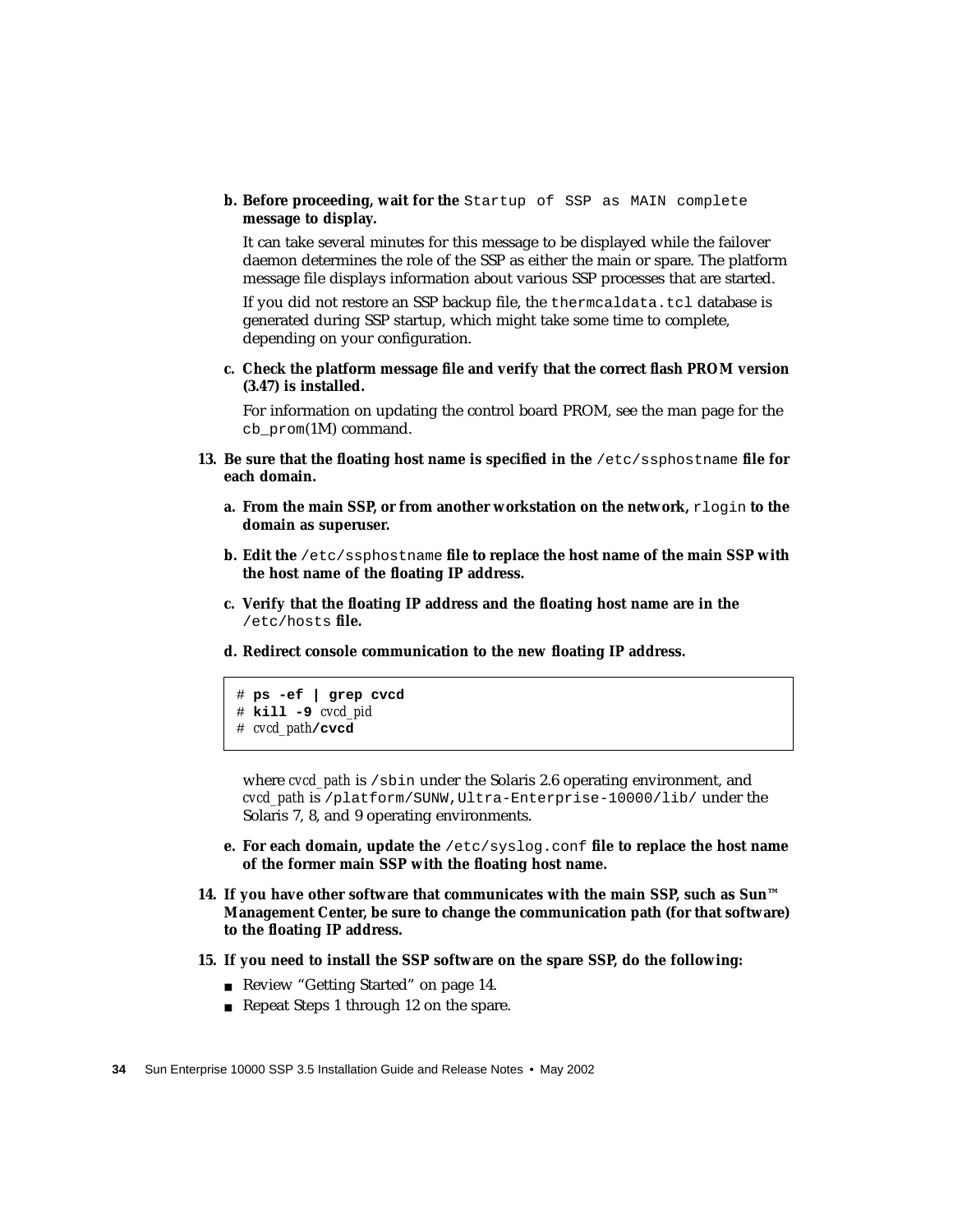# Using the ssp\_install Command

The ssp\_install command is a utility that enables you to install the SSP software from the command line. The following procedure describes the steps involved when you use ssp\_install on either the main or spare SSP.

## ▼ To Create a New SSP 3.5 Disk Using the ssp\_install Command

**Note –** If an error occurs during installation, manually remove all the SSP 3.5 software packages that were installed by using the  $pkgram(1M)$  command, and then return to the beginning of this installation procedure. For details on removing packages, see [Chapter 6.](#page-68-0)

**1. On the SSP, log in as superuser and change to the** Tools **directory.**

ssp# **cd** *base\_directory***/System\_Service\_Processor\_3.5/Tools**

where *base\_directory* specifies one of the following:

- The directory where you downloaded the SSP software if you obtained the SSP software from the Web.
- The directory / cdrom/cdrom0 if you obtained the SSP software from the CD-ROM.
- **2. Install the SSP software by typing:**

ssp# **./ssp\_install ../Product**

**3. When you are asked to install the SUNWsspfp (the SSP flash PROM image) package, type** y**.**

The installation process verifies the disk space available and checks for any conflicts with packages already installed.

**4. If conflicting files exist, type** y **when you are asked if you want to install these conflicting files.**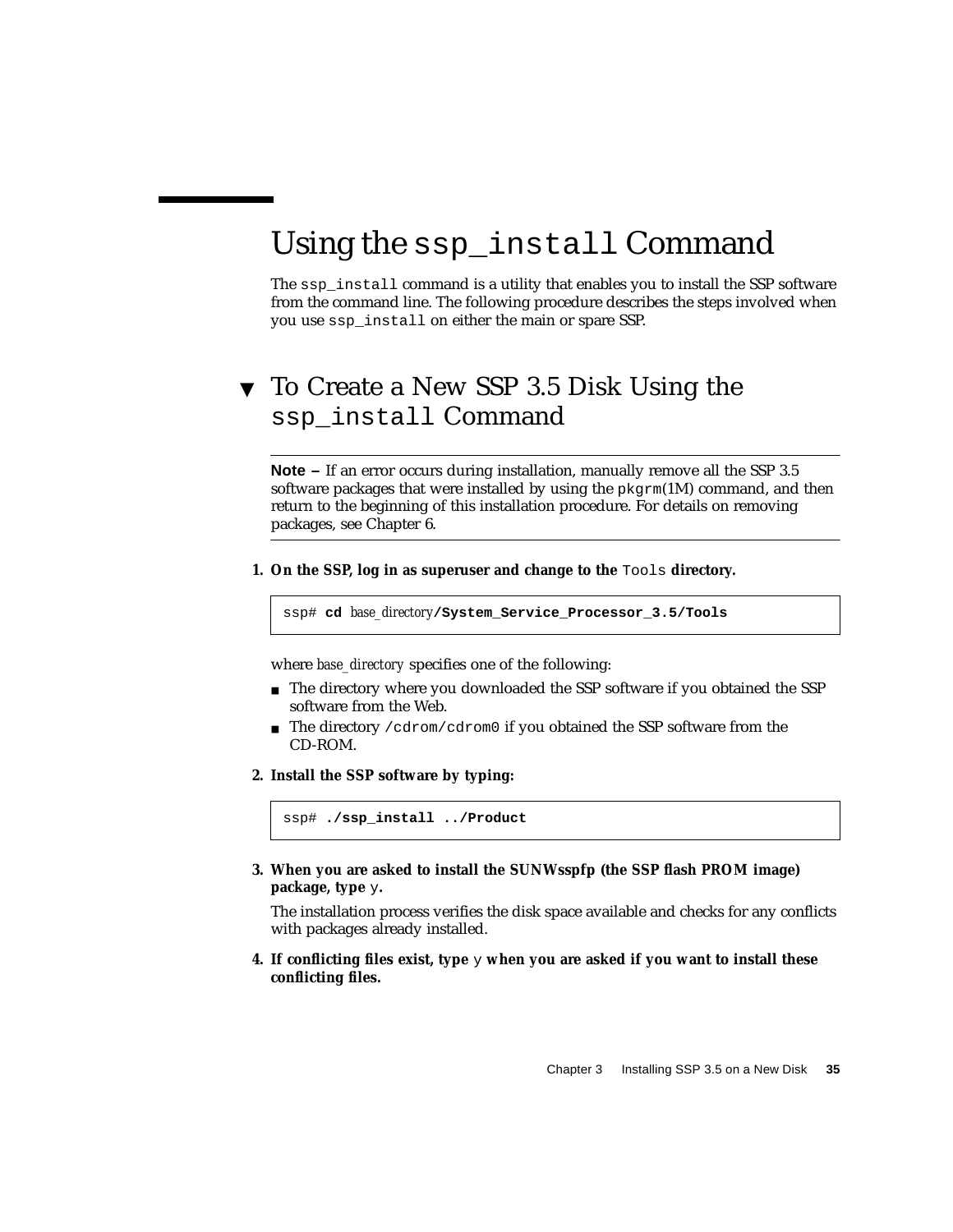**5. Configure the SSP using the** ssp\_config **command.**

```
ssp# /opt/SUNWssp/bin/ssp_config
```
During the configuration process, the floating IP address for the host name of the main SSP is verified. If this floating IP address is not valid, you will be prompted for the IP address. You will also be prompted for the following system information:

■ Processor speed

If you have a mixture of processors, select the option corresponding to the *lowest* processor speed in your configuration. You are prompted to confirm your selection.

■ The name of the platform this SSP is to service

The platform name is a name by which the SSP software refers to the entire Sun Enterprise 10000 host. The platform name is *not* the host name of a domain or the SSP workstation. A domain name can be the same as the platform name, but it is not suggested. The platform name must be 14 characters or less.

**Note –** The term *starfire* is reserved and cannot be used as the platform name.

■ Host control boards

For each control board slot, indicate whether there is a control board present and the host name for the respective control board (host names are in the /etc/hosts file). If the IP address for a control board is not found in the existing configuration files, you are prompted for this information. If two control boards are present, you are asked which control board is the primary (active) control board.

The following is an example session that shows the prompts and responses displayed for the processor, platform, host name of the floating SSP, and control board information.

You must specify what type of processor modules you have installed in your Enterprise-10000 platform. If you have a mixture of processors, select the option corresponding to the lowest processor speed in your configuration. Please select one of the options below.

```
1) 250 MHz processors
2) 336 MHz processors
3) 400 MHz processors
4) 466 MHz processors
5) Unlisted (manually enter clock values)
What speed of processors do you have installed? 2
```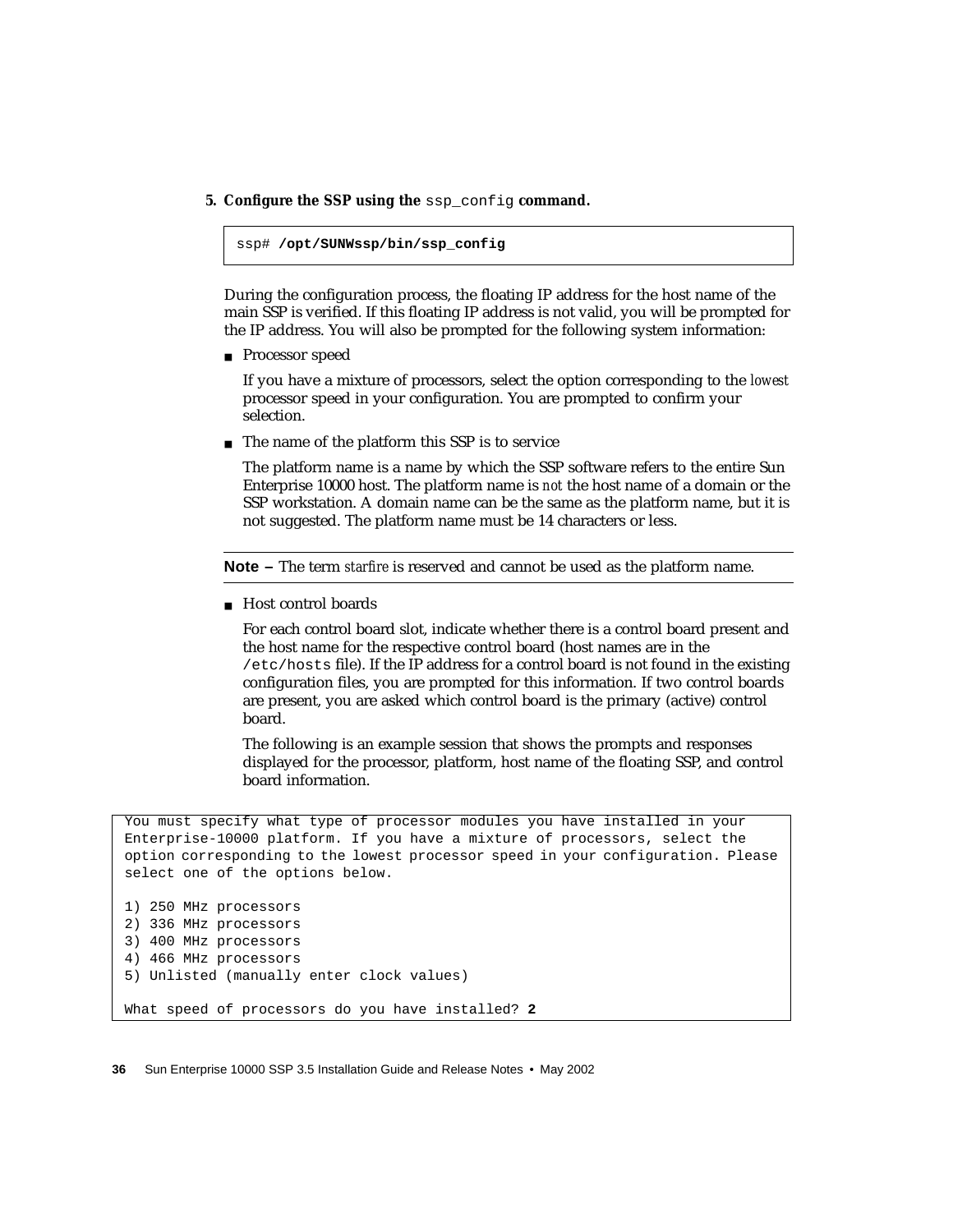```
Your selections are apparently for a 336 MHz processor.
Is this correct? (y/n) y
The platform name identifies the entire host machine to the SSP software. The
platform name occupies a different name space than domain names (hostnames of
bootable systems).
What is the name of the platform this SSP will service? allxf4
Please enter the floating host name of the main SSP [allxf4-ssp-main]:
allxf4-ssp-main
main SSP name = allxf4-ssp-main
main SSP address = 192.168.95.109
Is this correct? (y/n) y
Do you have a control board 0? (y/n)y
Please enter the host name of the control board 1 [allxf4cb1]: xf4-cb1
Do you have a control board 1? (y/n)y
Please enter the host name of the control board 1 [allxf4cb1]: xf4-cb1
Please identify the primary control board.
Is Control Board 0 [xf4-cb0] the primary? (y/n)y
Platform name = allxf4
Control board 0 = xf4-cb0 => 192.168.151.123
Control board 1 = xf4-cb1 => 192.168.152.123
Primary Control Board = 0
Is this correct? (y/n)y
SSP configuration completed.
```
**6. If you have an SSP backup file** (ssp\_backup.cpio)**, restore the backup file using the** ssp\_restore**(1M) command.**

ssp# **/opt/SUNWssp/bin/ssp\_restore** *backup\_directory***/ssp\_backup.cpio**

where the *backup* directory is the directory in which the backup file resides.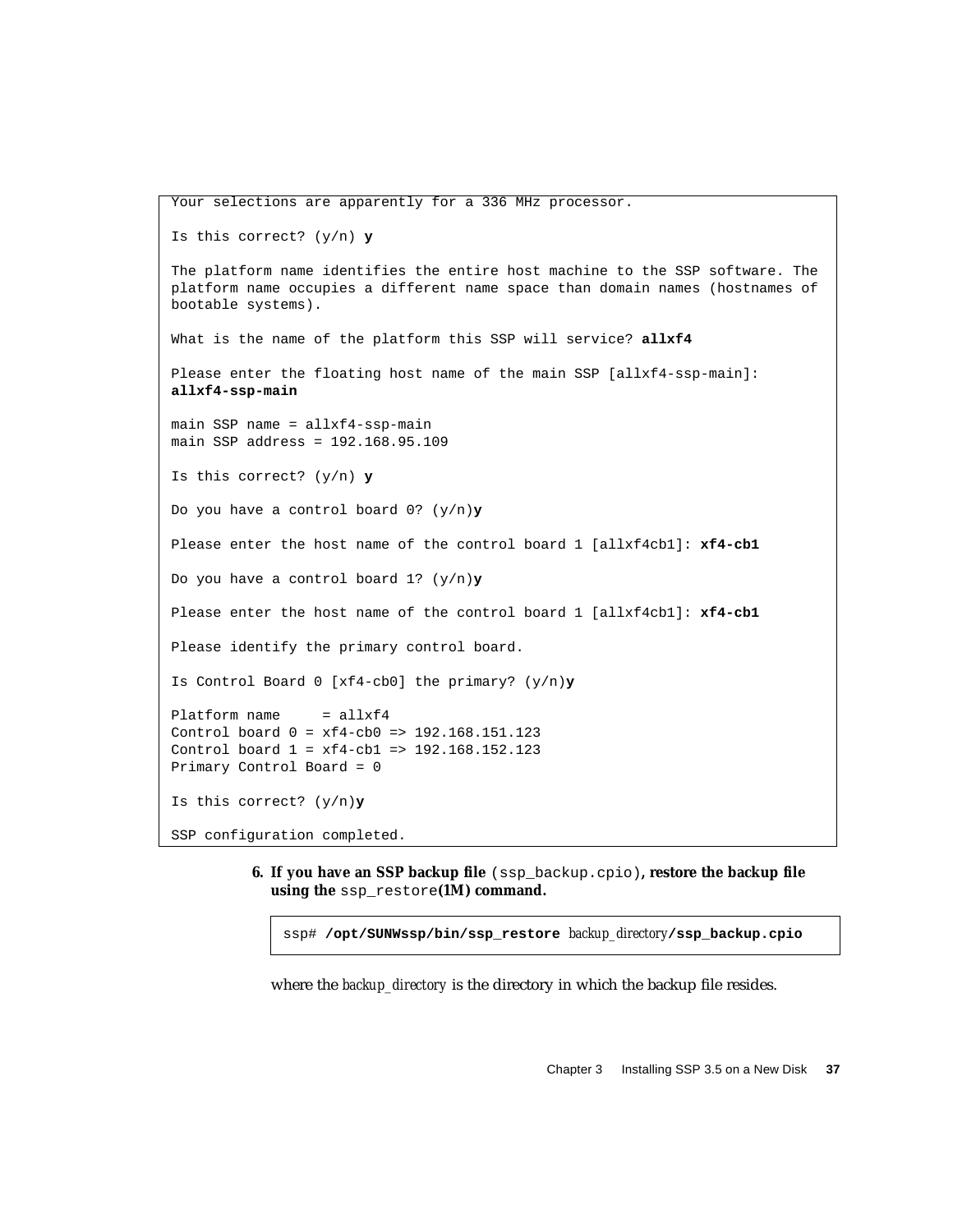

**Caution –** If you specify a non-SSP 3.5 backup file, the \$SSPVAR/data and \$SSPVAR/ict directories are not restored, which prevents corruption of the hardware database. If a warning message tells you to run the autoconfig(1M) command, be sure to shut down your domains before executing the autoconfig command. Otherwise, your running domains arbstop.

If you do not have a backup file, but you have a main SSP running version SSP 3.5 software, you can create an SSP 3.5 backup file using the  $\text{ssp}$  backup(1M) command on the main SSP. For details, see ["To Create an SSP Backup File" on page](#page-34-0) [17.](#page-34-0)

- **7. Reboot the SSP.**
- **8. Log in to the SSP as user** ssp **and specify a new password when you are prompted to do so.**
- **9. Enter the SUNW\_HOSTNAME (the platform name you specified when configuring the SSP) when you are prompted to do so.**
- **10. If you have just configured the main SSP, do the following:**

**a. Monitor the platform message file by typing:**

ssp% **tail -f \$SSPLOGGER/messages**

**b. Before proceeding, wait for the** Startup of SSP as MAIN complete **message to display.**

It can take several minutes for this message to be displayed while the failover daemon determines the role of the SSP as either the main or spare. The platform message file displays information about various SSP processes that are started.

If you did not restore an SSP backup file, the thermcaldata.tcl database is generated during SSP startup, which may take some time to complete, depending on your configuration.

**c. Check the platform message file and verify that the correct flash PROM version (3.47) is installed.**

For information on updating the control board PROM, see the man page for the cb\_prom(1M) command.

- **11. Be sure that the floating host name is specified in the** /etc/ssphostname **file for each domain.**
	- **a. From the main SSP or from another workstation on the network, rlogin to the domain as superuser.**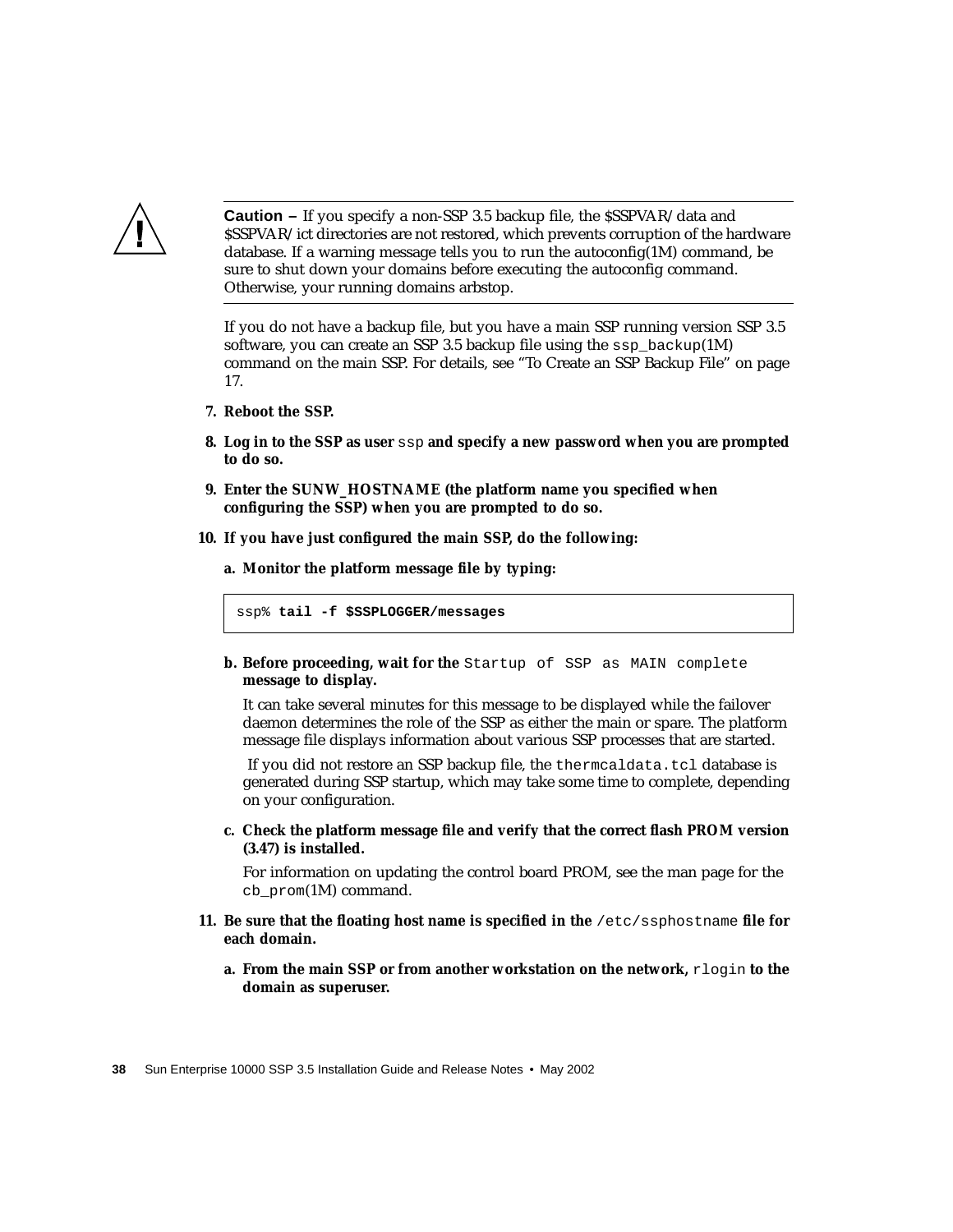- **b. Edit the** /etc/ssphostname **file to replace the host name of the main SSP with the host name of the floating IP address.**
- **c. Verify that the floating IP address and the floating host name are in the** /etc/hosts **file.**
- **d. Redirect console communication to the new floating IP address.**

```
# ps -ef | grep cvcd
# kill -9 cvcd_pid
# cvcd_path/cvcd
```
where *cvcd\_path* is /sbin under the Solaris 2.6 operating environment, and *cvcd\_path* is /platform/SUNW,Ultra-Enterprise-10000/lib/cvcd under the Solaris 7, 8, and 9 operating environments.

- **e. For each domain, update the** /etc/syslog.conf **file to replace the host name of the former main SSP with the floating host name.**
- **12. If you have other software that communicates with the main SSP, such as Sun Management Center, be sure to change the communication path (for that software) to the floating IP address.**
- **13. If you need to install the SSP software on the spare SSP, do the following:**
	- Review ["Getting Started" on page 14.](#page-31-1)
	- Repeat Steps 1 through 9 on the spare.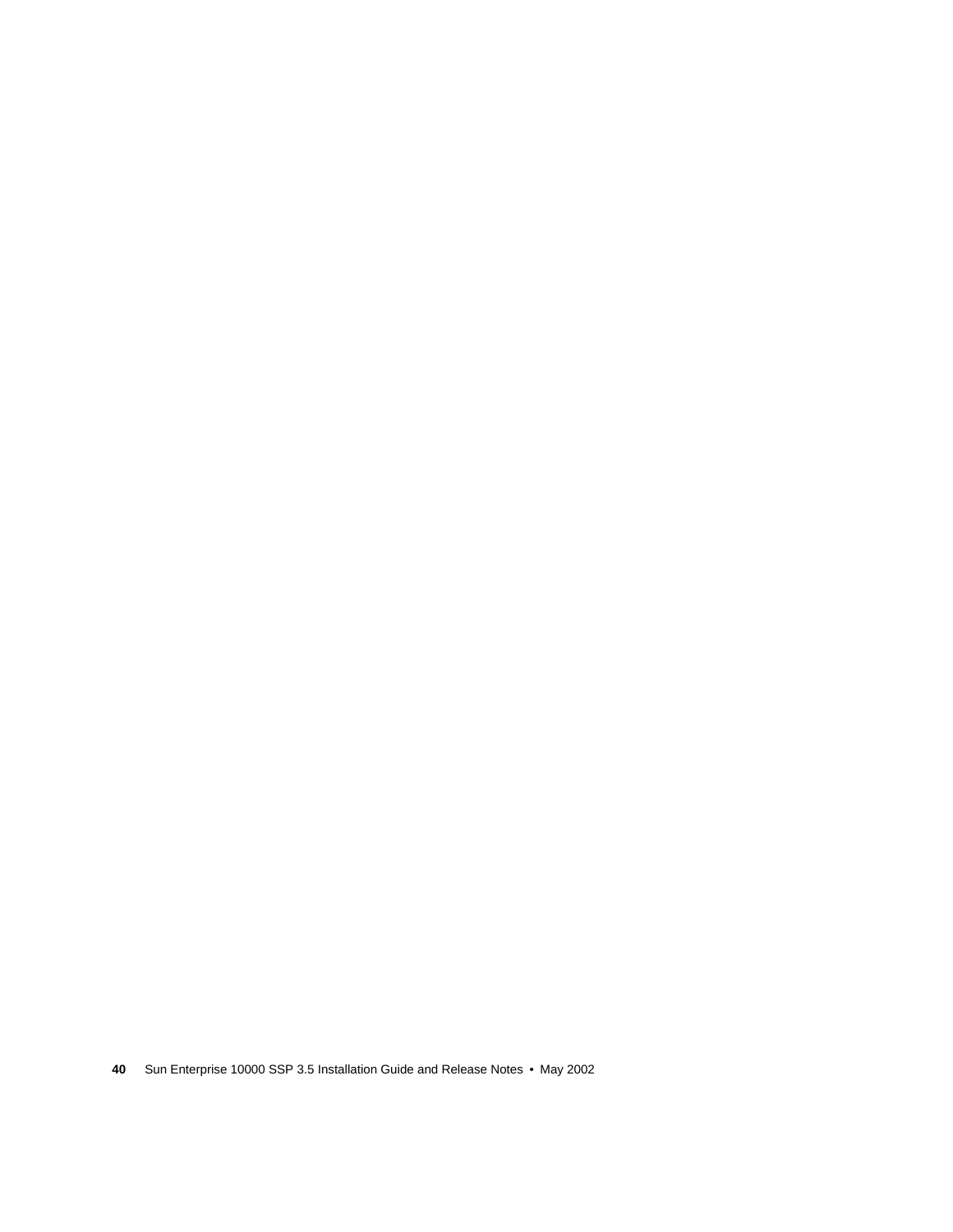# <span id="page-58-0"></span>Upgrading to SSP 3.5

Before upgrading, review the SSP 3.5 requirements explained in [Chapter 2.](#page-30-0)

# SSP Upgrade Process Title

The SSP upgrade process automatically updates SSP version 3.2. 3.3, or 3.4 to SSP 3.5. During the upgrade, SSP daemons are stopped if appropriate, existing SSP packages are removed, certain SSP files are archived, and the SSP 3.5 packages are added.

If you encounter problems with the upgrade to SSP 3.5, you can revert to a previous release of SSP. For instructions on switching back to a previous SSP release, see [Chapter 6.](#page-68-0)

Upgrading from SSP 3.2, 3.3, or 3.4 involves the following main tasks:

- Backing up the SSP environment using the ssp\_backup command
- Running the ssp\_upgrade command

The following procedures describe the detailed steps for upgrading either a main or spare SSP from SSP 3.4 or from SSP 3.2 or SSP 3.3.

### ▼ To Upgrade from SSP 3.4 to SSP 3.5

**Note –** If an error occurs during upgrade, use the  $pkgram(1M)$  command to manually remove all the SSP 3.5 software packages that were installed and return to the beginning of this upgrade procedure. For details on removing packages, see [Chapter 6.](#page-68-0)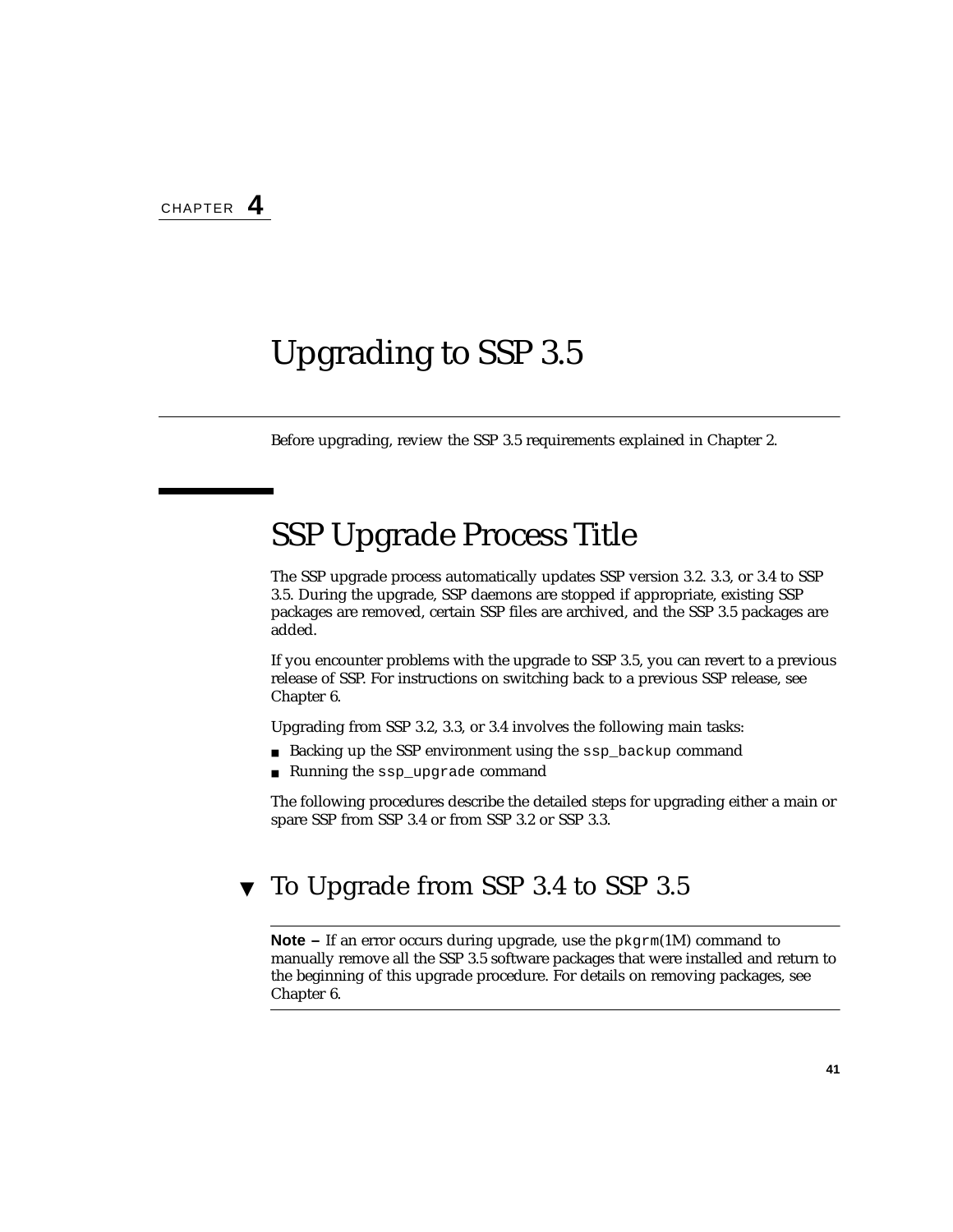**1. If you have a dual SSP configuration, perform data synchronization and disable SSP failover as described in ["To Prepare for SSP 3.5 Upgrade or SSP Patch](#page-38-0) [Installation" on page 21.](#page-38-0)**

**Note –** The data synchronization process backs up the main SSP configuration and restores it on the spare SSP.

**2. On the main SSP, log in as superuser and change to the** Tools **directory:**

```
ssp# cd base_directory/System_Service_Processor_3.5/Tools
```
where *base\_directory* specifies one of the following:

- The directory where you downloaded the SSP software if you obtained the SSP software from the Web.
- The directory / cdrom/cdrom0 if you obtained the SSP software from the CD-ROM.
- **3. If you have a spare SSP running SSP 3.4, stop the SSP daemons on the spare.**

ssp# **/etc/init.d/ssp stop**

**4. Back up the environment on the main SSP.**

ssp# **./ssp\_backup** *target\_directory*

A backup file named ssp\_backup.cpio is created in *target\_directory*. It is suggested that you rename this backup file so that you can identify the SSP release associated with this backup file.

**5. Upgrade the SSP.**

ssp# **./ssp\_upgrade ../Product**

During the upgrade, note the following:

■ A message explains that the floating host name or IP address cannot be found, even if you established the floating host name in the NIS map and the /etc/hosts file on the main and spare SSP.

This information is required for SSP configuration. Type  $\gamma$  to continue the upgrade process, and when you are prompted, type the name of the floating main SSP. The IP address associated with this host name will be displayed and verified.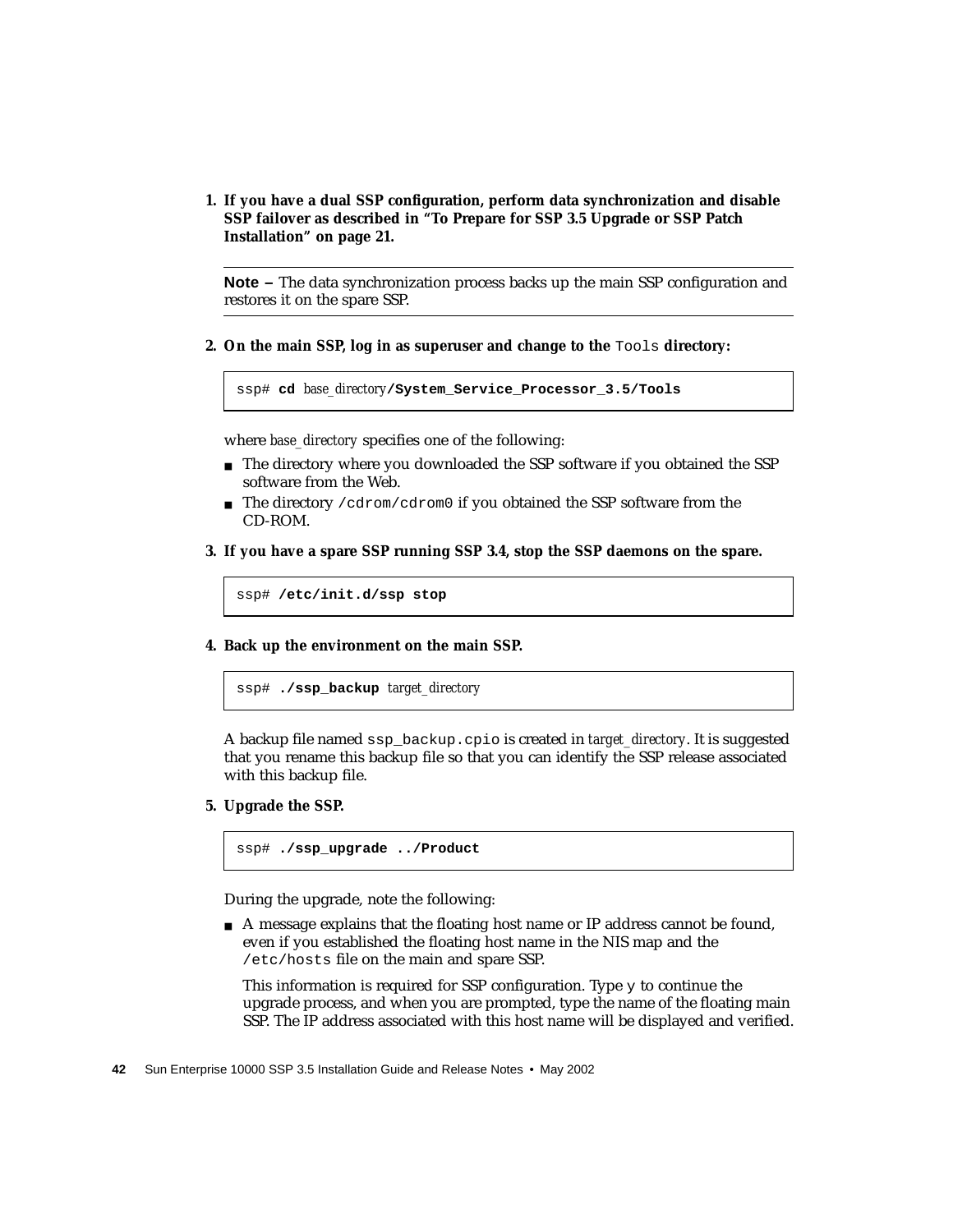- When the upgrade is complete, the upgrade log file (/var/sadm/system/logs/ssp\_upgrade\_log) is written. This log file provides information on upgrade processing.
- **6. Reboot the main SSP.**
- **7. Upgrade the SSP software on the spare SSP by repeating Steps 2, 5, and 6 on the spare.**

For Step 6, be sure to reboot the spare SSP.

## ▼ To Upgrade from SSP 3.2 or SSP 3.3 to SSP 3.5

**Note –** If an error occurs during upgrade, use the pkgrm(1M) command to manually remove all the SSP 3.5 software packages that were installed and return to the beginning of this upgrade procedure. For details on removing packages, see [Chapter 6.](#page-68-0)

**1. On the main SSP, log in as superuser and change to the** Tools **directory:**

```
ssp# cd base_directory/System_Service_Processor_3.5/Tools
```
where *base* directory specifies one of the following:

- The directory where you downloaded the SSP software if you obtained the SSP software from the Web.
- **The directory** /  $cdrom/cdrom0$  if you obtained the SSP software from the CD-ROM.
- **2. Back up the environment on the main SSP.**

ssp# **./ssp\_backup** *target\_directory*

A backup file named ssp\_backup.cpio is created in *target\_directory*. It is suggested that you rename this backup file so that you can identify the SSP release associated with this backup file.

**3. Upgrade the SSP.**

```
ssp# ./ssp_upgrade ../Product
```
During the upgrade, note the following: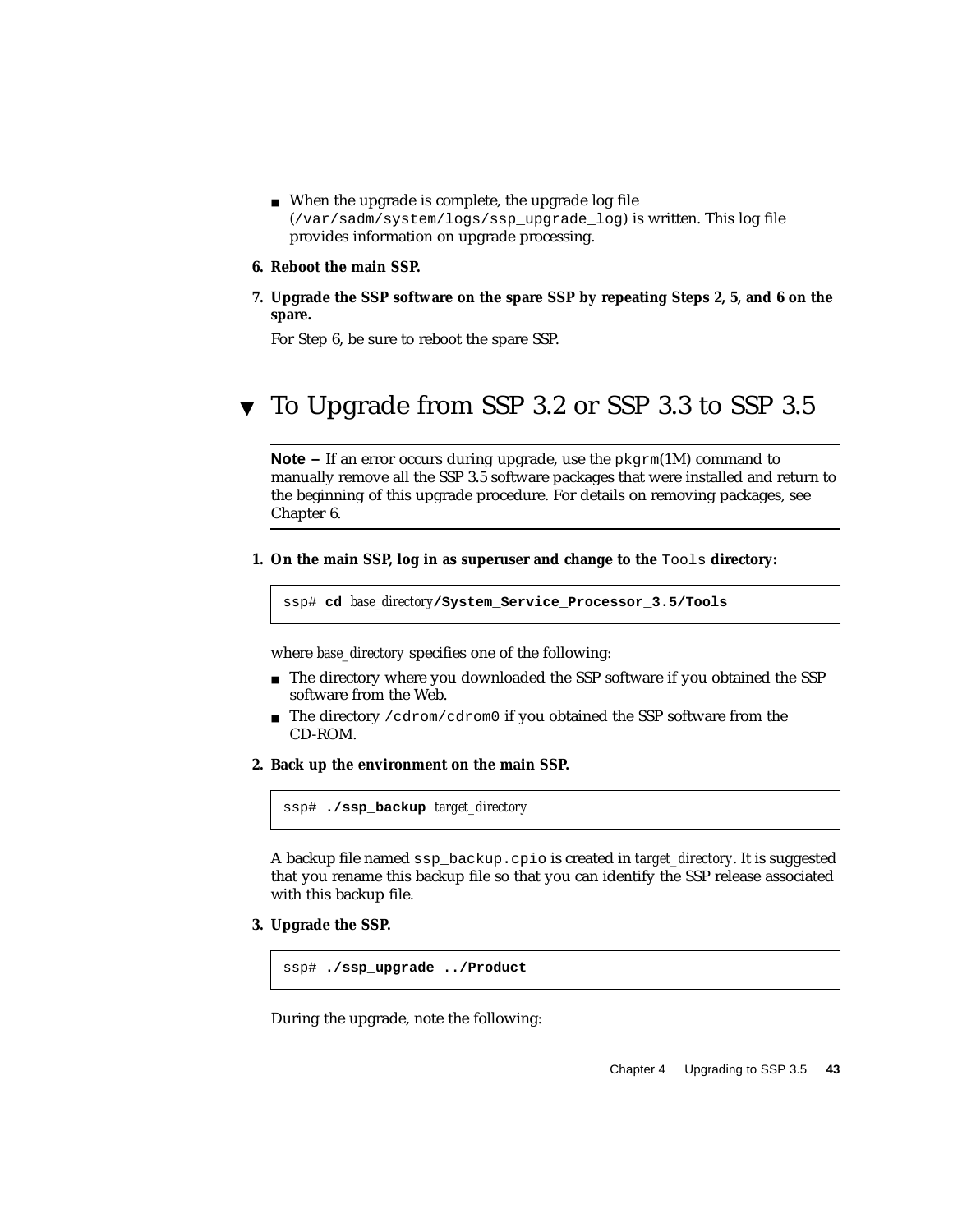■ A message explains that the floating host name or IP address cannot be found, even if you established the floating host name in the NIS map and the /etc/hosts file on the main and spare SSP.

This information is required for SSP configuration. Type  $\gamma$  to continue the upgrade process, and when you are prompted, type the name of the floating main SSP. The IP address associated with this host name will be displayed and verified.

■ Ignore the following message:

cp:cannot access /var/opt/SUNWssp/.ssp\_private/user\_file\_list

The user\_file\_list file was a new file introduced in SSP 3.4 to synchronize data files, and did not exist in SSP releases before SSP 3.4. Therefore, this error can be ignored.

- When the upgrade is complete, the upgrade log file (/var/sadm/system/logs/ssp\_upgrade\_log) is written. This log file provides information on upgrade processing.
- **4. Restore the SSP backup file on the spare SSP.**

ssp# **/opt/SUNWssp/bin/ssp\_restore** *backup\_directory***/ssp\_backup.cpio**

where the *backup* directory is the directory in which the backup file resides. The SSP backup file is ssp\_backup.cpio, unless you renamed the file as suggested in Step 4.



**Caution –** If you restore a backup file from SSP 3.2 or SSP 3.3, note that the \$SSPVAR/data and \$SSPVAR/ict directories are not restored, which prevents corruption of the hardware database. If a warning message tells you to run the autoconfig(1M) command, be sure to shut down your domains before running the autoconfig command. Otherwise, your running domains arbstop.

- **5. Reboot the main SSP.**
- **6. Be sure that the floating host name is specified in the** /etc/ssphostname **file for each domain.**
	- **a. From the main SSP, or from another workstation on the network,** rlogin **to the domain as superuser.**
	- **b. Edit the** /etc/ssphostname **file to replace the host name of the main SSP with the host name of the floating IP address.**
	- **c. Verify that the floating IP address and the floating host name are in the** /etc/hosts **file.**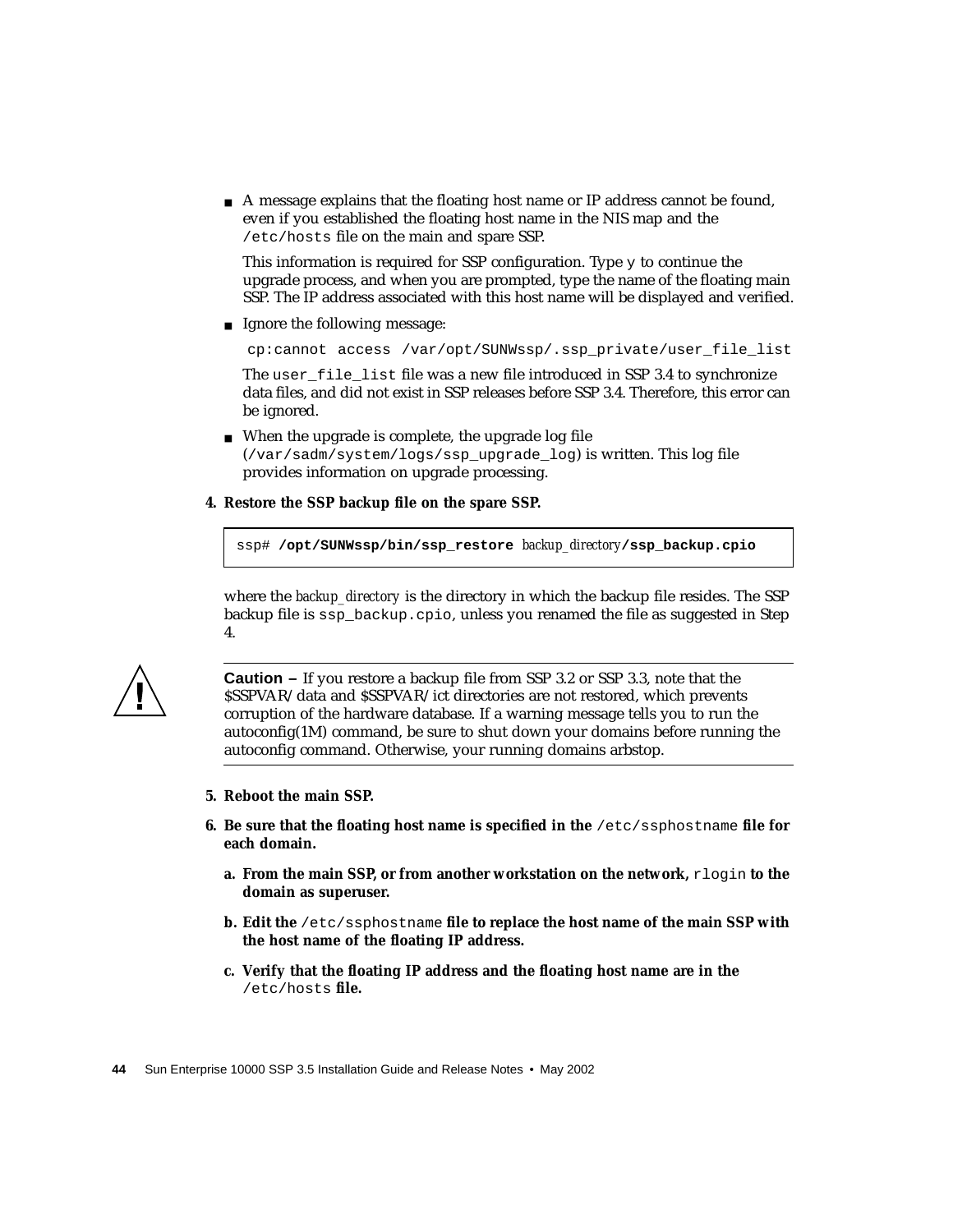**d. Redirect console communication to the new floating IP address:**

```
# ps -ef | grep cvcd
# kill -9 cvcd_pid
# cvcd_path/cvcd
```
where *cvcd* path is /sbin under the Solaris 2.6 operating environment, and *cvcd\_path* is /platform/SUNW,Ultra-Enterprise-10000/lib/ under the Solaris 7, 8, and 9 operating environments.

- **e. For each domain, update the** /etc/syslog.conf **file to replace the host name of the former main SSP with the floating host name.**
- **7. If you have other software that communicates with the main SSP, such as Sun Management Center, be sure to change the communication path (for that software) to the floating IP address.**
- **8. Upgrade the SSP software on the spare SSP by repeating Steps 1, 3, and 5 on the spare.**

For Step 5, be sure to reboot the spare SSP.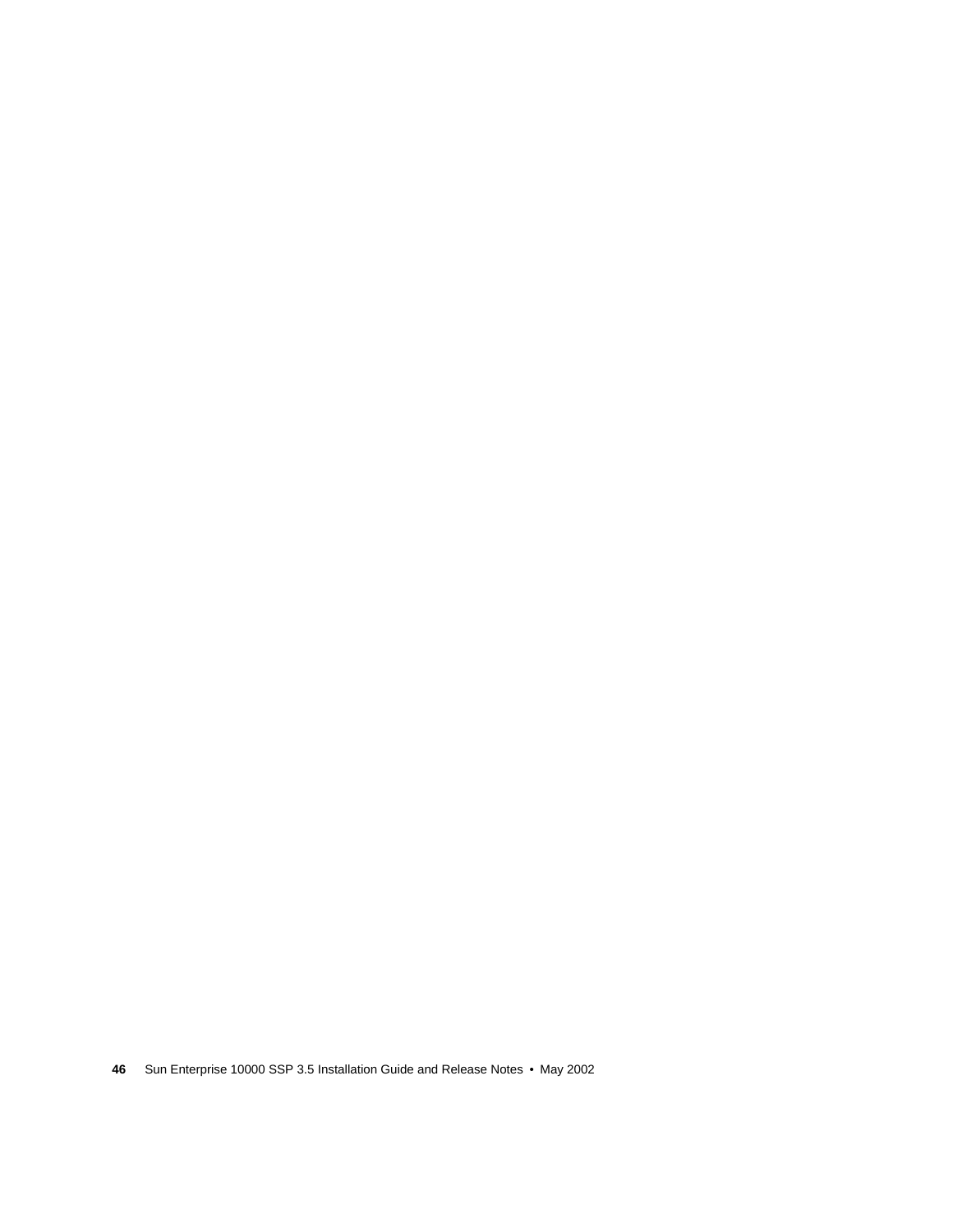# After SSP Installation or Upgrade

After you have completed an SSP installation or upgrade, you may need to do the following:

■ Edit some of the initialization files in the /export/home/ssp directory.

If you made changes to the files, you did not restore the environment during the fresh install or upgrade, and you want to retain your changes, see ["Editing](#page-64-0) [Initialization Files" on page 47.](#page-64-0)

■ Configure the Network Time Protocol (NTP) daemon (see ["Configuring the](#page-65-0) [Network Time Protocol Daemon" on page 48\)](#page-65-0).

## <span id="page-64-0"></span>Editing Initialization Files

When you run ssp\_upgrade or ssp\_restore, the following files are copied and saved with a . upgrade suffix. If you have made changes to these files, you can incorporate these changes into the new versions of the files when you have completed the upgrade or install procedure.

The default blacklist(4) file found in /var/opt/SUNWssp/etc is backed up by ssp\_backup and restored by ssp\_restore. However, if you have created a .postrc file that changes the location of the blacklist file, the relocated blacklist file is not backed up by ssp\_backup.

The following files are copied and saved when you run ssp\_upgrade or ssp\_restore.

- /export/home/ssp/.Xdefaults
- /export/home/ssp/.xinitrc
- /export/home/ssp/.drtclrc
- /export/home/ssp/.redxrc
- /export/home/ssp/.cshrc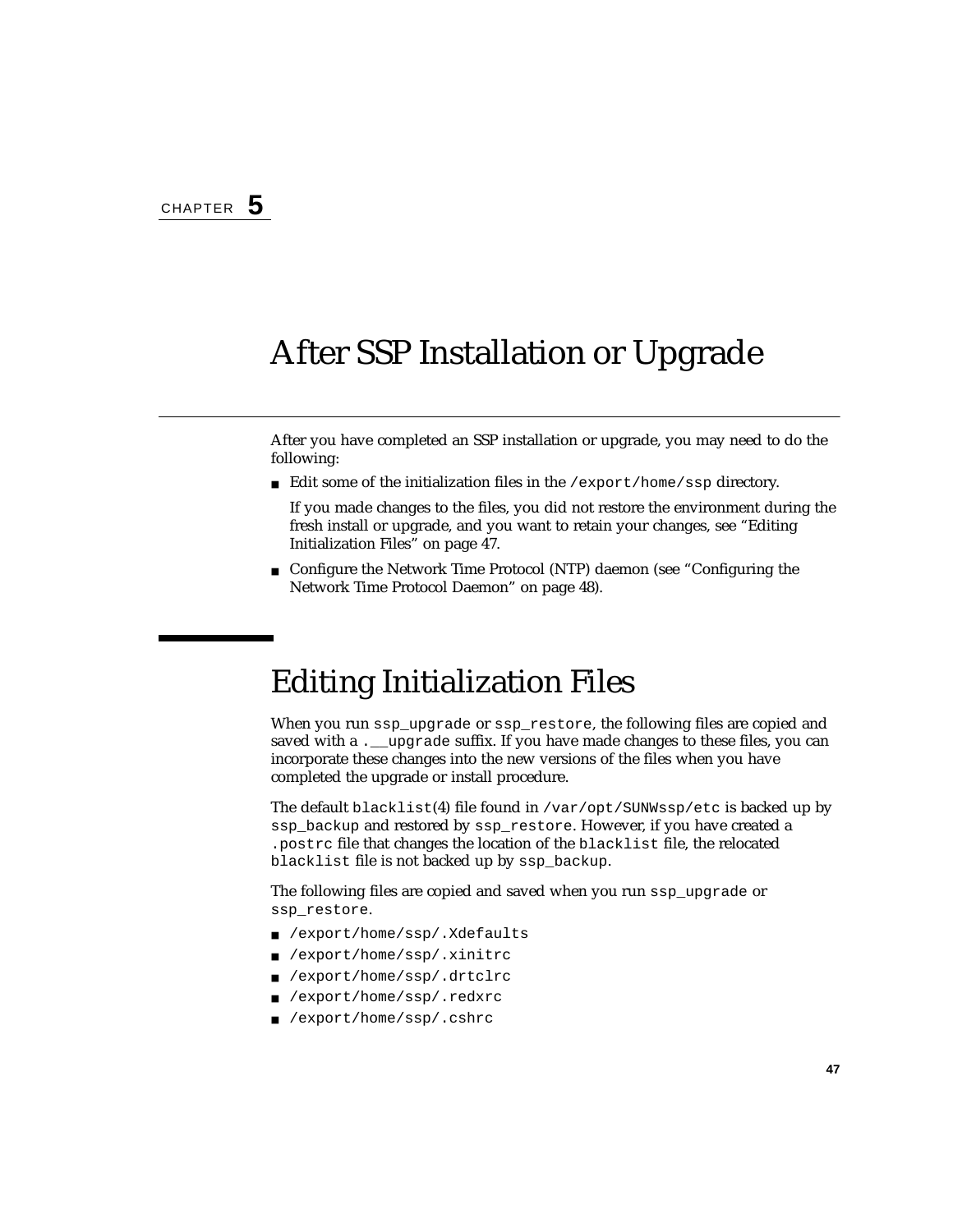- /export/home/ssp/.login
- /export/home/ssp/.postrc
- /var/opt/SUNWssp/.ssp\_private/ssp\_resource
- /var/opt/SUNWssp/adm/.logger

**Note –** Be sure that the .cshrc and .login files for user ssp do not contain stty(1M) commands to ensure that the SSP data synchronization feature functions correctly.

The following additional files are copied and saved only when ssp\_restore is run:

- /export/home/ssp/.ssp\_env
- /export/home/ssp/.dtprofile
- /export/home/ssp/.dt/dtwmrc
- /export/home/ssp/.dt/user.dtwmrc

If you made changes to the Ultra-Enterprise-10000.snmpd.cnf file that is in the /etc/opt/SUNWssp/snmp/agt directory, you will have to incorporate your changes into the file installed on the restored system.

## <span id="page-65-0"></span>Configuring the Network Time Protocol Daemon

If the SSP is to function as a time server, configure the Network Time Protocol (NTP) daemon.

The NTP daemon,  $xntpd(M)$  for the Solaris 2.6, 7, 8, or 9 operating environments, provides a mechanism for keeping the time settings synchronized between the SSP and the domains. OpenBoot™ PROM obtains the time from the SSP when the domain is booted, and NTP keeps the time synchronized from that point on.

The configuration is based on information provided by the system administrator. If the Sun Enterprise 10000 system is not currently running in an NTP subnet, does not have access to the Internet, and is not going to use a radio clock, you can set up the Sun Enterprise 10000 system to use its own internal time-of-day clock as the reference clock. Usually, however, the SSP uses its internal time-of-day clock for the Sun Enterprise 10000 system.

The NTP packages are compiled with support for a local reference clock. This means that your system can poll itself for the time instead of polling another system or network clock. The poll is done through the network loopback interface. The numbers in the IP address are 127.127.1.0.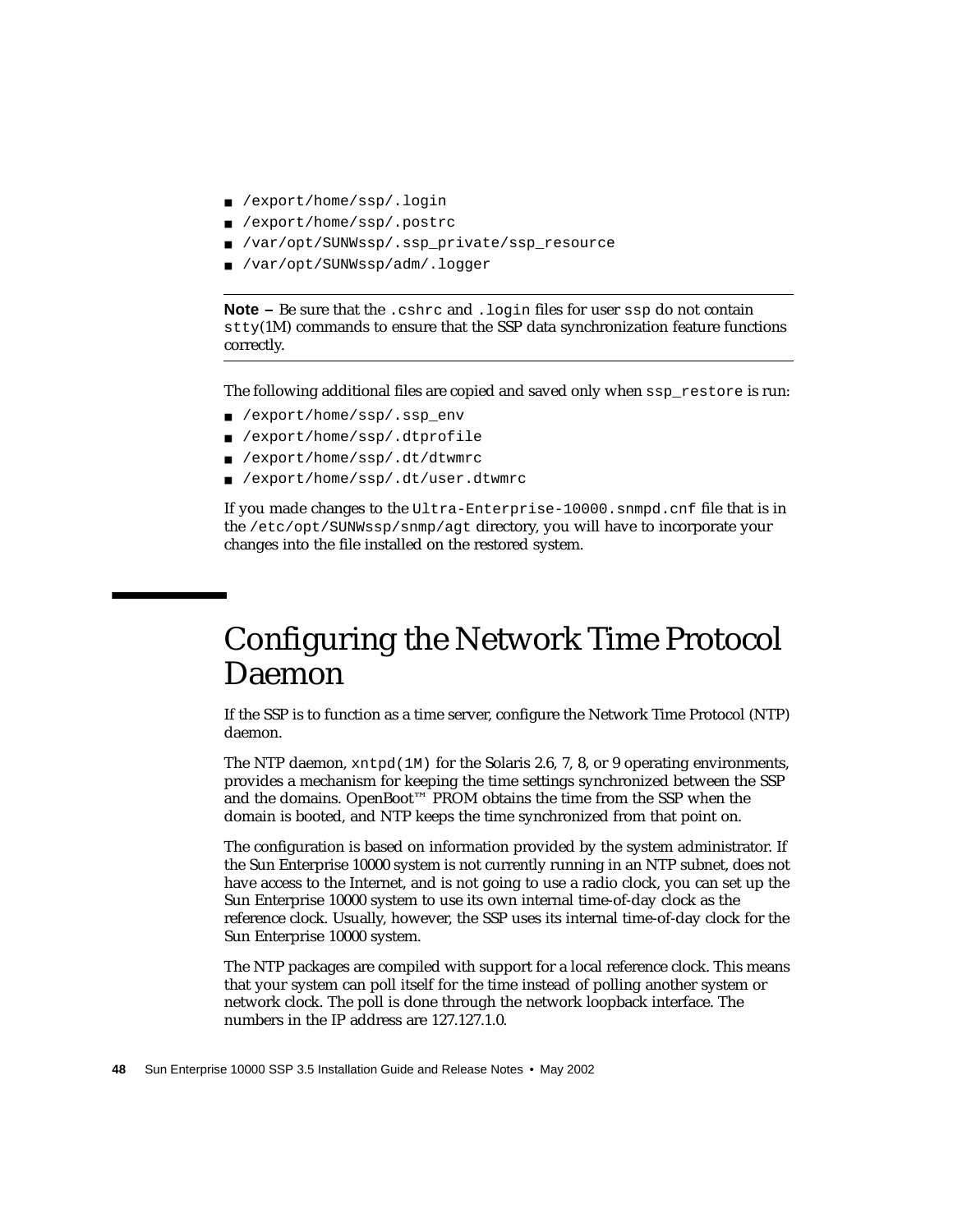Note that NTP can also keep track of the drift (difference) between the external clock and the internal clock. NTP corrects the local clock if it loses contact with the external clock, provided that you have a driftfile declaration in the ntp.conf file. The driftfile declaration specifies to the NTP daemon the name of the file that stores the error in the clock frequency computed by the daemon. See the following procedure for an example of the driftfile declaration in an ntp.conf file.

When setting the SSP and the domains, set the SSP to stratum 8. Set up the domains as peers to the SSP and set the local clock two stratums higher.

If the ntp.conf file does not exist, create it as described below.

## ▼ To Create the ntp.conf File

#### **1. Log in as superuser.**

**2. Copy the** /etc/inet/ntp.server **file to the** /etc/inet/ntp.conf **file.**

```
# cp /etc/inet/ntp.server /etc/inet/ntp.conf
```
**3. Using a text editor, edit the** /etc/inet/ntp.conf **file created in the previous step, as explained in the following paragraphs.**

The ntp.conf file for the Solaris 2.6, 7, 8, or 9 operating environments is located in /etc/inet. If you are running the Solaris 2.5.1 operating environment, the ntp.conf file is located in the /etc/opt/SUNWxntp directory. You must have an ntp.conf file on the SSP and on each domain.

**a. On the SSP, edit the server lines in the** ntp.conf **file to synchronize clocks.**

The following example shows how server lines in an ntp.conf file on the SSP can be set. The peer machine1 and peer machine2 lines are optional and refer to external time servers, if available. Also note the driftfile declaration, which identifies the file that contains the amount of clock error computed by the NTP daemon.

```
# /etc/inet/ntp.conf for the SSP
server 127.127.1.0
fudge 127.127.1.0 stratum 8
driftfile /var/ntp/ntp.drift
peer machine1
peer machine2
peer spare-ssp2
```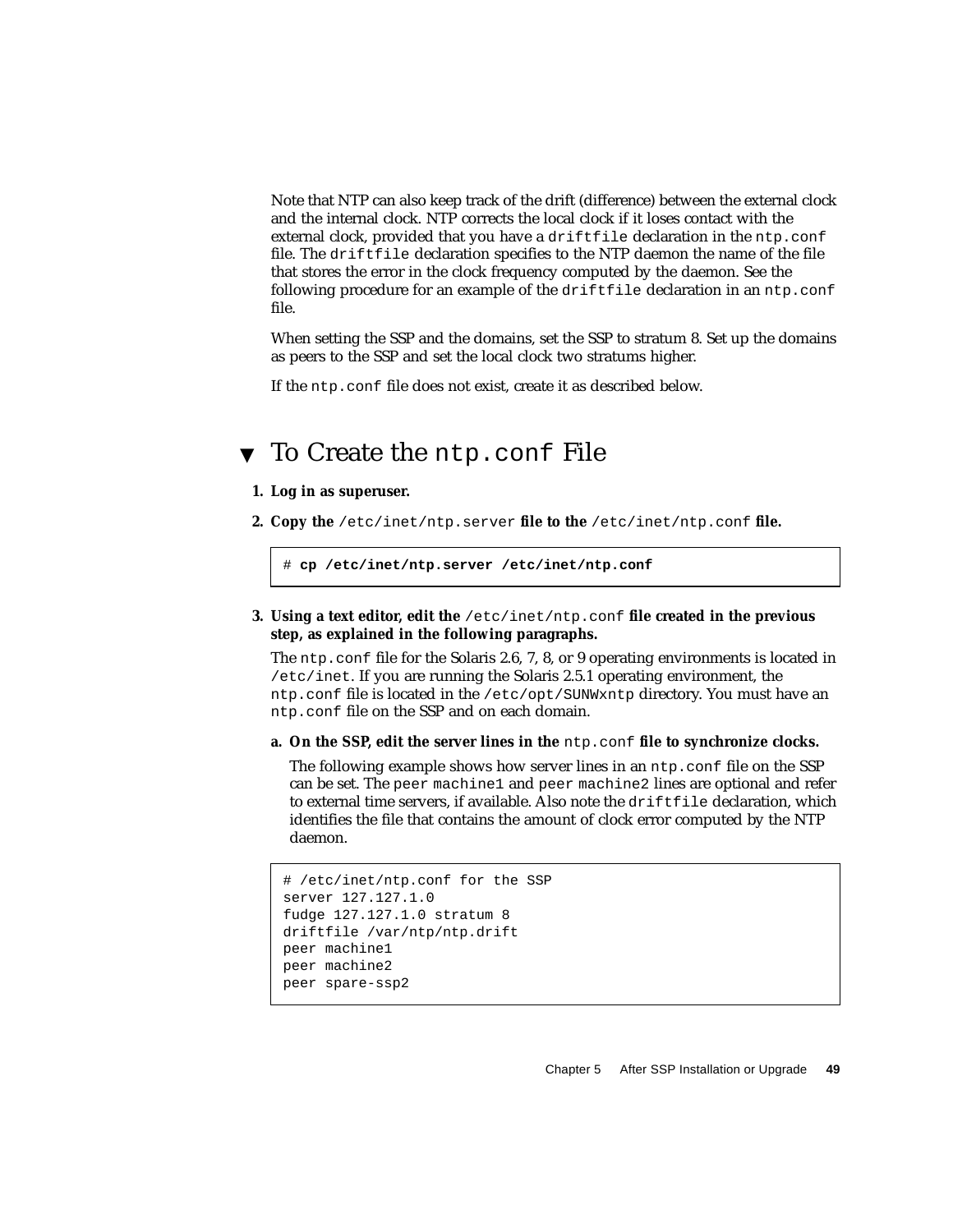**b. On domains running the Solaris 2.6, 7, 8, or 9 operating environment, edit the** /etc/inet/ntp.conf **file (or on domains running the Solaris 2.5.1 operating environment, edit the** /etc/opt/SUNWxntp/ntp.conf **file), and add lines similar to the following example:**

```
# /etc/inet/ntp.conf for the Sun Enterprise 10000 domain
server 127.127.1.0
fudge 127.127.1.0 stratum 10
driftfile /var/ntp/ntp.drift
peer main-ssp
peer spare-ssp2
```
**Note –** If you do not have any server lines in the ntp.confile other than the local clock, it might take up to 25 minutes for NTP to synchronize at boot time. For a workaround, refer to Bug 4325813.

For more information on the NTP daemon, refer to the xntpd(1M) man page in the Solaris 9 Reference Manual Collection.

#### **4. Start the** xntpd**(1M) daemon by typing:**

# **/etc/init.d/xntpd start**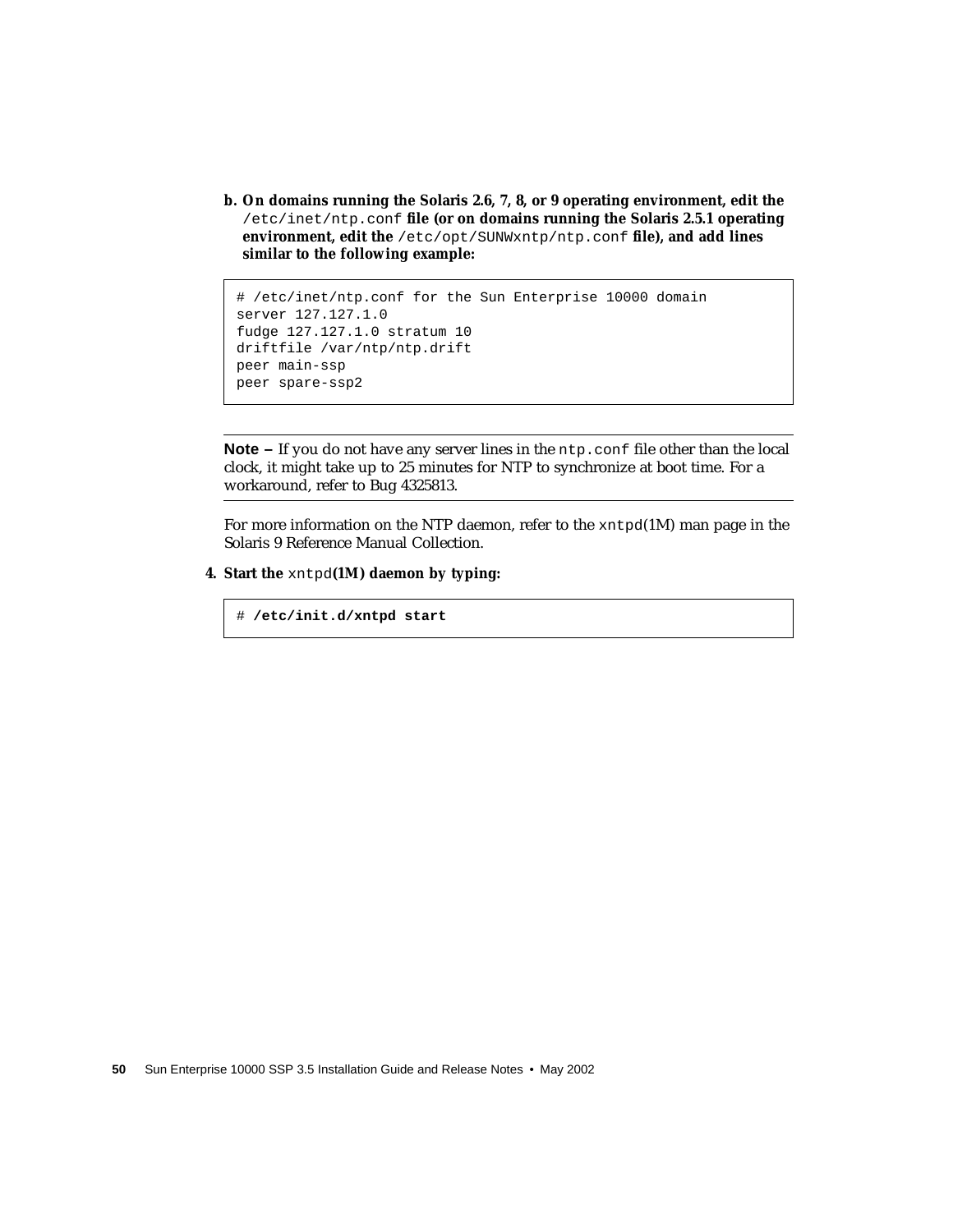# <span id="page-68-0"></span>Falling Back to a Previous SSP Release

This chapter describes the procedures for reverting from SSP 3.5 to a previous version of SSP.

# SSP Fall Back

If you have installed SSP 3.5 or have upgraded to SSP 3.5, you can fall back to a previous SSP version (SSP 3.2, 3.3, or 3.4) using the following procedure.

**Note –** Before you begin the fall back process, be sure that you have an SSP backup file from a previous SSP release.

### ▼ To Fall Back to a Previous SSP Release

**1. If you have a spare SSP, log in to the spare SSP as superuser and stop the SSP daemons on the spare SSP.**

```
ssp# /etc/init.d/ssp stop
```
**2. Perform the following steps on the main SSP to prevent possible arbstops on your domains after you fall back to a previous SSP version:**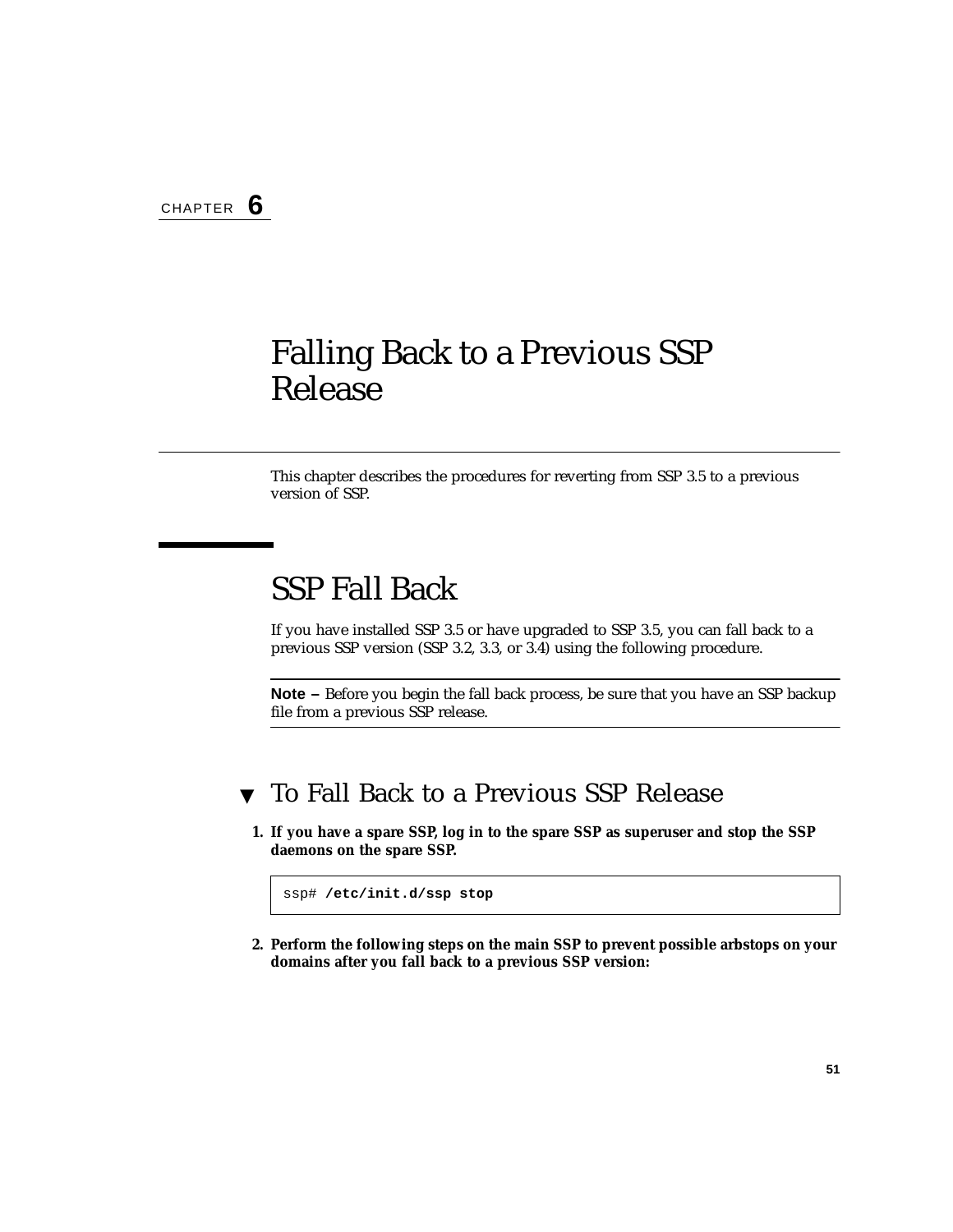

**Caution –** If you are absolutely sure that your hardware state and domain configuration have not changed since SSP installation or upgrade, you can skip Steps a, b, and c. However, if the hardware state and domain configuration have changed, and you skip these steps, your domains can arbstop.

- **a. Schedule downtime for your domains and shut down the domains on the main SSP by using the standard** shutdown**(1M) command.**
- **b. Log in as user** ssp **and remove all domains on the main SSP by using the** domain\_remove**(1M) command.**

ssp% **domain\_remove -d** *domain\_name*

**c. Power off all system boards.**

ssp% **power -off -all**

**3. Log in to the main SSP as superuser and back up the SSP.**

ssp# **/opt/SUNWssp/bin/ssp\_backup** *backup\_directory*

This creates a backup file of the SSP 3.5 environment, ssp\_backup.cpio, in the specified backup directory. Do *not* use this file to restore a previous SSP environment.

- **4. Uninstall the SSP 3.5 software.**
	- **a. Log in to the main SSP as user** ssp **and switch to the platform name.**

ssp% **domain\_switch** *platform\_name*

**b. If you are falling back to SSP 3.2, prepare the SSP for downgrading. Otherwise, proceed to Step c.**

ssp% **ssp\_downgrade**

**c. Log in to the main SSP as superuser and stop the SSP daemons:**

ssp# **/etc/init.d/ssp stop**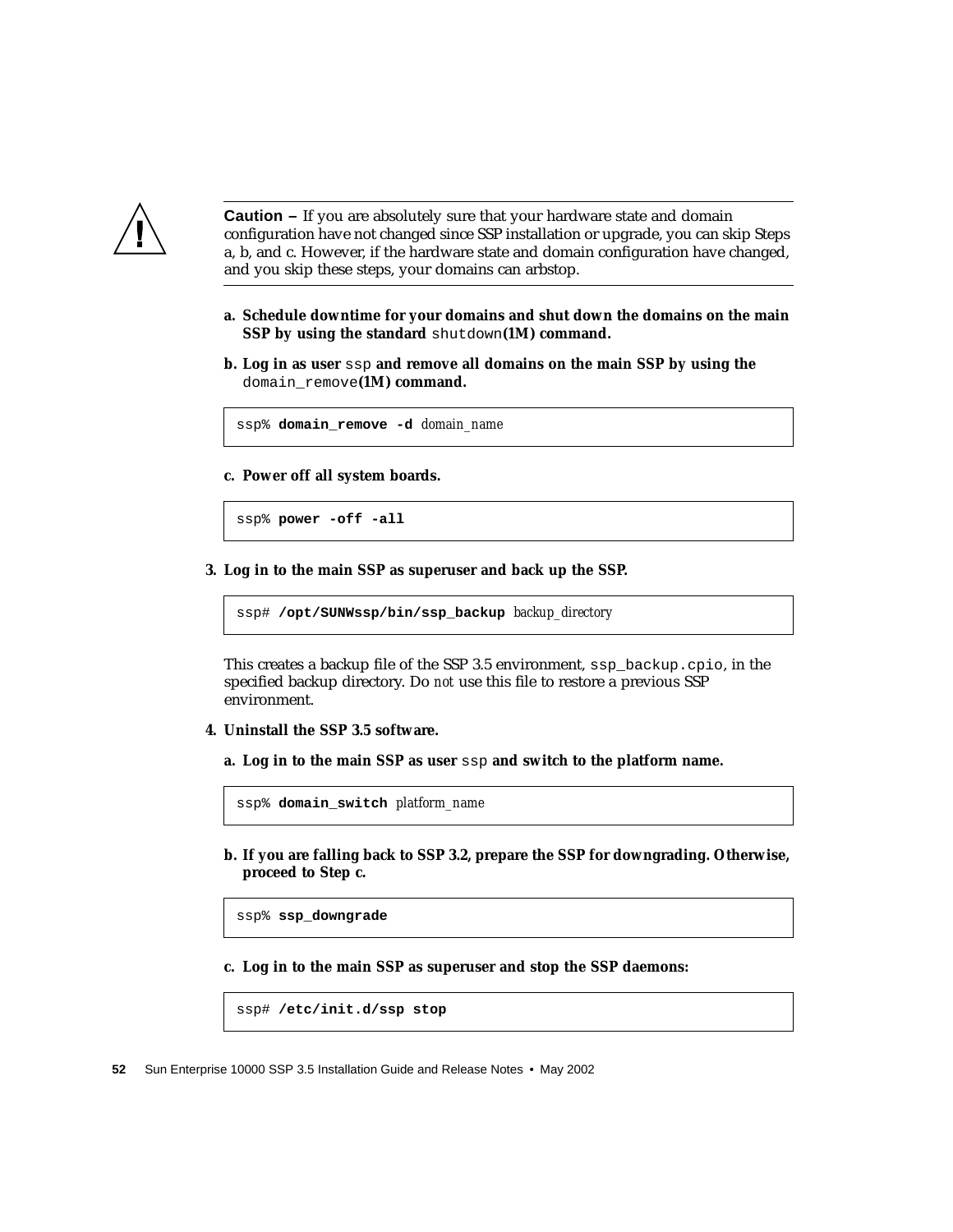**d. Remove the SSP packages.**

ssp# **pkgrm SUNWsspid SUNWsspdo SUNWsspdr SUNWssppo SUNWsspob \ SUNWsspr SUNWsspst SUNWsspdf SUNWsspmn SUNWsspop SUNWsspue \ SUNWsspfp**

For the SUNWsspr, SUNWsspdf, SUNWsspop, and SUNWsspue packages, a message indicates that the package contains scripts that will be executed with superuser permission during package removal.

- **e. For the SUNWsspr, SUNWsspdf, SUNWsspop, and SUNWsspue packages, type** y **when you are asked if you want to continue with the removal of the package.**
- **f. If the SSP AnswerBook package is installed, remove it by typing**

ssp# **pkgrm SUNWuessp**

- **g. Remove the following directories:**
	- /var/opt/SUNWssp
	- /opt/SUNWssp
	- /etc/opt/SUNWssp
- **h. Reboot the SSP.**

#### **5. Reinstall a previous SSP release.**

Refer to the appropriate version of the *Sun Enterprise 10000 SSP Installation Guide and Release Notes* for details on installing the previous version of the SSP software.

**6. Restore the backup file of a previous SSP release.**

ssp# **/opt/SUNWssp/bin/ssp\_restore** *backup\_file*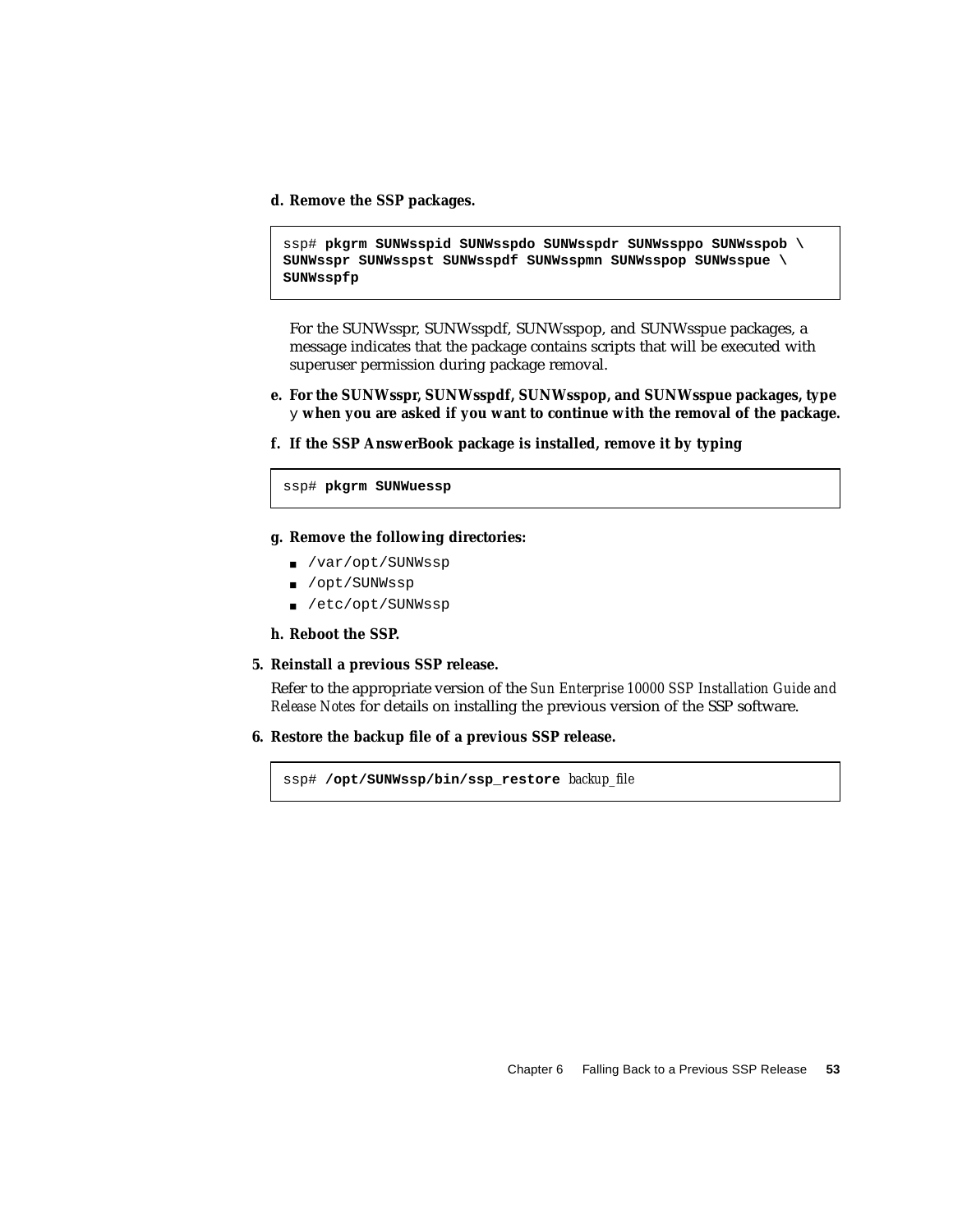**7. Run** ssp\_config**(1M) to make the SSP as the main or spare:**

```
ssp# /opt/SUNWssp/bin/ssp_config
```
The following is an example configuration session that shows the prompts and responses displayed:

```
ssp# /opt/SUNWssp/bin/ssp_config
Beginning setup of this workstation to act as a MAIN or SPARE SSP.
Are you currently configuring the MAIN SSP? (y/n)y
MAIN SSP configuration completed.
```
- **8. Reboot the SSP.**
- **9. If you performed Step 2, do the following after the main SSP comes up:**
	- **a. Verify that there are no configured domains by using the** domain\_status**(1M) command.**

ssp% **domain\_status** No domains configured

- **b.** If there are domains, remove those domains using the domain remove(1M) **command.**
- **c. Run the** ssp\_backup**(1M) command on the main SSP to save the SSP configuration.**

Use this backup file to restore the environment on the spare SSP when you fall back on the spare.

**10. If you need to revert to a previous SSP release on the spare SSP, repeat Steps 4 through 8 on the spare SSP.**

When you perform Step 6, be sure to use the SSP backup file created in Step 9c to restore the SSP environment on the spare.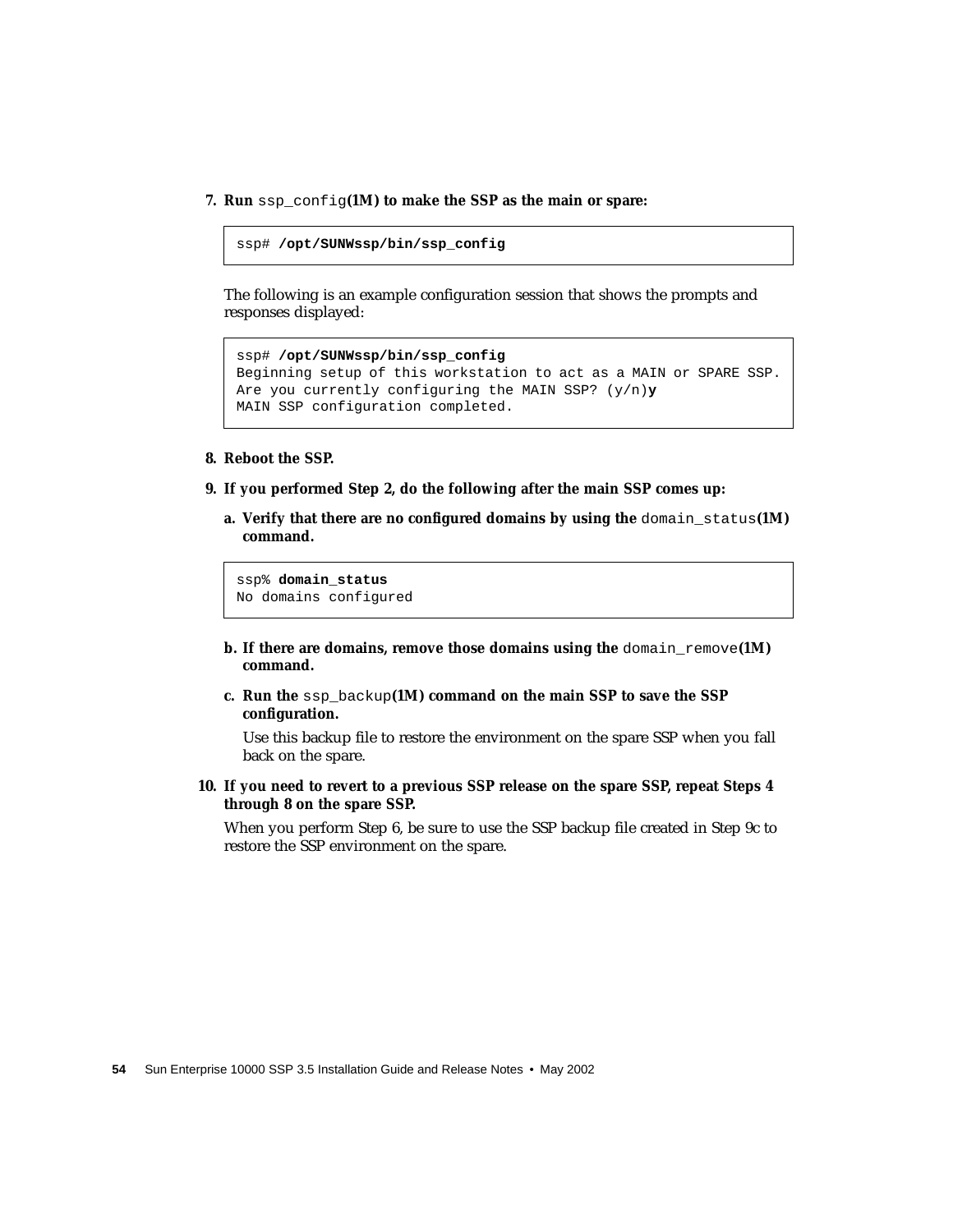# Running an OpenSSP

OpenSSP refers to the ability to run third-party software on an SSP workstation or server. Third-party software consists of applications other than the SSP software and Solaris operating environment. Traditionally, SSP software has been the only application allowed to run on SSP workstations or servers. However, in an OpenSSP environment, lightweight software applications, such as boot disk management utilities and monitoring and backup agents, can be run on the SSP.

This chapter explains how to determine whether you have sufficient software and hardware resources for running third-party software on SSP workstations or servers used to host SSP software.

This chapter describes:

- ["Impact of Third-Party Applications on the SSP" on page 55](#page-72-0)
- ["Required Resources for an OpenSSP" on page 56](#page-73-0)
- ["Estimating SSP and Third-Party Software Memory Usage" on page 58](#page-75-0)
- ["Calculating CPU Utilization" on page 65](#page-82-0)
- ["Determining Hardware for an OpenSSP" on page 69](#page-86-0)

## <span id="page-72-0"></span>Impact of Third-Party Applications on the SSP

This section discusses the impact of third-party applications on the SSP. SSP software runs on a workstation or server that runs the Solaris operating environment. This workstation or server is dedicated to controlling and monitoring a Sun Enterprise 10000 system and must respond in a timely manner to incoming events from the control board for the system. This includes responding to environmental conditions, such as over-temperature boards, software problems (panics), and hardware problems (arbstops). If the SSP is delayed in responding, these events can be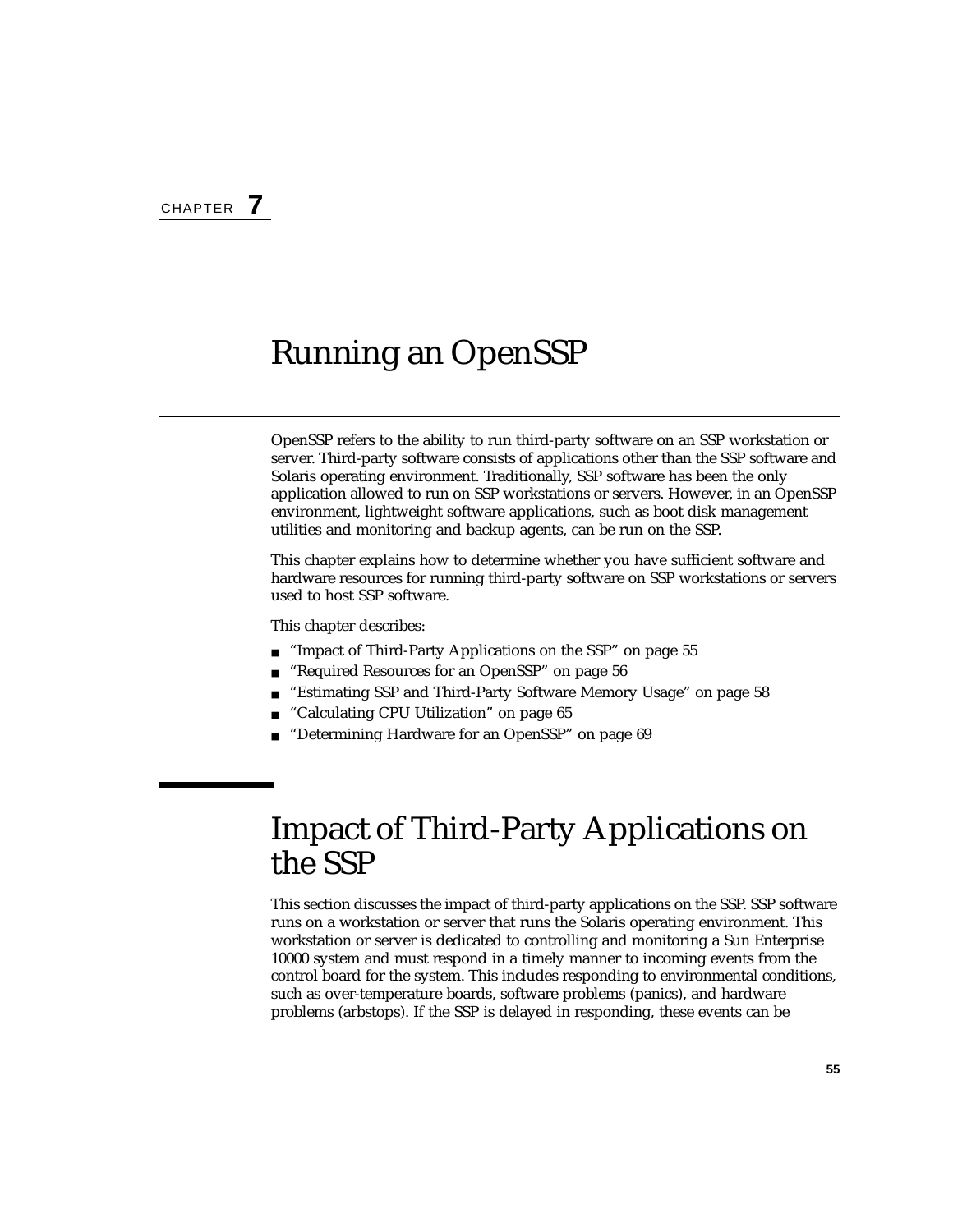dropped or handled too late. Information about failures can be lost with no alerts or log trail. In a worst-case scenario, hardware can also be damaged due to lack of timely action by the SSP.

In previous releases, SSP software was the only application permitted to run on an SSP workstation or server. This limitation was required to prevent non-SSP software from interfering with the SSP critical mission of monitoring and controlling a Sun Enterprise 10000 system. This limitation is an important consideration for running SSP software on SPARCstation 5 workstations, which are slower and have less memory than the Sun Netra T1 server, or Sun Ultra 5 or Sun Enterprise 250 workstations. The only non-SSP processes previously allowed on an SSP have been system background programs that run the Solaris operating environment and Common Desktop Environment (CDE).

However, due to increasing demand for third-party software agents that enable centralized control of multiple systems on the network, you can now run third-party applications on the SSP. These agents gather information about the Sun Enterprise 10000 system and the SSP and report back to a central server. Backup servers are similarly structured, allowing centralized backup of multiple networked systems.

When you run third-party software on an SSP system, the primary goal must be non-interference with the SSP software and its ability to monitor and control the Sun Enterprise 10000 system. SSP software normally requires few hardware resources, but when it needs those resources, they must be immediately available.

You must perform the following tasks to determine whether you can run third-party software on the SSP:

- Verify that your SSP workstation or server meets the minimum software and hardware requirements for OpenSSP (see ["Required Resources for an OpenSSP"](#page-73-0) [on page 56](#page-73-0)).
- Estimate the amount of real memory and swap space required by both SSP and third-party software (see ["Estimating SSP and Third-Party Software Memory](#page-75-0) [Usage" on page 58](#page-75-0)).
- Check that your CPU utilization is not too high (see ["Calculating CPU](#page-82-0) [Utilization" on page 65\)](#page-82-0), and if it is, reduce the utilization rate by using faster hardware (see ["Determining Hardware for an OpenSSP" on page 69](#page-86-0)).

# <span id="page-73-0"></span>Required Resources for an OpenSSP

For a list of the minimum OpenSSP software and hardware resource requirements, see [TABLE 2-2.](#page-40-0) Note that the OpenSSP requirements for disk space, processor speed, and CPU utilization are higher than the SSP minimum requirements because of the extra load expected on the SSP.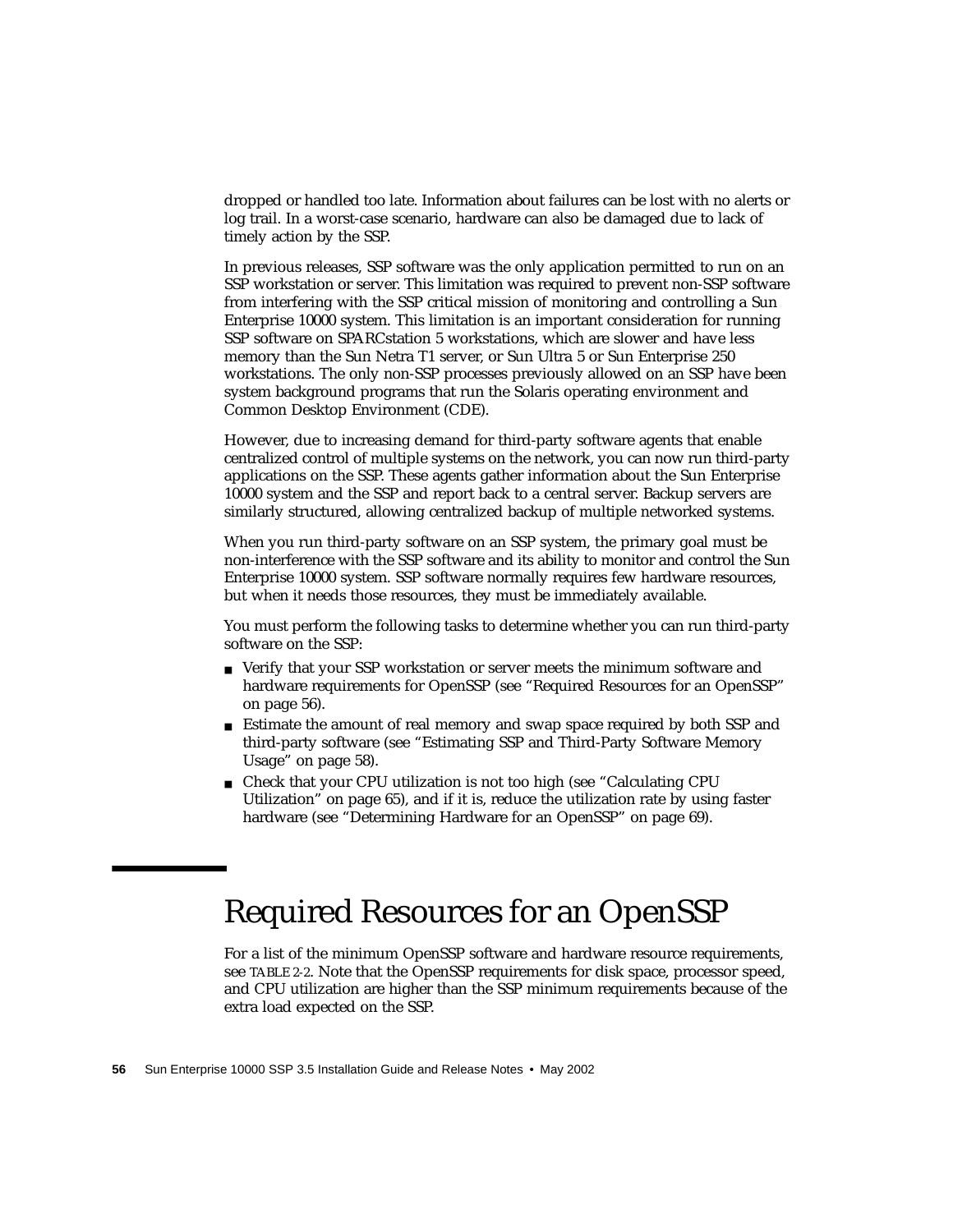You must also keep current with the latest recommended patches for the Solaris operating environment and the SSP software, especially for performance improvements. In addition, consider using the Solaris 8 or 9 operating environment to fully benefit from SSP performance features. See the following sections for details.

### Keeping Current with Recommended Patches

Sun produces a set of patches, Recommended and Security Solaris Patch Clusters, which contain Solaris software updates of universal interest for each version of the Solaris operating environment. These selected patches are important and highly recommended because they provide fixes for critical system, user, or security-related bugs. Some of these patches also fix performance problems. They are generally safe to apply, as opposed to higher-risk patches, or patches with new features, new drivers, or low-priority fixes that are not included in these patch clusters. A prudent system administrator keeps systems current with the latest recommended patch level to protect against system problems. Solaris Recommended Patch Clusters are available at the SunSolve Web site, http://sunsolve.Sun.COM/.

Update your SSP workstation on a regular basis with all the SSP patches available for the particular release of SSP software used, except for special-case patches noted in the patch README file. Apply these patches on a case-by-case basis. SSP patches are also available from the SunSolve website, http://sunsolve.Sun.COM/.

### Using the Solaris 8 or 9 Operating Environment

To fully benefit from the SSP performance improvements in SSP 3.5, use the Solaris 8 or 9 operating environment (with the appropriate patches, as explained in ["SSP 3.5](#page-40-1) [Hardware and Software Requirements" on page 23](#page-40-1)) on the SSP workstation or server, if possible. The Solaris 8 or 9 software improvement most relevant to the SSP involves better thread handling. When a real-time SSP thread is blocked by a lower-priority thread, the kernel temporarily assigns a higher priority to the blocking thread to quickly complete and release the blocked resource, which results in faster SSP response time to Sun Enterprise 10000 events.

Other performance improvements in the Solaris 8 or 9 operating environment can affect third-party applications running on the SSP, especially if those applications communicate over a WAN or use a large number of open files or sockets. For details, see What's New in the Solaris 8 or 9 Operating Environment at http://www.sun.com/software/solaris/whatsnew.html.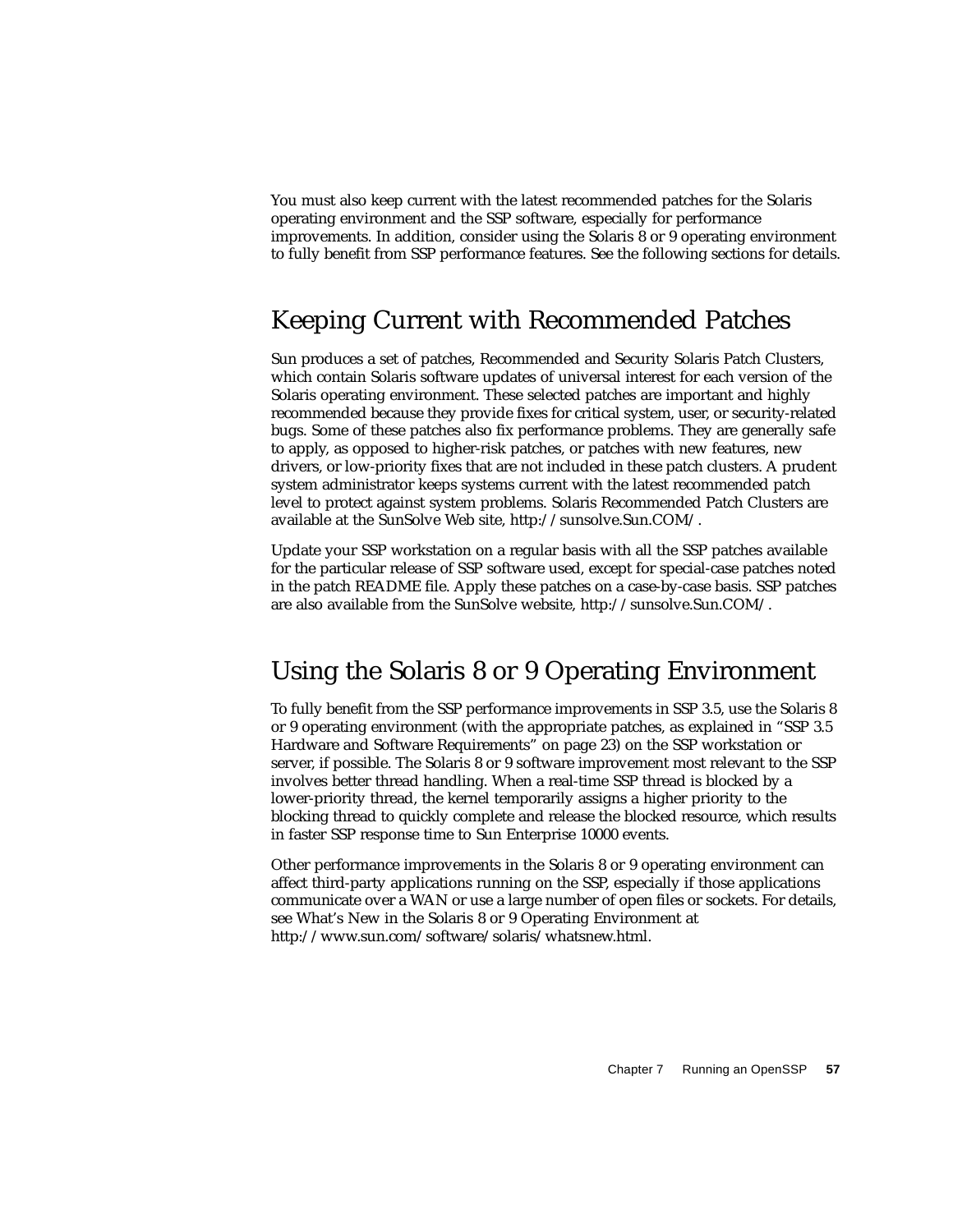# <span id="page-75-0"></span>Estimating SSP and Third-Party Software Memory Usage

This section describes how to estimate the memory (real memory and swap space) requirements for third-party applications used on the SSP. When you measure the memory requirements of the SSP workstation, you must consider the cumulative requirements of all the applications running on the workstation as a whole, not just the impact of an individual application.

You must first determine the type of run-time environment involved by answering the following questions:

- What is the maximum number of domains running on the Sun Enterprise 10000 system?
- How many Hostview applications could be running at the same time?
- Is Sun<sup>™</sup> Management Center installed on the SSP?
- Are third-party applications running on the SSP?
	- If so, what are their virtual and real memory requirements?
	- What is the CPU overhead?

Your responses to the these questions are used to determine SSP and third-party memory usage, as explained in the following sections.

## <span id="page-75-1"></span>Calculating Memory Usage by Third-Party Applications

If an SSP is running third-party applications, you must determine how much virtual and real memory is used by those applications. This memory amount usually is found in the installation or administrator guide for the application.

If this memory information is not available, it can be easily calculated using the memory usage output from the pmap command. This command, which must be used when the system is not thrashing (paging at a high rate) and the application is in an active running state, displays output that shows how much resident memory the application requires when it is active, but not thrashing. For details on using the pmap command, see the following procedure, ["To Obtain the Virtual Memory](#page-76-0) [Amount Used by an Application" on page 59](#page-76-0).

For information on determining whether a system is thrashing, see ["Verifying That](#page-80-0) [You Have Sufficient Real Memory" on page 63.](#page-80-0)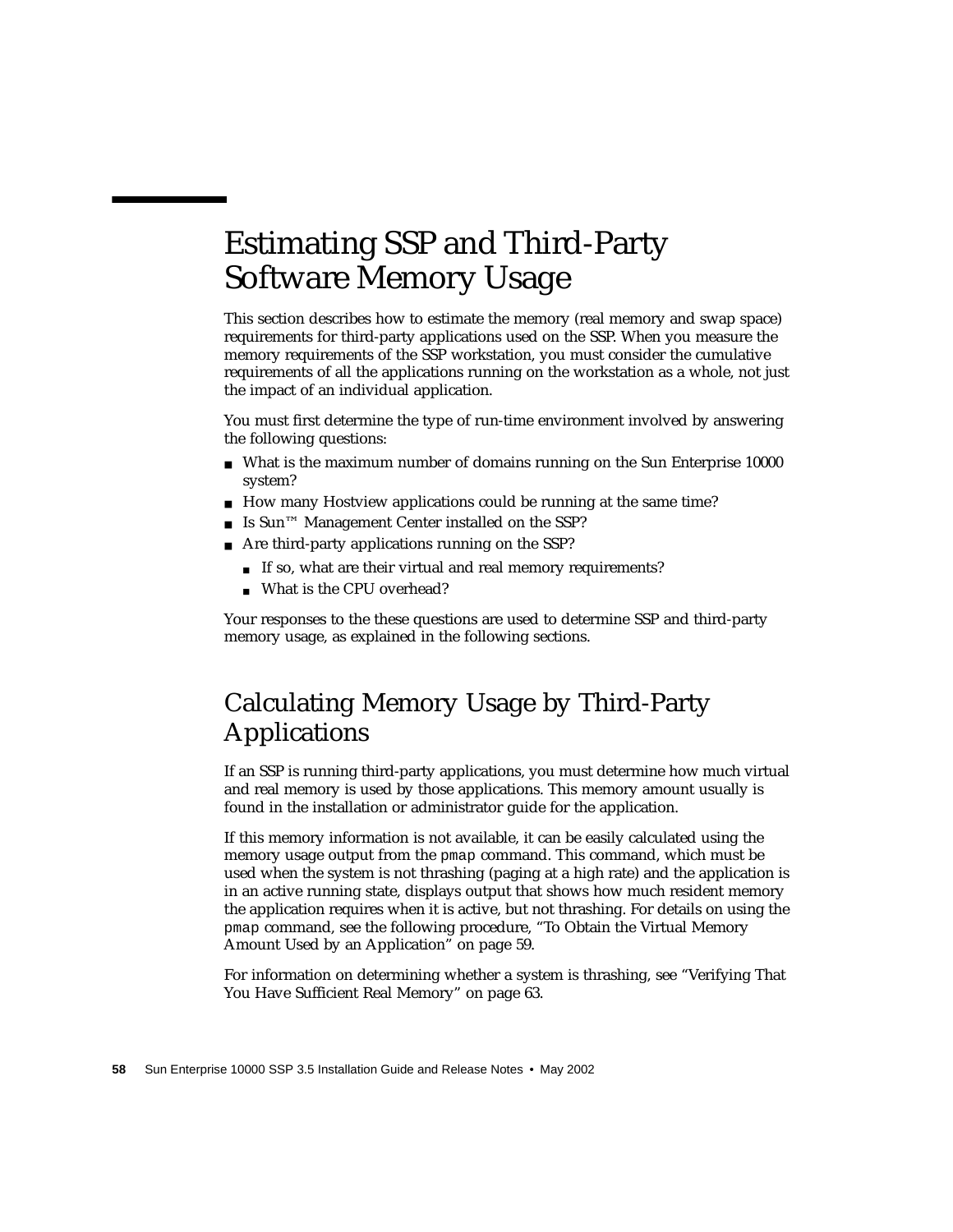## <span id="page-76-0"></span>▼ To Obtain the Virtual Memory Amount Used by an Application

#### **1. Type the** pmap -x **command, followed by the process ID of the application.**

The following example shows how to size an application called CST (Configuration and Service Tracker), which has one process, cstd. What this application does is not relevant here, as it is used only as an example of measuring memory usage.

```
# pgrep cstd
406
# /usr/proc/bin/pmap -x 406
Address Kbytes Resident Shared Private Permissions Mapped File
. . .
total Kb 2848 2496 1400 1096
```
The last line in this example shows that 1096 Kbytes of resident private memory is being used.

#### **2. Calculate the virtual memory amount by subtracting the shared memory from the total memory, then round up the existing value.**

In the example above, the virtual memory is 1448 Kbytes, which is derived by subtracting the shared memory (1400 Kbytes) from the total memory (2848 Kbytes).This value is then rounded up to 2 megabytes (MB). CST requires 1 MB of resident memory and 2 MBs of virtual memory.

#### **3. If the third-party application has its own application-specific share libraries, add the real and virtual memory sizes of these libraries.**

The virtual memory used for these shared libraries is approximately the same as the shared library  $(*. \text{ so})$  file size. The resident memory used by shared libraries is also shown in the pmap  $-x$  command output.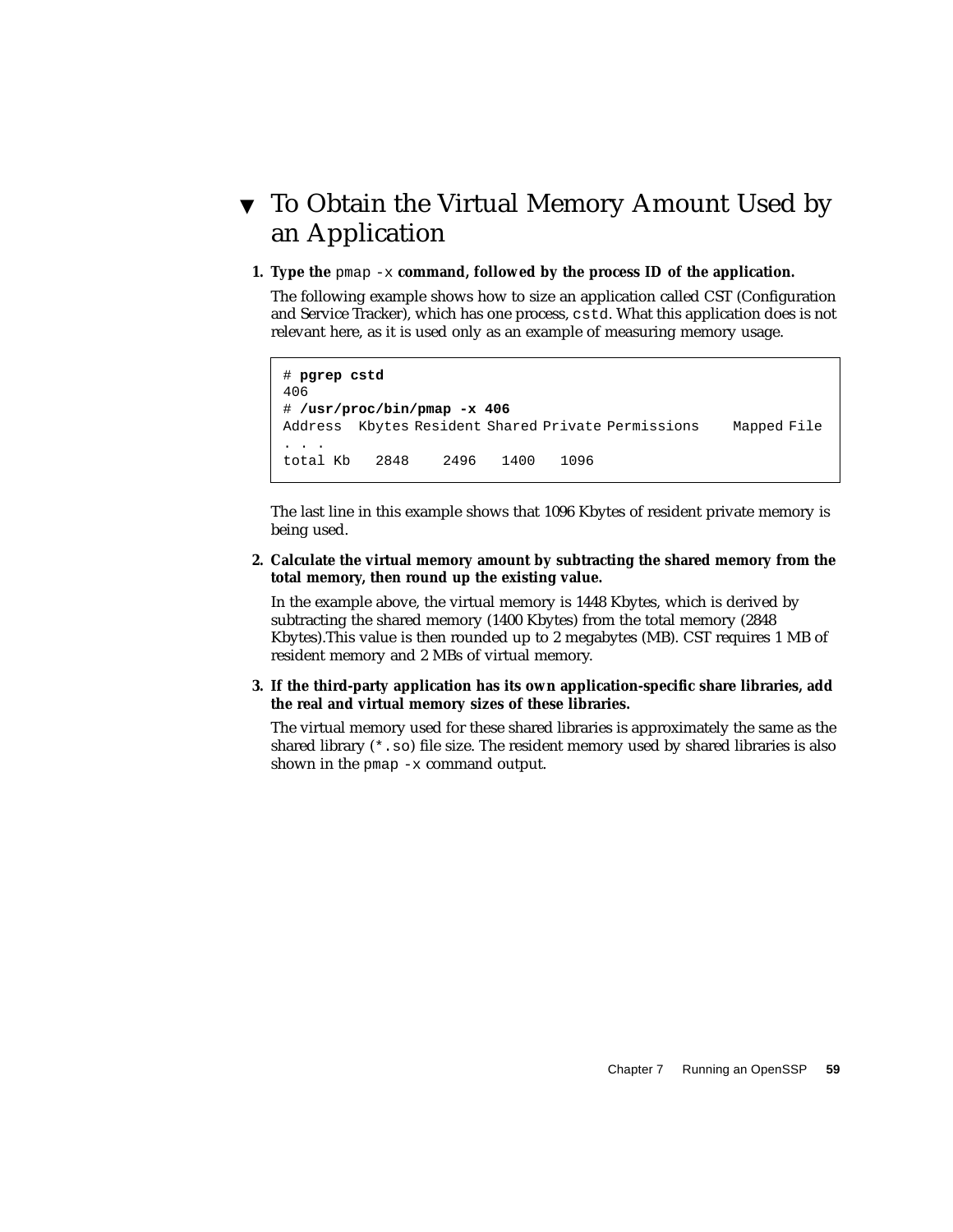## ▼ To Calculate the Memory Requirements For an SSP Using the OpenSSP Memory Worksheet

Use the OpenSSP memory worksheet to determine the virtual and real memory requirements for an SSP workstation or server. [TABLE 7-1](#page-77-0) is an example of a completed SSP memory worksheet, which contains sample entries in bold font. The following steps also explain how the sample entries were calculated. For details on how the predetermined values in the worksheet were derived, see [Appendix B](#page-146-0).

| Line                    | Item                                          | <b>Number</b>           | Real Memory (MB)      | <b>Virtual Memory (MB)</b>                                             | <b>Real Memory</b><br>Subtotal (MB) | Virtual<br>Memory<br><b>Subtotal</b><br>(MB) |
|-------------------------|-----------------------------------------------|-------------------------|-----------------------|------------------------------------------------------------------------|-------------------------------------|----------------------------------------------|
| $\overline{1}$          | System                                        | $\mathbf{1}$            | 60                    | 236                                                                    | 60                                  | 236                                          |
| $\sqrt{2}$              | <b>Base SSP</b>                               | $\mathbf{1}$            | 22                    | 35                                                                     | 22                                  | 35                                           |
| $\sqrt{3}$              | Domains (1-16)                                | $\overline{\mathbf{4}}$ | 3 x no. of domains    | 4 x no. of domains                                                     | 12                                  | 16                                           |
| $\overline{\mathbf{4}}$ | <b>Hostviews</b><br>$(0 \text{ or more})$     | $\mathbf{1}$            | 12 x no. of hostviews | $17x$ no. of<br>hostviews                                              | 12                                  | 17                                           |
| $\sqrt{5}$              | <b>Sun</b><br>Management<br>Center (0 or 1)   | $\bf{0}$                | $0$ or $26$           | 0 or 31                                                                | $\bf{0}$                            | $\bf{0}$                                     |
| $\boldsymbol{6}$        | Third-party<br>applications                   |                         |                       |                                                                        | $\vert$ 0                           | $\bf{0}$                                     |
| $\boldsymbol{7}$        | Subtotal (lines 1<br>through 6)               |                         |                       |                                                                        | 106                                 | 304                                          |
| $\boldsymbol{8}$        | Kernel buffer<br>memory (MB)                  | 128 MB<br><b>RAM</b>    | 15% of RAM            |                                                                        | 19                                  |                                              |
| $\overline{9}$          | Recommended<br>real memory<br>(lines 7 and 8) |                         |                       |                                                                        | 125                                 |                                              |
| 10                      | Reserved for<br>$/\text{tmp}/in$<br>swapfs    |                         |                       | 512                                                                    |                                     | 512                                          |
| 11                      | Subtract<br>amount of real<br>memory          |                         |                       |                                                                        |                                     | $-128$                                       |
| 12                      | Recommended<br>swap space size                |                         |                       | (Virtual memory<br>subtotal - real<br>memory total) +<br>/tmp/reserved |                                     | 688                                          |

<span id="page-77-0"></span>**TABLE 7-1** Sample OpenSSP Memory Worksheet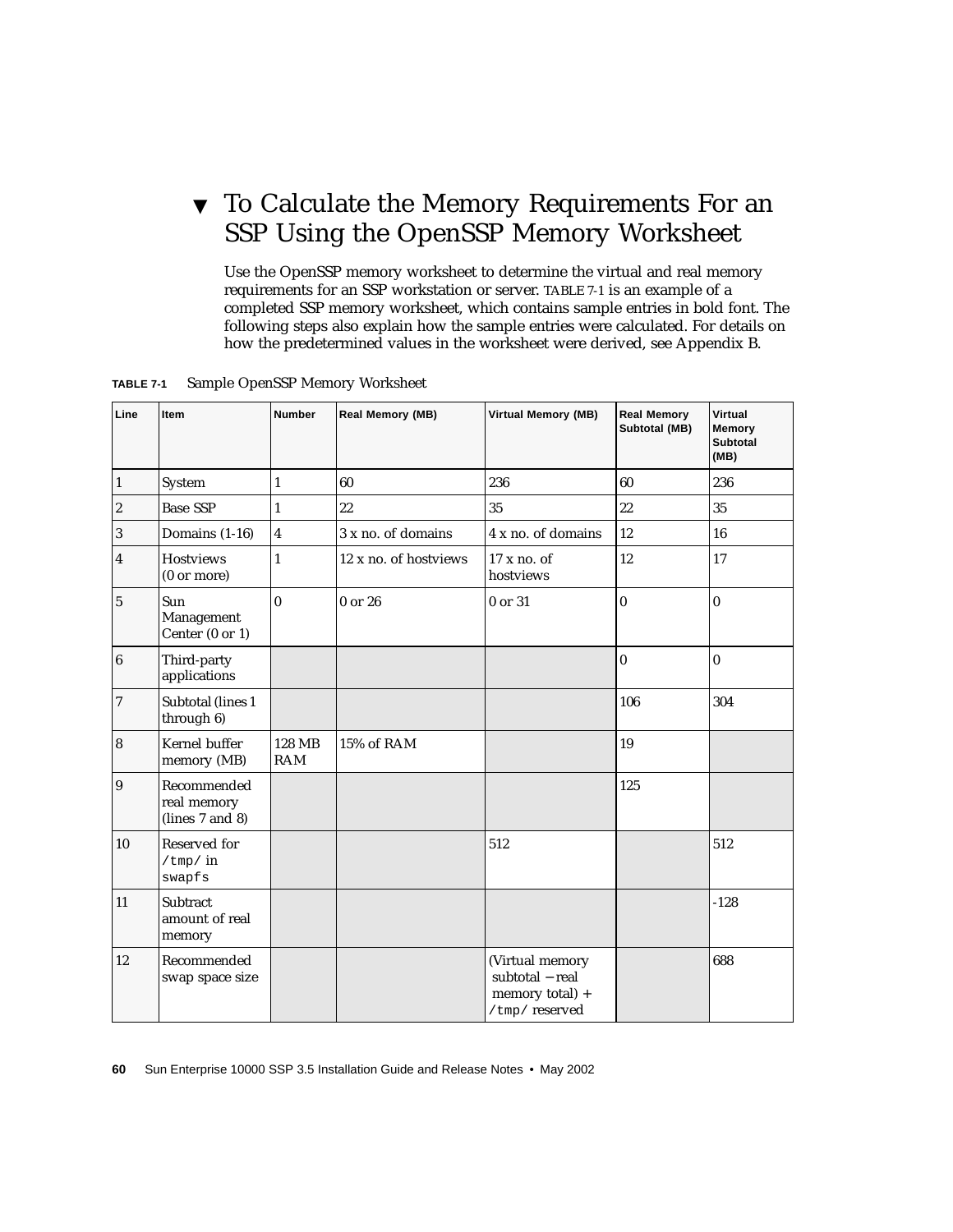- **1. In line 3:**
	- **a. In the Number column, enter the highest number of domains (1 to 16) that you expect to have for your Sun Enterprise 10000 system.**
	- **b. Multiply the number of domains by 3 MBs and enter the result in the Real Memory Subtotal column.**
	- **c. Multiply the number of domains by 4 MBs and enter the result in the Virtual Memory Subtotal column.**

In line 3 of the example worksheet, 4 domains are specified, which results in 12 MBs for the Real Memory Subtotal and 16 MBs for the Virtual Memory Subtotal.

- **2. In line 4:**
	- **a. In the Number column, enter the number of Hostview applications (the SSP GUI) that you expect to run at the same time. (This entry is usually 1).**
	- **b. Multiply the number of Hostview applications by 12 MBs and enter the result in the Real Memory Subtotal column.**
	- **c. Multiply the number of Hostview applications by 17 MBs and enter the result in the Virtual Memory Subtotal column.**

In line 4 of the example worksheet, 1 Hostview application is specified. The Real Memory Subtotal value is 12 MBs, and the Virtual Memory Subtotal value is 17 MBs (see the last two columns).

- **3. If Sun Management Center is installed and running, enter the following in line 5:**
	- **a. In the Number column, enter 1.**
	- **b. In the Real Memory Subtotal column, enter 26 MBs.**
	- **c. In the Virtual Memory Subtotal column, enter 31 MBs.**

In line 5 of the example worksheet, Sun Management Center is not used, so 0 is entered in the Number, Real Memory Subtotal, and Virtual Memory Subtotal columns.

**4. In line 6, enter the real and virtual memory amounts required for any third-party applications that will be running on the SSP workstation.**

For details on estimating these memory requirements, see ["Calculating Memory](#page-75-1) [Usage by Third-Party Applications" on page 58](#page-75-1).

In line 6 of the example worksheet, 0 is entered in the Real Memory Subtotal, and Virtual Memory Subtotal columns because no third-party applications are being used.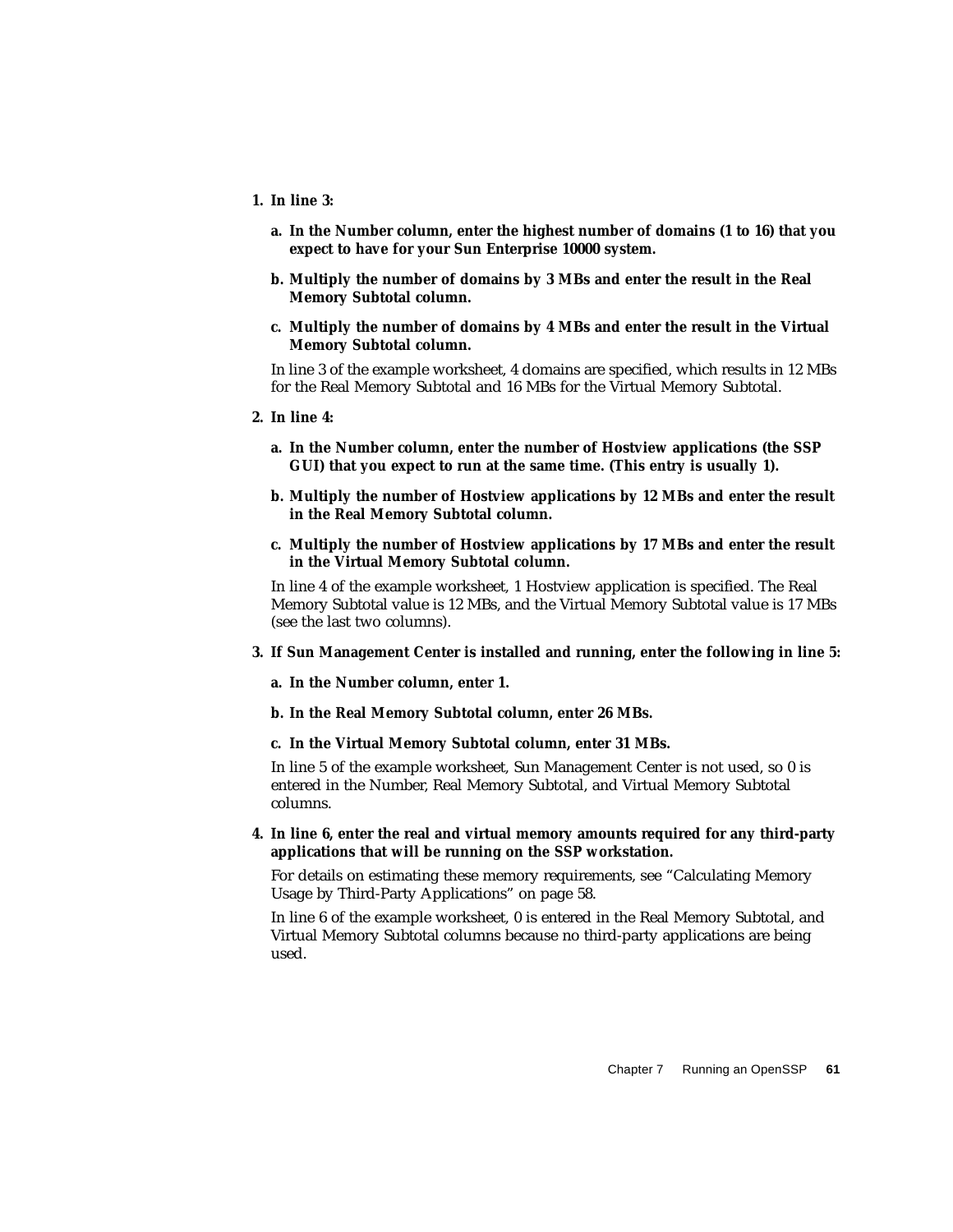**5. In line 7, subtotal the values in the Real Memory Subtotal column and the Virtual Memory Subtotal column.**

In line 7 of the example worksheet, the subtotal for the Real Memory Subtotal values is 106, and the subtotal for the Virtual Memory Subtotal values is 304.

- **6. In line 8:**
	- **a. In the Number column, enter the RAM that you will need. This number must be greater than 115% of the subtotal for the Real Memory entered in line 7. You must round this value up to the next 32 MB increment. The Solaris operating environment uses 15% of the RAM for kernel buffer memory.**
	- **b. In the Real Memory Subtotal column, enter 15% of the RAM specified in the Real Memory Subtotal column. This is the amount of buffer memory used by the kernel.**

In line 8 of the example worksheet, 128 MBs of RAM is specified in the Number column, which is greater than the 106 MBs of Real Memory Subtotal entered in line 7. Also, 15% of 128 MBs of RAM yields 19 MBs of kernel buffer memory.

**7. In line 9, add the values from lines 7 and 8 and enter the resulting value in the Real Memory Subtotal column. This number typically ranges from 128 MBs to 256 MBs.**

In line 9 of the example worksheet, adding 106 MBs and 19 MBs results in the minimum memory requirement of 125 MBs.

**8. In line 11, the Virtual Memory Subtotal column, enter the negative value of the RAM supplied in line 8.**

In line 8 of the example worksheet, the RAM value is 128 MBs, so –128 is specified in the Virtual Memory Subtotal column in line 11.

- **9. In line 12:**
	- **a. Add the subtotals from lines 7 and 10, then subtract the virtual memory total (negative RAM) in line 11 from that amount.**
	- **b. Enter the resulting value in the Virtual Memory Subtotal column. This number is the minimum swap space size needed by the SSP workstation and typically ranges from 512 MBs to 1 gigabyte (GB).**

In line 12 of the example worksheet, 304 MBs of virtual memory is added to 512 MBs (for /tmp/), which results in 816 MBs. The real memory value, 128 MBs, is subtracted from 816 MBs, which yields a minimum swap file size of 688 MBs.

**Note –** The size limit for a swap partition is 2 GBs. However, you can add multiple swap partitions if needed.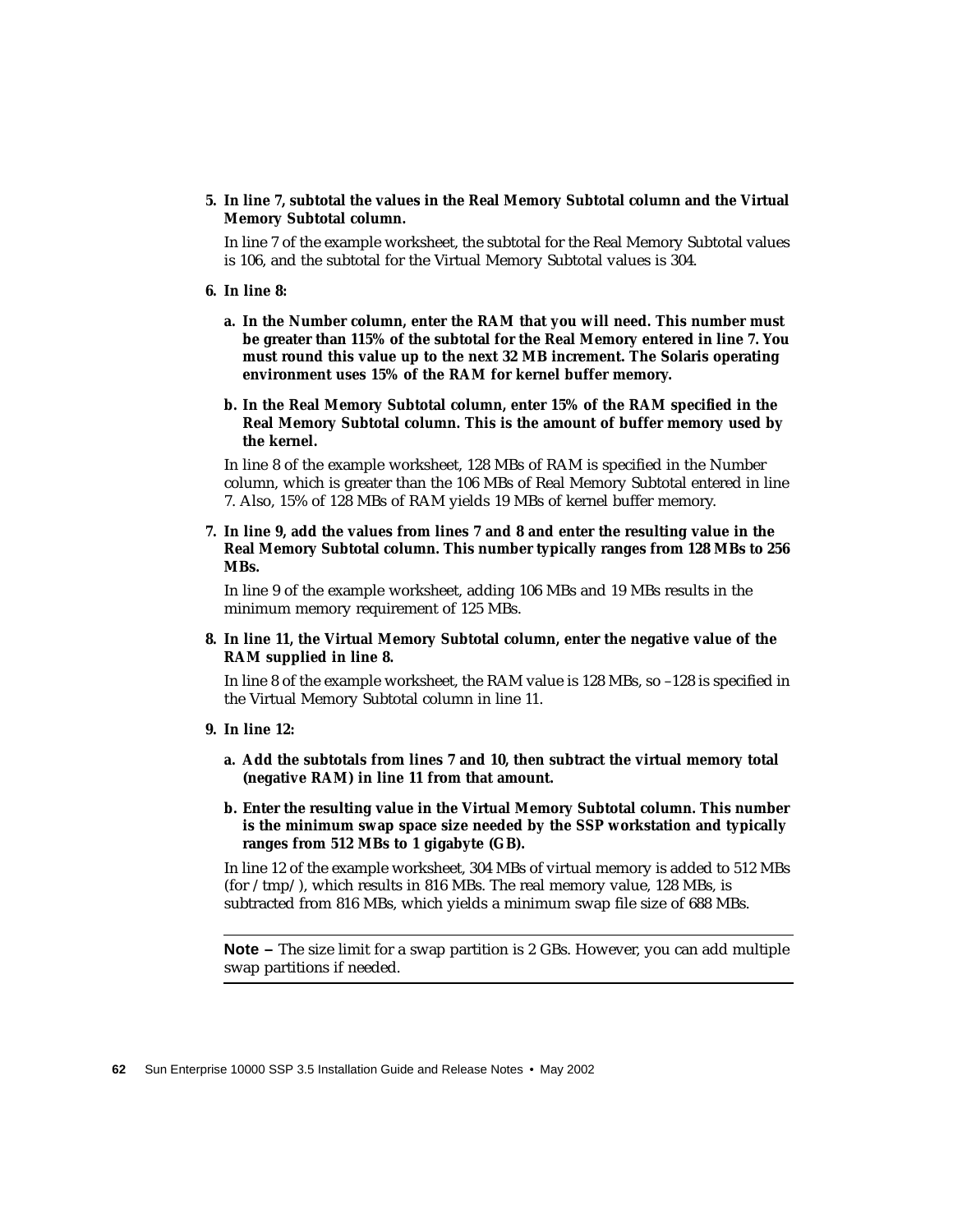Bottom line: The minimum amount of memory needed for an SSP workstation is 128 MBs. If you do not want to calculate the exact amount required, 256 MBs of memory is more than sufficient if you are using other monitoring software. One GB of swap space is more than sufficient for virtual memory and swapfs  $(\text{/tmp/})$  space.

### <span id="page-80-0"></span>Verifying That You Have Sufficient Real Memory

Virtual memory consists of real memory (RAM) and page file (swap) space on disk. Unlike some other systems, real memory for the Solaris operating environment is not mirrored in a swap file. It is no longer necessary to duplicate a page of swap for each page of real memory, so the old rule that "swap space size should be twice real memory size" no longer applies. The only swap space required is the amount of virtual memory that exceeds the real memory for your system.

The amount of virtual memory required depends on the working set model for a process. The working set is the set of pages a process needs to work effectively. A working set needs to be in real memory or the program may thrash. Thrashing occurs when there is insufficient real memory for all the working sets of a process. As a result, the system spends an excessive amount of time paging the process working sets in and out of swap space.

The working set for a program is defined as  $W(t, \omega)$ , which is the set of pages referenced from time  $(t - \omega)$  to time t. Typically, a working set for a program does not change much over time, although it can change drastically on occasion. Increasing the time period,  $\omega$ , does not have much effect on the working set. Pages currently in use are likely to be used in the near future. Memory outside the working set is rarely, if ever, used. Therefore, a program that uses only its working set in real memory and the remainder in swap space will perform almost as effectively as if all of its pages were in memory. This is true even though disk access time is about 100,000 times slower than RAM access time (about 10,000,000 nanoseconds versus 100 nanoseconds).

However, if there is insufficient real memory to keep the working set for a process in memory, the process can easily thrash and run more slowly. Running fewer processes or adding more real memory keeps the process working set in memory and stops the process from thrashing. Thrashing can affect the SSP ability to handle events in a timely manner, due to time-outs and lost SNMP traps. Thrashing can be prevented by properly sizing the SSP system for all applications that it runs.

The easiest way to determine whether a system is thrashing is to check the paging scan rate  $(sr)$ . The kernel for the Solaris operating environment uses a page scanner, which scans a circular list of pages in memory in order to reclaim memory and swap it out to disk. Pages not referenced since the last cycle are paged out of memory. The scanner runs faster when demand for memory increases. If the demand is too high, memory in a working set for a process can be removed from real memory, which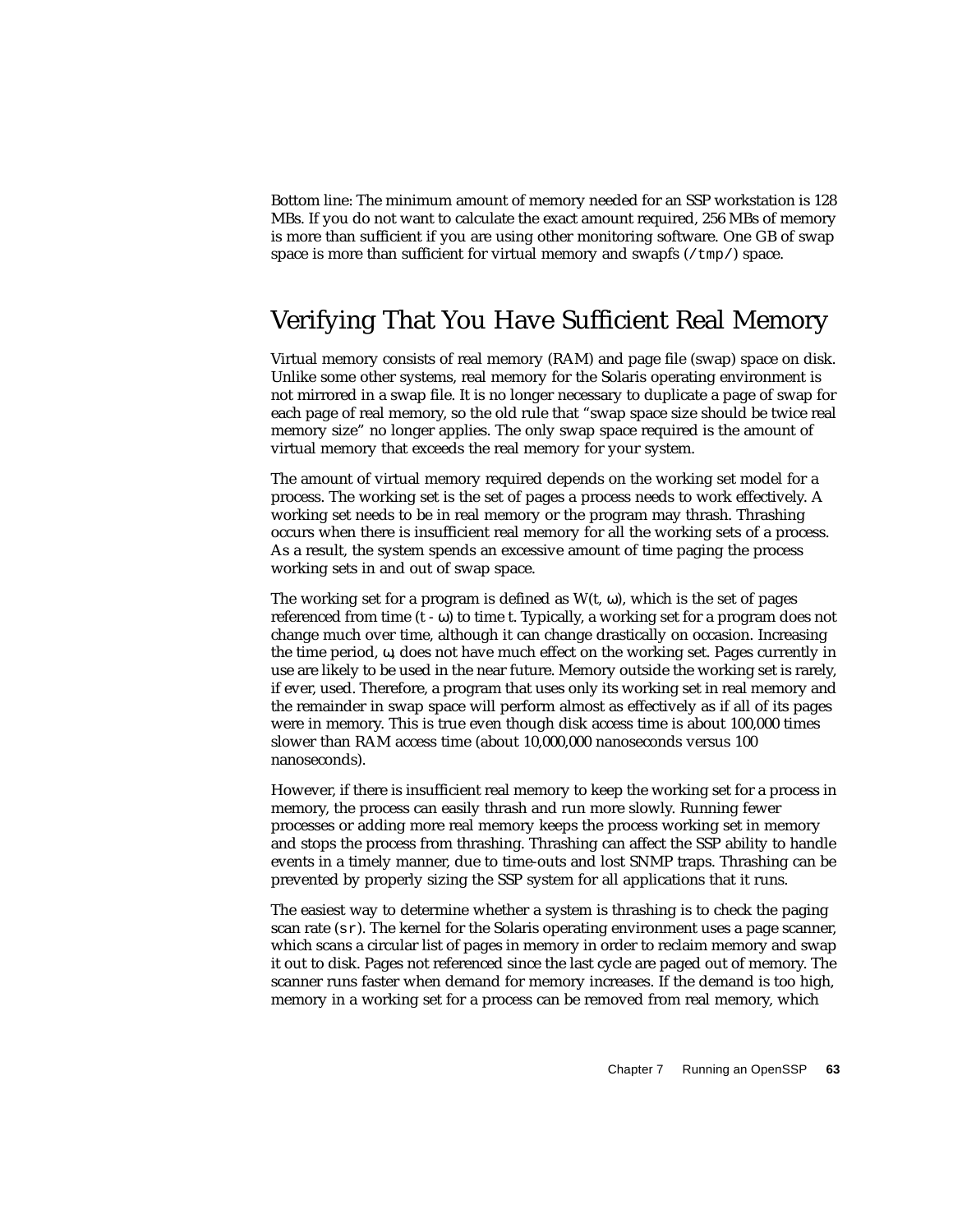slows those processes. This can prevent SSP processes from reacting quickly to real-time events. Also, as its scan rate increases, the page scanner uses more CPU time.

If you suspect the system is thrashing, use the vmstat command to sample and display virtual memory statistics, as explained in the following procedure. This command adds little overhead and can run safely for long periods of time, if required.

### ▼ To Determine Whether a System is Thrashing

**1. Type** vmstat **followed by the number of times you want the command to sample, optionally followed by the frequency to sample, in seconds.**

For example,

% **vmstat 5** 4

prints results every five seconds for four times, while

% **vmstat 3 100**

prints results every three seconds for 100 times.

**2. Review the** sr **column in the output displayed by the** vmstat **command.**

Ignore the entries in the first row, as the values are cumulative based on when the system was booted. If subsequent values in the sr column are non-zero, the system is thrashing. Ignore the po (page-out) column, as those values includes swapfs (swap file system or /tmp/) activity.

The following example shows the vmstat output for a system that is thrashing:

|       | % vmstat 3 4                                                                  |  |  |      |  |  |      |  |        |  |     |
|-------|-------------------------------------------------------------------------------|--|--|------|--|--|------|--|--------|--|-----|
| procs | memory                                                                        |  |  | page |  |  | disk |  | faults |  | cpu |
|       | r bw swap free re mf pi po fr de sr dd f0 s0 -- in sy cs us sy id             |  |  |      |  |  |      |  |        |  |     |
|       | 0 0 0 669856 7336 41 233 5 5 5 136 0 4 0 0 0 234 3107 1459 5 8 87             |  |  |      |  |  |      |  |        |  |     |
|       | 3 4 0 597232 2136 131 717 354 317 533 128 302 48 0 0 0 399 4889 2252 65 33 2  |  |  |      |  |  |      |  |        |  |     |
|       | 7 1 0 597120 3408 175 745 197 133 218 0 137 61 0 0 0 430 4757 2130 67 33 0    |  |  |      |  |  |      |  |        |  |     |
|       | 11 0 0 595832 2456 145 757 184 221 376 424 272 26 0 0 0 378 5235 2380 65 35 0 |  |  |      |  |  |      |  |        |  |     |

In the output above, note the  $sr$  column but ignore the first entry. The  $sr$  values are 302, 137, 272, and 121, which indicate the system is thrashing heavily.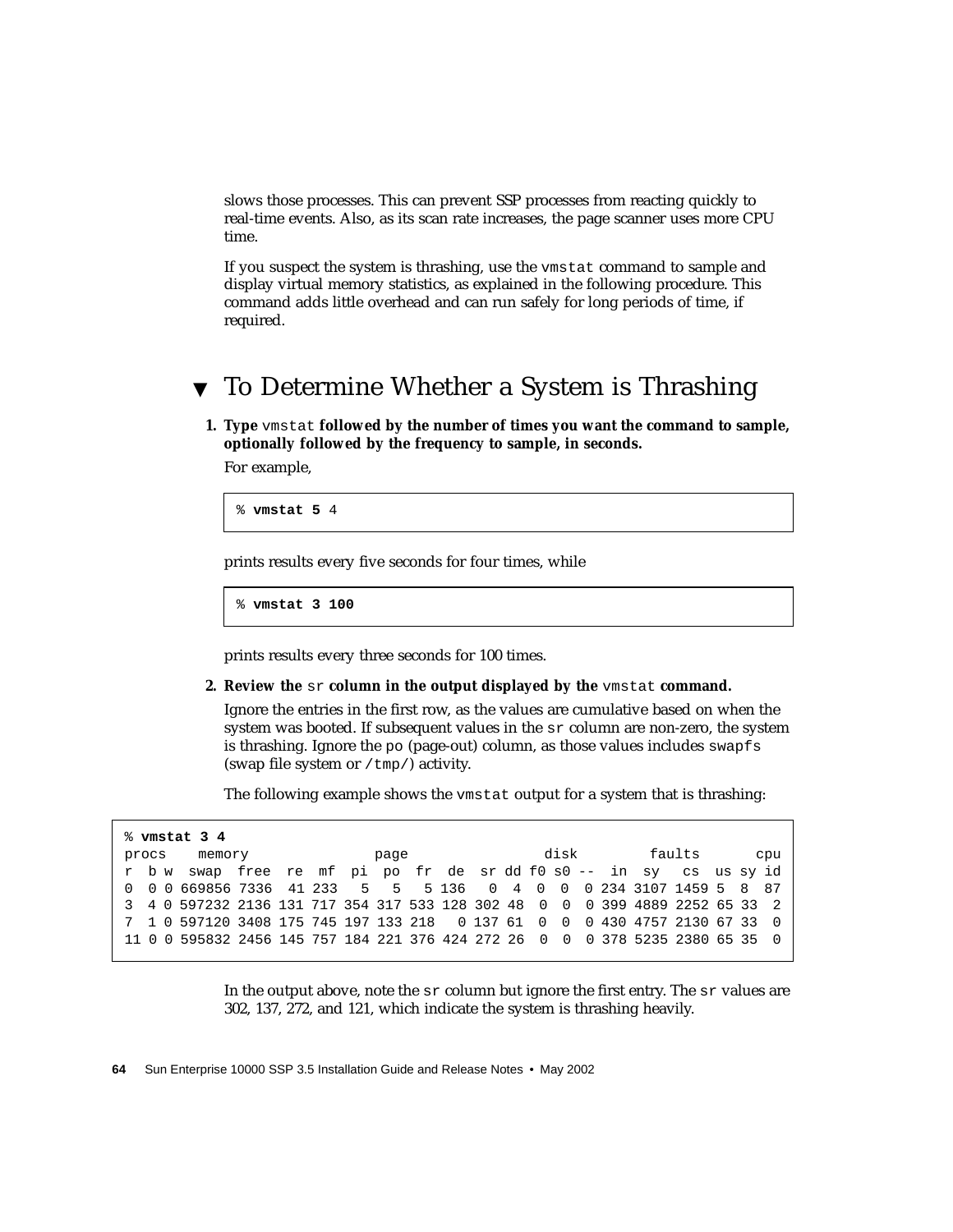| % vmstat 3 7 |                                                              |          |          |                 |          |          |          |          |                |                |                |  |                          |        |                |         |       |
|--------------|--------------------------------------------------------------|----------|----------|-----------------|----------|----------|----------|----------|----------------|----------------|----------------|--|--------------------------|--------|----------------|---------|-------|
| procs        | memory                                                       |          |          |                 | page     |          |          |          |                |                | disk           |  |                          | faults |                |         | cpu   |
| r b w        | swap free re mf pi po fr de sr dd f0 s0 -- in sy cs us sy id |          |          |                 |          |          |          |          |                |                |                |  |                          |        |                |         |       |
| 0 0 0        | 672728 8376                                                  |          | 41 236   | $4\overline{4}$ | $5 -$    | 5        | $\Omega$ | $\Omega$ | $\overline{4}$ | $\overline{0}$ | $\overline{0}$ |  | 0 243 3358 1585          |        | 6              |         | 985   |
| 0 0 0        | 672472 6960                                                  | 29       | 46       | $\Omega$        | $\Omega$ | $\Omega$ | $\Omega$ | $\Omega$ | $\overline{0}$ | $\Omega$       | $\cap$         |  | 0 239 3858 1924          |        | - 8            |         | 488   |
| 0 0 0        | 672488 6992                                                  |          | 59 374   | $\Omega$        | $\Omega$ | $\Omega$ | $\Omega$ | $\Omega$ | $\Omega$       | $\Omega$       | $\overline{0}$ |  | 0 237 4215 1933          |        |                | 5 11 83 |       |
| 0 0 0        | 666968 7248                                                  |          | 87 811   | $\overline{2}$  | $\Omega$ | $\Omega$ | $\Omega$ |          | 0, 13          | $\bigcirc$     | $\cap$         |  | 0 266 4971 1938 24 29 47 |        |                |         |       |
| 0 0 0        | 672520 7200                                                  |          | 47 176   | $\Omega$        | $\Omega$ | $\Omega$ | $\Omega$ | $\Omega$ | $\Omega$       | $\Omega$       | $\Omega$       |  | 0 292 4043 2043          |        | 8              |         | 686   |
| 0 0 0        | 672520 7200                                                  | $\Omega$ | $\Omega$ | $\Omega$        | $\Omega$ | $\Omega$ | $\Omega$ | $\Omega$ | $\Omega$       | $\Omega$       | $\Omega$       |  | 0 240 3516 1861          |        | $\overline{4}$ |         | 096   |
| 0 0 0        | 672520 7200                                                  | 31       | 74       | $\cap$          | $\Omega$ | $\Omega$ | $\Omega$ | $\Omega$ | $\Omega$       | $\cap$         | $\Omega$       |  | 0 235 3726 1876 14       |        |                |         | 4 8 2 |
|              |                                                              |          |          |                 |          |          |          |          |                |                |                |  |                          |        |                |         |       |

The next example shows a system that is not thrashing. The values in the  $sr$  column are zero, indicating that the Solaris kernel is not performing excessive page scanning to free pages:

# <span id="page-82-0"></span>Calculating CPU Utilization

This section describes how to calculate SSP CPU utilization. Average CPU utilization should be under 65%. This amount allows sufficient CPU resources for SSP software to immediately handle error conditions on a Sun Enterprise 10000 system.

A system with low CPU utilization, for example 25%, does not necessarily indicate that the system is performing poorly, nor should you consider replacing it with a lower-end system or finding more work for the system to handle.

For a batch-processing system, where response times are not as critical, high CPU utilization is usually preferred. However, for an interactive or a real-time controlling system such as SSP, response time is more critical than high CPU utilization. High utilization leads to slower response time, as noted in queuing theory. As utilization approaches 100%, the wait time increases exponentially.

Queuing theory uses models to predict utilization and wait time for a client/server system. The operations in a retail bank, hospital emergency room, or computer server are examples of a client/server system. One of the basic assumptions in queuing theory is that the arrival time between two customers is an exponential distribution. In other words, long periods between customer arrivals are more unlikely than short periods.

Queuing theory is best illustrated by an example. Assume there is a small town bank, the Bank of Ethel, which has one teller (Ethel), and several customers.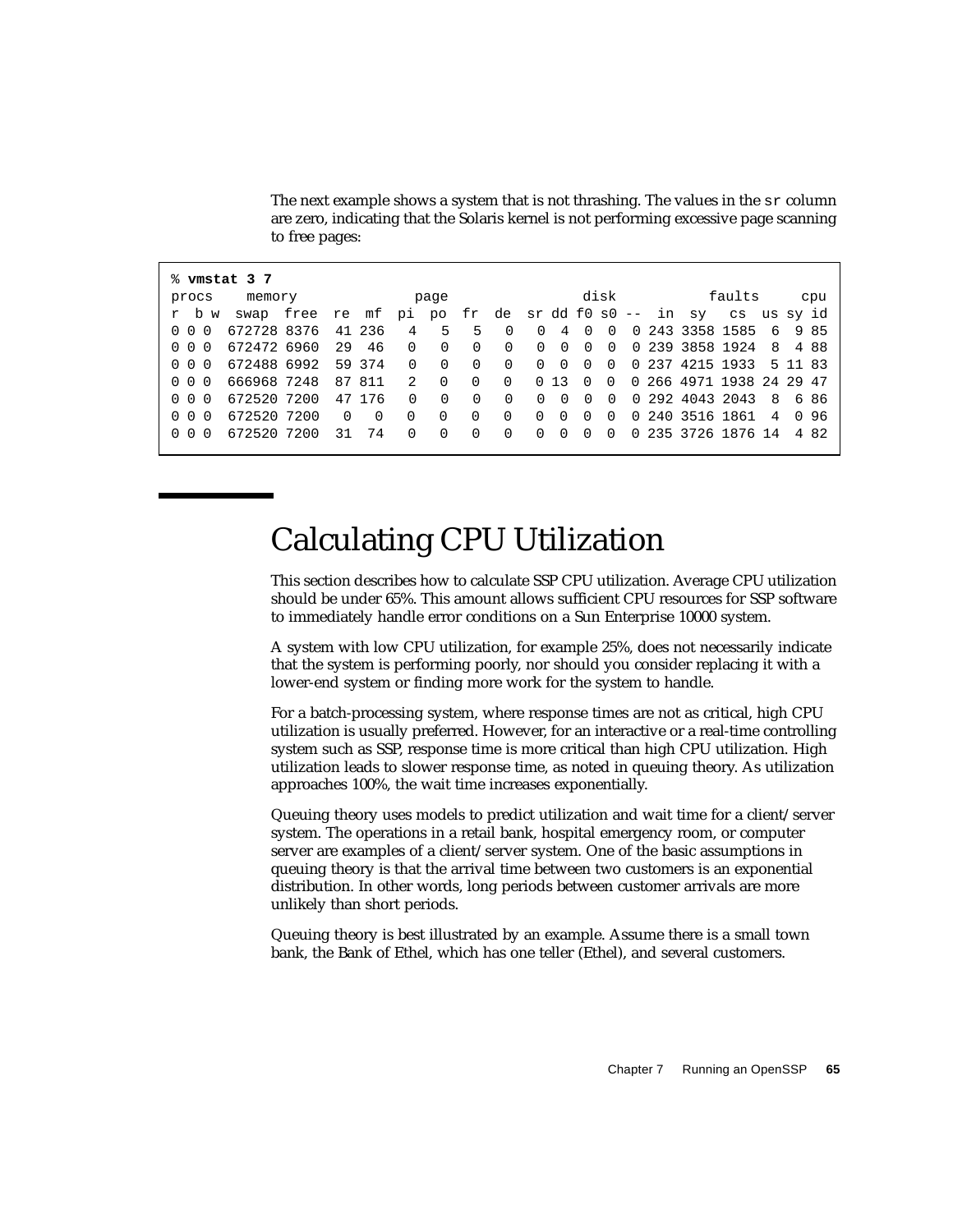Ethel's utilization (how busy she is) can be determined using the following formula for a single-server model (one teller):

$$
\rho = \frac{\lambda}{\mu} < 1
$$

where r (rho) is the proportion of time the servers (tellers) are busy (on a scale of 0 to 1.0, where 0 is no customers at all and 1 indicates the server is completely busy), l (lambda) is the mean arrival rate, and m (mu) is the mean service rate per server.

In this example, if two customers come to the Bank of Ethel every hour and Ethel serves an average of six customers an hour,  $\lambda = 2$ ,  $\mu = 6$ , and Ethel's utilization is: ρ  $= 2 / 6 = 1/3$ , or about 0.33. Multiply ρ by 100 to convert ρ to percent, for example, 33%.

The number of customers expected in the bank at any one time is:

$$
L = \frac{\lambda^2}{\mu(\mu - \lambda)}
$$

In the above example, the expected number of customers is  $L = 22 / 6(6 - 2) = 1/6$  or about 0.17. That is, on average there will be about 0.17 customers at the Bank of Ethel, which is not very busy.

What if the number of customer arrivals increases from two to five per hour? Then l= 5, and the utilization will be  $\rho = 5/6$  or about 0.83. This means that Ethel will be serving a customer 83% of the time. However, this has a drastic effect on L, the expected number of customers in the bank. In this example,  $L = 52/6(6 - 5) = 25/6$  or about 4.17 customers in the bank, on the average. The number of customers waiting for service is  $(L - 1)$ , so in this example, there are about 3.17 customers waiting for service. This example shows why high utilization and immediate service are not possible at the same time.

For an SSP workstation, assume the CPU of the SSP workstation is the server. Utilization, ρ, is the percentage that the CPU is in use. The CPU "customers" are processes that are either being serviced by the CPU or waiting in the queue. The load average shown by various commands in the Solaris operating environment is (L - 1), which represents the number of waiting customers.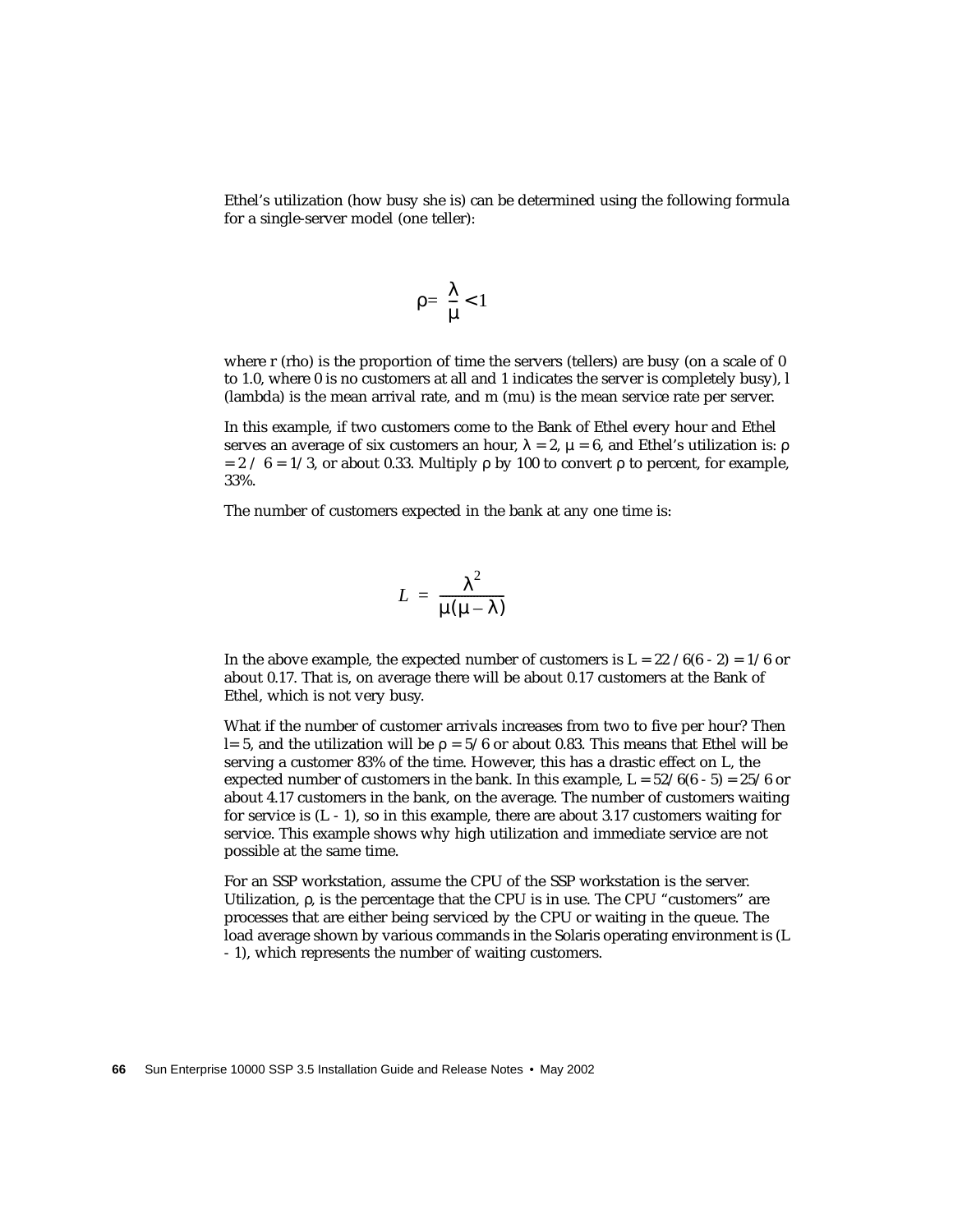



<span id="page-84-0"></span>**FIGURE 7-1** Utilization and Customers Expected

The X-axis is the utilization of a single server, ranging from 50% to 90%. The Y-axis shows L, the expected number of customers at any one time for a given level of utilization, ρ. If L is greater than or equal to 2, at least one customer is always waiting. At 60% utilization or less, almost no one is waiting for service. When utilization exceeds 72% or so, a customer is almost always waiting. When utilization exceeds 80%, multiple customers are usually waiting.

To summarize, for quicker service, you must sacrifice high utilization. The highest utilization you can have without having customers wait for service is usually about 65%.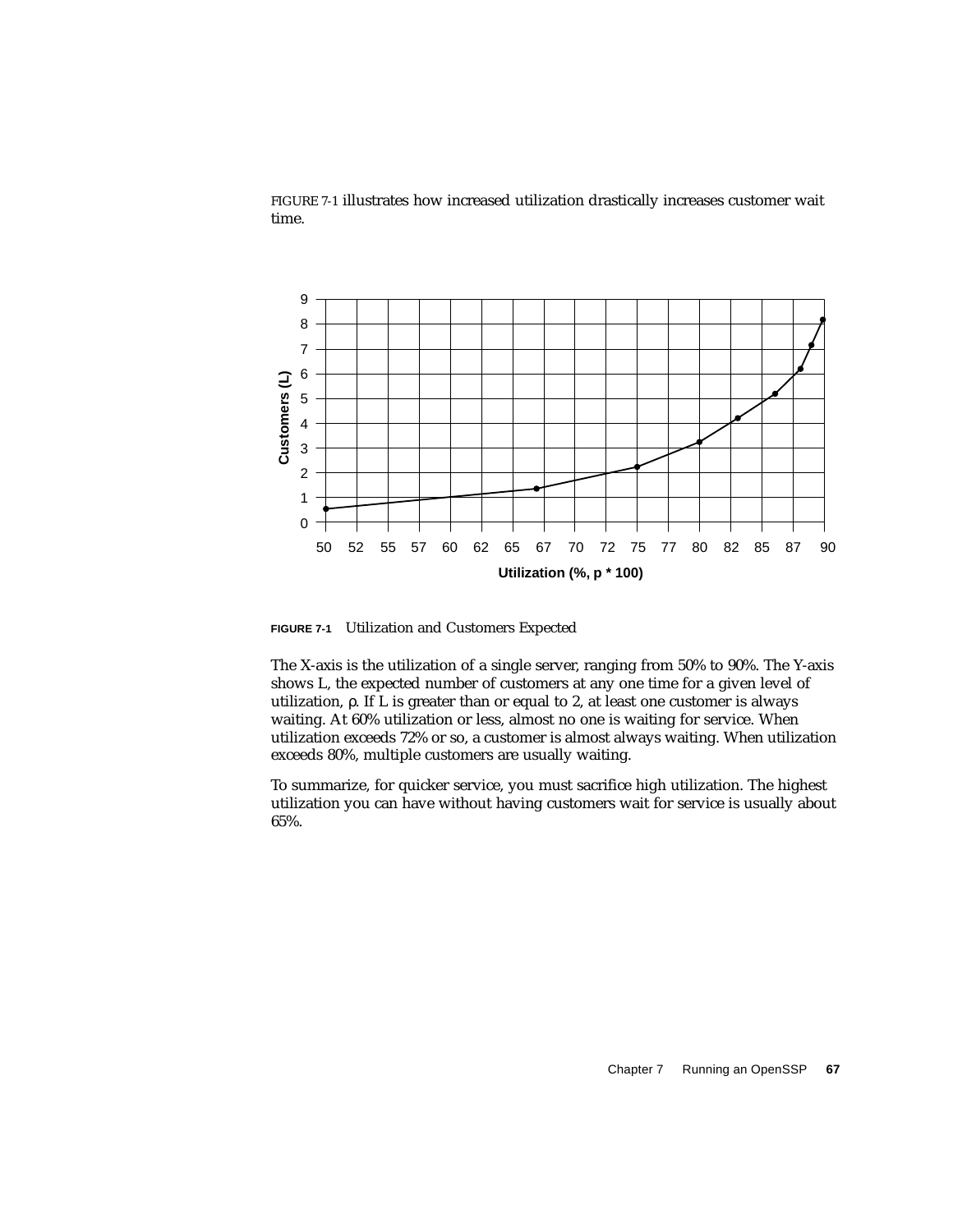# SSP CPU Requirements

The following table shows the approximate CPU utilization by the SSP software at its busiest state (bringup of domains):

| <b>Domains</b> | Netra T1 Server or Sun Ultra 5<br><b>Workstation Average CPU Usage</b> | Sun Enterprise 250 Workstation<br>Average CPU Usage |
|----------------|------------------------------------------------------------------------|-----------------------------------------------------|
| $1$ to $4$     | 24%                                                                    | 17%                                                 |
| 5 to 8         | 29%                                                                    | 18%                                                 |
| 9 to 16        | 31%                                                                    | 20%                                                 |

<span id="page-85-0"></span>**TABLE 7-2** CPU Utilization for SSP Software

If you are using the Sun Management Center, add the CPU overhead values in [TABLE 7-2:](#page-85-0)

| TABLE 7-3 |  |  |  |  |  | Additional CPU Utilization for Sun Management Software |  |
|-----------|--|--|--|--|--|--------------------------------------------------------|--|
|-----------|--|--|--|--|--|--------------------------------------------------------|--|

| <b>Domains</b> | Netra T1 Server or Sun Ultra 5<br><b>Workstation Average CPU Usage</b> | Sun Enterprise 250 Workstation<br>Average CPU Usage |
|----------------|------------------------------------------------------------------------|-----------------------------------------------------|
| $1$ to $8$     | 10%                                                                    | 5%                                                  |
| 9 to 16        | 20%                                                                    | 10%                                                 |

If you are using SunScreen™, add the following CPU overhead to the values in [TABLE 7-1:](#page-77-0)

#### **TABLE 7-4** Additional CPU Utilization for SunScreen

| Netra T1 Server or Sun Ultra 5 Workstation | Sun Enterprise 250 Workstation Average |
|--------------------------------------------|----------------------------------------|
| AverageCPU Usage                           | <b>CPU Usage</b>                       |
| 2%                                         | 4%                                     |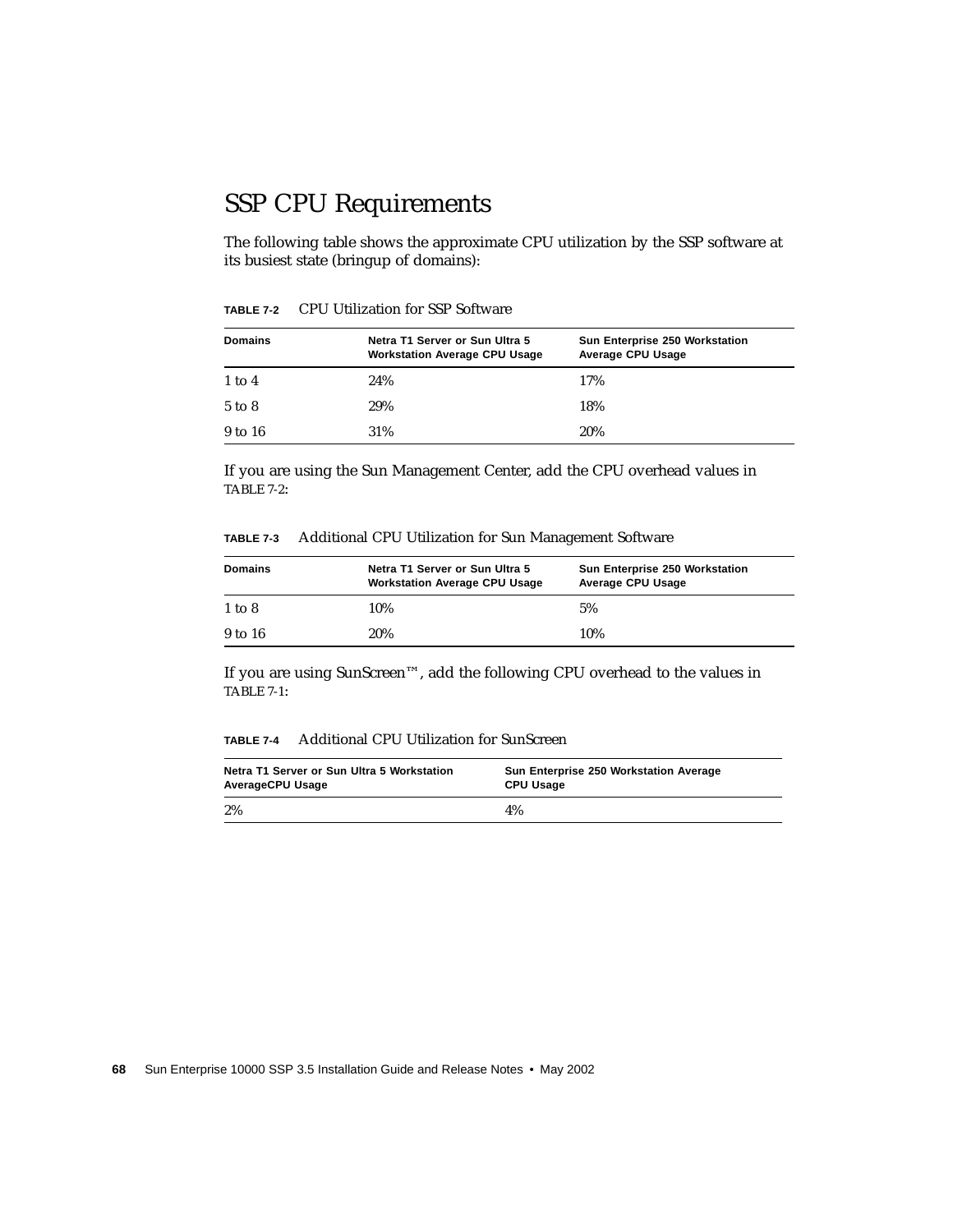# <span id="page-86-0"></span>Determining Hardware for an OpenSSP

This section describes how to determine the appropriate hardware for an OpenSSP. Your SSP workstation or server must have enough hardware resources to operate the maximum number of domains planned on the Sun Enterprise 10000 system it controls, as well as what is required to run third-party applications.

The proper hardware technology depends on the usage profile of the third-party software. Less intensive software requires less CPU and memory than resource-hungry applications. You must determine the CPU and real memory resources needed for these applications before determining the appropriate workstation hardware to use.

### Using a Faster Processor

If CPU utilization is too high for your SSP configuration (over 65%), using a faster processor will reduce CPU utilization dramatically. For example, when bringing up 16 domains on a Sun Ultra 5 workstation, an UltraSPARC II processor running at 360 MHz has about one-half the CPU utilization as a slower CPU running at 270 MHz. A faster processor is also appropriate if you add monitoring or third-party software, such as Sun Management Center, which uses a lot of CPU.

When comparing CPUs, remember to consider the CPU family and L2 cache size, in addition to CPU speed. The UltraSPARC II processor on the Sun Enterprise 250 workstation is faster than the UltraSPARC IIi processor on the Sun Ultra 5 workstation. The UltraSPARC II processor comes with more L2 cache (1 to 4 MBs) than the UltraSPARC IIi processor (256 Kbytes to 2 MBs).

## Adding More Memory

If a system does not have sufficient memory, it will thrash—that is, swap pages excessively in and out of real memory. Be sure that you have sufficient memory modules to prevent thrashing and enable your software to run with fewer interruptions on the SSP workstation.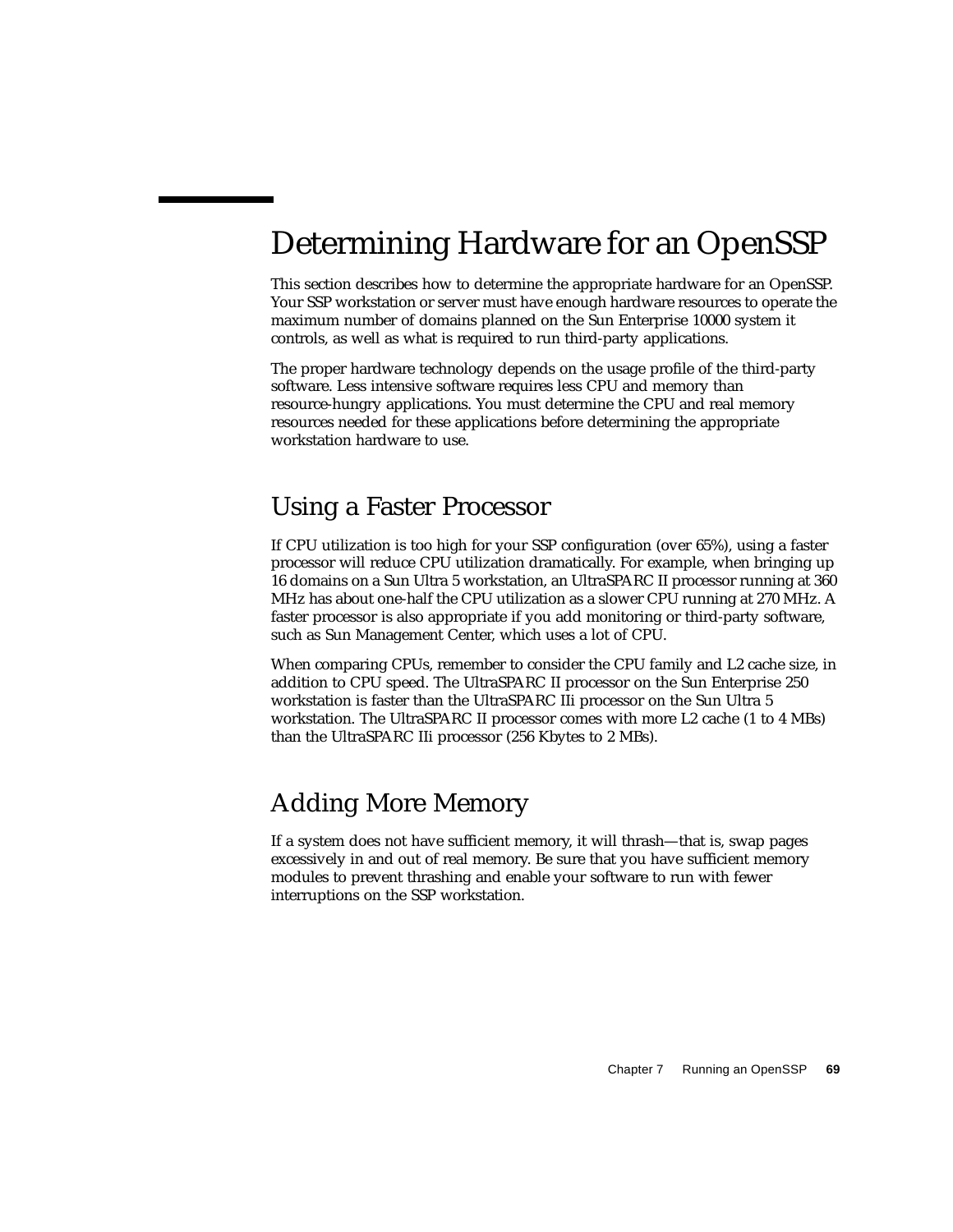## Adding More Swap Space

You can add more swap space if needed to improve system reliability, even though it will not improve system performance. If a system runs out of memory, processes cannot allocate more memory and will begin to fail. Swap space is required to save inactive processes and memory regions, and to handle overflow in swapfs  $(\ell m p/\ell)$ . Additionally, automatic SSP failover may need to occasionally propagate large files, such as SSP log files and possibly user-specified files (listed in \$SSPVAR/.ssp\_private/user\_file\_list, which identifies various data files, including those used by third-party applications, to be synchronized for failover purposes). Therefore, it is important to have an adequately-sized swap file to hold these files.

## Adding More Disk Space

The SSP requires 1 GB of unused disk space for the file system containing  $\sqrt{var/}$ , which is used to store SSP log files (under /var/opt/SUNWssp/ and /var/adm/) and SSP backup files (usually under  $\sqrt{\tan(\tan(\theta))}$ ). If the file system fills up, the SSP can exhibit strange behavior, such as freezing, respawning processes, or login failures, and event information might not be saved in logs.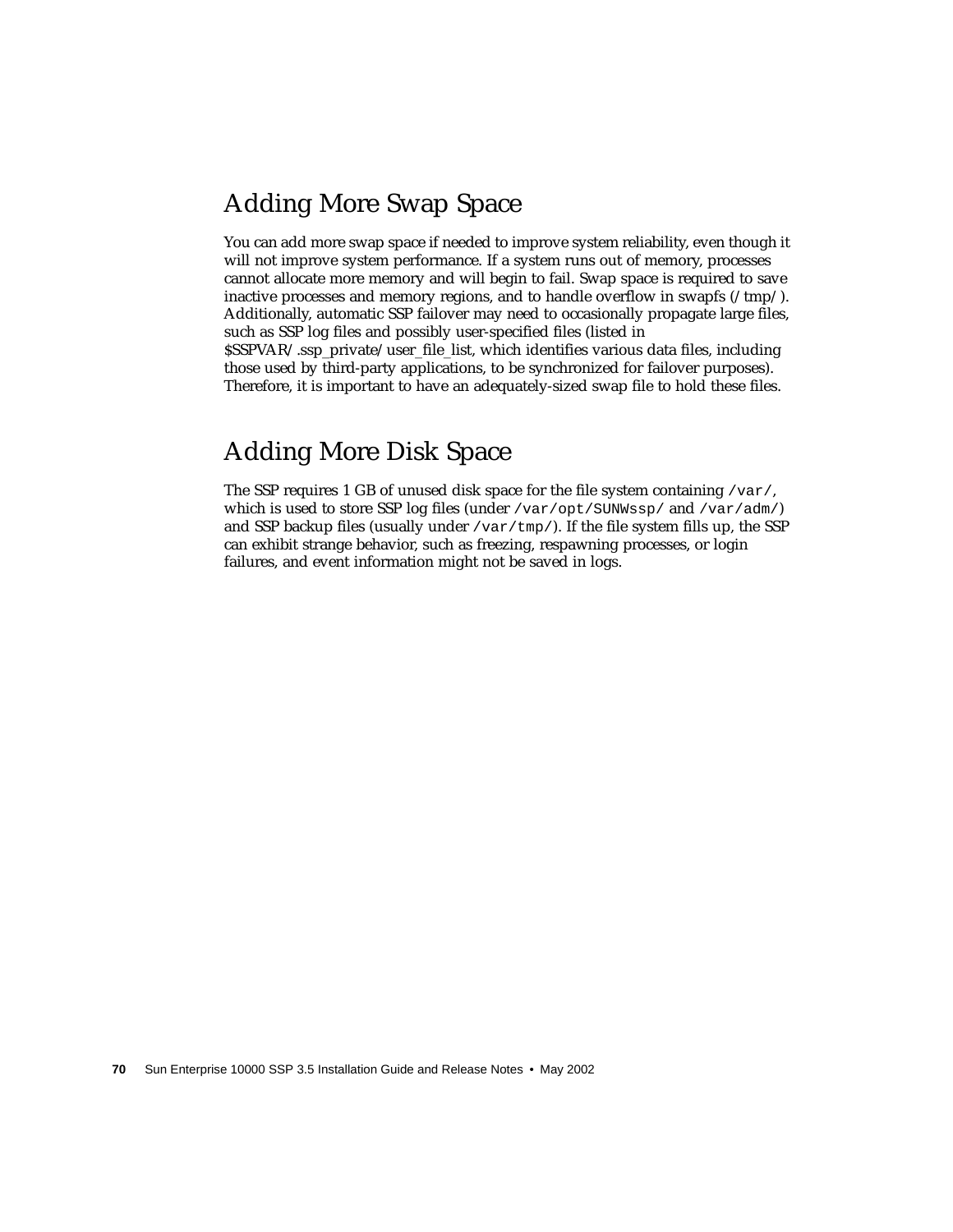# Installing the Solaris 8 or 9 Operating Environment on Sun Enterprise 10000 Domains

These instructions explain how to use a remote CD-ROM on the System Service Processor to install the Solaris operating environment on Sun Enterprise 10000 domains. Basic instructions for installing the Solaris operating environment on multidomain servers are provided in the *Solaris 8 Advanced Installation Guide* in the Solaris 8 Installation Collection or the *Solaris 9 Installation Guide* in the Solaris 9 Release and Installation Collection.

The installation of the Solaris operating environment on Sun Enterprise 10000 domains involves various tasks that you must perform before and after the actual installation. This chapter provides an overview of the domain installation process and detailed information on the following:

- What you need to start the installation process
- Domain pre-installation tasks
- Domain installation tasks specific to the Sun Enterprise 10000 server
- Domain post-installation tasks



**Caution –** If you are installing the Solaris 8 10/01 operating environment on a Sun Enterprise 10000 domain and you want to run DR model 3.0 on that domain, you must run SSP 3.5 software on the System Service Processor. If you run DR model 2.0 on your domain, your SSP can run SSP 3.2, 3.3, 3.4, or 3.5 software. Note that SSP software versions 3.0, 3.1, and 3.1.1 do not support domains running the Solaris 8 10/01 operating environment. For SSP 3.5 software installation instructions, see [Chapter 3.](#page-46-0) For details on installing SSP 3.2, 3.3, or 3.4, refer to the SSP Installation Guide and Release Notes for the SSP version to be installed.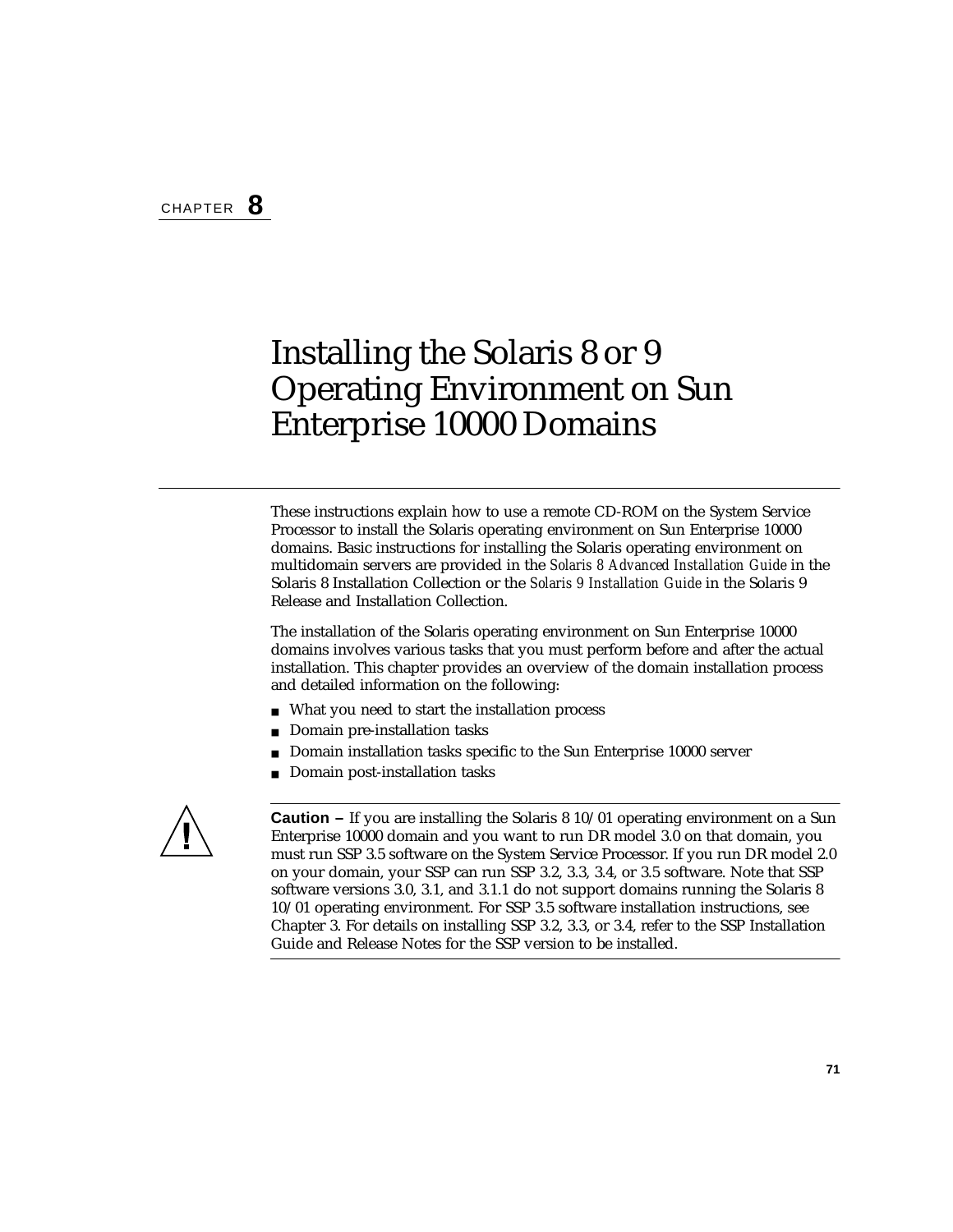# Overview of Domain Installation Tasks

The basic installation scenarios for the Sun Enterprise 10000 server consist of the following:

■ Creating a new domain running the Solaris 8 10/01 operating environment and establishing the SSP as an install server

or

**■** Installing a fresh copy of the Solaris  $8\frac{10}{01}$  operating environment on an existing domain using the SSP as an install server

[TABLE 8-1](#page-89-0) illustrates the tasks involved in installing the Solaris operating environment on a Sun Enterprise 10000 server. Your installation scenario determines where you start the installation process. For example, if you are performing a fresh install of the Solaris operating environment on an existing domain, you do not need to create a new domain.

You must complete the appropriate tasks in the order shown in [TABLE 8-1.](#page-89-0) The following sections in this chapter provide further information about each task. These tasks can take a considerable amount of time to complete, depending on the configuration of the server and the site in which it resides.

**Note** – The pre-installation procedures in this chapter represent only one strategy for the installation. Depending on the level of your expertise, you can use a different strategy (for example, you can set up an install server from which to install a single image of the Solaris operating environment). Advanced strategies are out of the scope of this document. In addition, this chapter does not describe recovery from crashed disks or installations over the network from a machine other than the SSP.

<span id="page-89-0"></span>

| <b>Pre-Installation Tasks</b>               |                                                                                                          |
|---------------------------------------------|----------------------------------------------------------------------------------------------------------|
| 1. Create a domain                          | See "To Create the eeprom. image File" on page 75 and "To<br>Create a New Domain on the SSP" on page 76. |
| 2. Configure domain network information     | See "To Configure Domain Network Information" on page 78.                                                |
| 3. Set up the SSP as an installation server | See "To Set up the SSP as an Installation Server" on page 79.                                            |
| 4. Bring up the domain to OBP               | See "To Bring Up the Domain to the OpenBoot PROM Level" on<br>page 81.                                   |
| 5. Set up the OBP environment               | See "To Set Up the OpenBoot PROM Environment" on page 82.                                                |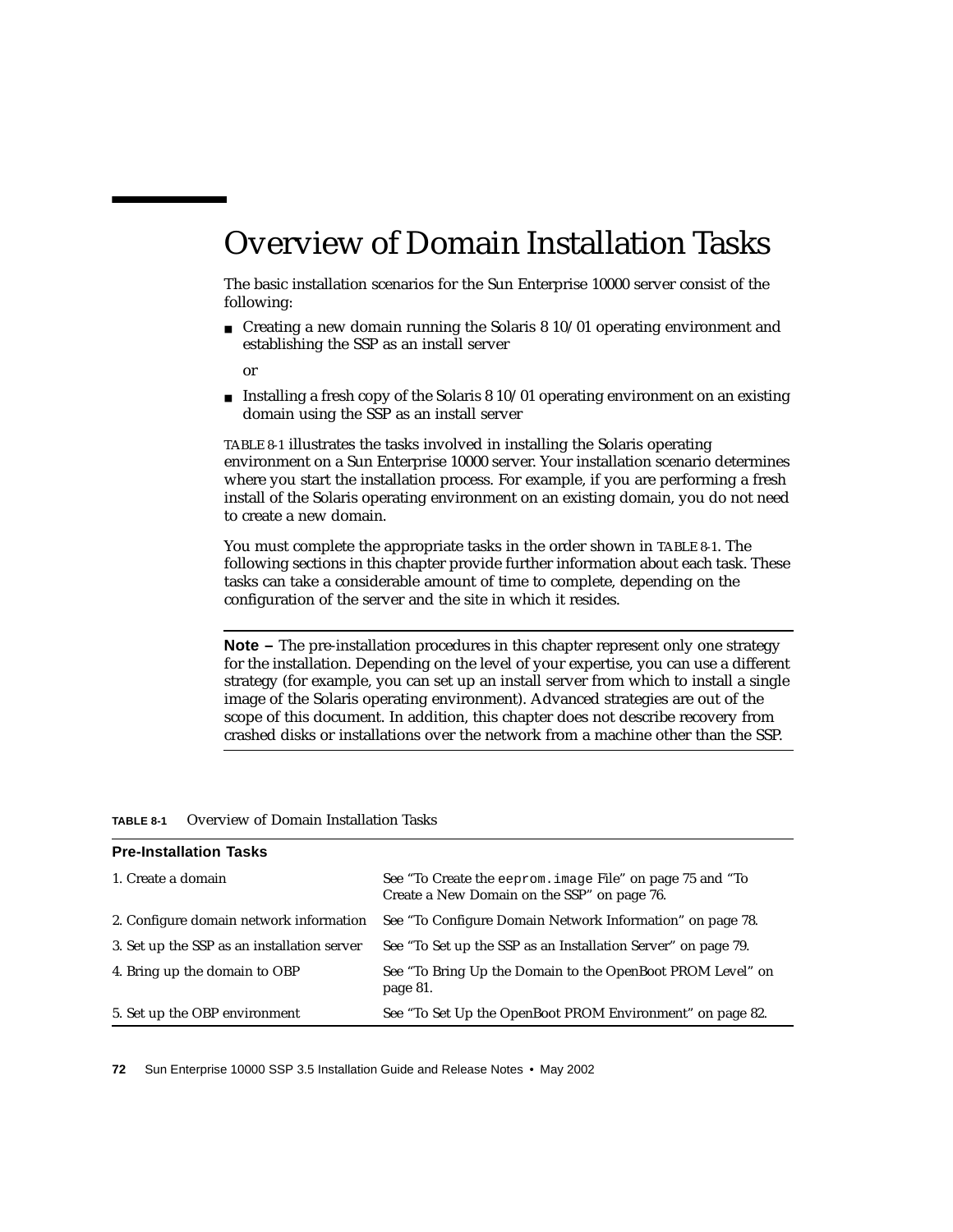| <b>Installation Tasks</b>               |                                                                                                                                            |
|-----------------------------------------|--------------------------------------------------------------------------------------------------------------------------------------------|
| 1. Run boot net from the domain's OBP   | "To boot net the Operating Environment to the Domain" on<br>page 86.                                                                       |
| 2. Complete the suninstall process      | See "To Finish the suninstall Process" on page 88 and the<br>Solaris 8 Advanced Installation Guide or the Solaris 9 Installation<br>Guide. |
| <b>Post-Installation Tasks</b>          |                                                                                                                                            |
| 1. Configure the default book disk      | See "To Configure the Default Boot Disk" on page 89.                                                                                       |
| 2. Install additional software packages | See "To Install Additional Software Packages" on page 91.                                                                                  |
| 3. Configure the domain ntp.conf file   | See "To Configure the NTP Packages" on page 92.                                                                                            |
| 4. Verify the installation              | See "To Verify the Installation" on page 93.                                                                                               |
| 5. License the software                 | See "Licensing Your Software" on page 94.                                                                                                  |

# What You Need to Start the Domain Install

You must be very familiar with your site configuration and the configuration of the server before you start a fresh install. Some of the information can be obtained from the server configuration files.

The following list identifies the information that you must obtain before starting the installation process:

| <b>Required Items</b>                    | <b>Description</b>                                                                                                                                                       |
|------------------------------------------|--------------------------------------------------------------------------------------------------------------------------------------------------------------------------|
| IP address of the<br>new domain          |                                                                                                                                                                          |
| System identification<br>key and Host ID | If you are creating a new domain, obtain this information from your<br>Sun service provider. The system identification key is used to<br>generate an eeprom. image file. |
| Floating host name<br>of your SSP        | The floating host name is the name of the SSP that functions as the<br>main SSP.                                                                                         |

**TABLE 8-2** Required Items for Domain Installation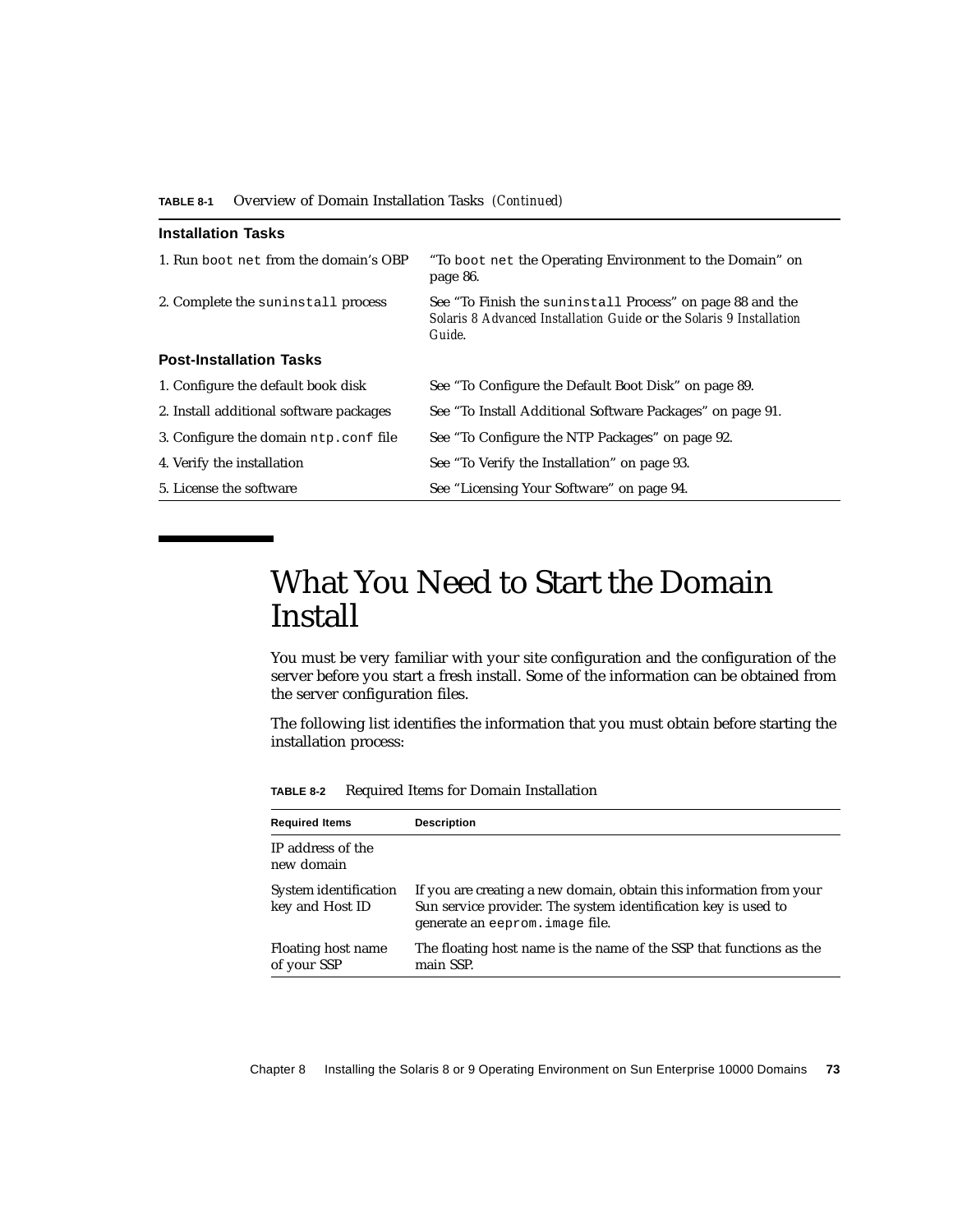|  |  | <b>TABLE 8-2</b> Required Items for Domain Installation (Continued) |  |
|--|--|---------------------------------------------------------------------|--|
|--|--|---------------------------------------------------------------------|--|

| <b>Required Items</b>                       | <b>Description</b>                                                                                                                                                                                                                                                                                                                                                                                                                                                 |  |
|---------------------------------------------|--------------------------------------------------------------------------------------------------------------------------------------------------------------------------------------------------------------------------------------------------------------------------------------------------------------------------------------------------------------------------------------------------------------------------------------------------------------------|--|
| Disk partition sizes                        | Needed only if you want to customize the root disk of your domain.                                                                                                                                                                                                                                                                                                                                                                                                 |  |
| Logical name of the<br>target domain's disk | Specify the logical name in the form cxtxdxsx                                                                                                                                                                                                                                                                                                                                                                                                                      |  |
| Solaris CDs for<br>installation             | The following is a list of the minimum set of CDs used during an<br>installation. Depending on the locale and distribution that you<br>select during the installation, the following CDs might be used:<br>• Solaris 8 or 9 Software 1 of 2 - SPARC Platform Edition<br>• Solaris 8 or 9 Software 2 of 2 - SPARC Platform Edition<br>• Software Supplements for the Solaris 8 or 9 operating<br>environment - SPARC Platform Edition<br>• Solaris 8 or 9 Languages |  |
|                                             |                                                                                                                                                                                                                                                                                                                                                                                                                                                                    |  |



**Caution –** Do not use the Solaris 8 or 9 Installation CD to install the Solaris operating environment on Sun Enterprise 10000 domains. Begin the installation by using the Solaris 8 or 9 Software 1 of 2 CD as explained in this chapter.

# Domain Pre-Installation Tasks

This section describes the prerequisite tasks and procedures that you must complete before installing the Solaris operating environment on a Sun Enterprise 10000 domain. Depending on your system configuration and your installation scenario, you may not need to complete all the tasks. In this section you will find how to

- Create a domain by
	- Creating the eeprom. image file for the new domain
	- Creating the new domain on the SSP
- Configure domain network information
- Set up the SSP as an install server
- Bring up the domain to the OpenBoot PROM level
- Set up the OpenBoot PROM environment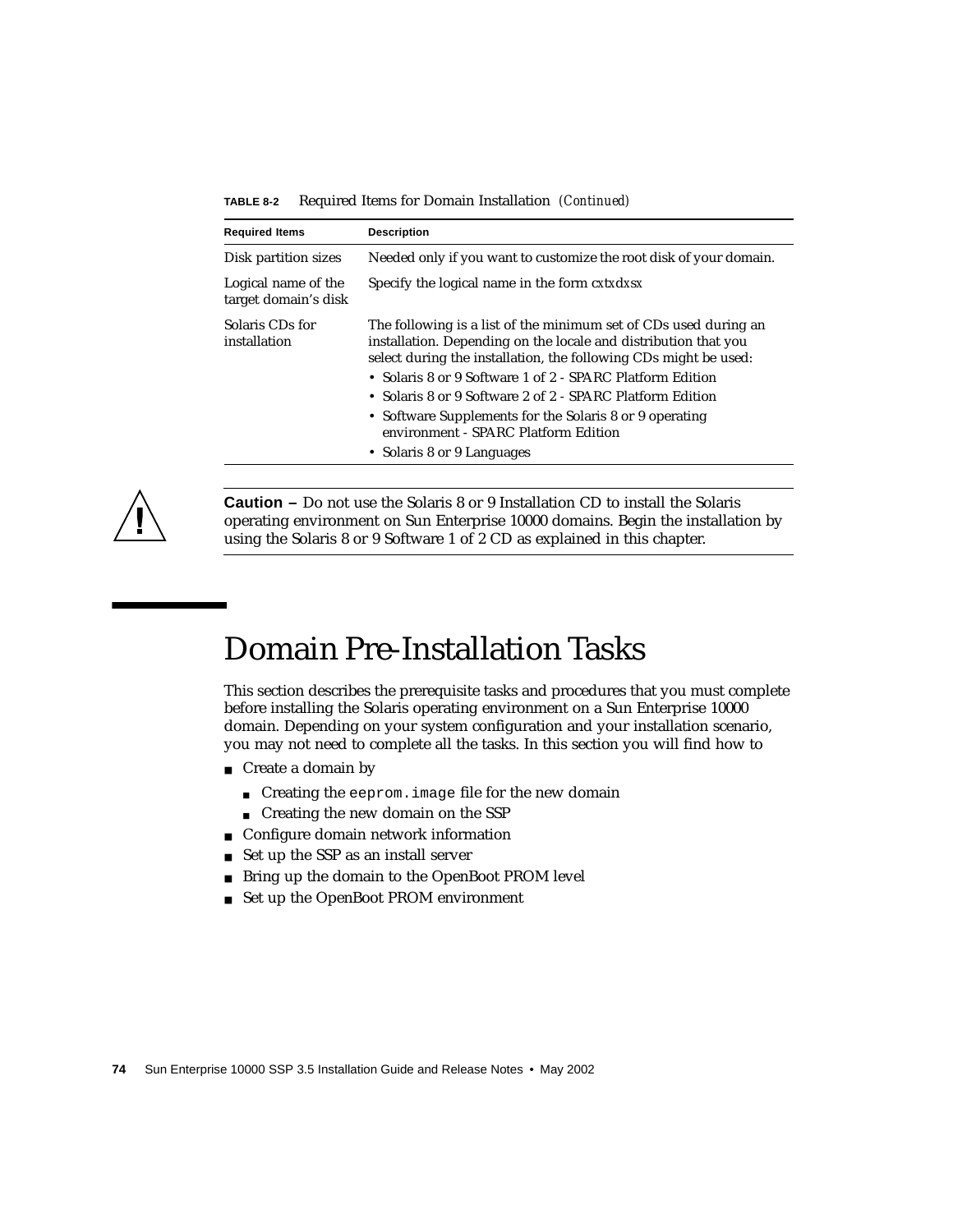### <span id="page-92-0"></span>▼ To Create the eeprom.image File

- **1. Obtain the system identification key and the host ID from your Sun service provider.**
- **2. Log in to the SSP as user ssp.**
- **3. When prompted for the** SUNW\_HOSTNAME **variable, use either the platform name or the name of any existing domain.**
- **4. Use the** sys\_id**(1M) command to create the** eeprom.image **file.**

```
ssp% sys id -h hostid -k key \setminus-f $SSPVAR/.ssp_private/eeprom_save/eeprom.image.domain_name
```
where:

*hostid* is the number provided with the key.

*key* is the EEPROM key number.

*domain\_name* is the hostname of the new domain.

For details on the valid *hostid* and *key* numbers, see the sys\_id(1M) man page.

**Note –** All *key* and *hostid* numbers are case-sensitive and must be entered exactly as they are received.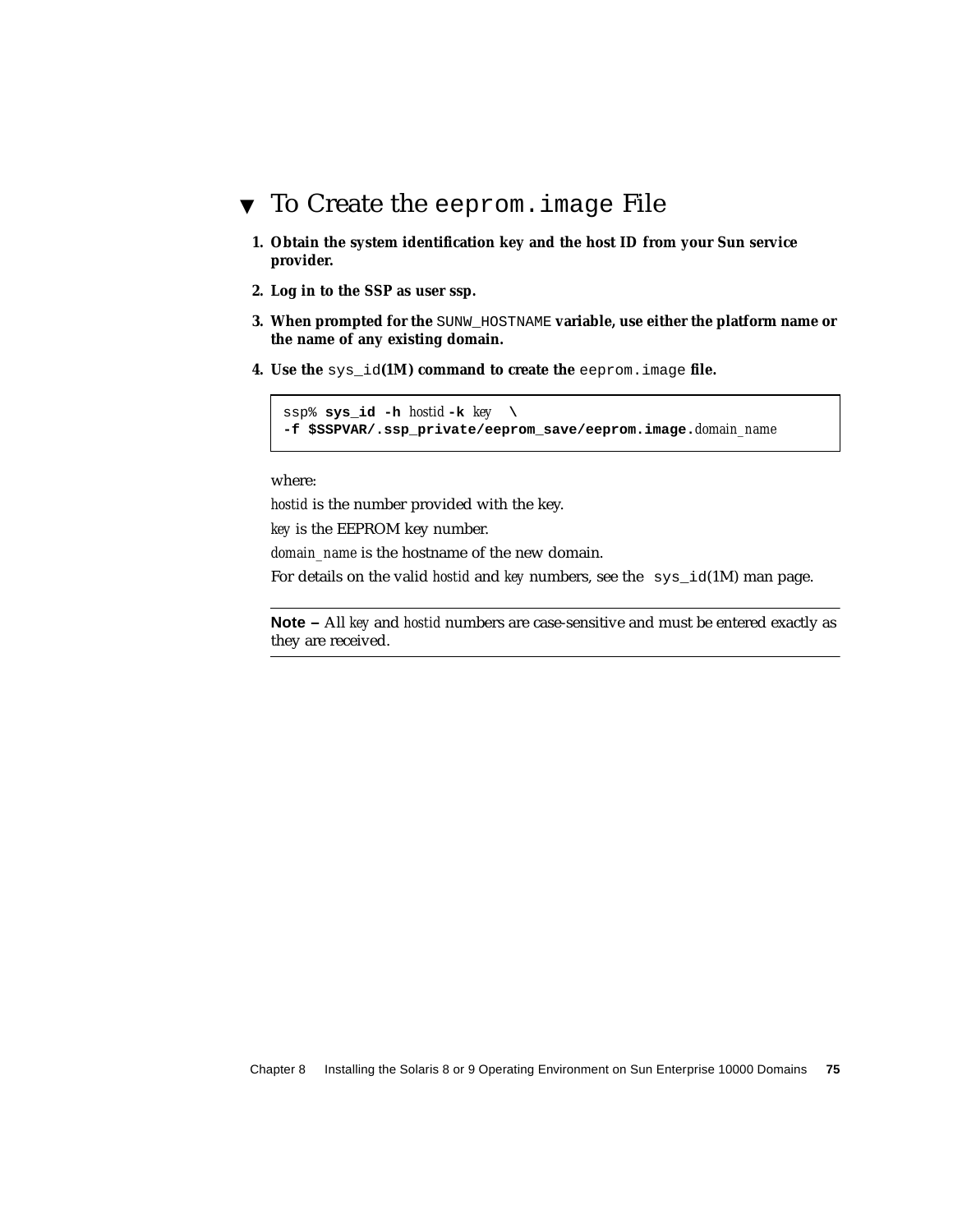**5. Execute the following** sys\_id**(1M) command to check the results.**

```
ssp% sys_id -d -f \
$SSPVAR/.ssp_private/eeprom_save/eeprom.image.domain_name
```
In the following example, **49933C54C64C858CD4CF** is the *key* and **0x80a66e05** is the *hostid*:

```
ssp% sys_id -h 0x80a66e05 -k 49933C54C64C858CD4CF \
-f $SSPVAR/.ssp_private/eeprom_save/eeprom.image.domain_name
ssp% sys_id -d -f $SSPVAR/.ssp_private/eeprom_save/ \
eeprom.image.domain_name
IDPROM in eeprom.image.domain_name
Format = 0x01Machine Type = 0x80
Ethernet Address = 0:0:be:ab:6e:5Manufacturing Date = Wed Dec 31 16:00:00 1997
Serial number (machine ID) = 0xa66e05
Checksum = 0x3f
```
**6. Back up the SSP** eeprom.image **files to tape or disk where they can be accessed in case of an SSP boot-disk failure.**

You are done creating the eeprom. image file for the domain.

**7. You can now build the new domain on the SSP, as described in the following section.**

### <span id="page-93-0"></span>▼ To Create a New Domain on the SSP

- **1. Log in to the SSP as user** ssp**.**
- **2. When prompted for the SUNW\_HOSTNAME variable, specify the platform name of the domain that you wish to create.**

Ensure that the domain name corresponds with the hostname of the domain in which the operating system is to be installed. Platform names must not be longer than 14 characters.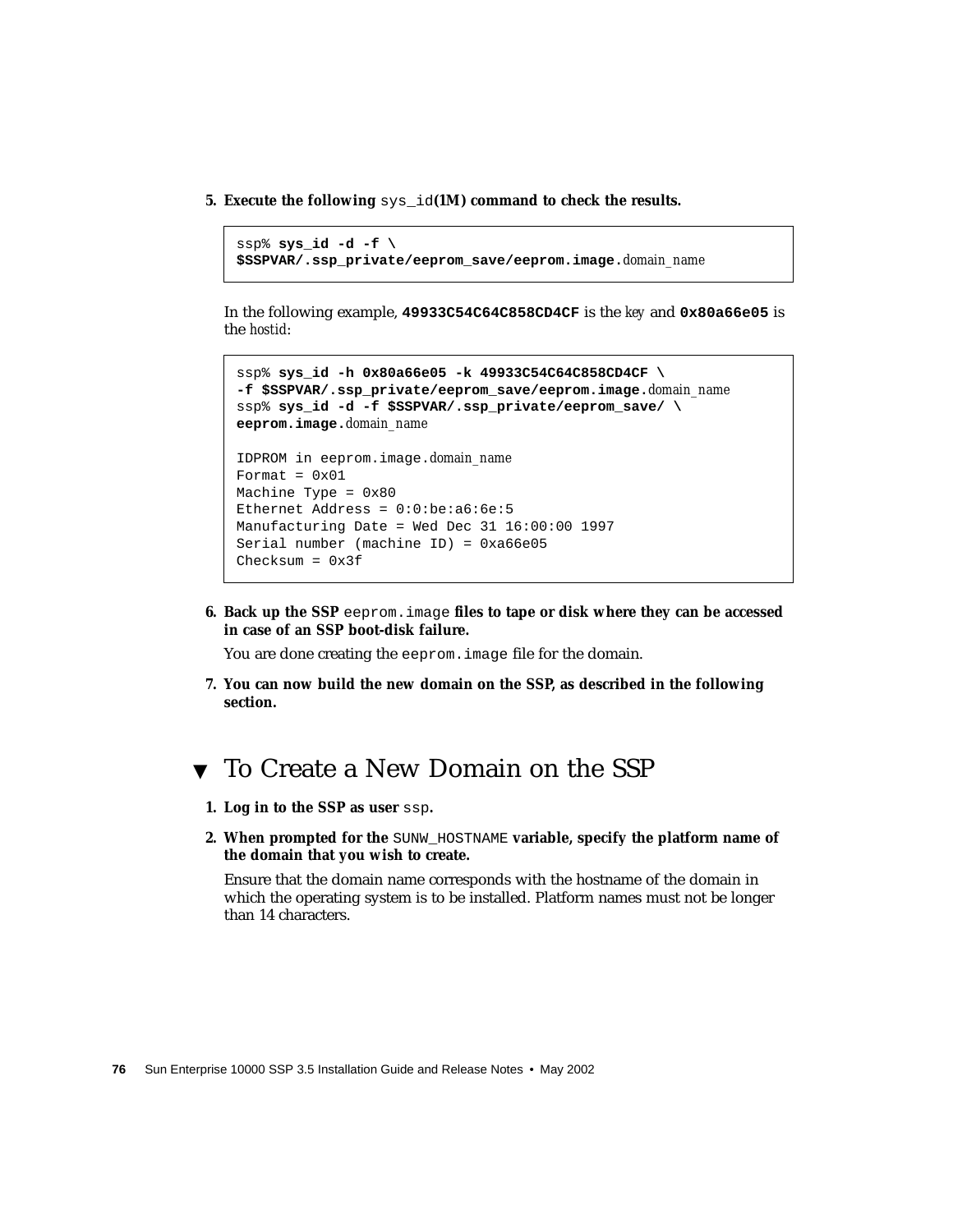**3. Use the** domain\_create**(1M) command to create the domain.**

```
ssp% domain_create -d domain_name -b board_numbers -o \
 5.8 -p platform_name
```
where:

*domain\_name* is the name of the domain specified in Step 2.

*board* numbers is a list of the system boards, delimited by spaces, to be included in the domain.

5.8 (or 5.9) is the version of the operating system on the domain.

*platform\_name* is the name of the platform as defined during the SSP package configuration.

For additional information, refer to the *Sun Enterprise 10000 SSP User Guide* appropriate to the SSP release that you are using.

**4. Use the** domain\_switch**(1M) command to switch to the target domain.**

```
ssp% domain_switch domain_name
```
**5. If you have determined that elements of the domain are powered off, power on those elements.**

ssp:*domain\_name*% **power -on**

You are done creating the domain.

**6. You can now configure the domain network information, as described in the next section.**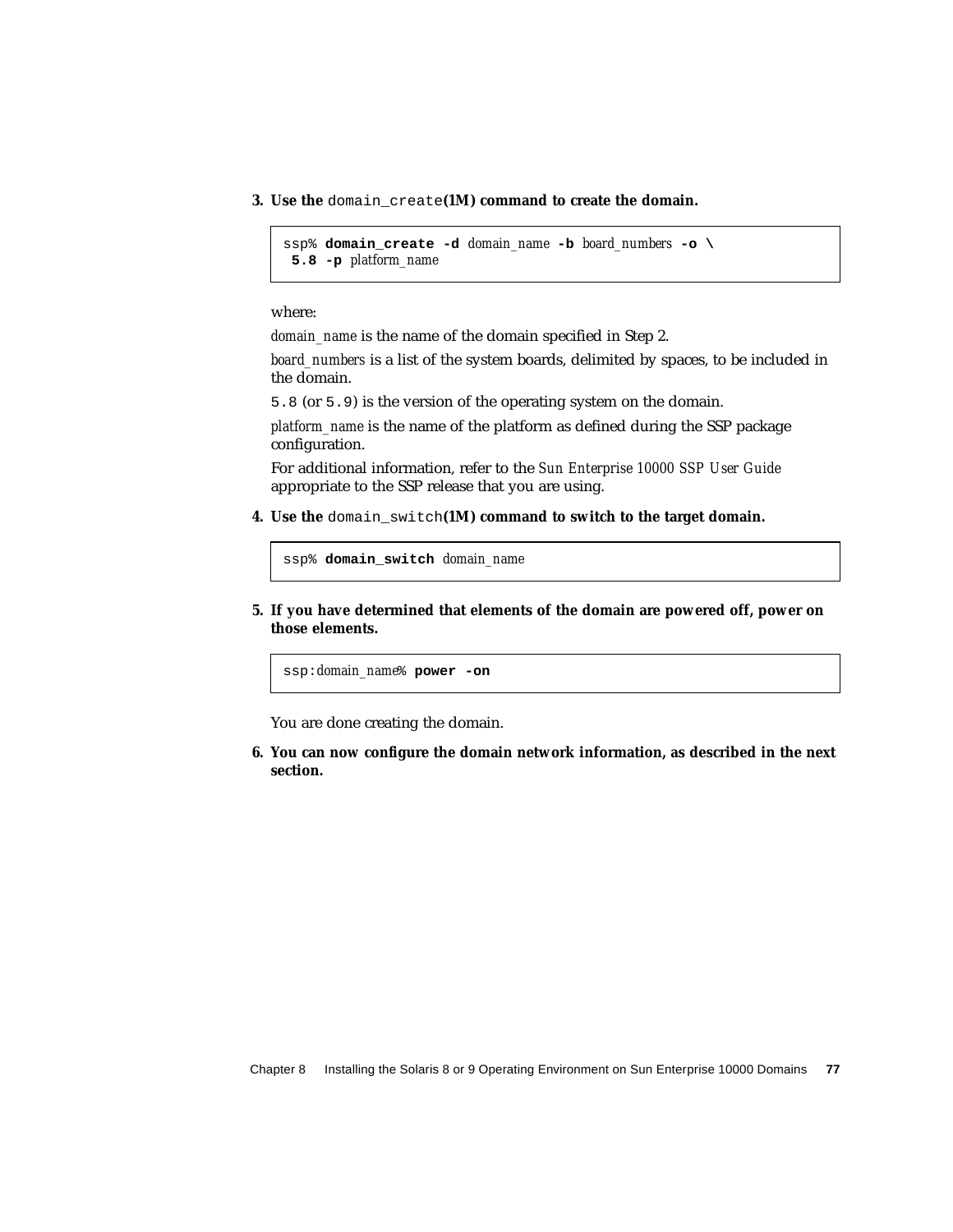## <span id="page-95-0"></span>▼ To Configure Domain Network Information

If you just created a new domain, update the following on the SSP:

- The /etc/hosts file to include the new domain name and its corresponding IP address
- Optionally, the /etc/ethers file, if you have an Ethernet address for the new domain

**Note –** If you use NIS at your site, check with your network administrator about what configuration issues must be addressed before you continue the pre-installation tasks. NIS issues are out of the scope of this chapter.

#### **1. Log in to the SSP as superuser.**

**2. Manually edit the** /etc/hosts **file to include the IP address of the new domain.**

You must get the IP address from your network administrator.

The correct entries would look similar to the following /etc/hosts sample. Note that the new entry is tacos:

The /etc/hosts file is actually a link to /etc/inet/hosts.



**Caution –** If the new domain entry follows any other host or SSP entry, the add\_install\_client command may not work in [Step 4](#page-97-0) of the next procedure.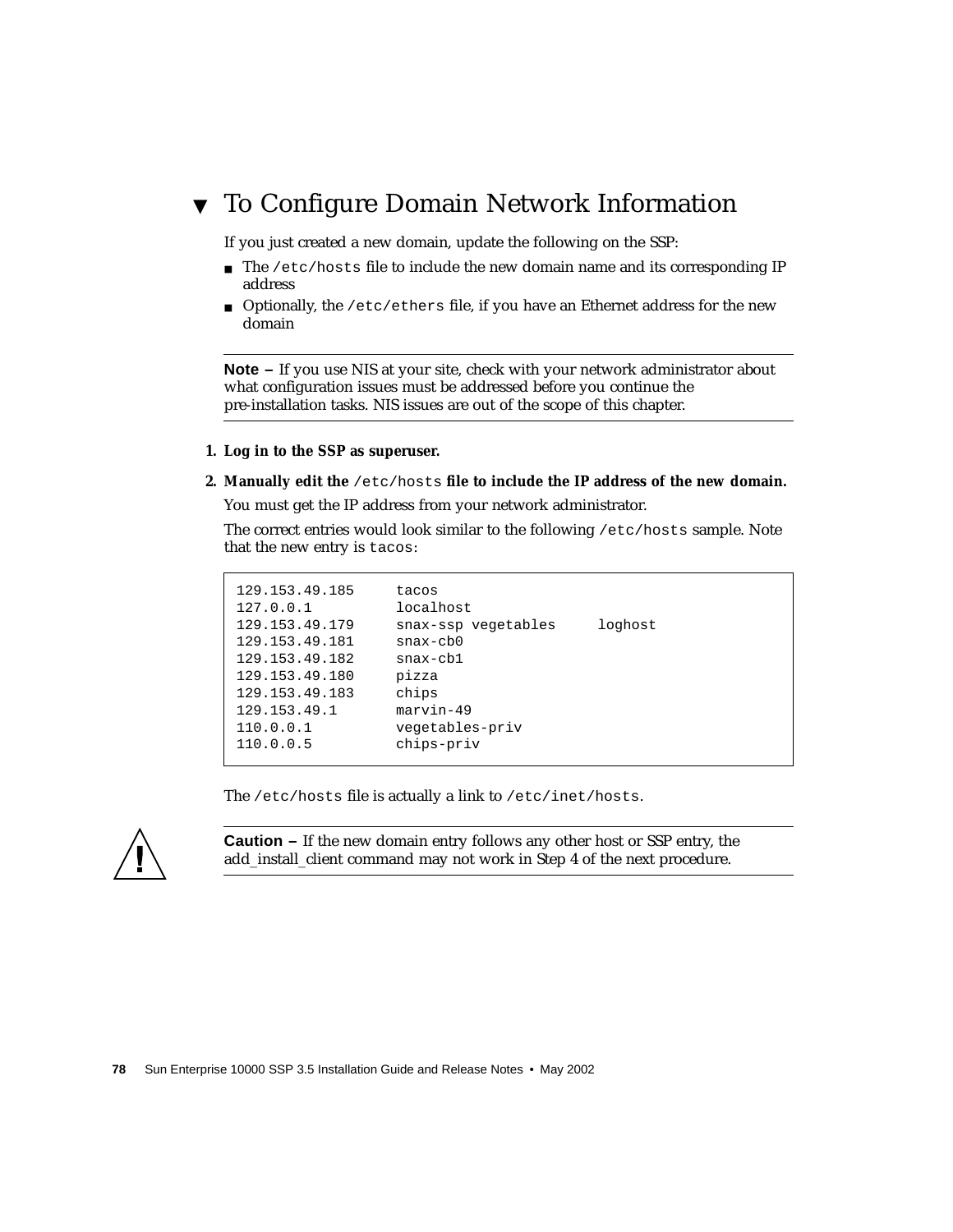#### **3. If the domain has an Ethernet address, manually edit the** /etc/ethers **file to include the Ethernet address.**

The correct entries would look similar to the following /etc/ethers sample. Note that tacos represents the name of the new domain in this example:

```
8:0:20:87:58:a5 snax-ssp vegetables
0:0:be:01:00:1e snax-cb0
0:0:be:01:00:57 snax-cb1
0:0:be:a6:50:2f pizza
0:0:be:a6:6f:19 chips-priv
0:0:be:a6:6f:23 nachos
0:0:be:a6:6f:2a tacos
```
You are done configuring the domain network information.

**4. You can now set up the SSP as an install server, as described in the next section.**

### <span id="page-96-0"></span>▼ To Set up the SSP as an Installation Server

Use the SSP as an install server, from which you install the Solaris software on a Sun Enterprise 10000 domain. You need the Solaris 8 or 9 SPARC Solaris 1 of 2 CD to perform this procedure.

**1. Insert the Solaris 8 or 9 SPARC Solaris 1 of 2 CD into the CD-ROM drive on the SSP.**

After inserting the CD, wait for the volume manager to mount the CD-ROM.

- **2. Log in to the SSP as superuser.**
- **3. Change to the** Tools **directory on the CD.**

ssp# **cd /cdrom/cdrom0/s0/Solaris\_8/Tools**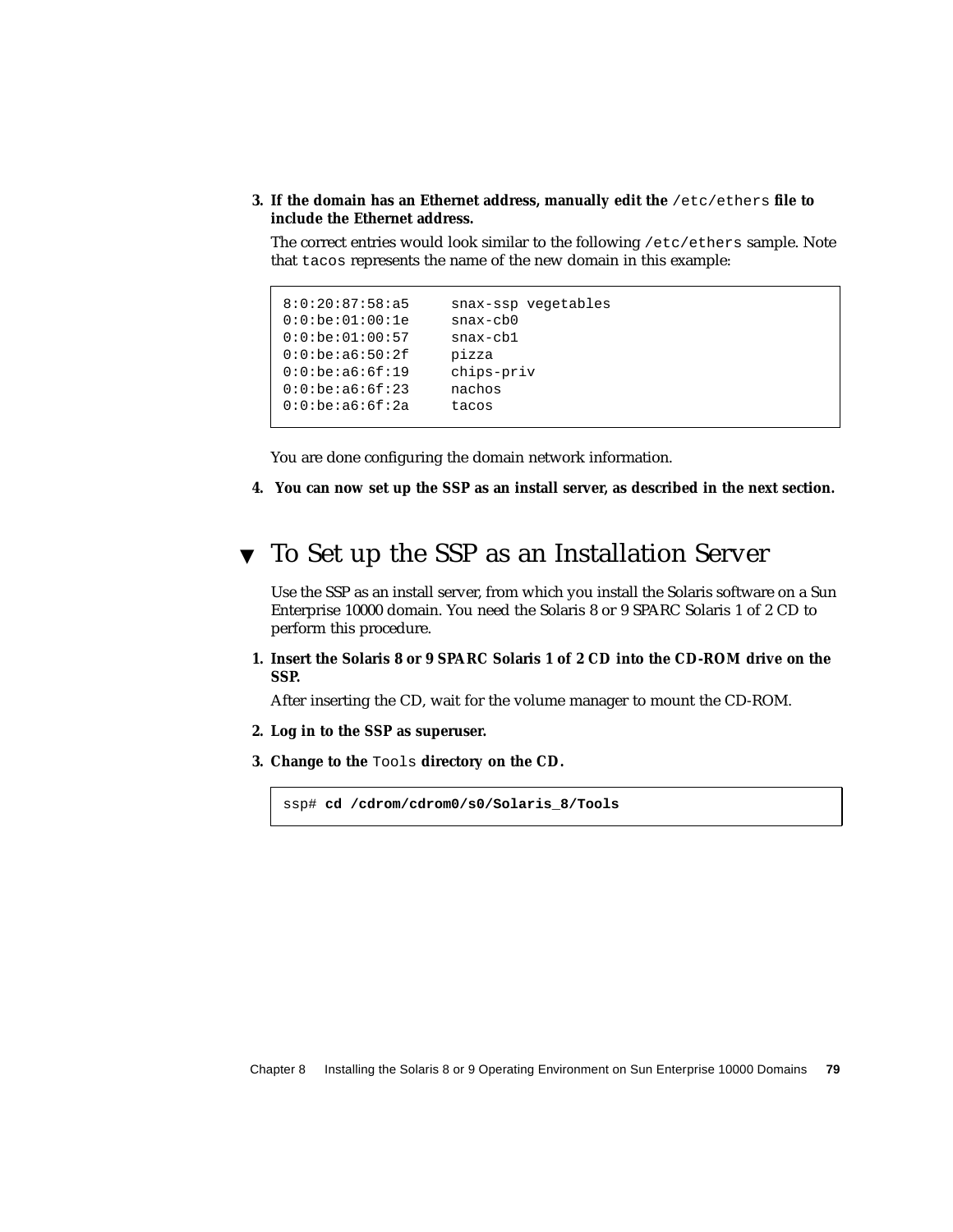<span id="page-97-0"></span>**4. Set up the host domain as an install client.**

```
ssp# ./add_install_client domain_name sun4u
```
If the /etc/nsswitch.conf file contains a DNS entry in its host list, you may receive the following warning:

Error: *domain\_name* does not exist in the NIS ethers map.

If you receive this message, you need to remove the DNS entry in the /etc/nsswitch.conf file, add the *domain\_name* to the ethers map if the name is not already in the map, and re-run the add\_install\_client(1M) command.

**5. Verify that** nfsd**(1M) is running on the server.**

ssp# **ps -ef | grep nfsd**

If you see any entry containing /usr/lib/nfs/nfsd, then nfsd is running on your system.

**6. If** nfsd **is not running, type:**

ssp# **/etc/init.d/nfs.server start**

**7. Use the following** share**(1M) command to share the CD across the network.**

ssp# **share -F nfs -o ro,anon=0 /cdrom/cdrom0/s0**

**8. Exit the superuser level.**

You are done setting up the SSP as a boot server.

**9. You can now bring up the domain, as explained in the next procedure.**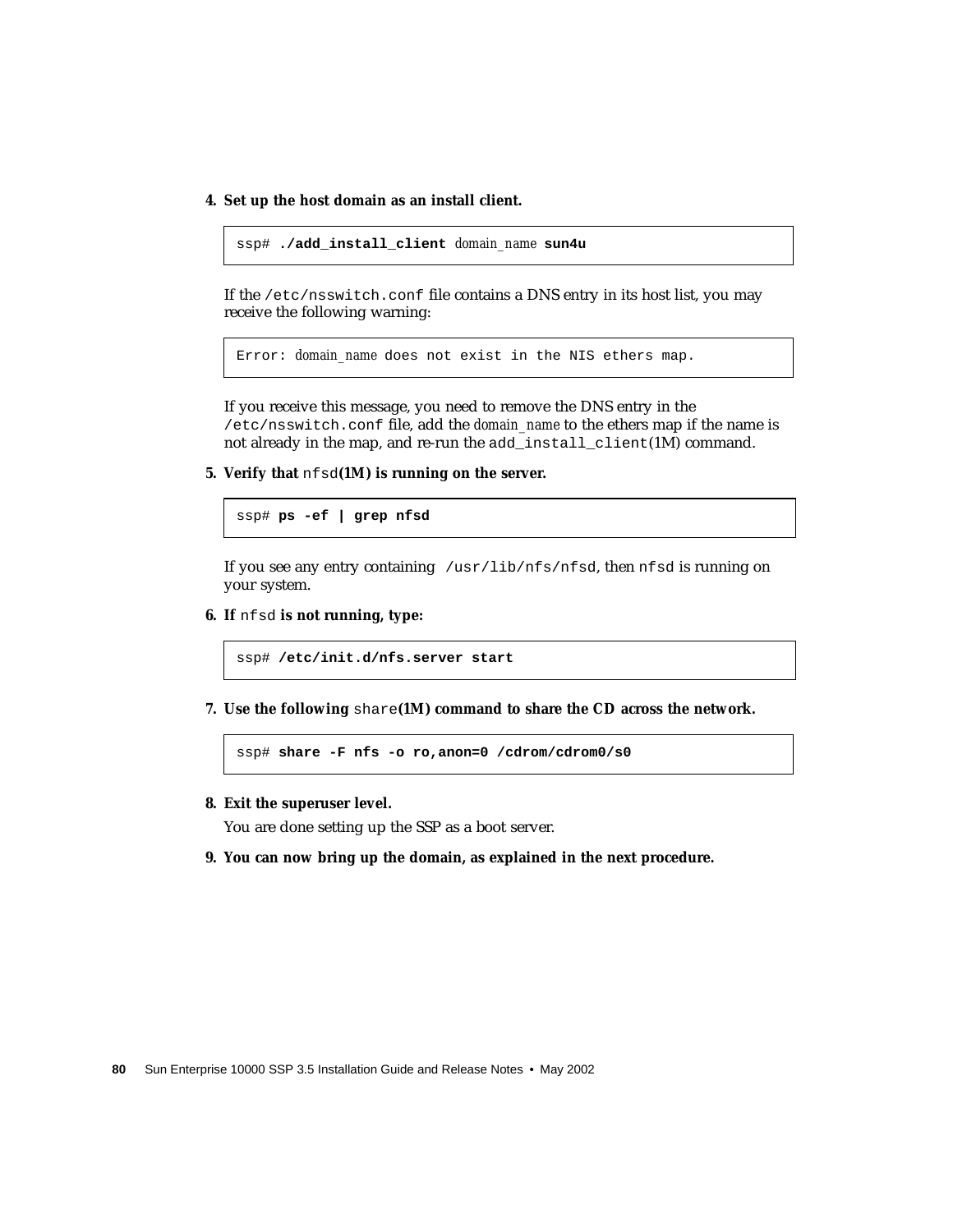- <span id="page-98-0"></span>▼ To Bring Up the Domain to the OpenBoot PROM Level
	- **1. As user ssp, use the** domain\_switch**(1M) command to switch to the target domain.**
	- **2. Bring up the domain.**

ssp% **bringup -A off**

If this is the first domain to be brought up, you will be prompted to configure the centerplane. Type  $\gamma$  to continue if you are sure that no other domains are running. Responding yes resets the entire platform; therefore, you must be sure that no other domains are running.

```
This bringup will configure the Centerplane. Please confirm (y/n)? y
```
After a few minutes the SSP prompt is displayed. Review the output of the bringup(1M) command. If errors occurred, you must correct those errors before you proceed. If no errors occurred, continue to the next step.

**3. In the SSP window, open a** netcon**(1M) session.**

ssp% **netcon -g**

The ok prompt is displayed after a few minutes. The duration depends directly on the size of the domain.

You are done bringing up the domain.

**4. You can now set up the OpenBoot PROM, as described in the next section.**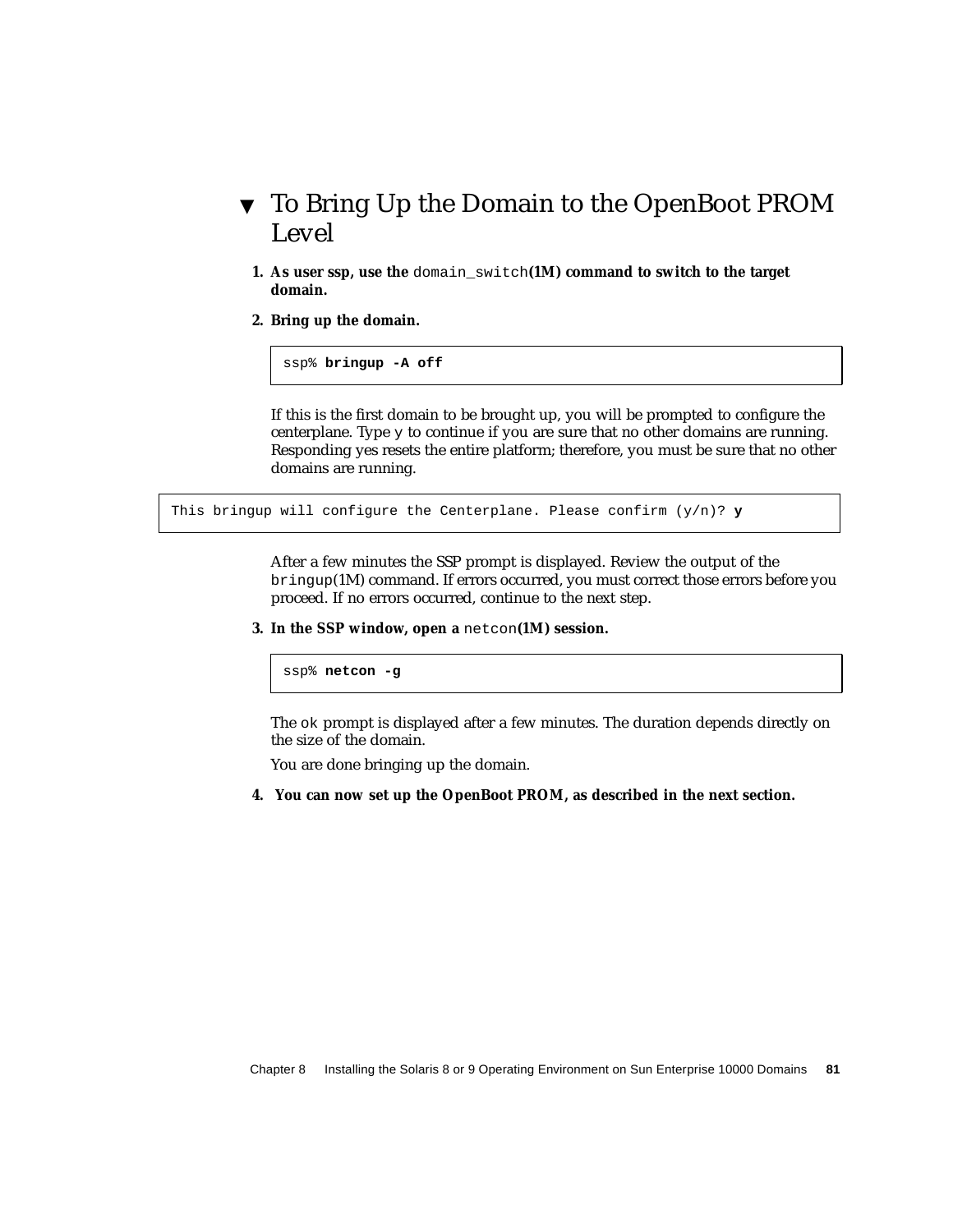## <span id="page-99-0"></span>▼ To Set Up the OpenBoot PROM Environment

**1. Drop down to the OpenBoot prompt and use the** devalias **command to check for duplicate** devaliases **entries in the OpenBoot PROM.**

The installation utility, suninstall, may not work properly if you have defined duplicate devaliases in OpenBoot PROM. Use the devalias command to check the aliases. The output may resemble the following example:

| ok <b>devalias</b> |                                                                 |
|--------------------|-----------------------------------------------------------------|
| net                | /sbus@41,0/qec@0,20000/qe@1,0                                   |
| ttya               | /ssp-serial                                                     |
| ssa b example      | /sbus@40,0/SUNW,soc@0,0/SUNW,pln@b0000000,XXXXXX/SUNW,ssd@0,0:a |
| ssa a example      | /sbus@40,0/SUNW,soc@0,0/SUNW,pln@a0000000,XXXXXX/SUNW,ssd@0,0:a |
| isp example        | /sbus@40,0/QLGC,isp@0,10000/sd@0,0                              |
| net example        | 0, bus@40 ,0/qec@0 ,20000/qe@0 /                                |
| net                | /sbus@41,0/qec@0,20000/qe@0,0                                   |
| ok                 |                                                                 |

#### **2. If any duplicate entries exist in the** devalias **list, remove them.**

The following example removes the last-created net devalias. You may have to issue a second nvunalias command if the second net alias is the incorrect one. Then issue an nvalias command to create the correct net device alias.

ok **nvunalias net**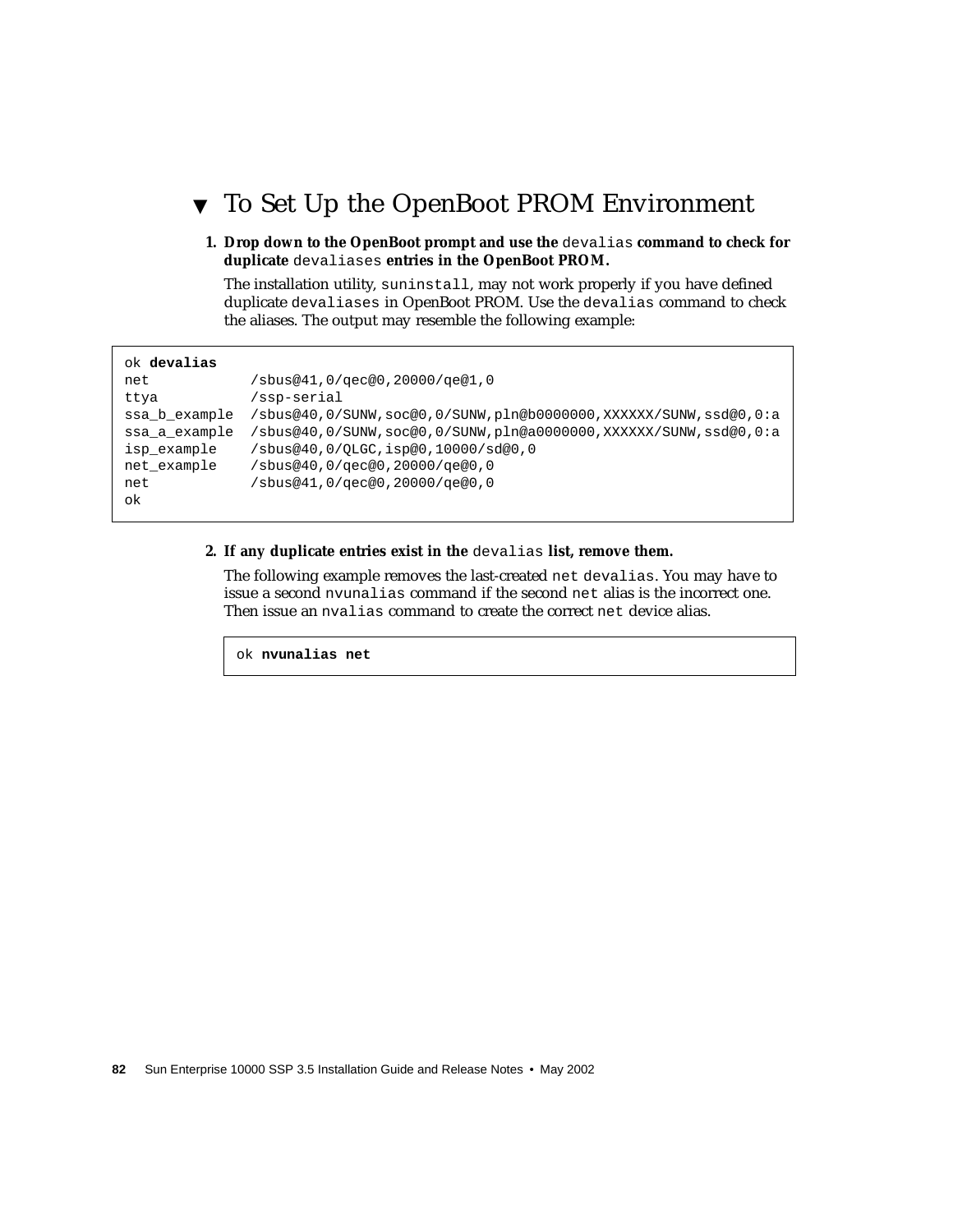**3. Run the** watch-net-all **command to display the functioning network interfaces and determine which device passes all the device tests.**

In the following example for a Sun Quad FastEthernet™ interface, the last network interface is the connection for which all device tests passed. The display on your network may differ from the example below.

```
ok watch-net-all
/sbus@4c,0/SUNW,qfe@0,8c30000
Internal loopback test -- succeeded.
Transceiver check -- failed
/sbus@4c,0/SUNW,qfe@0,8c20000
Internal loopback test -- succeeded.
Transceiver check -- failed
/sbus@4c,0/SUNW,qfe@0,8c10000
Internal loopback test -- succeeded.
Transceiver check -- failed
/sbus@4c,0/SUNW,qfe@0,8c00000
Internal loopback test -- succeeded.
Transceiver check -- passed
Looking for Ethernet Packets.
'.' is a Good Packet. 'X' is a Bad Packet.
Type any key to stop.
```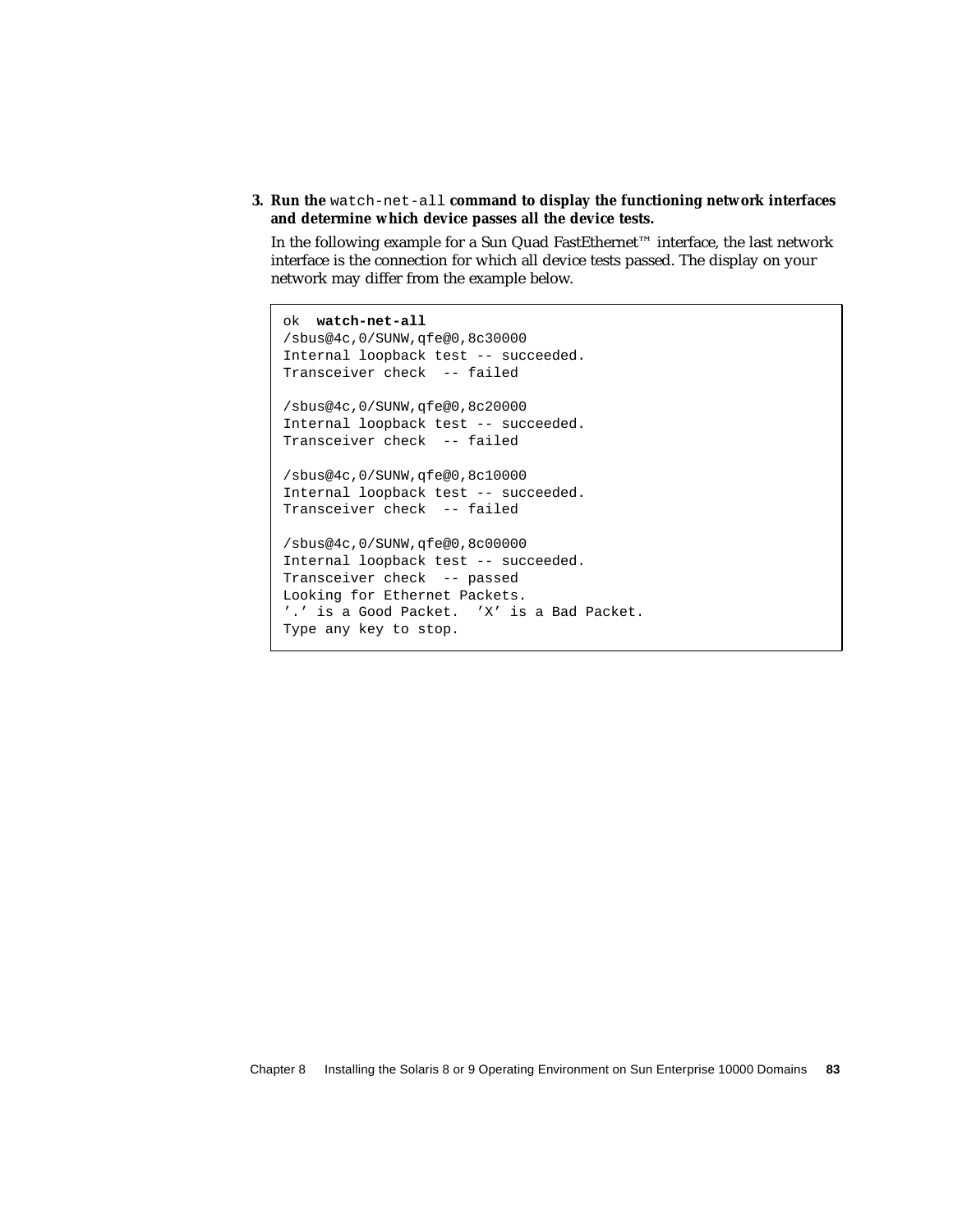**4. If a** net **alias does not exist for the network interface that is on the same subnet as the SSP, create one.**

ok **nvalias net /sbus@***xx***,0/SUNW,***network\_interface\_card*

where:

*xx* is a hexadecimal value that represents the system board and system I/O slot.

*network\_interface\_card* is the device name that defines a network interface installed in the specified slot.

In the following example:

ok **nvalias net /sbus@4c,0/SUNW,qfe@0,8c00000**

/sbus@4c,0 refers to system board 3 and SBus 0.

/SUNW,qfe@0 is the portion of the device name that defines a Sun Quad FastEthernet network interface installed in Slot 0. This information is site-specific; thus, your configuration may vary.

The following table contains the SBus numbers used in the devalias file.

| system board | sysio 0        | sysio 1     | system board | sysio 0     |  |
|--------------|----------------|-------------|--------------|-------------|--|
| $\Omega$     | $/s$ bus@40    | $/s$ bus@41 | 8            | $/s$ bus@60 |  |
| 1            | $/s$ bus@44    | $/s$ bus@45 | 9            | $/s$ bus@64 |  |
| 2            | $/s$ bus@48    | $/s$ bus@49 | 10           | $/s$ bus@68 |  |
| 3            | $/s$ bus@4 $c$ | /shus@4d    | 11           | /sbus@6c    |  |
| 4            | $/s$ bus@50    | /sbus@51    | 12           | /sbus@70    |  |
| 5            | $/s$ bus@54    | $/s$ bus@55 | 13           | /sbus@74    |  |
| 6            | $/s$ bus@58    | $/s$ bus@59 | 14           | $/s$ bus@78 |  |
| 7            | /sbus@5c       | /sbus@5d    | 15           | /sbus@7c    |  |

**TABLE 8-3** SBus Numbers in the devalias File

**5. You can now run** boot net **to start the Solaris operating environment, as described in the following section.**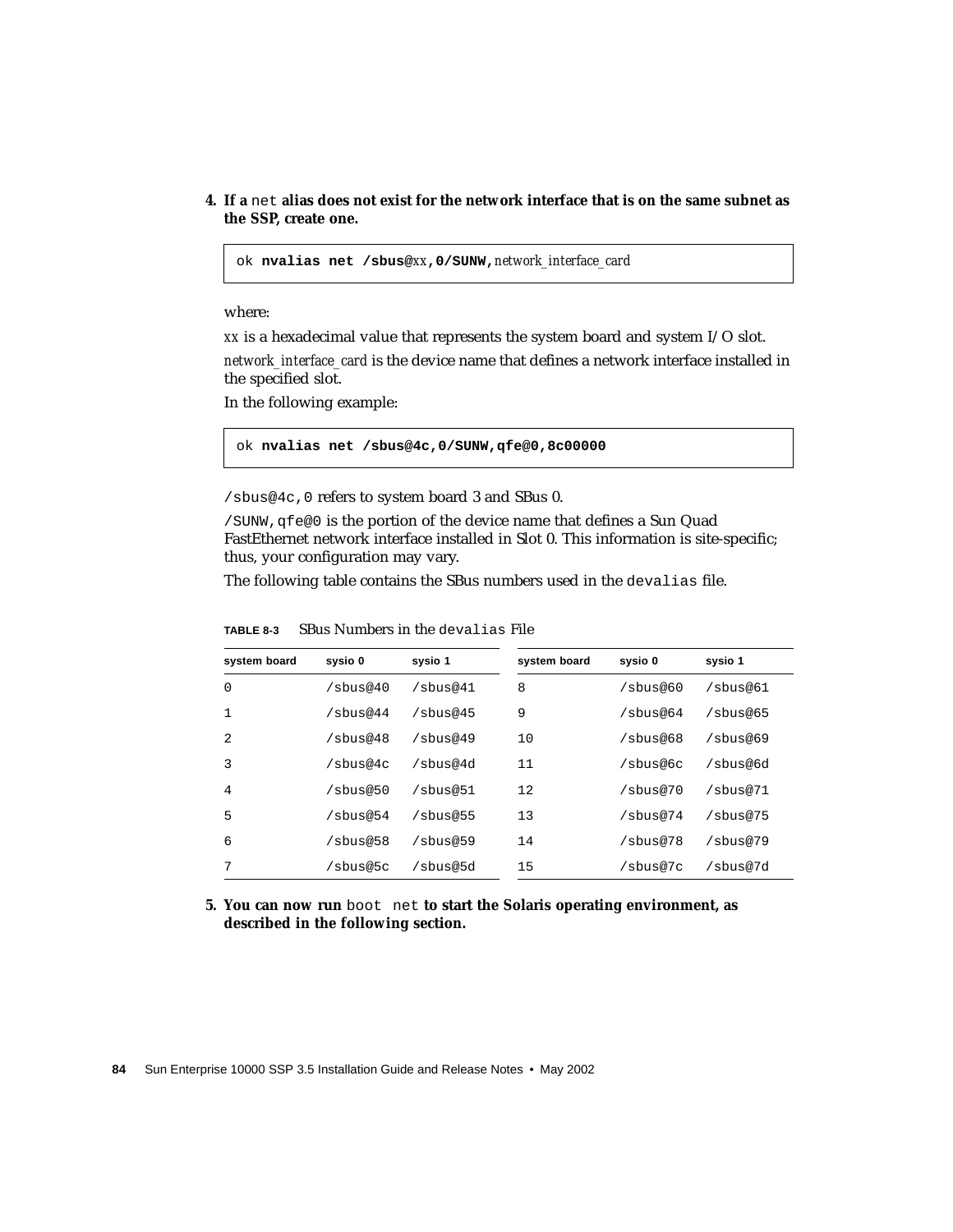# Domain Installation Tasks

This section explains the tasks specific to the installation of the Solaris operating environment on a Sun Enterprise 10000 domain, using the SSP as an install server (explained in ["To Set up the SSP as an Installation Server" on page 79](#page-96-0)). For general details on installing the Solaris operating environment from a remote CD-ROM, refer to the *Solaris 8 Advanced Installation Guide* or the *Solaris 9 Installation Guide*.

This section describes how to:

- Run boot net to install the Solaris operating environment
- Finish the suninstall process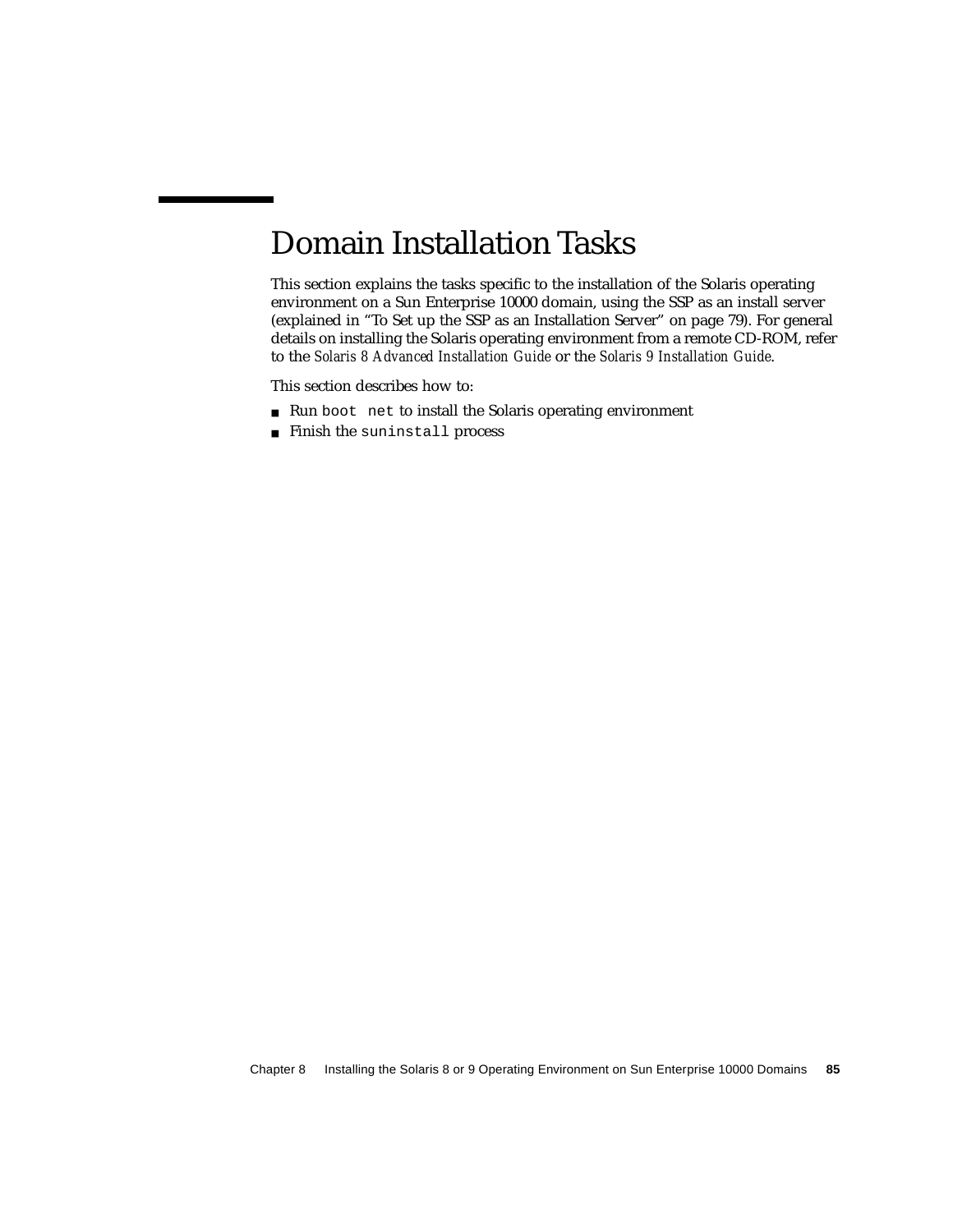## <span id="page-103-0"></span>▼ To boot net the Operating Environment to the Domain

● **In the** netcon**(1M) window, boot the system from the network.**

#### ok **boot net**

The boot net command starts the suninstall utility. This utility prompts you to provide site and platform-specific information. See the following table for details on the information specific to the Sun Enterprise 10000 server that you need to provide during installation.

| TABLE 8-4 | Installation Prompts Specific to the Sun Enterprise 10000 Server |  |  |  |  |  |  |  |
|-----------|------------------------------------------------------------------|--|--|--|--|--|--|--|
|-----------|------------------------------------------------------------------|--|--|--|--|--|--|--|

| Prompt                                                               | <b>Description</b>                                                                                                                                                                                                                                                                                                                           |
|----------------------------------------------------------------------|----------------------------------------------------------------------------------------------------------------------------------------------------------------------------------------------------------------------------------------------------------------------------------------------------------------------------------------------|
| Floating hostname of<br>the SSP for<br>domain name<br>[default_name] | SSP host name. Note that the default value appends $-$ ssp-main to<br>the platform name. For example if the platform name is allxf5, the<br>default value is allxf5-ssp-main.                                                                                                                                                                |
| Select the Solaris<br>software to install                            | Software distribution mode. Select Entire Distribution plus<br>OEM Support.                                                                                                                                                                                                                                                                  |
| Automatically<br><b>Layout File Systems?</b>                         | File system layout. Select Manual Layout, then Customize.<br>You are prompted to enter the disk partition sizes for your file<br>systems. Do not use disk partitions that are less than the minimum<br>sizes listed in TABLE 8-5.<br>Use the Tab key to move the cursor and type the size for each<br>partition. Press F2 when you are done. |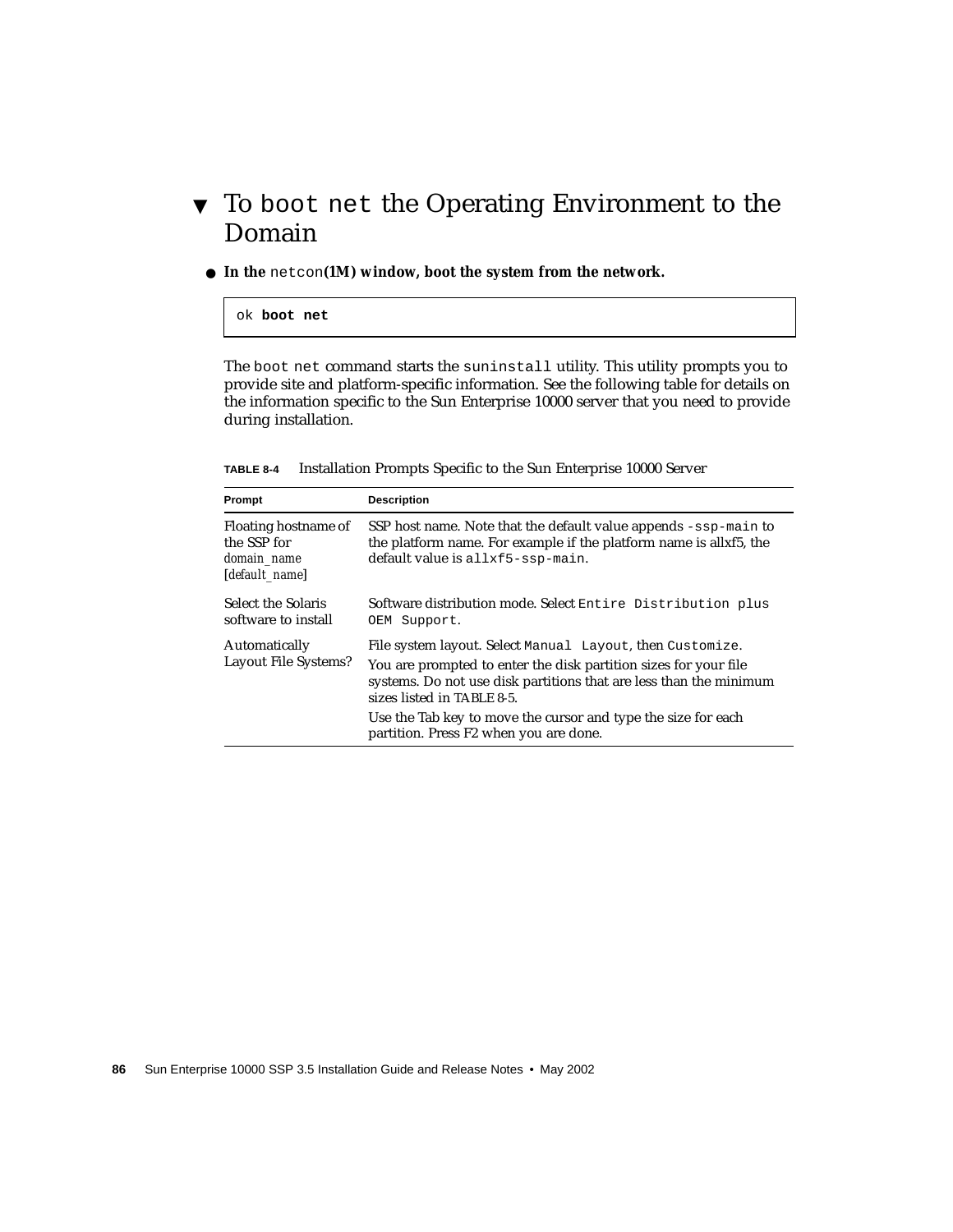**Note –** The file systems listed in [TABLE 8-5](#page-104-0) can be organized as part of your root (/) partition, except for swap ( $/\text{tmp}$ ).

<span id="page-104-0"></span>

| <b>Partition</b> | <b>Partition</b><br>Name | <b>Minimum Size</b> | <b>Notes</b>                                                                                                                                                                                                                                                                                                                                                                                                          |
|------------------|--------------------------|---------------------|-----------------------------------------------------------------------------------------------------------------------------------------------------------------------------------------------------------------------------------------------------------------------------------------------------------------------------------------------------------------------------------------------------------------------|
| 0                | Ϊ                        | 256 MBs             | Bare minimum size                                                                                                                                                                                                                                                                                                                                                                                                     |
| 1                | swap                     | <b>See Notes</b>    | The swap space that you allocate depends on<br>the amount of physical memory for your<br>system. The following guidelines are<br>suggested for calculating swap space:<br>• If you have 128 MBs or less of physical<br>memory, allocate a swap space size that is 2<br>times the amount of physical memory. For<br>example, if you have 128 MBs of physical<br>memory, the recommended swap space size<br>is 256 MBs. |
|                  |                          |                     | • If you have between 128 MBs and 256 MBs<br>of physical memory, allocate a swap space<br>size that is 1.5 times the amount of physical<br>memory.                                                                                                                                                                                                                                                                    |
|                  |                          |                     | • If you have between 256 MBs and 512 MBs<br>of physical memory, allocate a swap space<br>size equivalent to the amount of physical<br>memory for your system.                                                                                                                                                                                                                                                        |
|                  |                          |                     | • If you have between 512 Mybtes and 16<br>GBs of physical memory, allocate a swap<br>space size that is .5 times the amount of<br>physical memory.                                                                                                                                                                                                                                                                   |
|                  |                          |                     | • If you have 16 GBs or greater of physical<br>memory, allocate a swap space size that is<br>.35 times the amount of physical memory.                                                                                                                                                                                                                                                                                 |
| 2                | overlap                  |                     | Actual total disk size                                                                                                                                                                                                                                                                                                                                                                                                |
| 3                | /var                     | 512 MBs             |                                                                                                                                                                                                                                                                                                                                                                                                                       |
| 4                |                          | 3 MBs               | This slice must be reserved for the Alternate<br>Pathing and Solstice™DiskSuite™products.<br>Otherwise, subsequent Alternate Pathing<br>installations will overwrite the operating<br>system.                                                                                                                                                                                                                         |

**TABLE 8-5** Minimum Disk Partition Sizes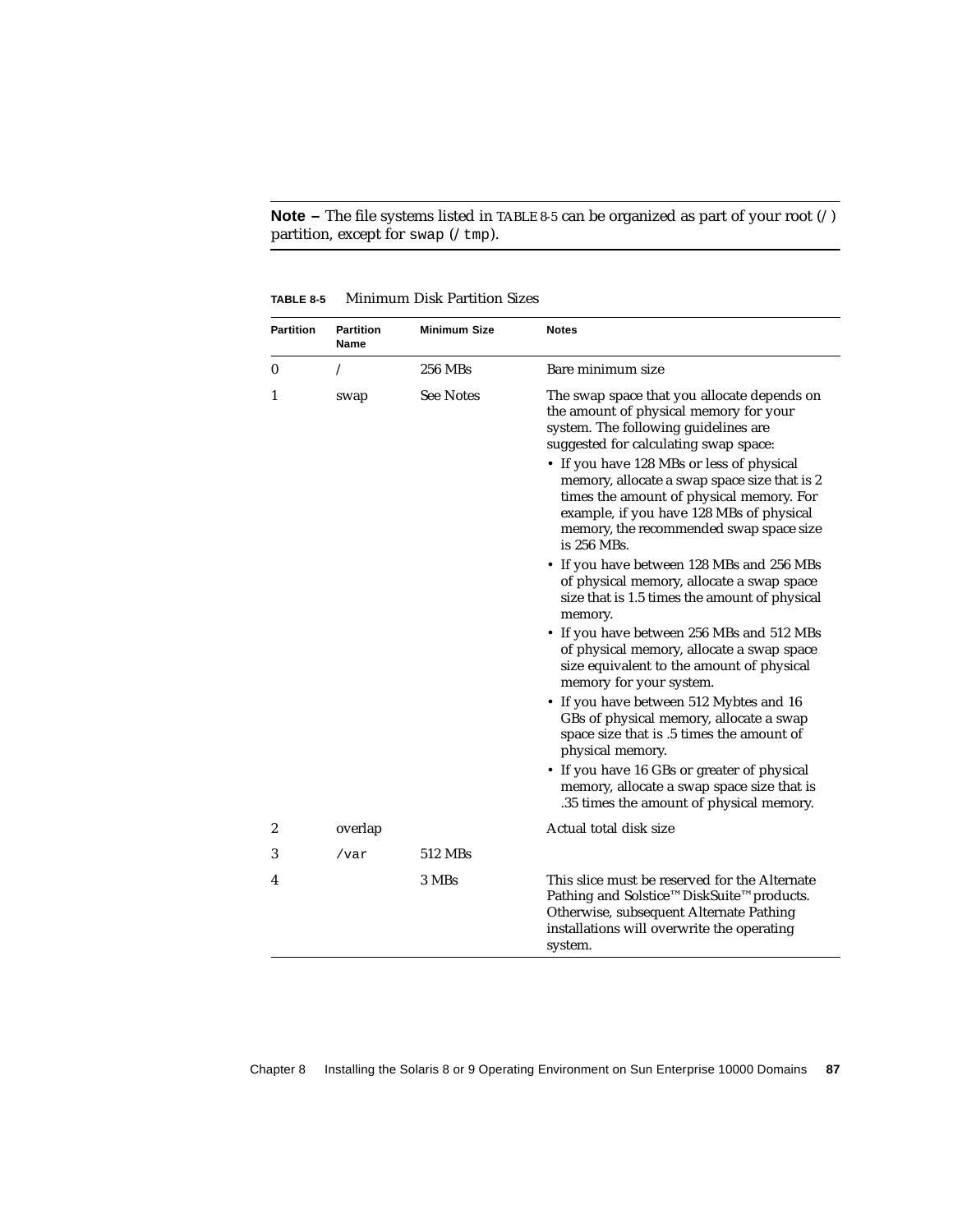| <b>Partition</b> | <b>Partition</b><br>Name | <b>Minimum Size</b> | <b>Notes</b>                                            |
|------------------|--------------------------|---------------------|---------------------------------------------------------|
|                  | opt/                     | 512 MBs             | This can be larger depending on the<br>remaining space. |
| 6                | /usr                     | 1024 MBs            | Asian-language users may need more space<br>here.       |

**TABLE 8-5** Minimum Disk Partition Sizes *(Continued)*

#### <span id="page-105-0"></span>▼ To Finish the suninstall Process

As you proceed with the installation process, you will have to change CDs. This process requires that you unshare the CD in the CD-ROM drive and share the next CD to be installed.

- **1. In another window, log into the SSP as superuser.**
- **2. Unshare the CD and eject it from the CD-ROM drive.**

```
ssp# unshare /cdrom/cdrom0/s0
ssp# eject cdrom
```
**3. Insert the next CD into the CD-ROM drive and share it.**

ssp# **share -F nfs -o ro, anon=0 /cdrom/cdrom0**

**4. From the domain installation window, where you are prompted for the installation image, specify the path of the CD image.**

*sspname*: **/cdrom/cdrom0**

**5. Unshare the CD, then eject it from the CD-ROM drive.**

```
ssp# unshare /cdrom/cdrom0
ssp# eject cdrom
```
**Note –** The path that you specify for unsharing the CD must be identical to the path specified for the sharing the CD. Otherwise, you will encounter an error when you unshare the CD.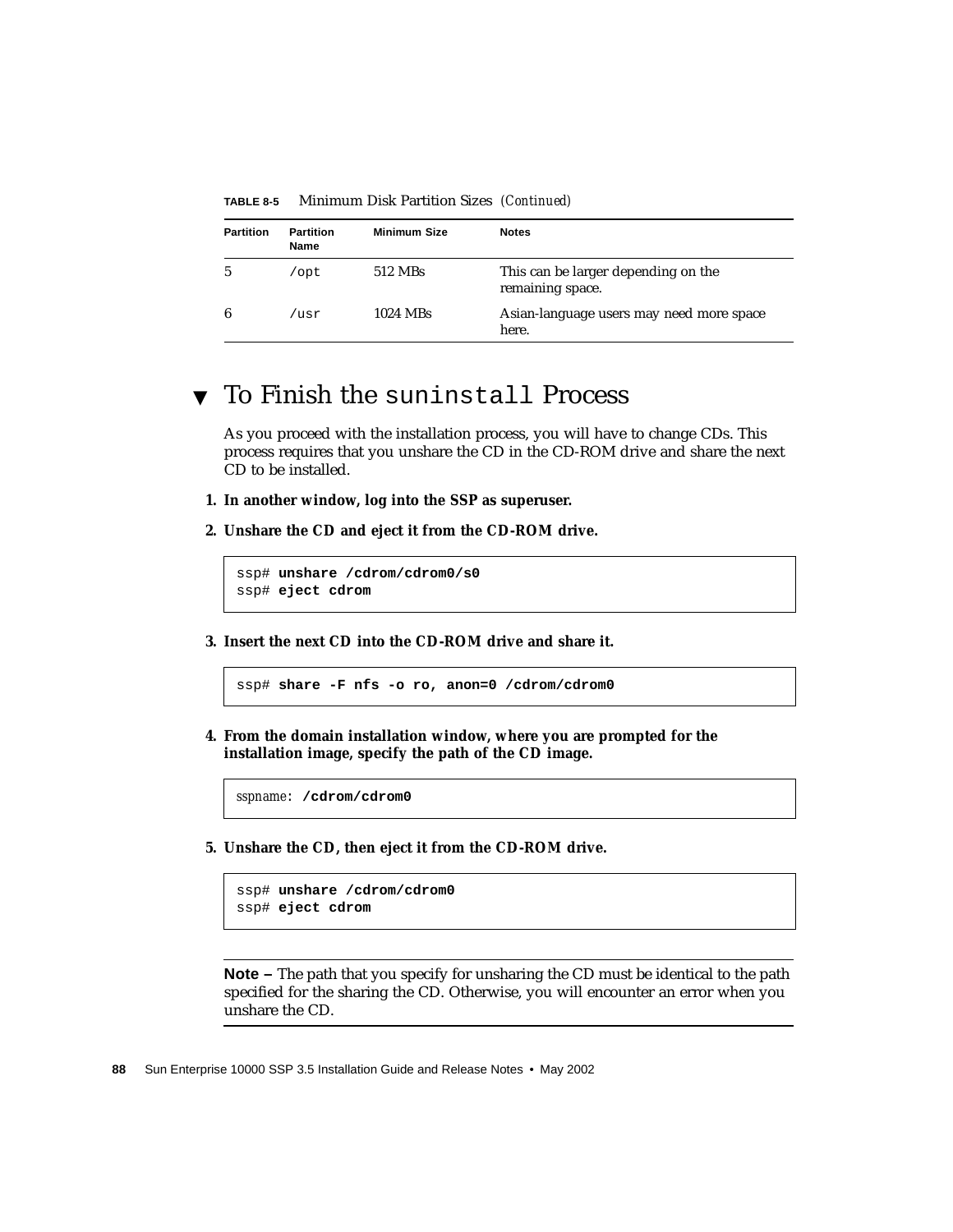- **6. Repeat Steps 3, 4, and 5 for each CD to be installed.**
- **7. After the last CD is installed, reboot the domain, unless you indicated earlier in the installation process to have the domain automatically rebooted.**
- **8. Continue with the domain post-installation tasks, which are described in the next section.**

## Domain Post-Installation Tasks

This section describes the tasks you must complete after installing the Solaris operating environment on your Sun Enterprise 10000 domains. This section describes how to:

- Configure the default boot disk
- Install additional software packages
- Configure the Network Time Protocol (NTP) configuration file
- Verify the domain installation
- License your software

### <span id="page-106-0"></span>▼ To Configure the Default Boot Disk

**1. If you partitioned your disk during installation (see "To boot net [the Operating](#page-103-0) [Environment to the Domain" on page 86](#page-103-0)) verify the partitions and their corresponding devices by typing the following in the root directory:**

*domain\_name*# **df -lk**

**2. List the** devices **entry for your boot disk.**

*domain\_name*# **ls -l /dev/dsk/***root\_partition\_device*

where *root\_partition\_device* is in the form c*x*t*x*d*x*s*x*.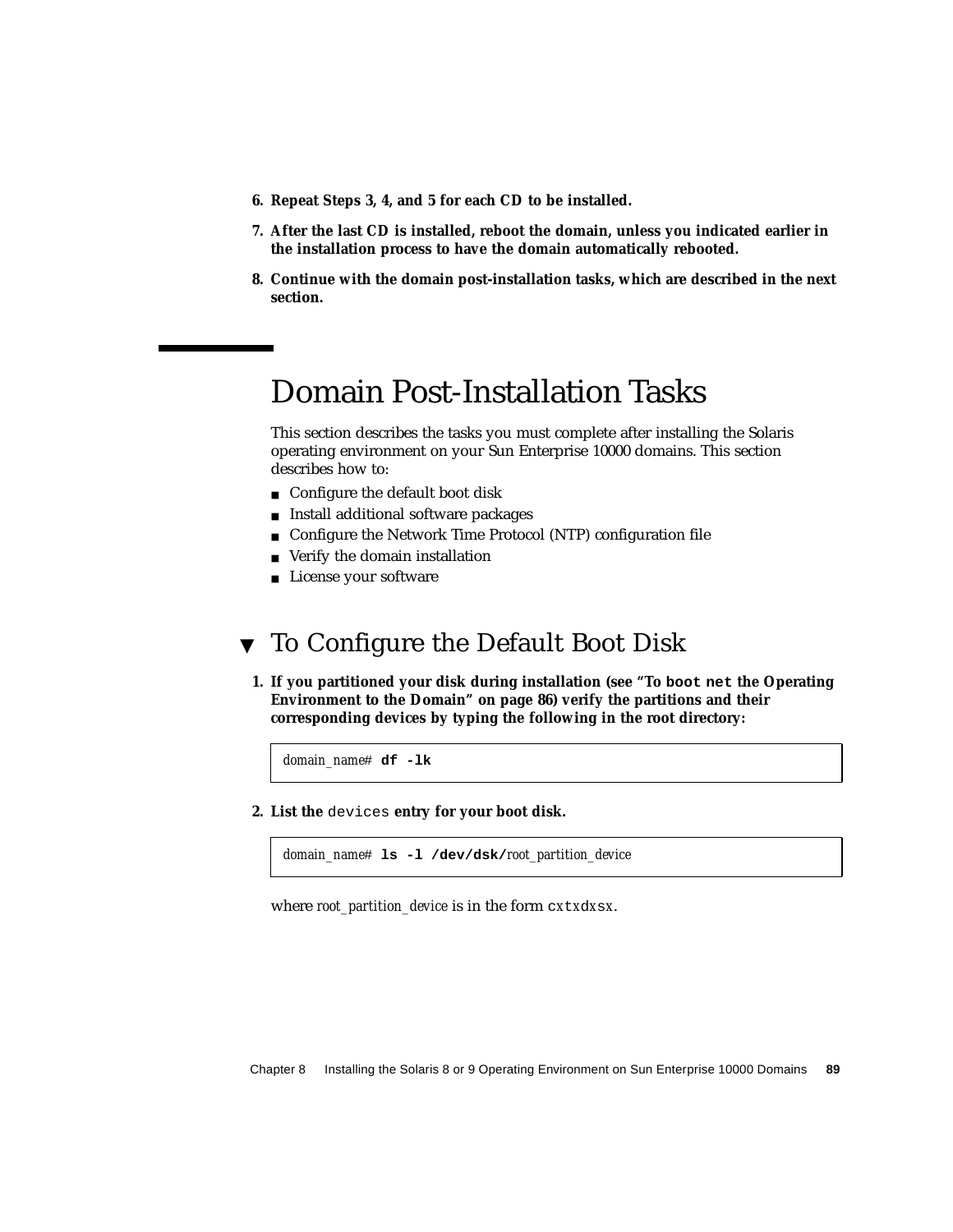#### <span id="page-107-0"></span>**3. Copy the part of the string that begins with either** /sbus **or** /pci**.**

Example:

/sbus@65,0/SUNW,fas@1,8800000/sd@3,0:a

Record your device string in a place where you can easily refer to it.

Use the device string for the device you want to use as the default boot device. At this point in the installation, you can set it to any valid boot disk in the domain.

**4. Drop down to the OpenBoot prompt in the** netcon**(1M) window.**

*domain\_name*# **~#**

**5. Assign the device string to an alias (see [Step 3](#page-107-0) for the** *device\_string***).**

ok **nvalias** *bootdisk\_alias device\_string*

As in this example, the nvalias command should be entered on a single line.

**6. Store the cache for the device.**

ok **nvstore**

**7. Use the** setenv **command to set the default boot-disk alias to the correct device.**

ok **setenv boot-device** *bootdisk\_alias*

where *bootdisk* alias corresponds to the user-defined alias you established in Step 5. The device should correspond to the device that you want to use as the boot disk, which may be different than the device on which you just installed the Solaris operating environment.

**8. At the OpenBoot PROM prompt, type** go **to exit the OpenBoot PROM and return to the domain prompt.**

ok **go**

You are done configuring the default boot device.

**9. You can now install additional software packages, as explained in the next section.**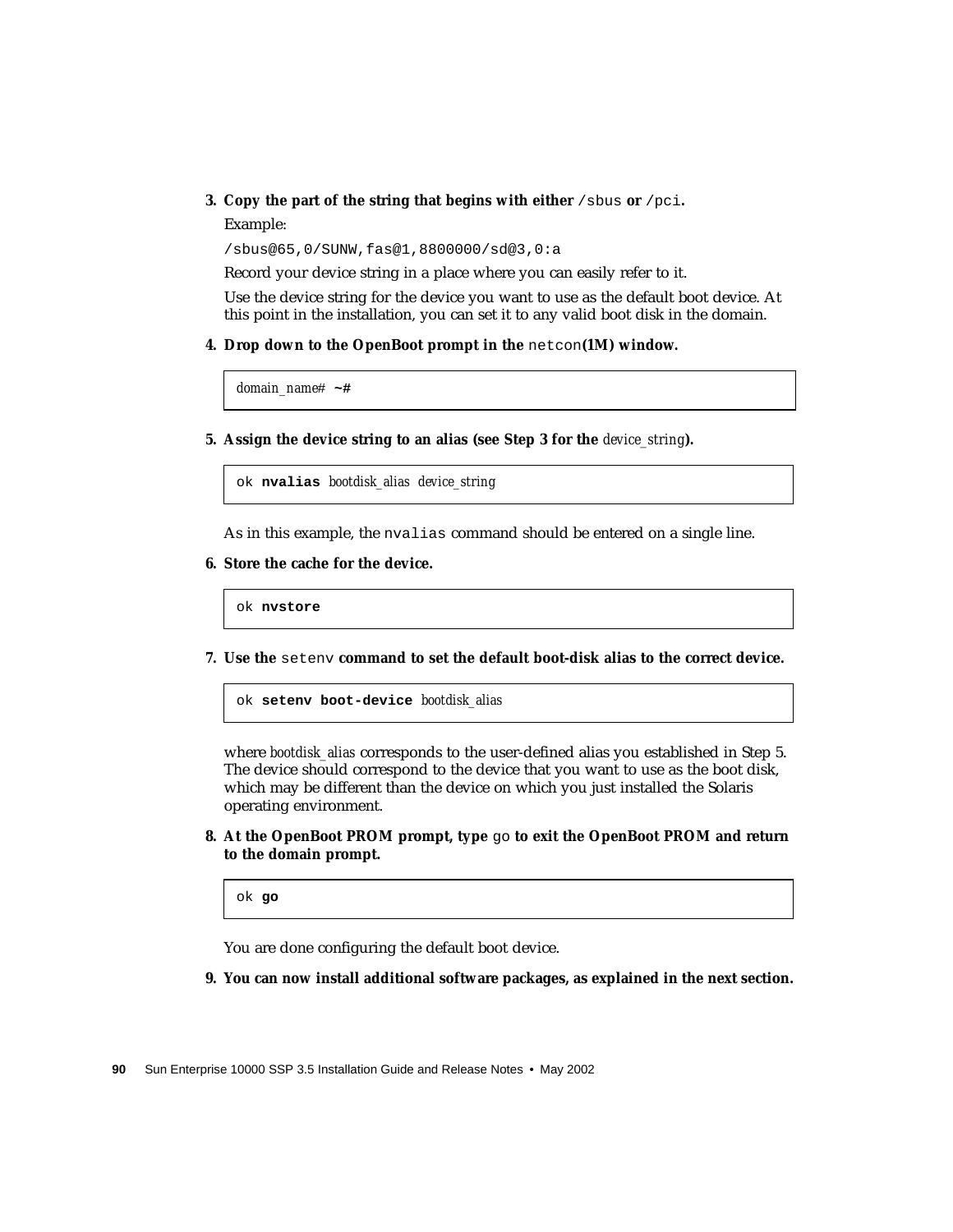## ▼ To Install Additional Software Packages

Additional software packages are in separate media. Install the software packages one at a time, from the appropriate media. For example, you can install packages, such as the AnswerBook2 package from the Sun Computer Systems Supplement CD.

**1. In an SSP window, use the** unshare**(1M) command, then eject the CD in the CDROM drive.**

```
ssp# unshare /cdrom/cdrom0/s0
ssp# eject cdrom
```
- **2. Insert the appropriate installation CD into the CD-ROM drive on the SSP.**
- **3. Log in as superuser on the SSP and share the CD-ROM.**

ssp# **share -F nfs -o ro,anon=0 /cdrom/cdrom0**

- **4. Log in to the domain as superuser in the** netcon**(1M) window.**
- **5. Create and mount the** /cdrom **directory on the domain.**

```
domain_name# mkdir /cdrom
domain_name# mount ssp_name:/cdrom/cdrom0 /cdrom
```
**6. Add the software package.**

```
domain_name# cd /cdrom/install_cd_name
domain_name# pkgadd -d . software_package_name
```
where:

*install\_cd\_name* is the name of the installation CD from which you are installing *software\_package\_name* is the name of the software package you are adding.

The pkgadd(1M) command may display several messages and ask several installation questions for each package, some relating to space, others asking whether it is OK to continue. After answering these questions, when asked whether to proceed, answer y.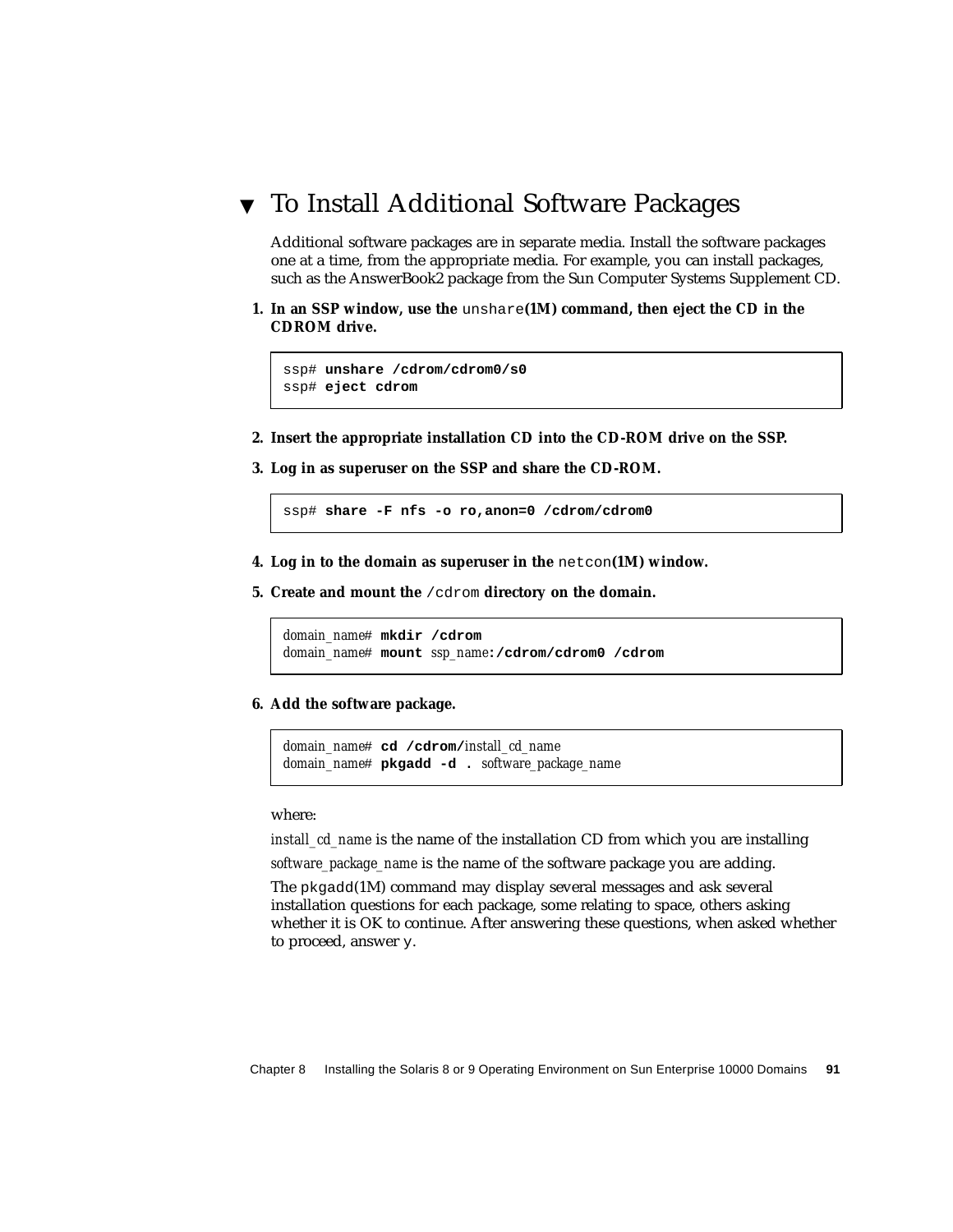**7. In the** netcon(1M) **window, unmount the CD.**

*domain\_name*# **cd /** *domain\_name*# **umount /cdrom**

**8. Log in to the SSP as superuser and remove the installation CD from the CD-ROM drive.**

```
ssp# cd /
ssp# unshare /cdrom/cdrom0
ssp# eject cdrom
```
**9. Install and configure any other purchased software packages.**



**1. After you install any additional software packages, configure the** ntp.conf **file for each domain, to synchronize clocks between the SSP and its domain.**

For details on configuring the domain ntp.conf file, which resides at /etc/inet/ntp.conf, see ["Configuring the Network Time Protocol Daemon" on](#page-65-0) [page 48](#page-65-0).

For more information about NTP commands, refer to the xntpd(1M) man page in the man Pages(1M): System Administration Commands section of the Solaris Administration AnswerBook2 Collection.

**2. You can now verify the installation, as described in the following section.**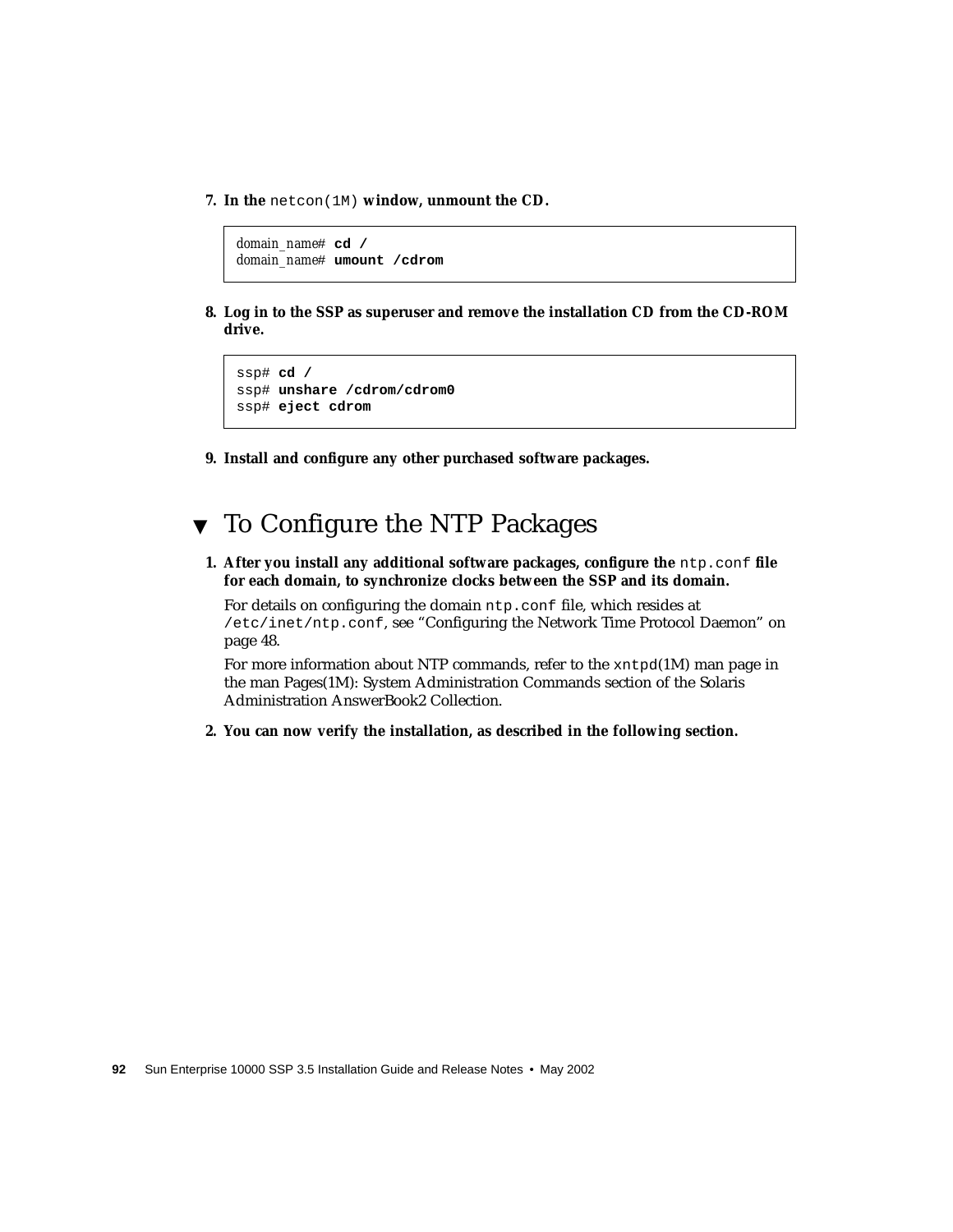## ▼ To Verify the Installation

**1. Check the operating mode.**

```
domain_name# isainfo -k
```
If you are running in 64-bit mode, you should get the following output.

sparcv9

If you are running in 32-bit mode, you should get the following output.

sparc

- **2. From the SSP window, use the** ps**(1) command to verify that the Event Detector Daemon (EDD) is running and then use the** edd\_cmd**(1M) command to ensure that the EDD is running in the proper mode before you attempt to reboot the domain (see the** edd**(1M) man page).**
- **3. If you intend to run DR model 3.0 on the domain, consider switching DR models (from model 2.0 to 3.0) at this time, and proceed to Step 4.**

If you switch DR models now, you can avoid a reboot of the domain later. For details on how to switch DR models, refer to the *Sun Enterprise 10000 Dynamic Reconfiguration User Guide.*

#### **4. Reboot the domain with the proper operating mode.**

For the Solaris 8 10/01 operating environment, you can use either the 32-bit mode or the 64-bit mode. The 64-bit mode is the default for all sun4u platforms.

■ For 32-bit mode, type:

*domain\_name*# **reboot "***bootdisk\_alias* **kernel/unix"**

■ For 64-bit mode, type one of the following commands.

If you are already in 64-bit mode, use the following command.

```
domain_name# reboot bootdisk_alias
```
If the domain is on the default disk, you do not need to specify the *bootdisk\_alias*.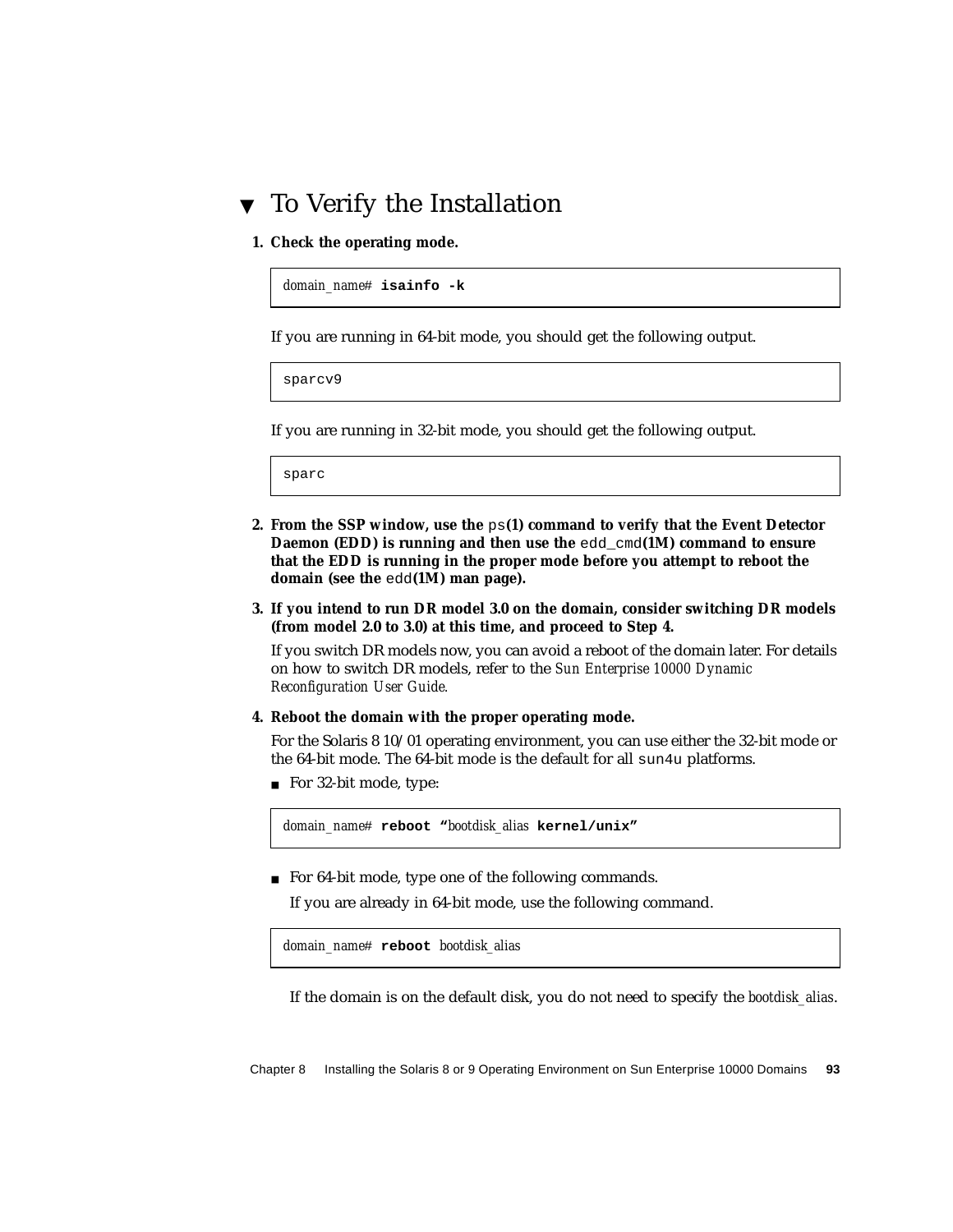If you are switching from the 32-bit mode to the 64-bit mode, use the following command.

```
domain_name# reboot "bootdisk_alias kernel/sparcv9/unix"
```
**5. You are done with the fresh install unless you need to license your software, as described in the following section.**

## Licensing Your Software

The Sun Enterprise 10000 domain feature requires different approaches to software licensing than systems that cannot be logically partitioned.

### FLEXlm-Based Licensing

License management (the license server) is normally tied to a machine host ID. On a Sun Enterprise 10000 system, the license server is tied to the domain host ID. Each domain receives its own domain host ID.

Therefore, if licensing is installed on a Sun Enterprise 10000 system, it must be installed in a domain that will not be removed. Adding or removing processors from the domain will not affect licensing, as long as the domain always has at least one active processor.

If licensing ever needs to be moved from one domain to another, the licenses will need to be regenerated using the new domain host ID. This is identical to the situation when moving the license server from one machine to another. This process is called a *server move*; contact the Sun License Center to request a *server move*.

For more licensing information, use the following Sun License Center URL:

http://www.sun.com/licensing

## ▼ To Obtain the Sun Enterprise 10000 System Domain Host ID

● **Type** hostid **in a shell window.**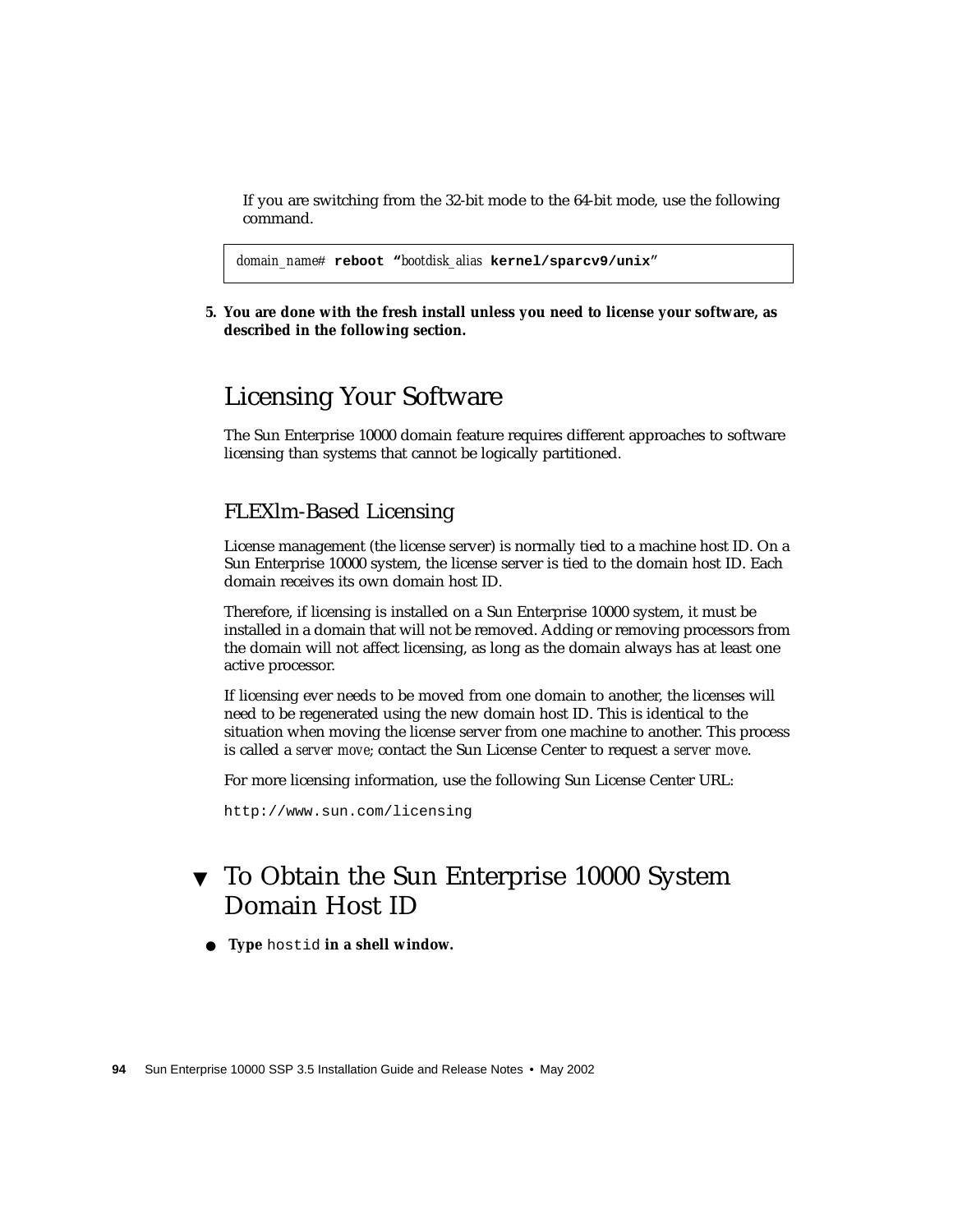## Other Software Licensing

Other software vendors may have unique software licensing policies for their products running on Sun Enterprise 10000 systems. All major independent service providers have been notified and should have software policies in place. For additional information, contact your Sun service provider.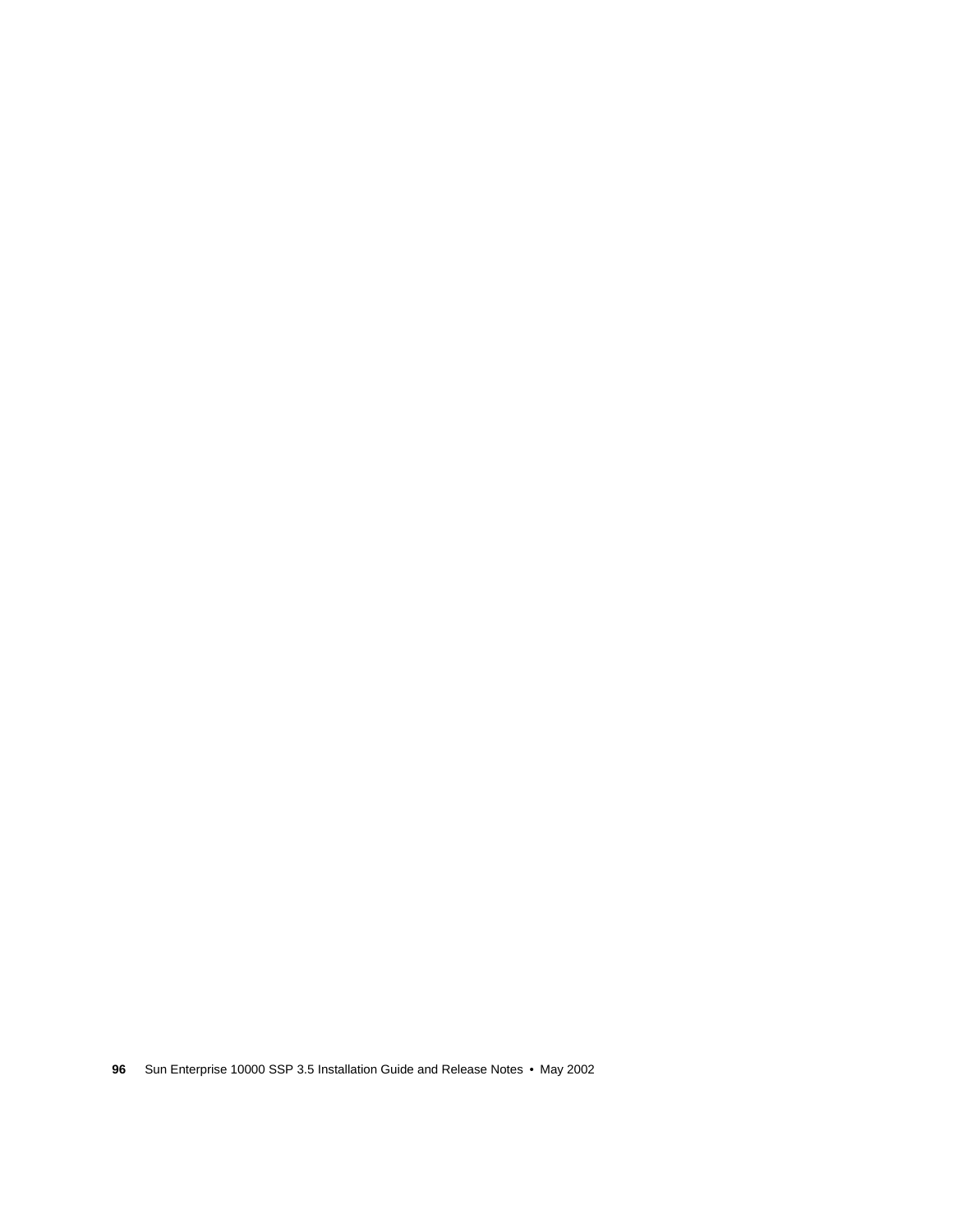# Upgrading to the Solaris 8 or 9 Operating Environment on Sun Enterprise 10000 Domains

These instructions explain how to use the remote CD-ROM on the System Service Processor to upgrade the Solaris operating environment on Sun Enterprise 10000 domains. Basic instructions for upgrading to the Solaris 8 or 9 operating environment on multidomain servers are provided in the *Solaris 8 Advanced Installation Guide* in the Solaris 8 Collection or the *Solaris 9 Installation Guide* in the Solaris 9 Collection.

The upgrade of the Solaris operating environment on Sun Enterprise 10000 domains involves various tasks that you must perform before and after the actual upgrade. This chapter provides:

- ["Overview of Domain Upgrade Tasks" on page 98](#page-115-0) with a table of tasks
- ["Resources Needed to Start the Domain Upgrade" on page 99](#page-116-0)
- ["Domain Pre-Upgrade Tasks" on page 100](#page-117-0)
- ["Domain Upgrade Tasks" on page 109](#page-126-0) specific to the Sun Enterprise 10000 server
- ["Domain Post-Upgrade Tasks" on page 111](#page-128-0)



**Caution –** If you are upgrading to the Solaris 8 10/01 operating environment on a Sun Enterprise 10000 domain and you want to run DR model 3.0 on that domain, you must run SSP 3.5 software on the System Service Processor. If you run DR model 2.0 on your domain, your SSP can run SSP 3.2, SSP 3.3, SSP 3.4, or SSP 3.5 software. Note that SSP software versions 3.0, 3.1, and 3.1.1 do not support domains running the Solaris 8 10/01 operating environment. For SSP 3.5 software installation instructions, see [Chapter 3](#page-46-0). For details on installing SSP 3.2, 3.3, or 3.4, refer to the Sun Enterprise 10000 SSP Installation Guide and Release Notes for the SSP version to be installed.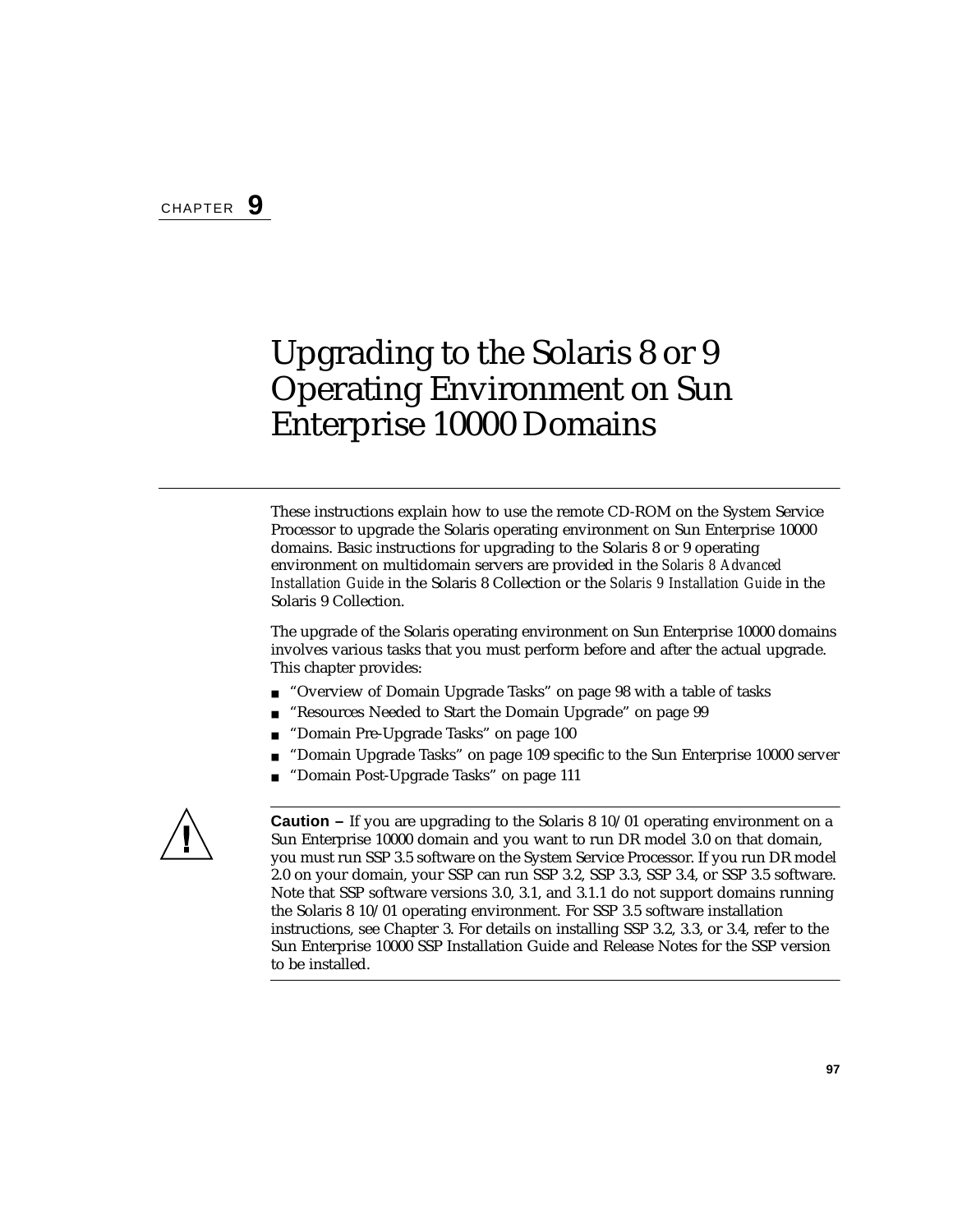# <span id="page-115-0"></span>Overview of Domain Upgrade Tasks

This section provides an overview of the tasks required to upgrade from an earlier version of the Solaris operating environment to the Solaris 8 or 9 operating environment. The upgrade involves the suninstall utility, which merges the new version of the Solaris software with the existing files on the domain's disk, saving as many local modifications as possible.

[TABLE 9-1](#page-115-1) illustrates the tasks involved in upgrading the Solaris operating environment on a Sun Enterprise 10000 server. You must complete these tasks in the order shown. The following sections provide further details about each task. These tasks can take a considerable amount of time to complete, depending entirely on the configuration of the server and the site in which it resides.

<span id="page-115-1"></span>

| TABLE 9-1 |  | Overview of Domain Upgrade Tasks |  |  |  |
|-----------|--|----------------------------------|--|--|--|
|-----------|--|----------------------------------|--|--|--|

## **Pre-Upgrade Tasks** 1. Prepare the domain See ["To Prepare the Domain for the Upgrade" on page 100](#page-117-1). 2. Configure domain network information See ["To Verify the Domain Network Information" on page 103](#page-120-0). 3. Set up the SSP as an installation server See ["To Set Up the SSP as an Installation Server" on page 103](#page-120-1). 4. Bring up the domain to OBP See ["To Bring Up the Domain to the OpenBoot PROM Level" on](#page-122-0) [page 105](#page-122-0). 5. Set up the OBP environment See ["To Set Up the OpenBoot PROM Environment" on page 106](#page-123-0). **Upgrade Tasks** 1. Run boot net from the domain's OBP "To boot net [the Operating Environment to the Domain" on](#page-126-1) [page 109](#page-126-1). 2. Complete the upgrade process See ["To Finish the Upgrade Process" on page 110](#page-127-0) and the *Solaris 8 Advanced Installation Guide* or the *Solaris 9 Installation Guide*. **Post-Upgrade Tasks** 1. Configure the default boot disk See ["To Configure the Default Boot Disk" on page 112](#page-129-0). 2. Install additional software packages See ["To Install Additional Software Packages" on page 113.](#page-130-0) 3. Configure the domain ntp.conf file See ["To Configure the NTP Packages" on page 115](#page-132-0). 4. Verify the upgrade See ["To Verify the Upgrade" on page 115](#page-132-1). 5. License the software See ["Licensing Your Software" on page 116.](#page-133-0)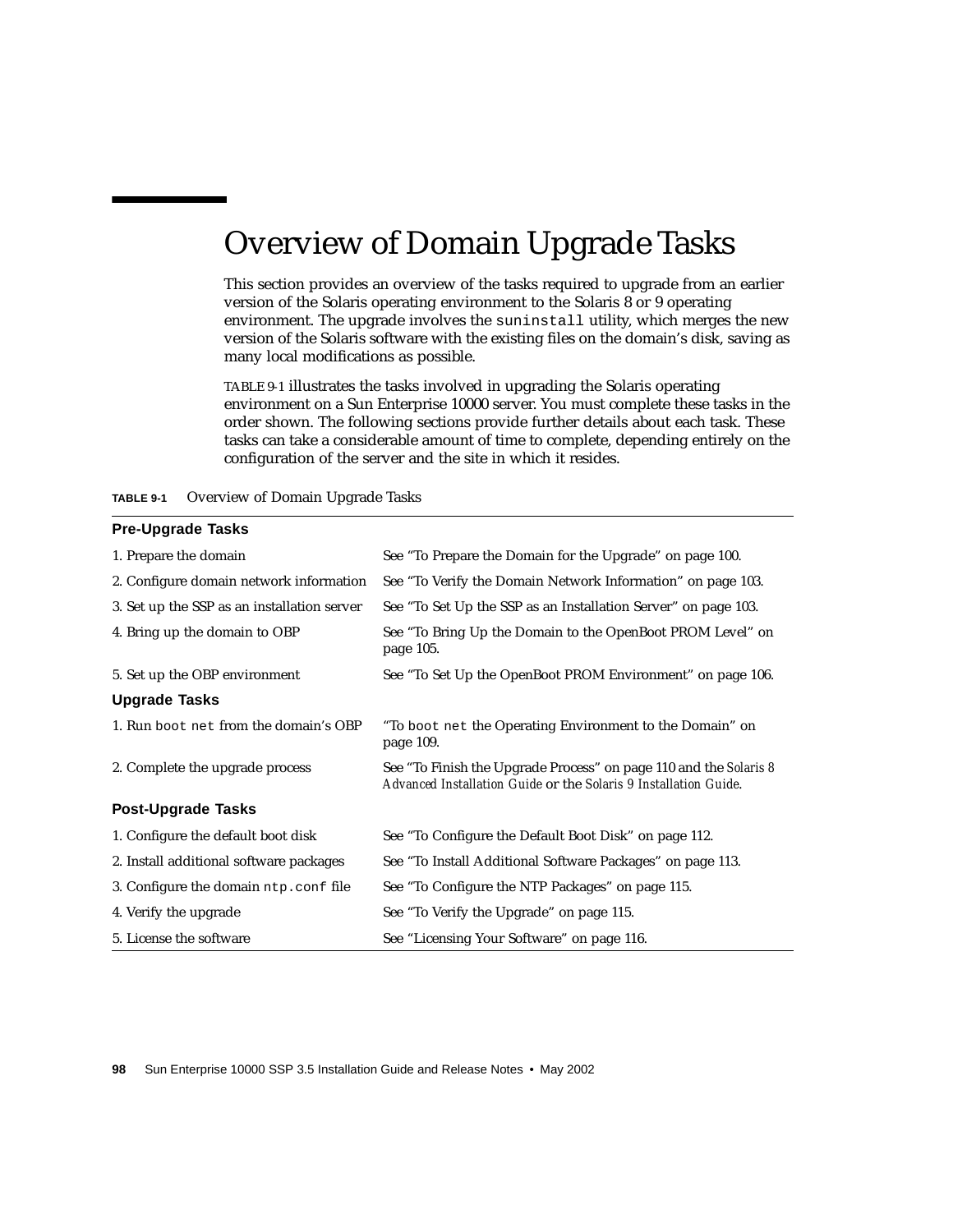# <span id="page-116-0"></span>Resources Needed to Start the Domain Upgrade

The following list identifies the various items that you must have or information that you must know before starting the upgrade process:

- Floating host name of your SSP
- /usr partition on your boot disk that is 1024 MBs or larger

If the /usr partition is smaller than 1024 MBs, repartition the drive before you attempt to upgrade the domain. You can use the disk-partition sizes listed in [TABLE 8-5.](#page-104-0) With the introduction of the 64-bit kernel into the Solaris operating environment, the environment's size has grown significantly; thus, if you are still using a single 2.1-GB disk as your boot disk, you should migrate to a 4.2-GB, or larger, disk at some point in the near future.

- Minimum set of CDs to use during the upgrade. Depending on the locale and distribution that you select during the upgrade, you need to use two to four CDs to perform the upgrade:
	- Solaris 8 or 9 Software 1 of 2 SPARC Platform Edition
	- Solaris 8 or 9 Software 2 of 2 SPARC Platform Edition
	- Software Supplements for the Solaris 8 or 9 operating environment SPARC Platform Edition
	- Solaris 8 or 9 Languages



**Caution –** Do not use the Solaris 8 or 9 Installation CD to upgrade the Solaris operating environment on Sun Enterprise 10000 domains. Begin the upgrade by using the Solaris 8 or 9 Software 1 of 2 CD as explained in this chapter.

- Note the following:
	- Be sure that you have sufficient disk space on the partition to be upgraded.

You may need to remove selected modules from your partition or possibly repartition the disk to allocate sufficient space.

- You do not need to back out installed patches before you perform the upgrade.
- You must be familiar with the software packages on your disk and their dependencies, in case your disk becomes full and you need to delete those packages.
- During an upgrade, the suninstall utility attempts to preserve local modifications to the server whenever possible. However, local modifications can cause an upgrade to fail or perform differently than you would expect.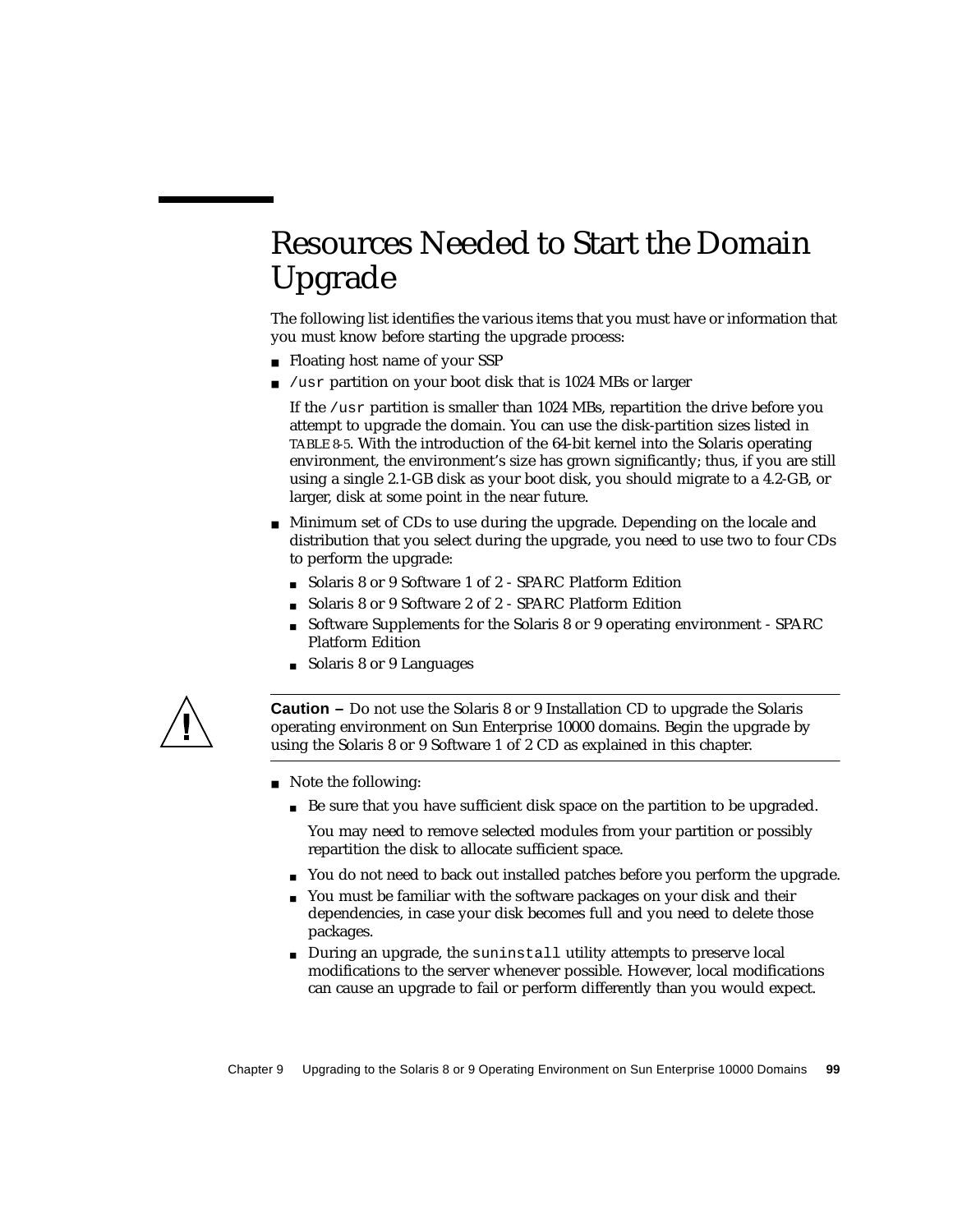Check the documentation of other software you are running, such as disk volume managers, before you use the upgrade option. There may be additional instructions you need to follow to preserve existing configurations, especially for Alternate Pathing, Solstice DiskSuite, or Veritas Volume Manager.

■ In the Solaris 2.5.1 operating environment, the kernel resides in /platform/sun4u1/kernel/unix. If you override the boot file location by explicitly setting it to  $\text{kernel/unix}$ , you can successfully upgrade the Solaris software, but you cannot boot the domain.

## <span id="page-117-0"></span>Domain Pre-Upgrade Tasks

This section describes the prerequisite tasks and procedures that you must complete before upgrading the Solaris operating environment on a Sun Enterprise 10000 domain. This section describes how to:

- Prepare the domain for upgrade
- Verify the domain network information
- Set up the SSP as an install server
- Bring up the domain to the OpenBoot PROM level

## <span id="page-117-1"></span>▼ To Prepare the Domain for the Upgrade

#### **1. Log in to the domain as superuser and back up the domain if you have not already done so.**

Use the ufsdump(1M) command to back up all operating-system file systems. The safest backup to perform is a level 0 dump of the file systems connected to the domain being upgraded. If you do not have an established backup procedure, refer to the *System Administration Guide* in the Solaris System Administration Collection.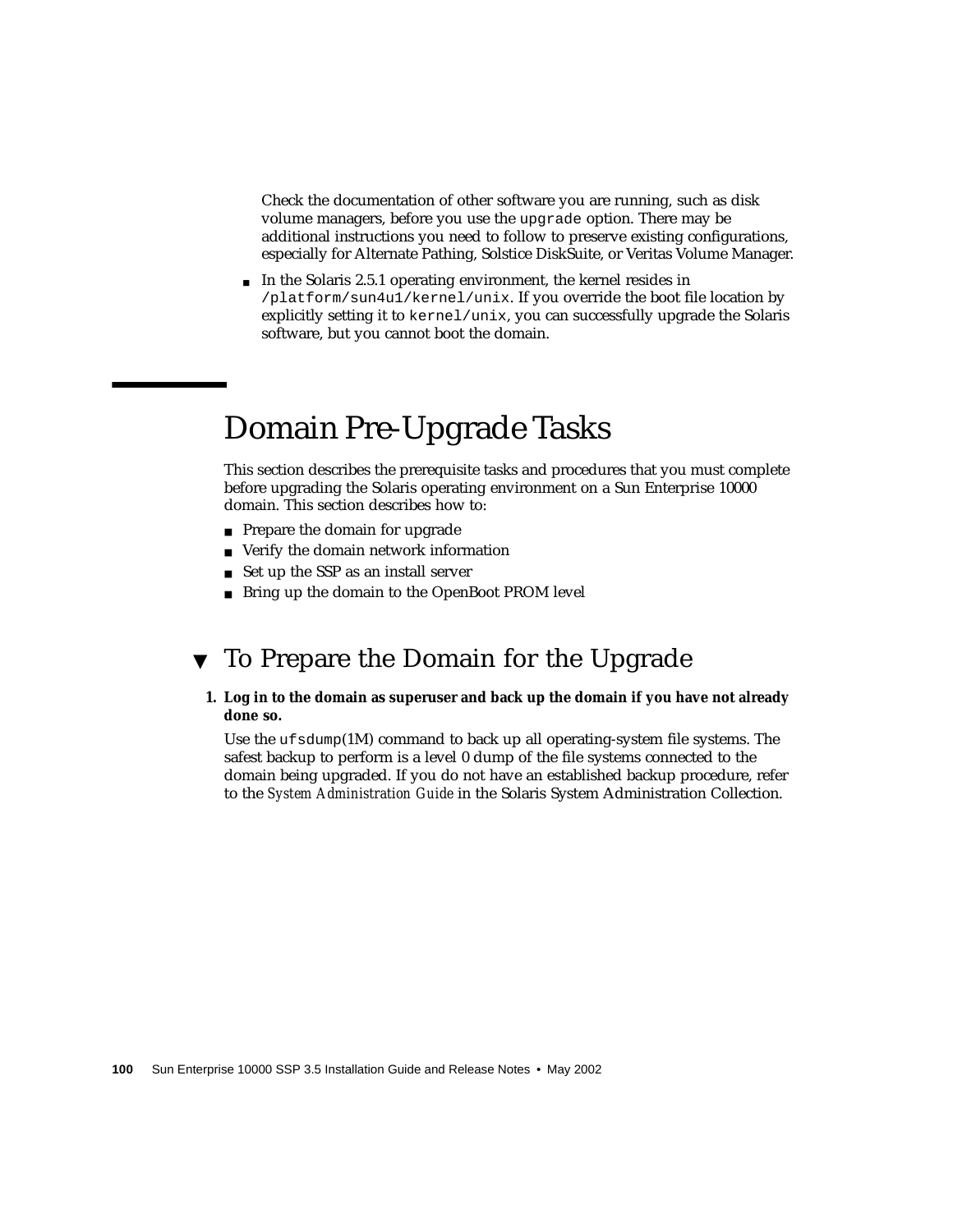#### **2. Preserve symbolic links by replacing those that use absolute paths with ones that use relative paths.**

For example, if  $/usr/openwin$  is a symbolic link to  $/expr/openwin$ , change the symbolic link to ../export/openwin

During an upgrade, the suninstall utility cannot reference symbolic links that use absolute paths because the Solaris installation program mounts the root (/) file system at /a. For example, a symbolic link to /export/openwin would fail because during an upgrade, /export/openwin is really /a/export/openwin

When the suninstall utility cannot reference a symbolic link, it overwrites the symbolic link and installs the software (the installation program does not know that the software exists). As a result, duplicate software is installed, and the upgrade may fail because of insufficient disk space.

#### **3. Preserve symbolic links to automounted file systems.**

Use the Software Manager or the  $pkqrm(TM)$  command to remove packages that create files or directories currently automounted. If you cannot remove a package, you can replace the symbolic link after the upgrade is completed.

The automounter is not active during an upgrade, so the suninstall utility installs any package's files or directories that are symbolic links to automounted file systems. If a symbolic link is overwritten, the upgrade may fail because of insufficient disk space.

**Note –** The /var/mail and /var/news directories, which usually reside on an automounted file system, are not affected by an upgrade.

**4. Prevent unneeded file systems from being mounted by commenting out all the file systems in the** /etc/vfstab **file except root (**/**),** /usr**,** /export,/var**,** /opt**,** /proc**,** /dev/fd**, and** /tmp**(**swap**), if you have not already done so.**

During an upgrade, the suninstall utility attempts to mount all of the file systems listed in the /etc/vfstab file on the root file system being upgraded. If the Solaris installation program cannot mount a file system, it reports the failure and exits.

**5. Comment out all swap partitions that are not on the same controller as the root disk.**

During an upgrade, the suninstall utility attempts to add all of the swap devices listed in the /etc/vfstab file. If the suninstall utility cannot access a swap device, it reports the failure and exits.

**6. If any metadevices exist (for example, disk, network, mirrored, striped, or concatenated) for Alternate Pathing, Solstice DiskSuite, Sun Enterprise Volume Manager™, or Veritas, refer to the installation instructions for those products and perform the appropriate steps to remove the metadevices.**

This step is necessary because the suninstall utility cannot handle metadevices. For more information about these products, refer to their respective user guides.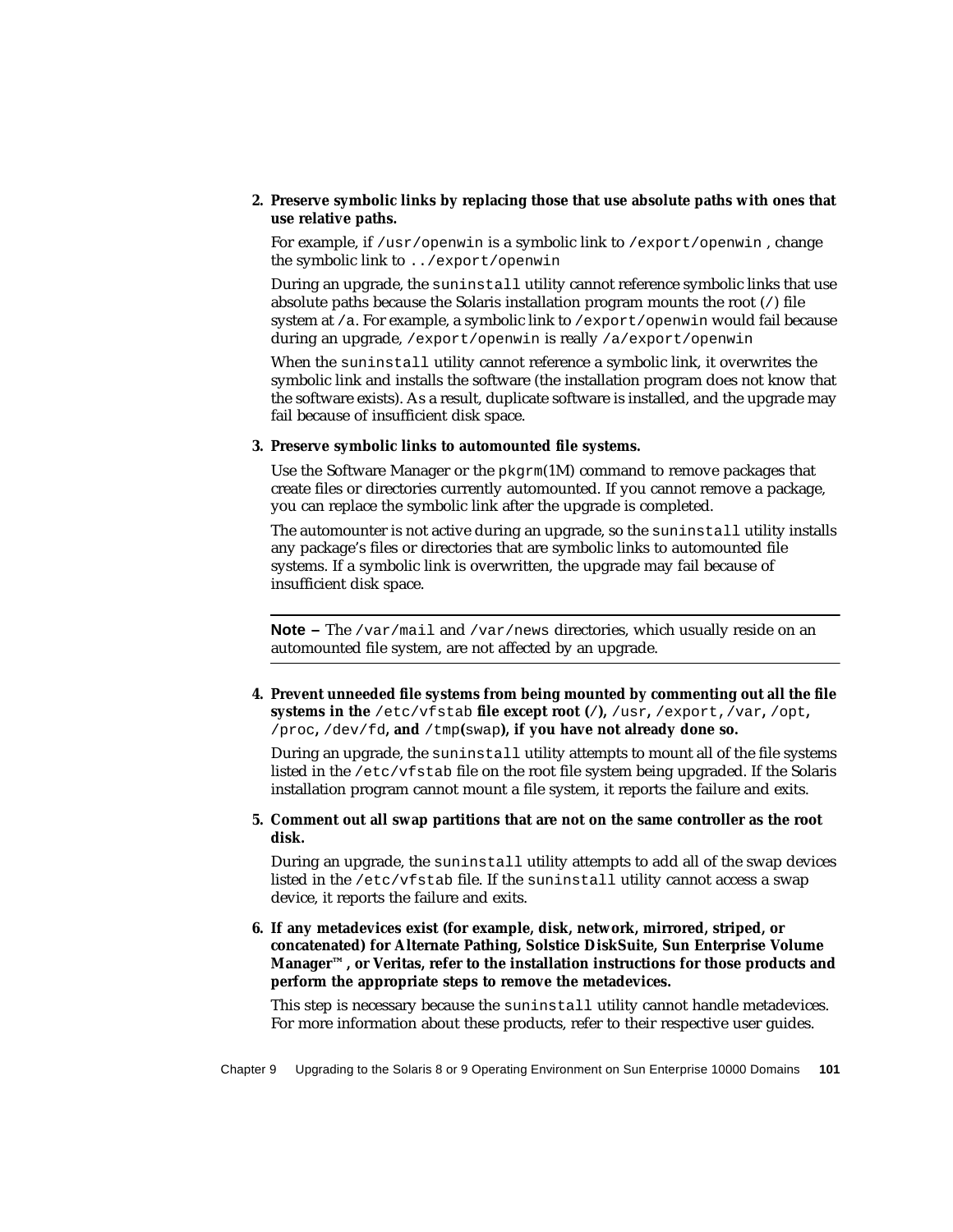

**Caution –** Be sure that all metadevices are removed. If any are not, the upgrade fails.

**7. If you removed metadevices, reboot the domain to ensure that all of the active metadevices are removed.**

*domain\_name*# **init 6**

- **8. If the reboot was successful, log in to the domain as superuser.**
- **9. If you are upgrading from Solaris 2.5.1, remove the** SUNWxntp **packages by using the** pkgrm**(1M) command.**

*domain\_name*# **pkgrm SUNWxntp**

**10. Shut down the domain.**

*domain\_name*# **shutdown -i0 -g60 -y**

**11. From the SSP, rename the domain.**

ssp% **domain\_rename -d** *domain\_name* **-o 5.***x*

where *x* is the version of the SunOS, such as 8 or 9. You are done preparing the domain for the upgrade.

**12. You can now verify the domain network information, as described in the following section.**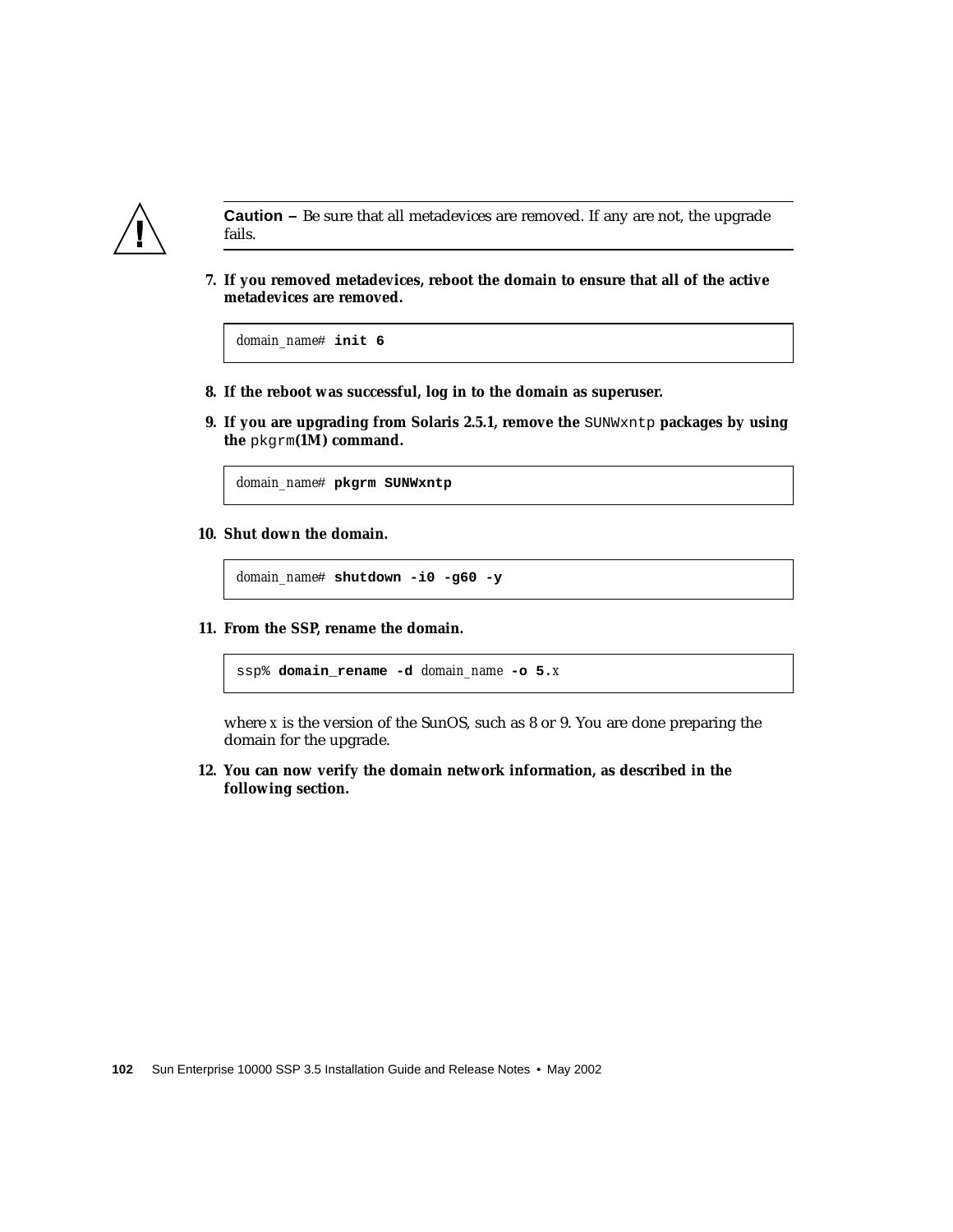## <span id="page-120-0"></span>▼ To Verify the Domain Network Information

For existing machines, the SSP should already be configured with the domain network information; however, to ensure that the information is correct, perform the following steps.

**Note –** If you use NIS at your site, check with your network administrator about what configuration issues must be addressed before you continue the pre-upgrade tasks. NIS issues are out of the scope of this chapter.

- **1. Log in to the SSP as superuser.**
- **2. Verify that the Sun Enterprise 10000 host name and IP address are correct in the** /etc/hosts **file.**

If the information is not correct, see ["To Configure Domain Network Information"](#page-95-0) [on page 78](#page-95-0) for details on updating the domain network information.

**3. Verify that the Sun Enterprise 10000 host name and Ethernet address are correct in the** /etc/ethers **file.**

If the information is not correct, see ["To Configure Domain Network Information"](#page-95-0) [on page 78](#page-95-0) for details on updating the domain network information.

**4. You can now set up the SSP as an install server, as described in the following section.**

## <span id="page-120-1"></span>▼ To Set Up the SSP as an Installation Server

Use the SSP as an install server, from which you upgrade the Solaris software on Sun Enterprise 10000 domains. You will need the Solaris 8 or 9 Software 1 of 2 CD to perform this procedure.

**1. Insert the Solaris 8 or 9 SPARC Solaris 1 of 2 CD into the CD-ROM drive on the SSP.**

Wait for the Volume Manager to mount the CD-ROM.

**2. In the SSP window, change to the** Tools **directory.**

ssp# **cd /cdrom/cdrom0/s0/Solaris\_***x***/Tools**

where *x* is version of the Solaris operating environment, such as 8 or 9.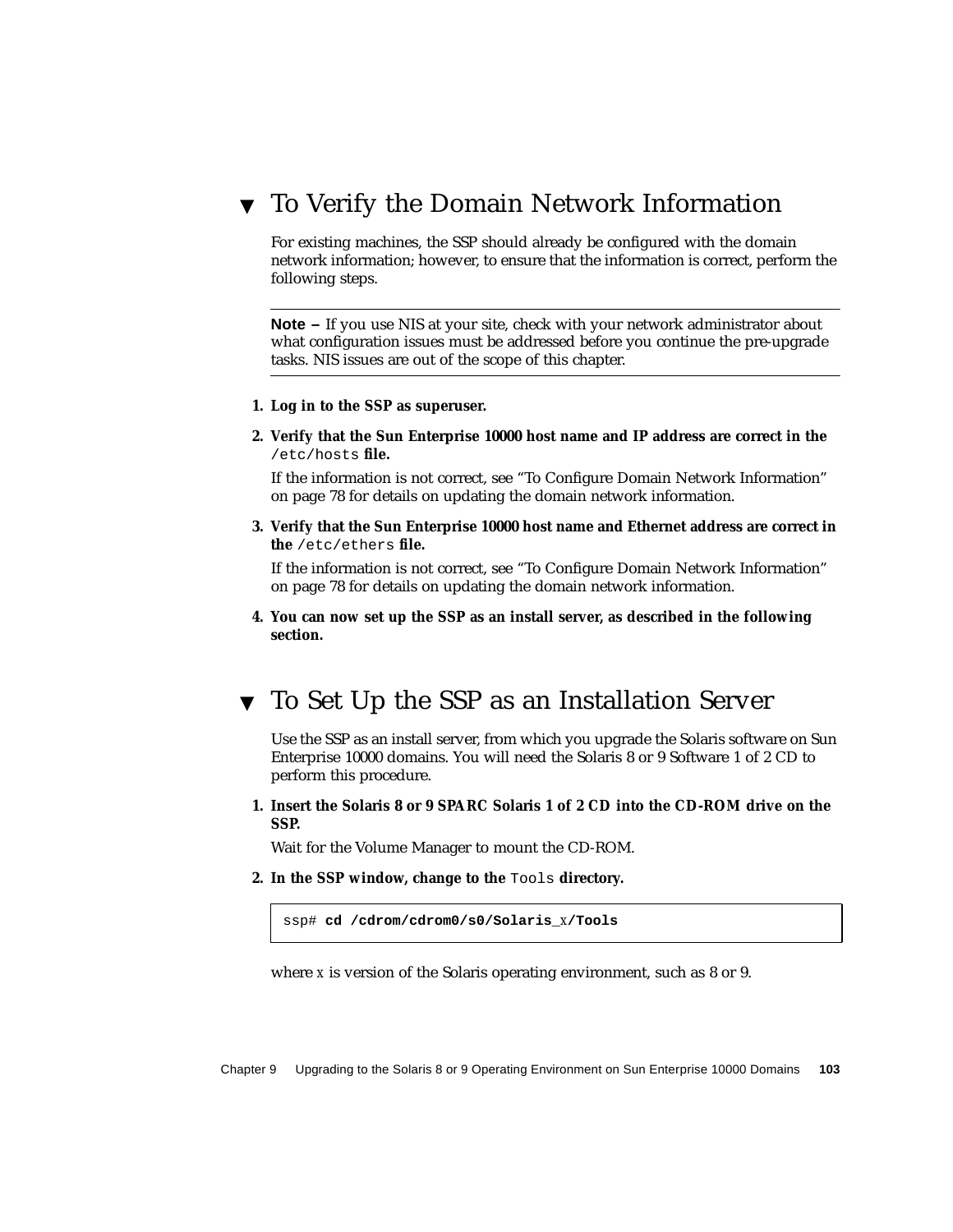**3. Set up the host domain as an install client.**

```
ssp# ./add_install_client domain_name sun4u
```
If the /etc/nsswitch.conf file contains a DNS entry in its host list, you may receive the following warning:

Error: *domain\_name* does not exist in the NIS ethers map.

If you receive this message, you must remove the DNS entry in the /etc/nsswitch.conf file, add the *domain\_name* to the ethers map if the name is not already in the map, and re-run the add\_install\_client(1M) command.

**4. Verify that** nfsd**(1M) is running on the server.**

ssp# **ps -ef | grep nfsd**

If you see any entry containing /usr/lib/nfs/nfsd, then nfsd is running on your system.

**5. If** nfsd **is not running, type:**

ssp# **/etc/init.d/nfs.server start**

**6. Use the** share**(1M) command to share the CD across the network.**

ssp# **share -F nfs -o ro,anon=0 /cdrom/cdrom0/s0**

**7. Exit the superuser level.**

You are done setting up the SSP as a boot server.

**8. You can now bring up the domain, as described in the next section.**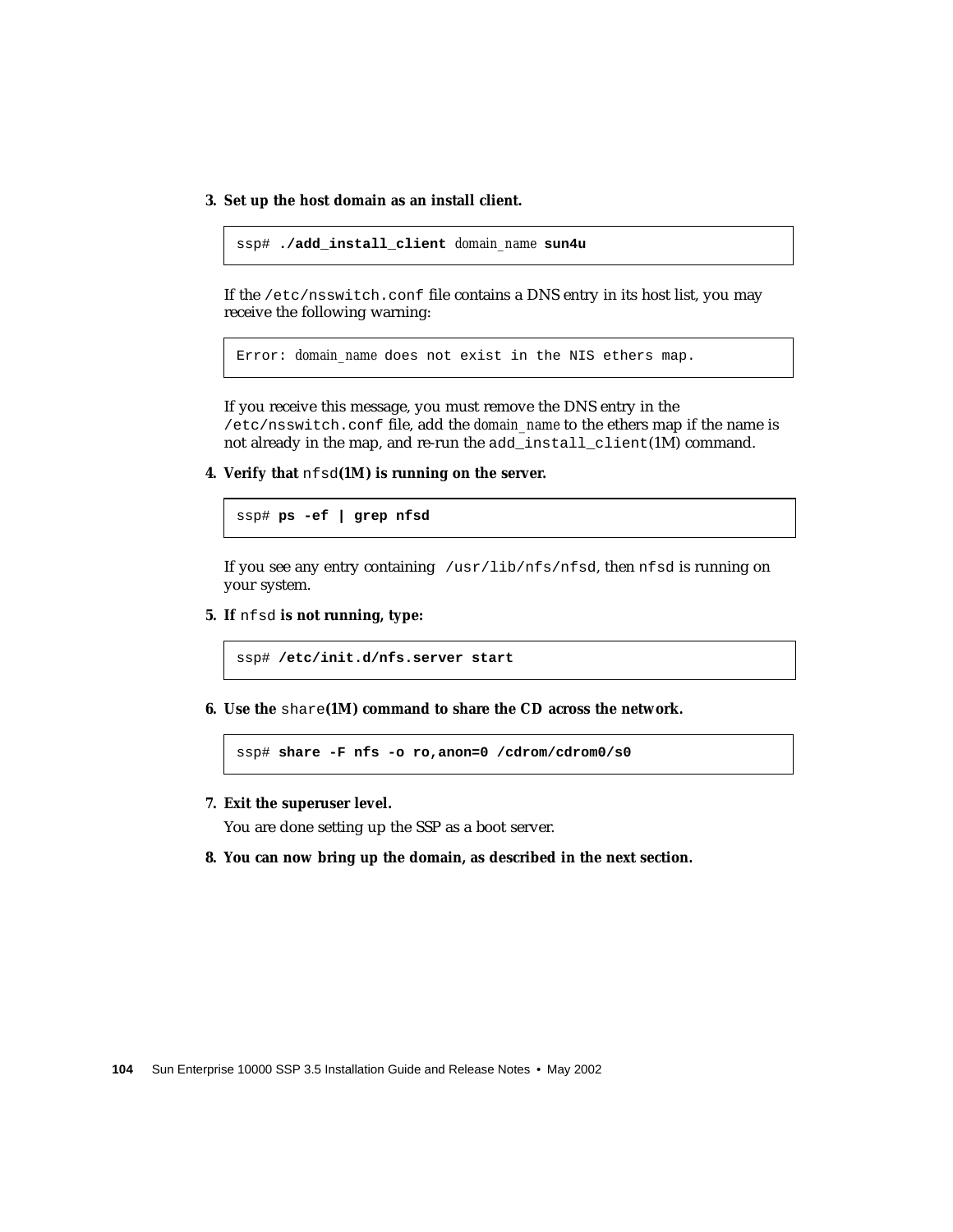## <span id="page-122-0"></span>▼ To Bring Up the Domain to the OpenBoot PROM Level

**1. In an SSP window, ensure that the SUNW\_HOSTNAME variable is set to the proper domain name.**

ssp% **domain\_switch** *domain\_name*

**Note** – The domain switch(1M) command must be executed from the C shell. By default, the SSP window is a C shell.

**2. Use the** domain\_status**(1M) command to verify that the OS version is set to 5.8.**

ssp% **domain\_status -d** *domain\_name*

**3. Bring up the domain.**

ssp% **bringup -A off**

If this is the first domain to be brought up, you will be prompted to configure the centerplane. Type **y** to confirm if you are sure that no other domains are running. Responding yes resets the entire platform; therefore, you must be sure that no other domains are running.

This bringup will configure the Centerplane. Please confirm  $(y/n)$ ? **y** 

After a few minutes the SSP prompt is displayed.

**4. At the** ssp **prompt, open a** netcon**(1M) session.**

ssp% **netcon -g**

After a few minutes the ok prompt is displayed.

You are done bringing up the domain.

**5. You can now set up the OpenBoot PROM, as described in the next section.**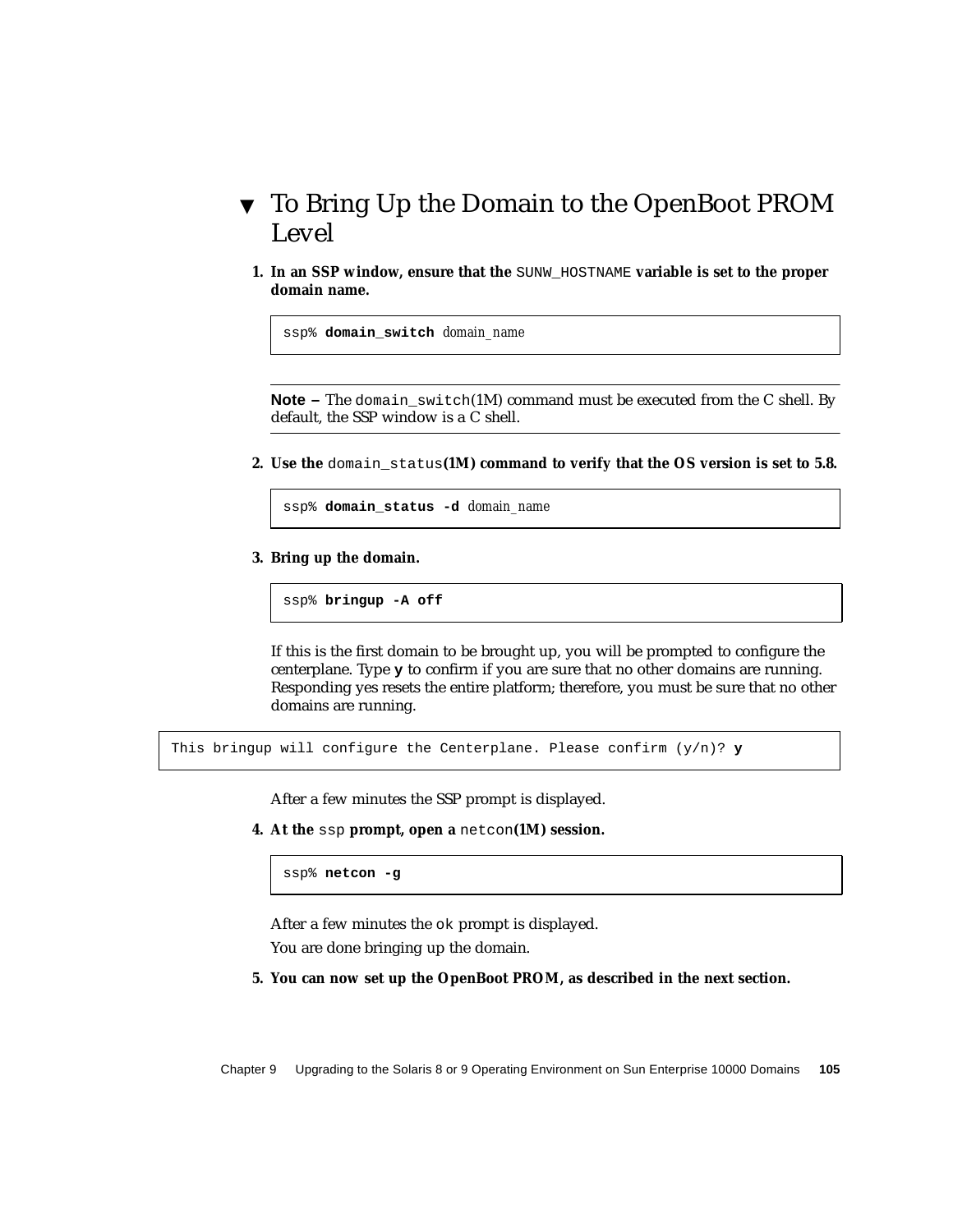## <span id="page-123-0"></span>▼ To Set Up the OpenBoot PROM Environment

#### **1. Drop down to the OpenBoot prompt in the** netcon**(1M) window:**

*domain\_name#* **~#**

#### **2. Use the** devalias **command to check for duplicate device aliases in the OpenBoot PROM.**

The installation and upgrade utility, suninstall, may not work properly if you have defined duplicate devaliases in the OpenBoot PROM. Use the devalias command to check the aliases. The output may resemble the following example:

#### ok **devalias**

| net           | /sbus@41,0/qec@0,20000/qe@1,0                                   |
|---------------|-----------------------------------------------------------------|
| ttya          | /ssp-serial                                                     |
| ssa b example | /sbus@40,0/SUNW,soc@0,0/SUNW,pln@b0000000,XXXXXX/SUNW,ssd@0,0:a |
| ssa a example | /sbus@40,0/SUNW,soc@0,0/SUNW,pln@a0000000,XXXXXX/SUNW,ssd@0,0:a |
| isp example   | /sbus@40,0/OLGC,isp@0,10000/sd@0,0                              |
| net example   | /sbus@40,0/qec@0,20000/qe@0,0                                   |
| net           | /sbus@41,0/qec@0,20000/qe@0,0                                   |
| ok            |                                                                 |

#### **3. If any duplicate entries exist in the** devalias **list, remove them.**

The following example removes the last-created net device alias. You may have to issue a second nvunalias command if the second net alias is the incorrect one. Then issue an nvalias command to create the correct net device alias.

ok **nvunalias net**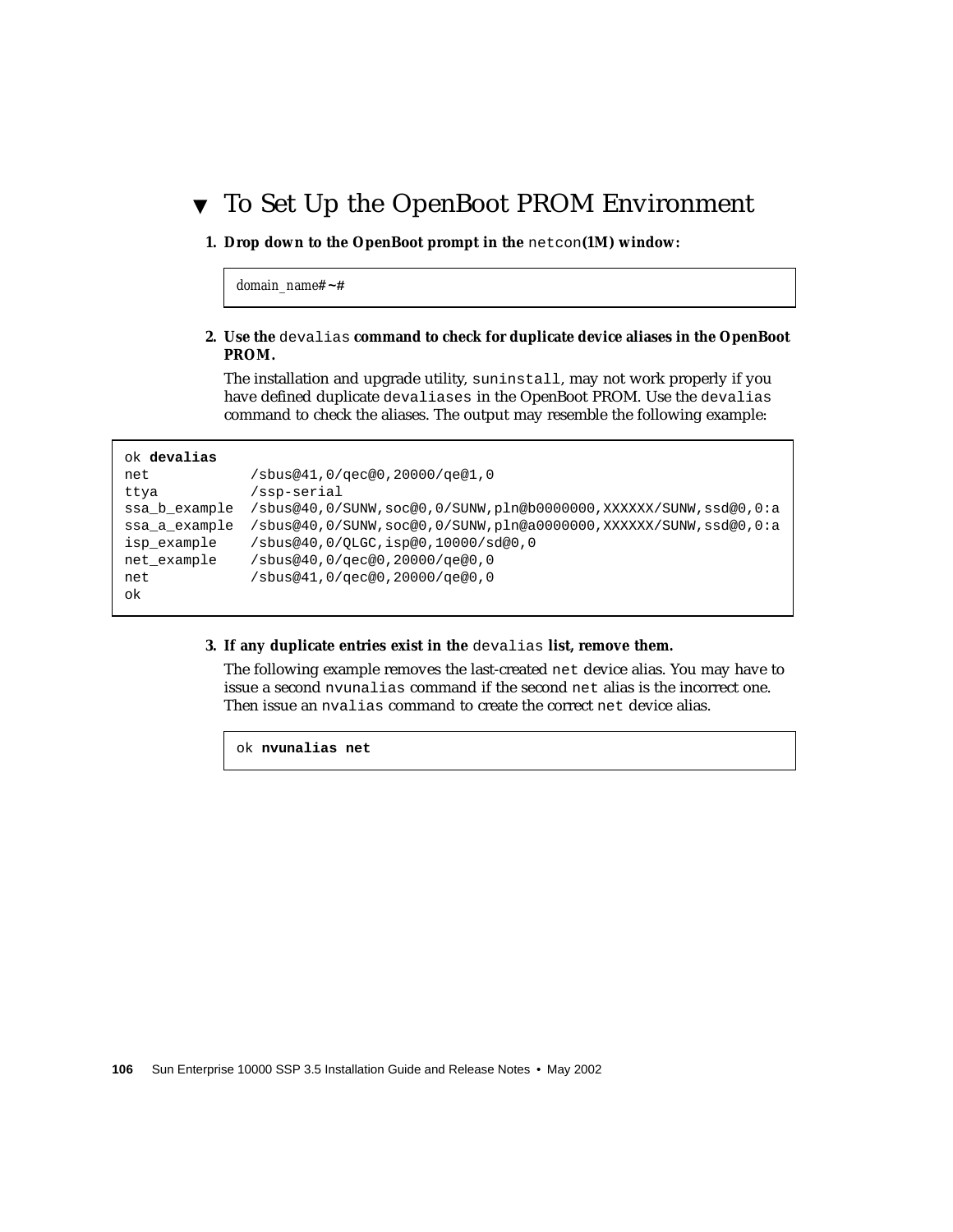**4. Run the** watch-net-all **command to display the functioning network interfaces and determine which device passes all the device tests.**

In the following example for a Sun Quad FastEthernet™ interface, the last network interface is the connection for which all device tests passed. The display on your network may differ from the example below.

```
ok watch-net-all
/sbus@4c,0/SUNW,qfe@0,8c30000
Internal loopback test -- succeeded.
Transceiver check -- failed
/sbus@4c,0/SUNW,qfe@0,8c20000
Internal loopback test -- succeeded.
Transceiver check -- failed
/sbus@4c,0/SUNW,qfe@0,8c10000
Internal loopback test -- succeeded.
Transceiver check -- failed
/sbus@4c,0/SUNW,qfe@0,8c00000
Internal loopback test -- succeeded.
Transceiver check -- passed
Looking for Ethernet Packets.
'.' is a Good Packet. 'X' is a Bad Packet.
Type any key to stop.
```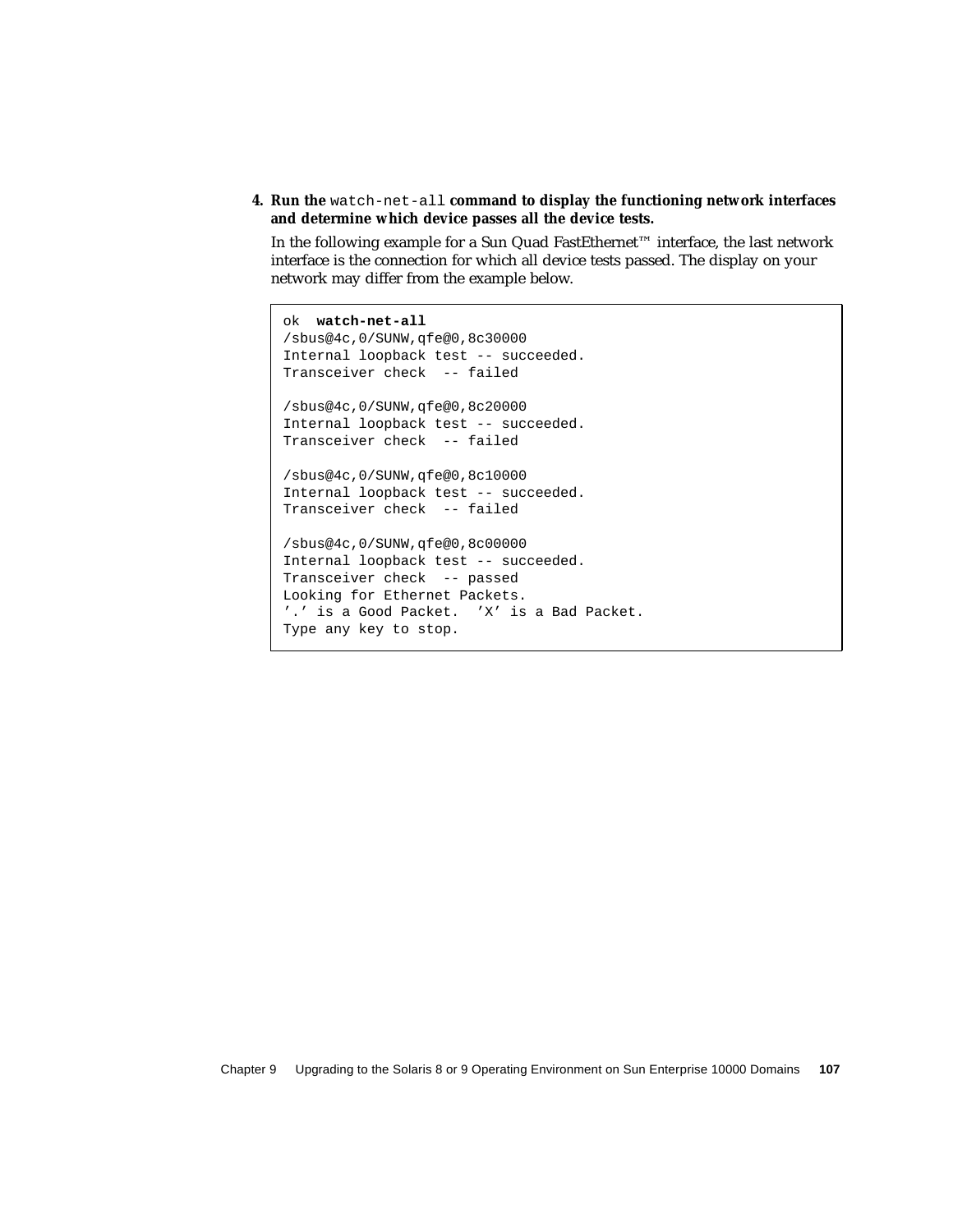#### **5. If a** net **alias does not exist for the network interface that is on the same subnet as the SSP, create one**

ok **nvalias net /sbus@***xx***,0/SUNW,***network\_interface\_card*

where:

*xx* is a hexadecimal value that represents the system board and system I/O slot.

*network\_interface\_card* is the device name that defines a network interface installed in the specified slot.

In the following example,

ok **nvalias net /sbus@4c,0/SUNW,qfe@0,8c00000**

/sbus@4c,0 refers to system board 3 and SBus 0.

The /SUNW, qfe@0 portion of the device name defines a Sun Quad FastEthernet network interface installed in Slot 0. This information is site-specific; thus, your configuration may vary.

The following table contains the SBus numbers used in the devalias file.

| system board | sysio 0     | sysio 1     | system board | sysio 0     | sysio 1     |
|--------------|-------------|-------------|--------------|-------------|-------------|
| $\Omega$     | $/s$ bus@40 | $/s$ bus@41 | 8            | $/s$ bus@60 | $/s$ bus@61 |
| 1            | $/s$ bus@44 | $/s$ bus@45 | 9            | $/s$ bus@64 | $/$ sbus@65 |
| 2            | $/s$ bus@48 | $/s$ bus@49 | 10           | /sbus@68    | $/s$ bus@69 |
| 3            | /sbus@4c    | /sbus@4d    | 11           | /sbus@6c    | /sbus@6d    |
| 4            | $/s$ bus@50 | /sbus@51    | 12           | /sbus@70    | /sbus@71    |
| 5            | $/s$ bus@54 | $/s$ bus@55 | 13           | /sbus@74    | $/s$ bus@75 |
| 6            | $/s$ bus@58 | $/s$ bus@59 | 14           | /sbus@78    | $/s$ bus@79 |
| 7            | /sbus@5c    | /sbus@5d    | 15           | /sbus@7c    | /sbus@7d    |

**TABLE 9-2** SBus Numbers in the devalias File

#### **6. You can now upgrade the Solaris operating environment, as described in the following section.**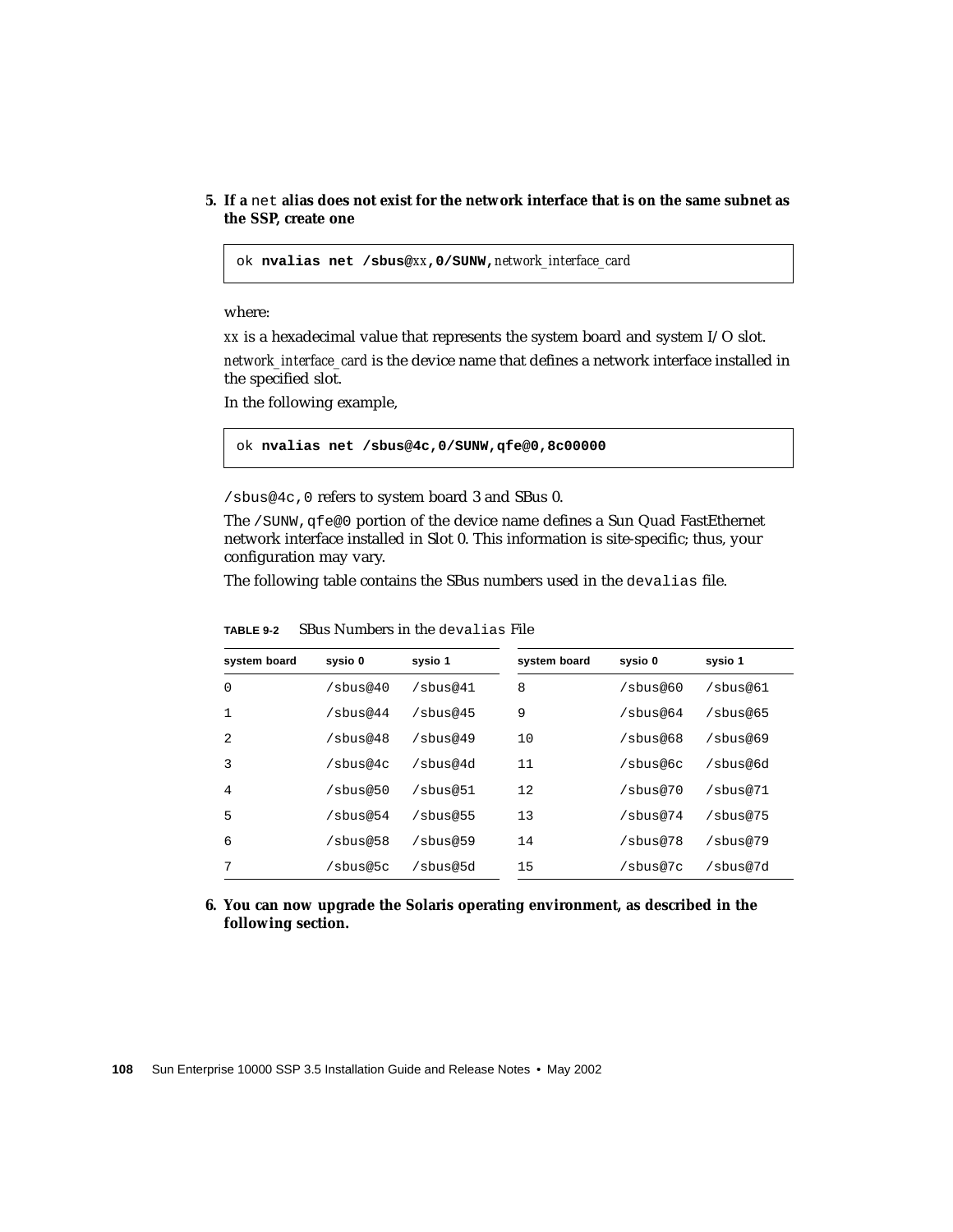# <span id="page-126-0"></span>Domain Upgrade Tasks

This section explains the tasks specific to the installation of the Solaris operating environment on a Sun Enterprise 10000 domain, using the SSP as an install server (for details, see ["To Set Up the SSP as an Installation Server" on page 103\)](#page-120-1). For general instructions on installing the Solaris operating environment from a remote CD-ROM, refer to the *Solaris 8 Advanced Installation Guide* or the *Solaris 9 Installation Guide*.

This section describes how to:

- Run boot net to install the Solaris operating environment
- Finish the suninstall process

The steps that follow modify the suninstall procedures. For more details, refer to the Solaris installation instructions in your Solaris Media Kit.

## <span id="page-126-1"></span>▼ To boot net the Operating Environment to the Domain

● **In the** netcon**(1M) window, boot the system from the network.**

ok **boot net**

**Note –** You should have an alias (usually net) in the OpenBoot PROM for the proper network interface. Use that alias with the  $boot(1M)$  command, as shown in the example above. Otherwise, you must type in the complete OpenBoot PROM device path. If you specify an alias (or path) that does not describe the proper network interface, the boot(1M) command will fail.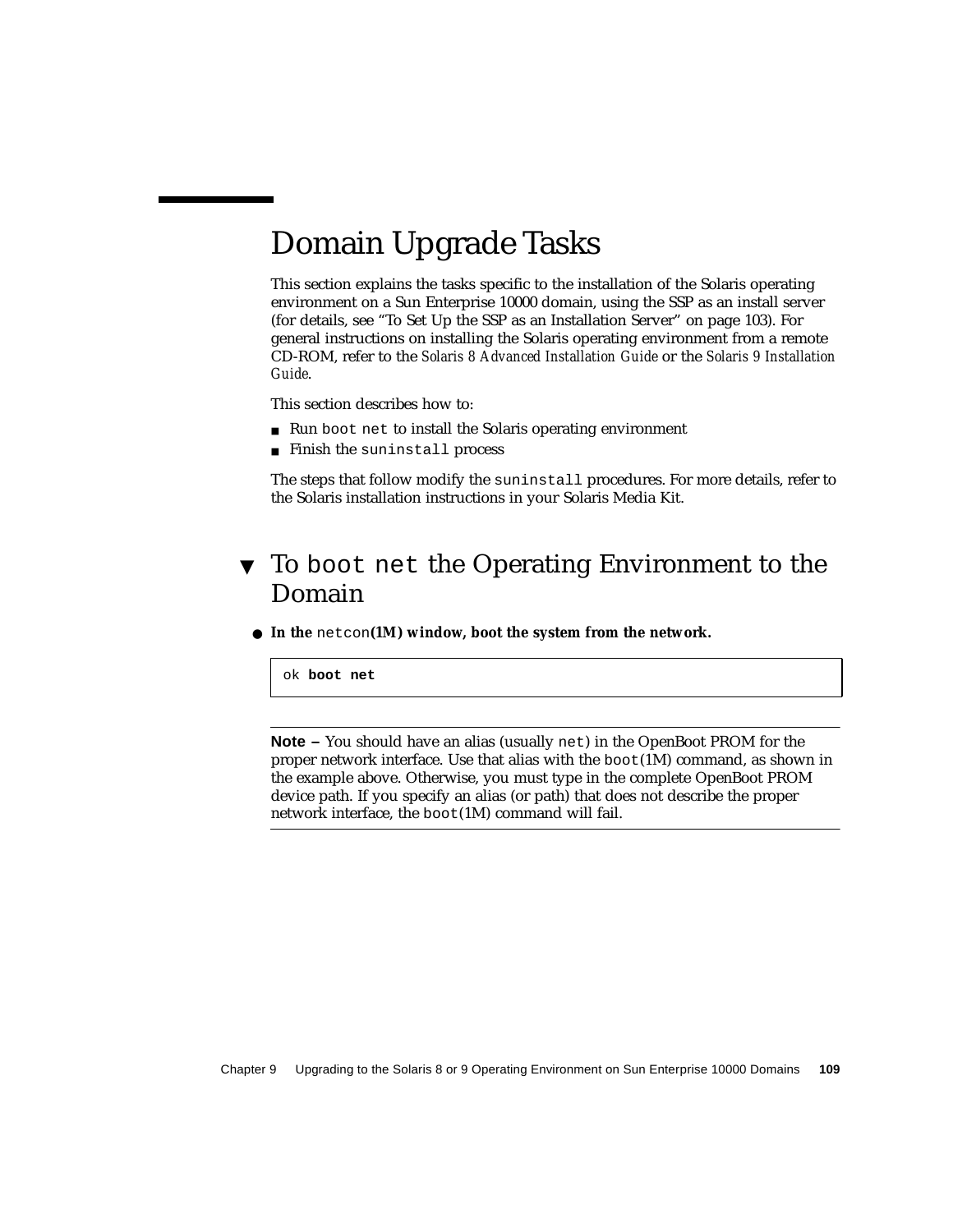The boot net command starts the suninstall utility. This utility prompts you to provide site and platform-specific information. The following table describes the Sun Enterprise 10000-specific information that you need to provide during the upgrade.

| Prompt                                                                       | <b>Description</b>                                                                                                                                                                                                                                                              |
|------------------------------------------------------------------------------|---------------------------------------------------------------------------------------------------------------------------------------------------------------------------------------------------------------------------------------------------------------------------------|
| Please enter the<br>hostname of the SSP for<br>domain_name<br>[default name] | Enter the floating host name for your SSP. Note that the default<br>value appends -ssp-main to the platform name. For example<br>if the platform name is allxf5, the default value is<br>allxf5-ssp-main.                                                                       |
| Solaris interactive<br>installation                                          | Select Upgrade.                                                                                                                                                                                                                                                                 |
| Select version to upgrade                                                    | Select the disk(s) on which the software is to be installed. If you<br>choose a drive other than the one designated as the boot drive,<br>a warning message appears. Be sure that you choose the new<br>drive as the boot drive. You can choose whether to continue, or<br>not. |
| Profile                                                                      | Verify that the information displayed is correct and that Entire<br>Distribution plus OEM Support is selected.                                                                                                                                                                  |

**TABLE 9-3** Upgrade Prompts Specific to the Sun Enterprise 10000 Server

For details on changing the installation CDs during the upgrade, see the following section.

## <span id="page-127-0"></span>▼ To Finish the Upgrade Process

As you proceed with the installation process, you will have to change CDs. This process requires that you unshare the CD in the CD-ROM drive and share the next CD to be installed.

- **1. In another window, log into the SSP as superuser.**
- **2. Unshare the CD, then eject it from the CD-ROM drive.**

```
ssp# unshare /cdrom/cdrom/s0
ssp# eject cdrom
```
**3. Insert the next CD in the CD-ROM drive and share it.**

ssp# **share -F nfs -o ro, anon=0 /cdrom/cdrom0**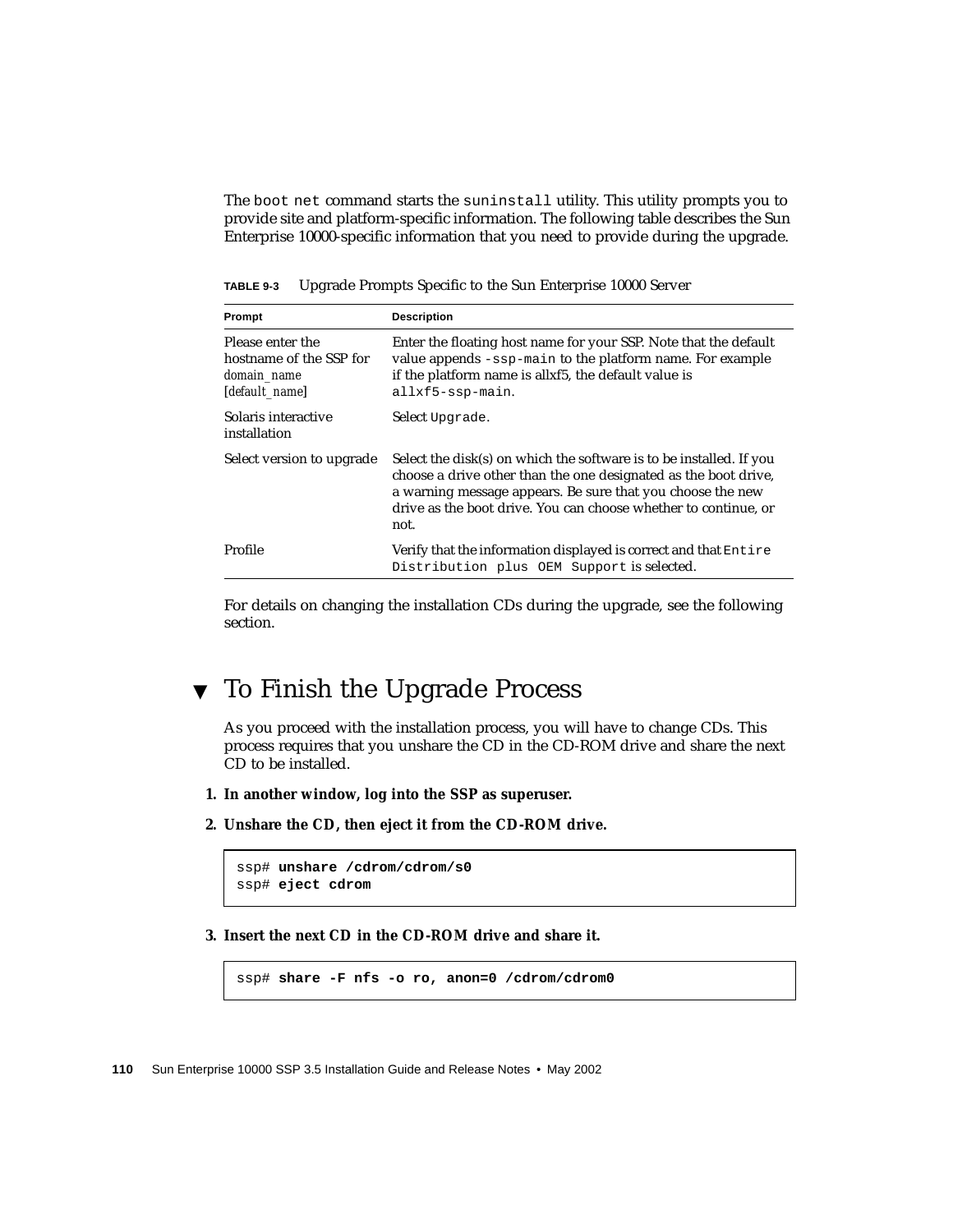**4. From the domain installation window, where you are prompted for the installation image, specify the path of the CD image:**

```
sspname: /cdrom/cdrom0
```
**5. Unshare the CD, then eject it from the CD-ROM drive.**

```
ssp# unshare /cdrom/cdrom0
ssp# eject cdrom
```
**Note** – The path that you specify for unsharing the CD must be identical to the path specified for the sharing the CD. Otherwise, you will encounter an error when you unshare the CD.

- **6. Repeat Steps 3, 4, and 5 for each CD to be installed.**
- **7. After the last CD is installed, reboot the domain, unless you indicated earlier in the upgrade process to have the domain automatically rebooted.**
- **8. Continue with the domain post-installation tasks, which are described in the next section.**

## <span id="page-128-0"></span>Domain Post-Upgrade Tasks

This section describes the tasks that you must complete after installing the Solaris operating environment on a Sun Enterprise 10000 domain. This section describes how to:

- Configure the default boot disk
- Install additional software packages
- Configure the Network Time Protocol (NTP) configuration file
- Verify the domain upgrade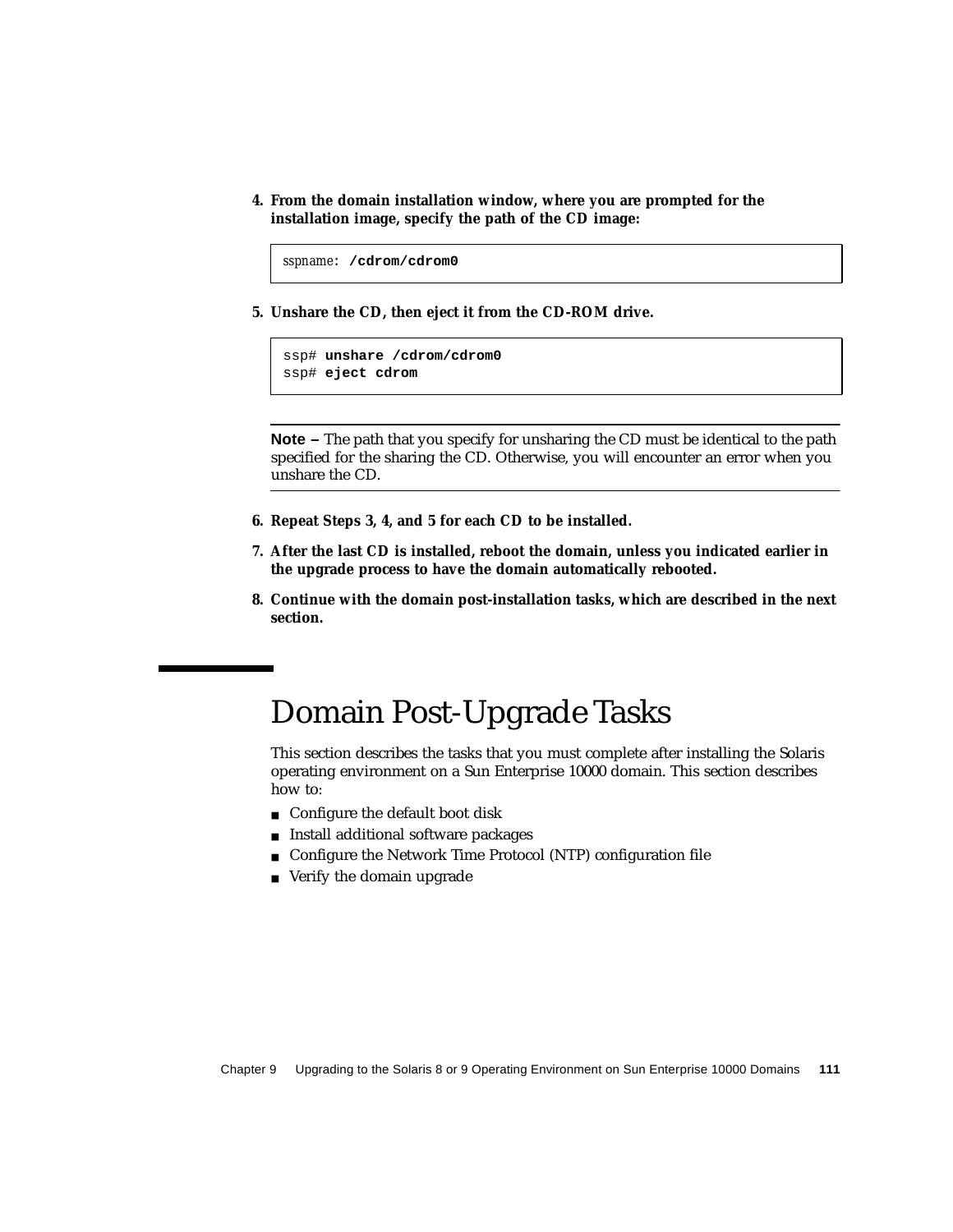## <span id="page-129-0"></span>▼ To Configure the Default Boot Disk

**1. After the operating system is loaded and the superuser prompt is displayed, list the** devices **entry for your boot disk.**

```
domain_name# ls -l /dev/dsk/root_partition_device
```
where *root\_partition\_device* is in the form c*x*t*x*d*x*s*x*.

If you need a list of the device types for each partition, type the following in the root directory:

*domain\_name*# **df -lk**

<span id="page-129-1"></span>**2. Copy the part of the device string that begins with either** /sbus **or** /pci**.**

Example:

/sbus@65,0/SUNW,fas@1,8800000/sd@3,0:a.

Record your device string in a place where you can easily refer to it.

Use the device string for the device to be used as the default boot device. At this point in the installation, you can set it to any valid boot disk in the domain.

**3. In the** netcon**(1M) window, drop down to the OpenBoot PROM prompt.**

*domain\_name*# **~#**

**4. Assign the device string to an alias (see [Step 2](#page-129-1) for the** *device\_string***).**

ok nvalias *bootdisk\_alias device\_string*

As in this example, the nvalias command should be entered on a single line.

#### **5. Store the cache for the device.**

ok **nvstore**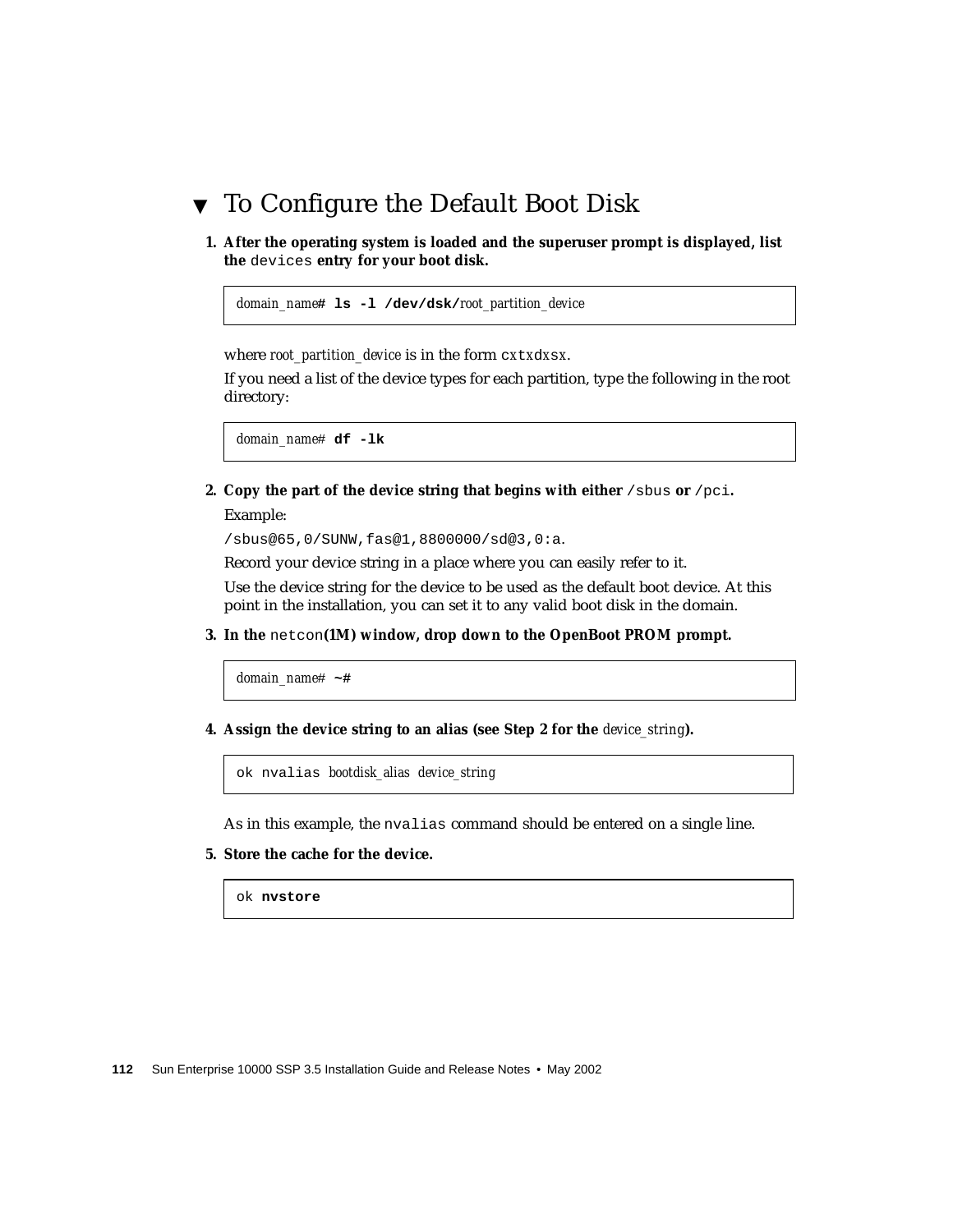**6. Use the** setenv **command to set the default boot-disk alias to the correct device.**

```
ok setenv boot-device bootdisk_alias
```
where *bootdisk\_alias* corresponds to the user-defined alias you established in Step 4.

The device should correspond to the device that you want to use as the boot disk, which may be different than the device on which you just installed the Solaris operating environment.

**7. At the OpenBoot PROM prompt, type** go **to exit the OpenBoot PROM and return to the domain prompt.**

ok **go**

You are done configuring the default boot device.

**8. You can now install additional software packages, as explained in the next section.**

## <span id="page-130-0"></span>▼ To Install Additional Software Packages

Additional software packages are in separate media. Install the software packages one at a time, from the appropriate media. For example, you can install packages, such as the AnswerBook2 package from the Sun Computer Systems Supplement CD.

**1. In an SSP window, use the unshare(1M) command and eject the CD in the CDROM drive.**

```
ssp# unshare /cdrom/cdrom0
ssp# eject cdrom
```
- **2. Insert the appropriate installation CD into the CD-ROM drive on the SSP.**
- **3. Log in as superuser on the SSP and share the CD-ROM.**

ssp# **share -F nfs -o ro,anon=0 /cdrom/cdrom0**

**4. Log in to the domain as superuser in the** netcon**(1M) window.**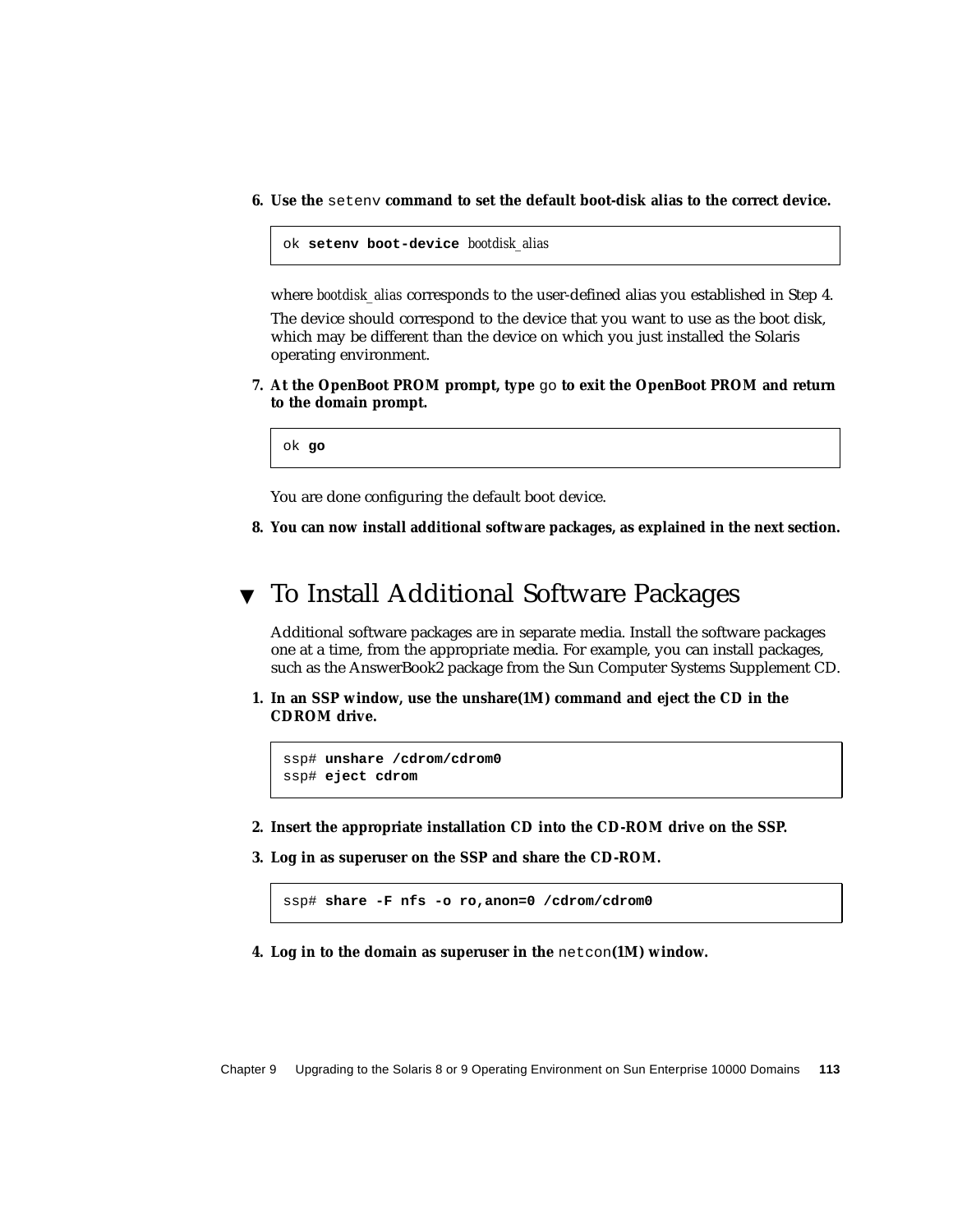**5. Create and mount the** /cdrom **directory on the domain.**

```
domain_name# mkdir /cdrom
domain_name# mount ssp_name:/cdrom/cdrom0 /cdrom
```
#### **6. Add the software package. For example,**

*domain\_name*# **cd /cdrom/***install\_disk\_name domain\_name*# **pkgadd -d .** *software\_package\_name*

where:

*install\_disk\_name* is the name of the installation disk from which you are installing *software\_package\_name* is the name of the software package you are adding.

The pkgadd(1M) command may display several messages and ask several installation questions for each package, some relating to space, others asking whether it is OK to continue. After answering these questions, and when asked whether to proceed, answer  $y$  to indicate yes.

**7. In the** netcon(1M) **window, unmount the CD.**

```
domain_name# cd /
domain_name# umount /cdrom
```
**8. Log in to the SSP as superuser and remove the installation CD from the CD-ROM drive.**

```
ssp# cd /
ssp# unshare /cdrom/cdrom0
ssp# eject cdrom
```
**9. Install and configure any other purchased software packages.**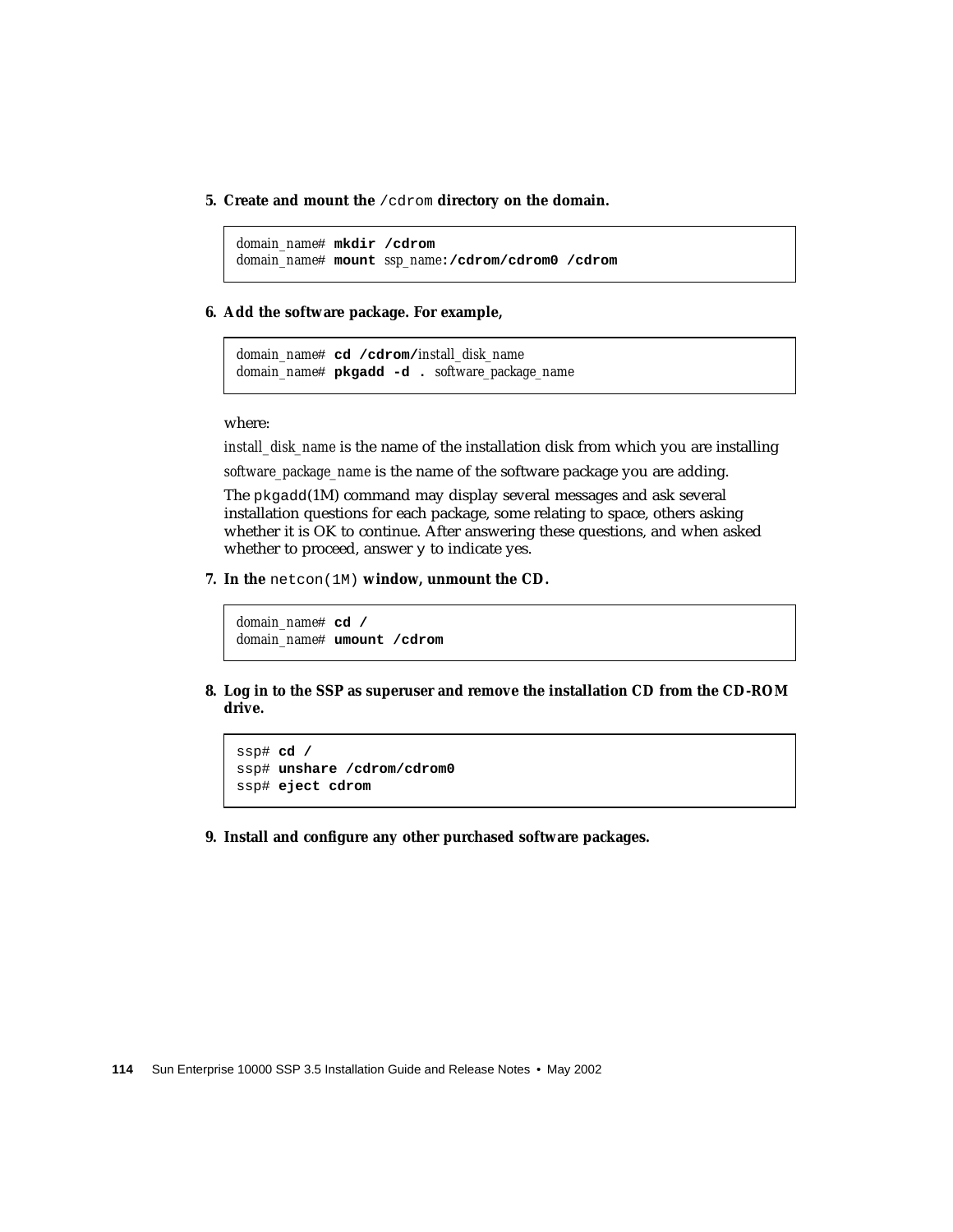## <span id="page-132-0"></span>▼ To Configure the NTP Packages

**1. After you install any additional software packages, configure the** ntp.conf **file for each domain, to synchronize clocks between the SSP and its domain.**

For details on configuring the domain ntp.conf file, which resides at /etc/inet/ntp.conf, refer to ["Configuring the Network Time Protocol Daemon"](#page-65-0) [on page 48](#page-65-0).

For more information about NTP commands, refer to the  $xntp(1M)$  man page in the man Pages(1M): System Administration Commands section of the Solaris Administration AnswerBook2 Collection.

**2. You can now verify the upgrade, as described in the following section.**

## <span id="page-132-1"></span>▼ To Verify the Upgrade

**Note** – If you removed any metadevices (disks and networks) as described in ["To](#page-117-1) [Prepare the Domain for the Upgrade" on page 100,](#page-117-1) refer to the installation instructions for each product (for example, Alternate Pathing, Solstice DiskSuite, and Veritas Volume Manager) to recreate the metadevices.

- **1. Uncomment all swap partitions that are not on the same controller as the root disk.**
- **2. Check the operating mode.**

*domain\_name*# **isainfo -k**

If you are running in 64-bit mode, you should get the following output:

sparcv9

If you are running in 32-bit mode, you should get the following output:

sparc

**3. From the SSP window, use the** ps**(1) command to ensure that the Event Detector Daemon (EDD) is running and the** edd\_cmd**(1M) command to ensure that the EDD is running in the proper mode before you attempt to reboot the domain (refer to the** edd**(1M) man page).**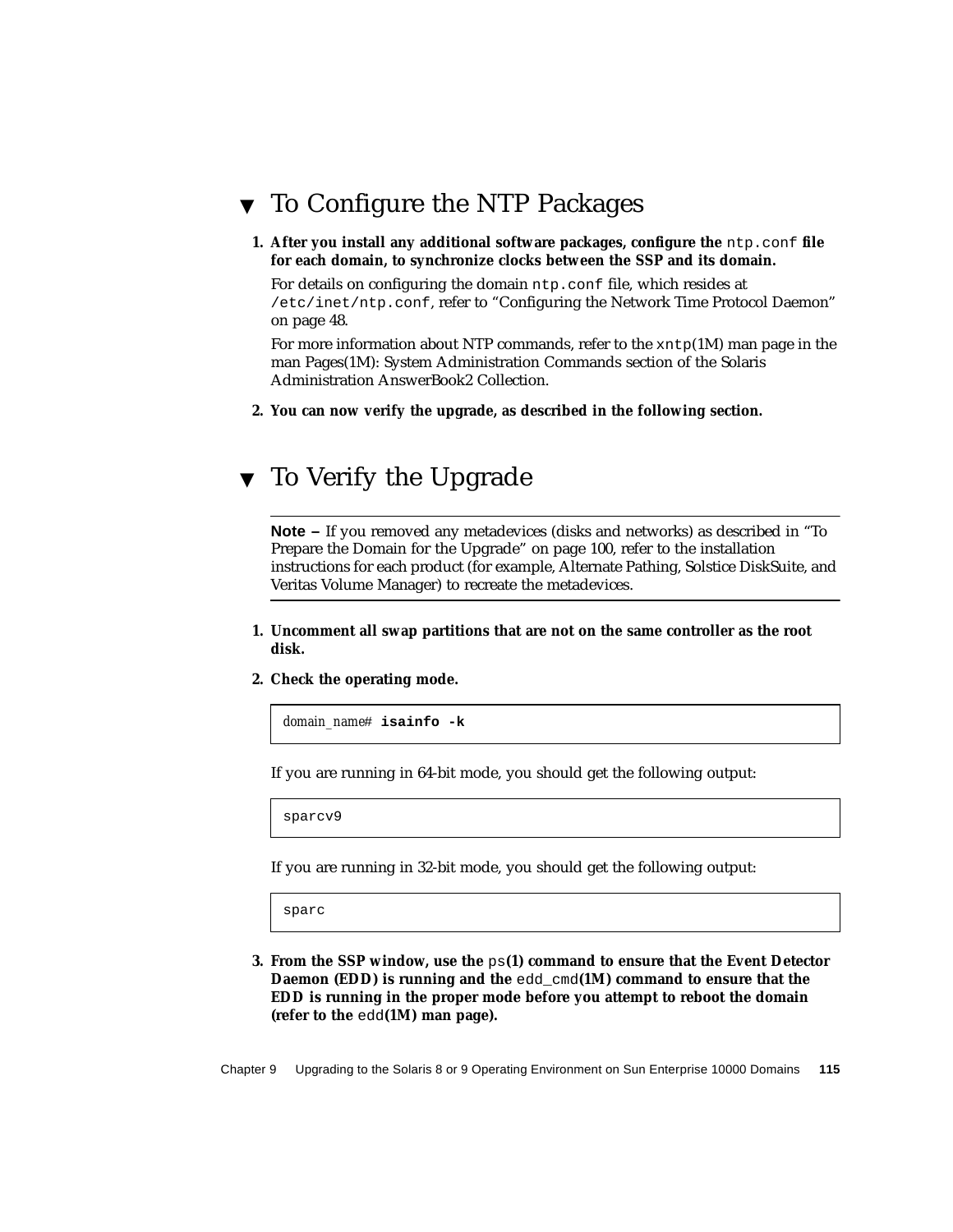**4. If you intend to run DR model 3.0 on the domain, consider switching DR models (from model 2.0 to 3.0) at this time, then proceed to Step 5.**

If you switch DR models now, you can avoid a reboot of the domain later. For details on how to switch DR models, refer to the *Sun Enterprise 10000 Dynamic Reconfiguration User Guide.*

**5. Reboot the domain with the proper operating mode.**

For the Solaris 8 10/01 operating environment, you can use either the 32-bit mode or the 64-bit mode. The 64-bit mode is the default for all sun4u platforms.

■ **For 32-bit mode, type:**

*domain\_name*# **reboot "***bootdisk\_alias* **kernel/unix**"

■ For 64-bit mode, type one of the following commands.

If you are already in 32-bit mode, use the following command.

*domain\_name*# **reboot** *bootdisk\_alias*

If the domain is on the default disk, you do not need to specify the *bootdisk\_alias*.

If you are switching from the 32-bit mode to the 64-bit mode, use the following command.

*domain\_name*# **reboot "***bootdisk\_alias* **kernel/sparcv9/unix**"

You are done with the upgrade process.

## <span id="page-133-0"></span>Licensing Your Software

The Sun Enterprise 10000 domain feature requires different approaches to software licensing than systems that cannot be logically partitioned.

### FLEXlm-Based Licensing

License management (the license server) is normally tied to a machine host ID. On a Sun Enterprise 10000 system, the license server is tied to the domain host ID. Each domain receives its own domain host ID.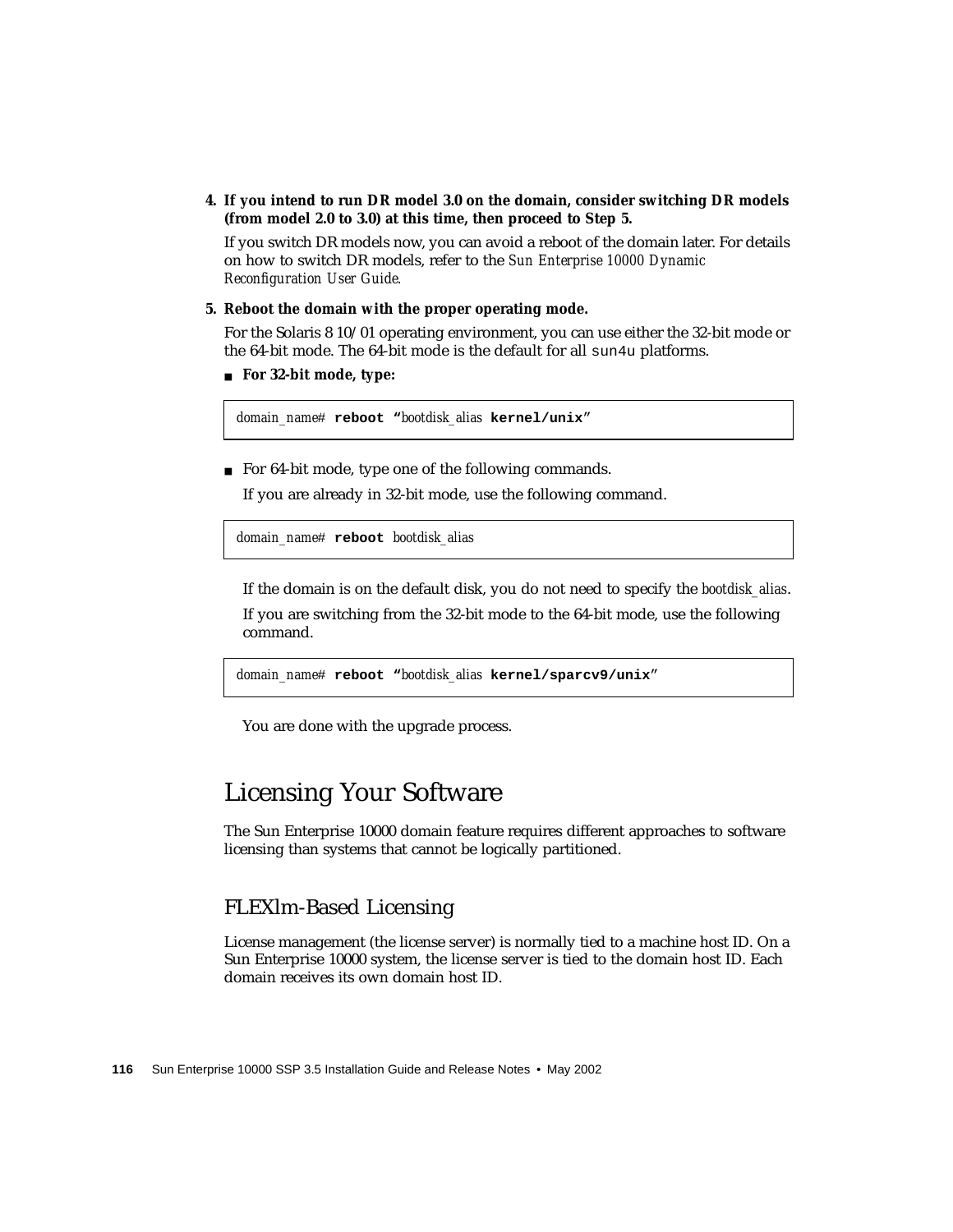Therefore, if licensing is installed on a Sun Enterprise 10000 system, it must be installed in a domain that will not be removed. Adding or removing processors from the domain will not affect licensing, as long as the domain always has at least one active processor.

If licensing ever needs to be moved from one domain to another, the licenses will need to be regenerated using the new domain host ID. This is identical to the situation when moving the license server from one machine to another. This process is called a *server move*; contact the Sun License Center to request a *server move*.

For more licensing information, use the following Sun License Center URL:

http://www.sun.com/licensing

## ▼ To Obtain the Sun Enterprise 10000 System Domain Host ID

● **Type** hostid **in a shell window.**

### Other Software Licensing

Other software vendors may have unique software licensing policies for their products running on Sun Enterprise 10000 systems. All major independent service providers have been notified and should have software policies in place. For additional information, contact your Sun service provider.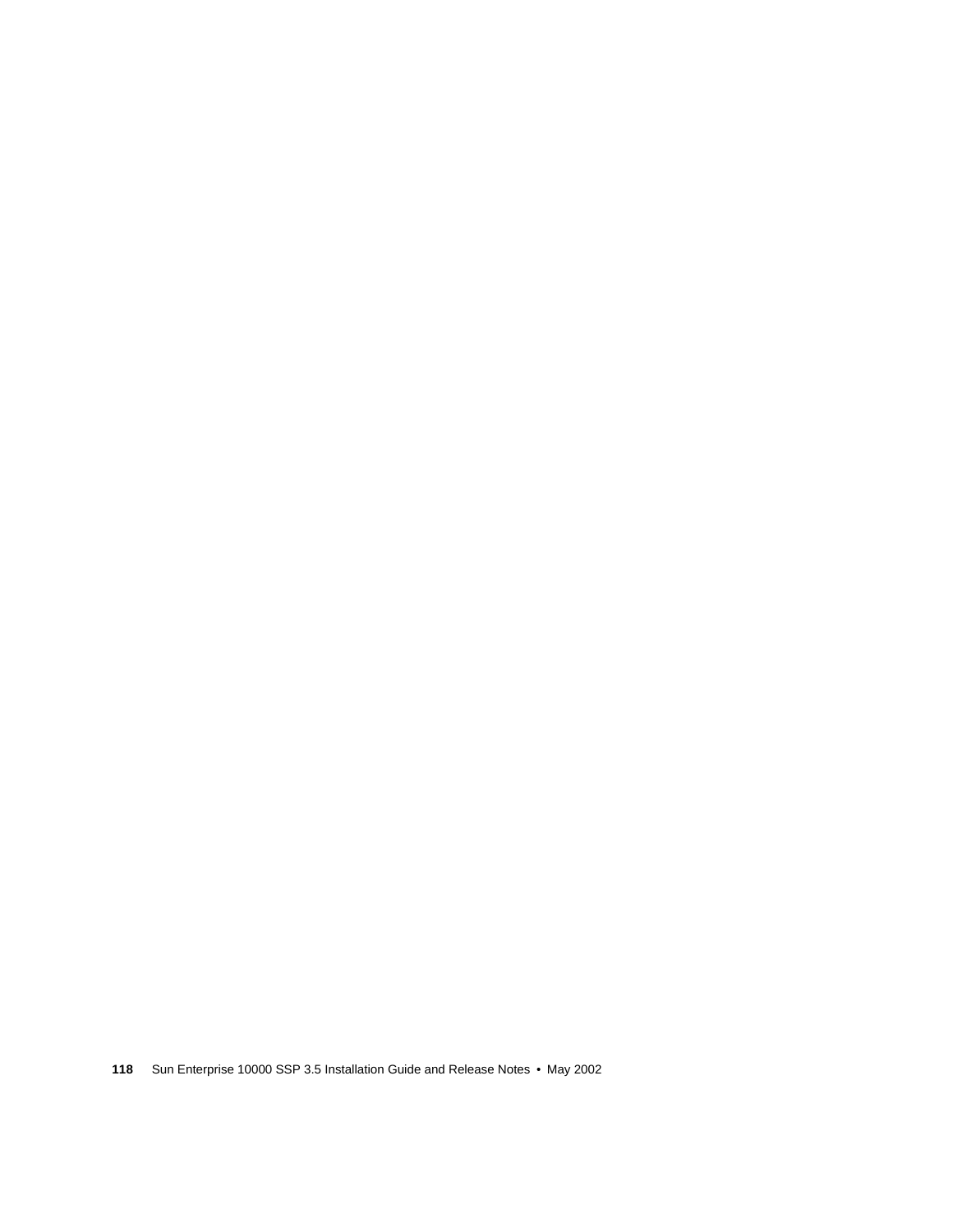# Configuring the SSP Network

If you are installing the SSP software on a new disk, and have already performed a fresh install of the Solaris operating environment, you need to configure the SSP network files before performing a fresh install of the SSP software.

This appendix describes the following SSP network configurations:

- Two subnets
- Three subnets
- Spare SSP

[TABLE A-1](#page-136-0) and [FIGURE A-1](#page-137-0) describe the two-subnet network configuration.

**Note –** In a two-subnet configuration (one SSP, one hub, and one control board), automatic SSP and control board failover are disabled. In a three-subnet configuration (one SSP, two hubs, and two control boards), control board failover is enabled, but SSP failover is disabled. In a spare SSP configuration (two SSPs, two hubs, and two control boards), both SSP and control board failover is enabled. For details on supported failover configurations, see [Chapter 2](#page-30-0).

| <b>TABLE A-1</b> |  |  |  |  | <b>Two-Subnet Network Configuration</b> |
|------------------|--|--|--|--|-----------------------------------------|
|------------------|--|--|--|--|-----------------------------------------|

<span id="page-136-0"></span>

| Subnet  | Name                               | <b>Description</b>        |
|---------|------------------------------------|---------------------------|
| Primary | Domain Subnet or dom subnet        | SSP and the domains       |
| Second  | Control Board Subnet or cb0 subnet | SSP and the control board |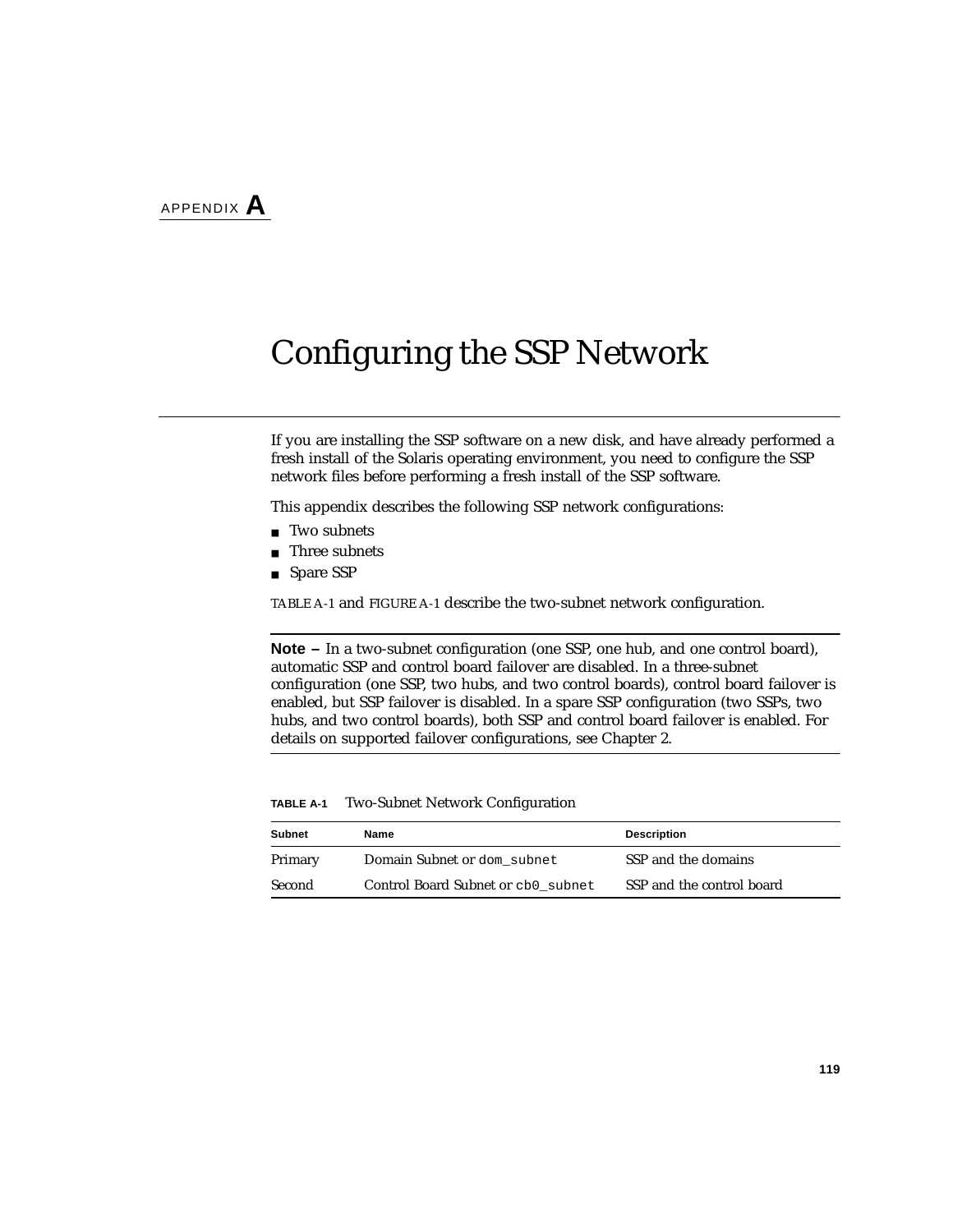

<span id="page-137-0"></span>**FIGURE A-1** Two-Subnet Network Configuration

In [FIGURE A-1,](#page-137-0) the built-in port is le0 for a SPARCstation 5 and hme0 for a Sun Ultra 5 and a Sun Enterprise 250 system.

[TABLE A-2](#page-137-1) and [FIGURE A-2](#page-138-0) describe the three-subnet network configuration.

<span id="page-137-1"></span>

| TABLE A-2 |  | Three-Subnet Network Configuration |
|-----------|--|------------------------------------|
|-----------|--|------------------------------------|

| <b>Subnet</b> | Name                                 | <b>Description</b>               |
|---------------|--------------------------------------|----------------------------------|
| Primary       | Domain Subnet or dom_subnet          | SSP and the domains              |
| Second        | Control Board Subnet 0 or cb0 subnet | SSP and the first control board  |
| Third         | Control Board Subnet 1 or cb1 subnet | SSP and the second control board |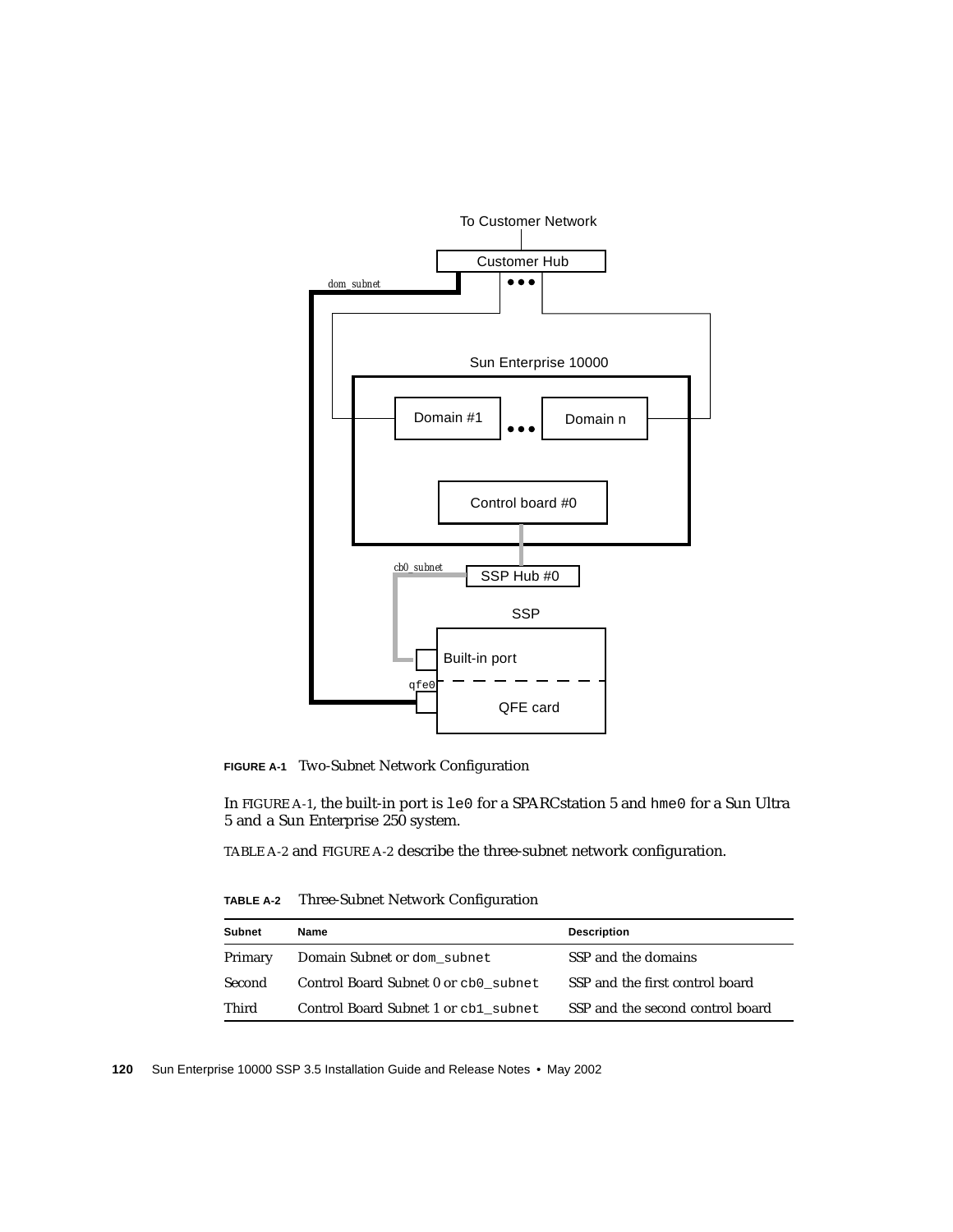

<span id="page-138-0"></span>**FIGURE A-2** Three-Subnet Network Configuration

In [FIGURE A-2,](#page-138-0) the built-in port is le0 for a SPARCstation 5 and hme0 for a Sun Ultra 5 and a Sun Enterprise 250 system.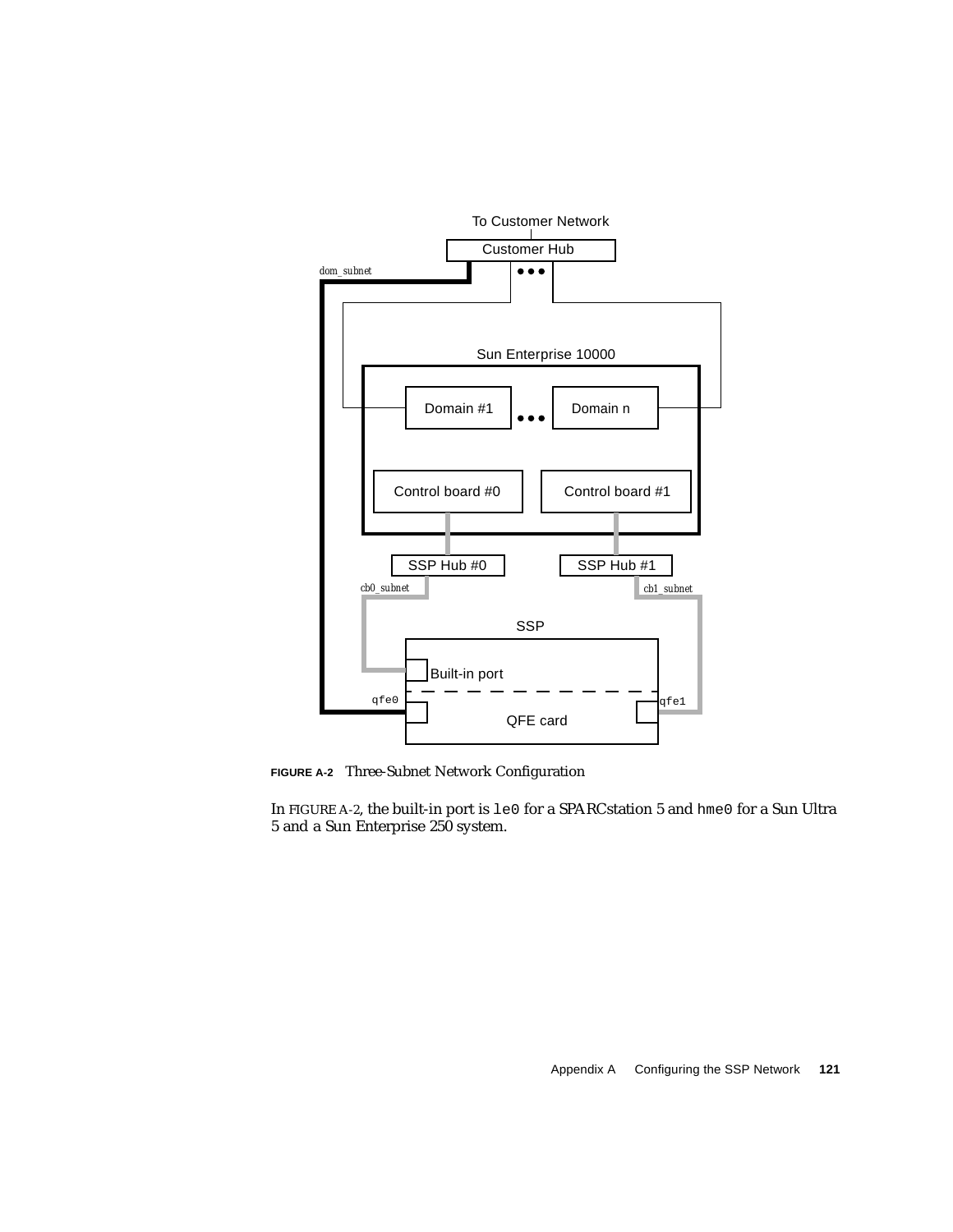[TABLE A-3](#page-139-0) and [FIGURE A-3](#page-139-1) describe the spare SSP network configuration.

**TABLE A-3** Spare SSP Network Configuration

<span id="page-139-0"></span>

| <b>Subnet</b> | Name                                 | <b>Description</b>                        |
|---------------|--------------------------------------|-------------------------------------------|
| Primary       | Domain Subnet or dom_subnet          | Both SSPs and the domains                 |
| Second        | Control Board Subnet 0 or cb0 subnet | Both SSPs and the first control board     |
| Third         | Control Board Subnet 1 or cb1 subnet | Both SSPs and the second control<br>hoard |



<span id="page-139-1"></span>**FIGURE A-3** Spare SSP Network Configuration

In [FIGURE A-3](#page-139-1), the built-in port on the main SSP and the spare SSP is le0 for a SPARCstation 5 and hme0 for a Sun Ultra 5 and a Sun Enterprise 250 system.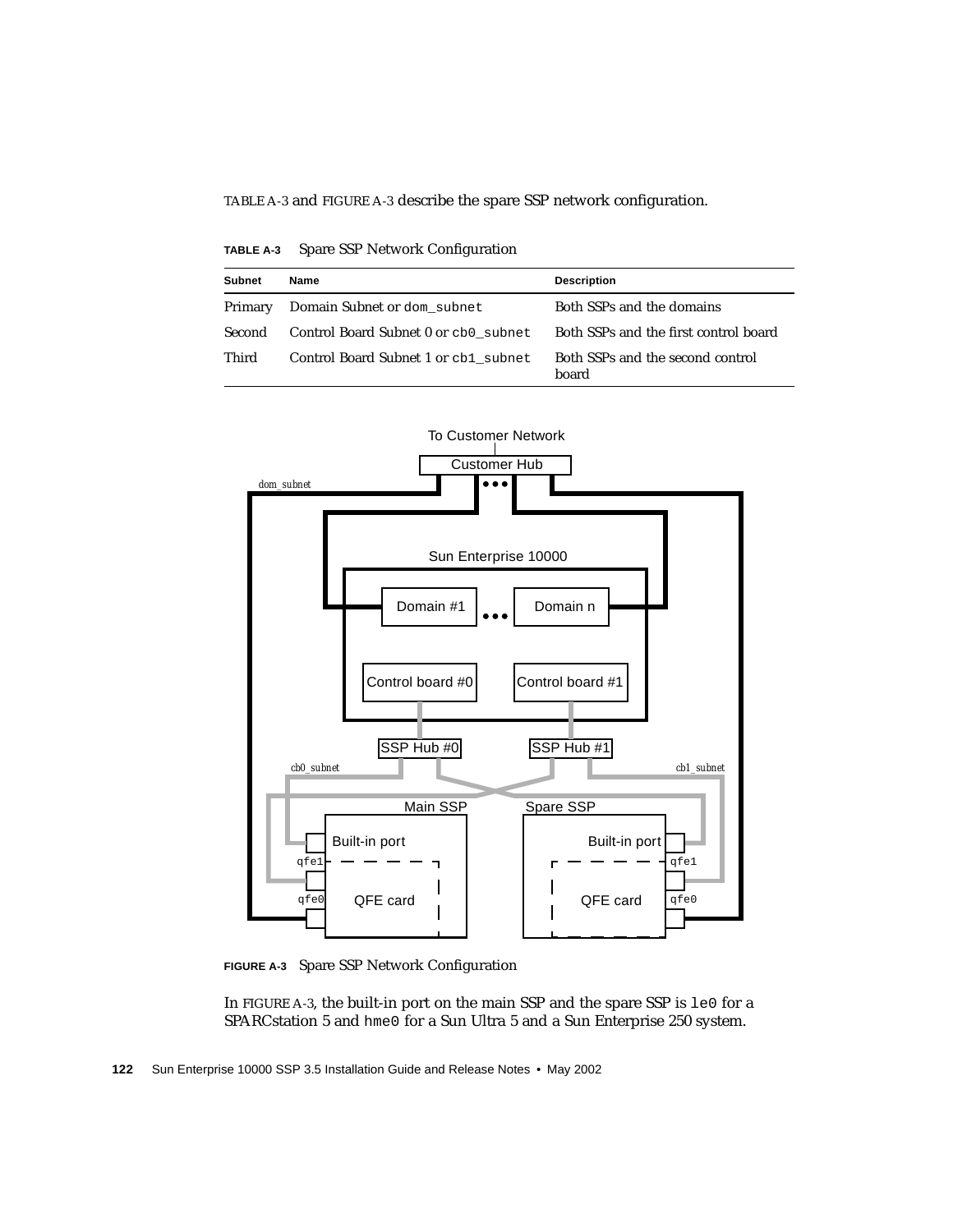## ▼ To Configure Your SSP Network

This procedure provides instructions for configuring your SSP network in one of the three configurations discussed earlier in this appendix.

- **1. Log in to the SSP as superuser.**
- **2. Create the** /etc/hostname.\* **configuration files.**

If you need to view your network controllers, use ifconfig -a.

For example, if you are using a Sun Quad FastEthernet™ card, model 1049A, in the two-subnet, three-subnet, or spare SSP network configuration on a Sun Ultra 5 system, you need the following files:

- $\blacksquare$  /etc/hostname.qfe0 contains the current SSP host name; it configures the primary subnet, dom\_subnet.
- /etc/hostname.hme0 contains *ssp\_hostname*-hme0; it configures the second subnet, cb0\_subnet.

The following file is also needed if you are using either the three-subnet or spare SSP configuration:

■ /etc/hostname.qfe1 — contains *ssp\_hostname*-qfe1; it configures the third subnet, cb1\_subnet.

**Note –** The two control board subnets must be on two different physical cards. The node name must reference the public interface and not the private interface.

**3. Set the contents of the** defaultrouter **file to the gateway IP address:**

ssp# **echo** *gateway\_IP\_address* **> /etc/defaultrouter**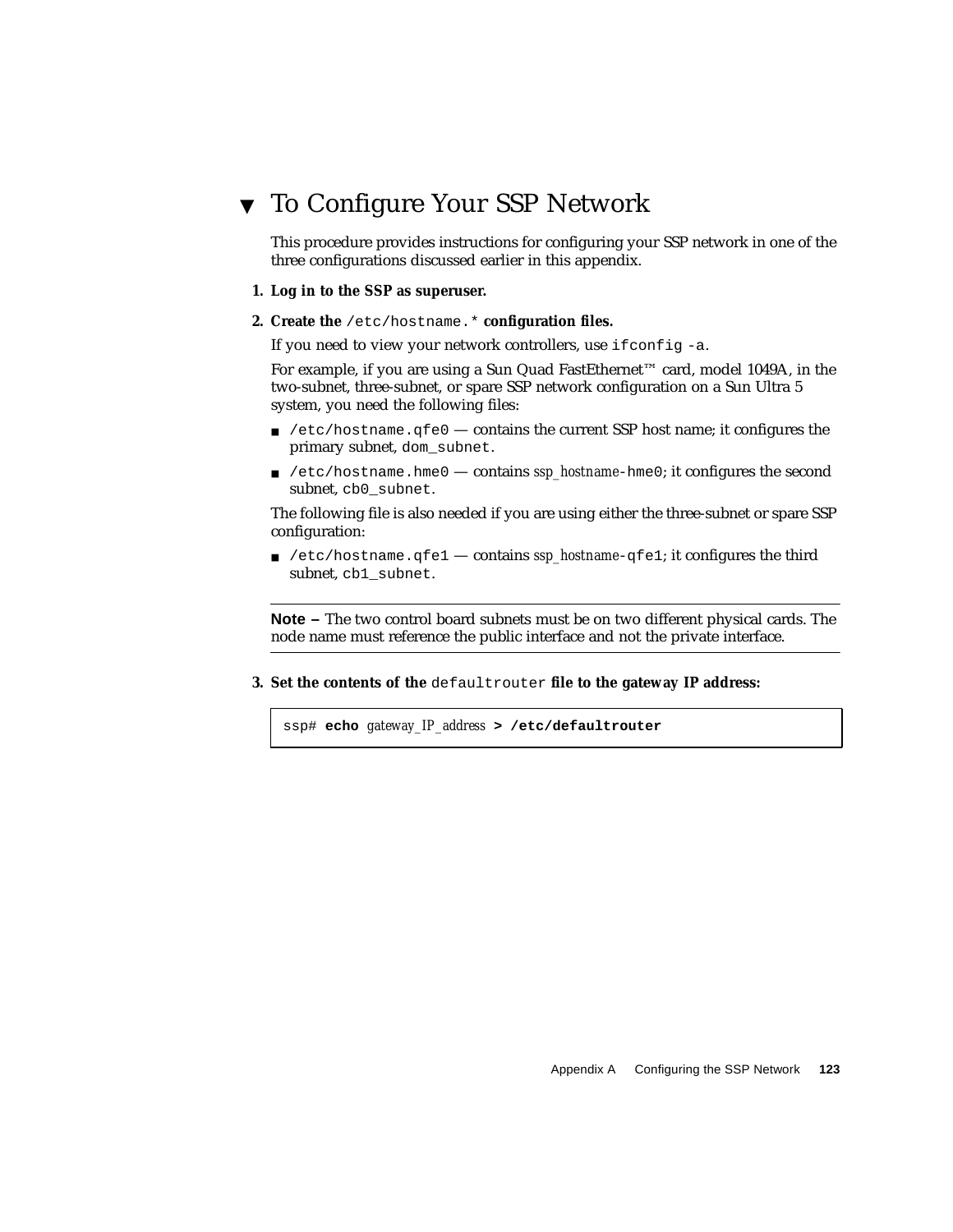**4. Manually update your name service** hosts **registry to include the host names and IP addresses of your control board(s) and other hosts, such as domains and the SSP.**

This can involve updating the Network Information Service (NIS or NIS+), or the /etc/hosts file, or the Domain Name Service (DNS).

The example below shows the typical modifications for an /etc/hosts file on a Sun Ultra 5 system:

```
# Entries for dom_subnet.
www.xxx.yyy.zzz domain1_hostname
www.xxx.yyy.zzz domain2_hostname
...
www.xxx.yyy.zzz domainn_hostnname
(n is the number of domains)
#
# Entries on both ssp's.
# NOTE : On the spare SSP, make sure "loghost"
# belongs to the spare.
#
www.xxx.yyy.zzz main_ssp_hostname loghost
www.xxx.yyy.zzz spare_ssp_hostname
www.xxx.yyy.zzz floating_ssp_hostname
#
# The next three entries need to be on cb0_subnet.
#
www.xxx.yyy.zzz main_ssp_hostname-hme0
www.xxx.yyy.zzz spare_ssp_hostname-hme0
www.xxx.yyy.zzz cb0_hostname
#
# The next three entries need to be on cb1_subnet.
#
www.xxx.yyy.zzz main_ssp_hostname-qfe1
www.xxx.yyy.zzz spare_ssp_hostname-qfe1
www.xxx.yyy.zzz cb1_hostname
```
The /etc/hosts file is a link to the/etc/inet/hosts file.

The following examples show the /etc/hosts file for a main and spare SSP, respectively.

The main SSP, as shown in the /etc/hosts file in [FIGURE A-4,](#page-142-0) is configured as follows:

- xf4 and xf4-b3 are host domains.
- xf4-ssp1 is the main SSP and xf4-ssp2 is the spare SSP.
- xf4-ssp-main is the floating SSP.
- $\bullet$  xf4-cb0 and xf4-cb1 are the host names for the two control boards.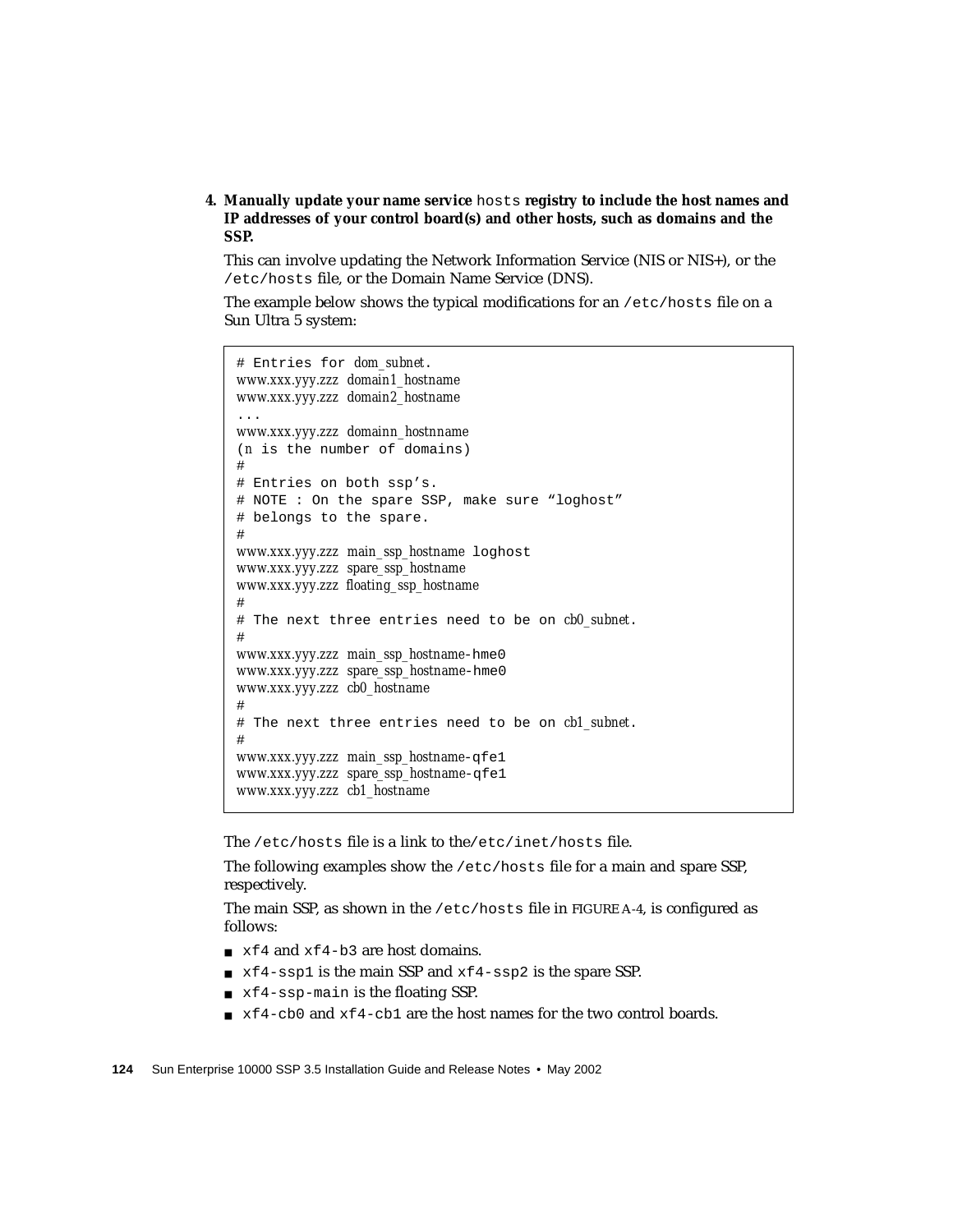```
#/etc/hosts
#
#dom_subnet (www.xxx.49.zzz). The 49 subnet
#
192.168.49.8 xf4
192.168.49.9 xf4-b3
127.0.0.1 localhost
192.168.49.113 xf4-ssp1 loghost
192.168.49.114 xf4-ssp2
192.168.49.115 xf4-ssp-main
#
#cb0_subnet (www.xxx.151.zzz). The 151 subnet
#
192.168.151.113 xf4-ssp1-hme0
192.168.151.114 xf4-ssp2-hme0
192.168.151.123 xf4-cb0
#
#cb1_subnet (www.xxx.152.zzz). The 152 subnet
#
192.168.152.113 xf4-ssp1-qfe1
192.168.152.114 xf4-ssp2-qfe1
192.168.152.127 xf4-cb1
```
<span id="page-142-0"></span>**FIGURE A-4** /etc/hosts File for a Main SSP

The following /etc/hosts file for the spare SSP is similar to the previous /etc/hosts file for the main SSP, except the spare SSP is the loghost.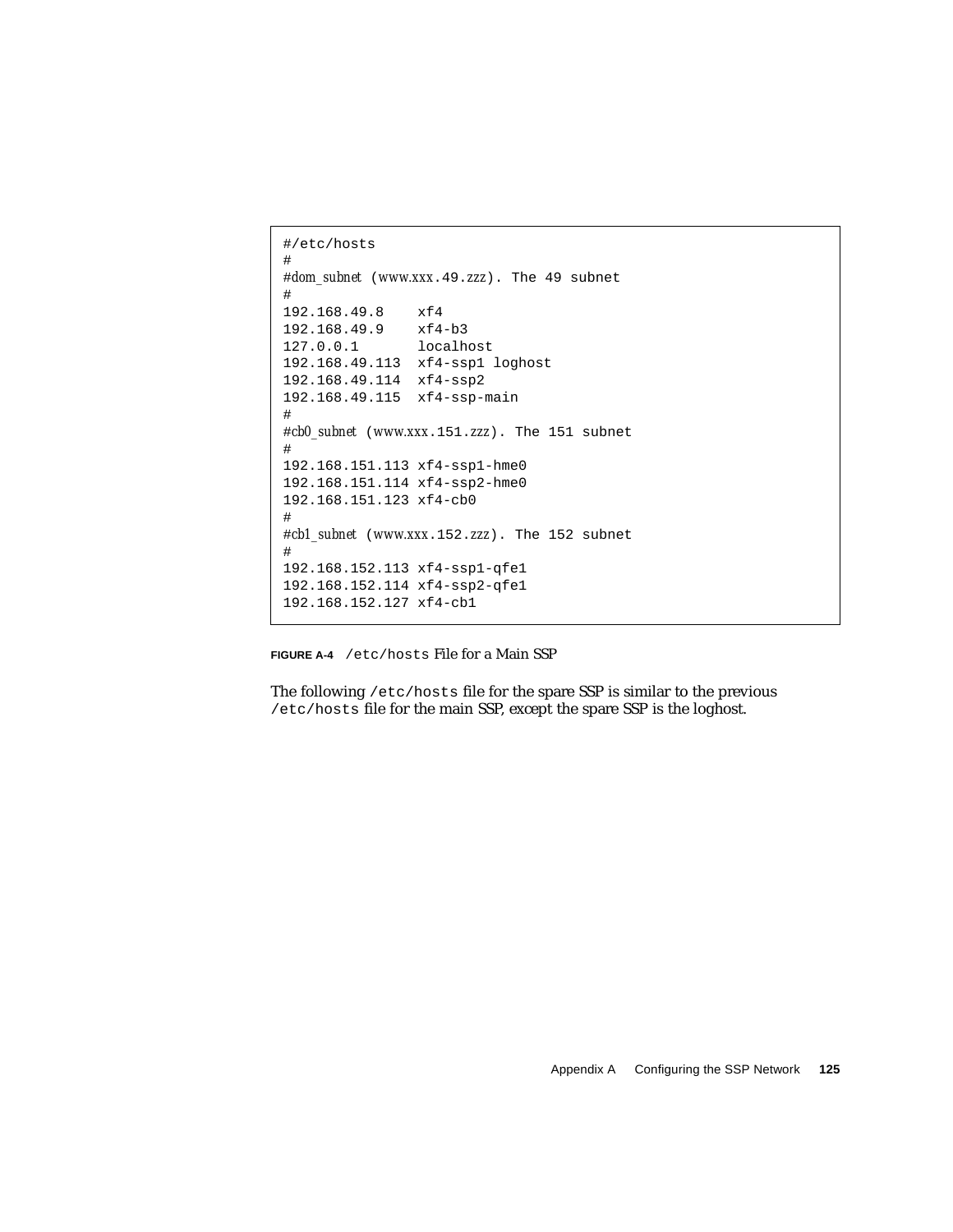```
#/etc/hosts
#
#dom_subnet (www.xxx.49.zzz). The 49 subnet
#
192.168.49.8 xf4
192.168.49.9 xf4-b3
127.0.0.1 localhost
192.168.49.113 xf4-ssp1
192.168.49.114 xf4-ssp2 loghost
192.168.49.115 xf4-ssp-main
#
#cb0_subnet (www.xxx.151.zzz). The 151 subnet
#
192.168.151.113 xf4-ssp1-hme0
192.168.151.114 xf4-ssp2-hme0
192.168.151.123 xf4-cb0
#
#cb1_subnet (www.xxx.152.zzz). The 152 subnet
#
192.168.152.113 xf4-ssp1-qfe1
192.168.152.114 xf4-ssp2-qfe1
192.168.152.127 xf4-cb1
```
**FIGURE A-5** /etc/hosts File for a Spare SSP

**Note –** The SSP and the host domains must be on the same subnet so you can boot domains from the network.

**5. Manually update your name service** ethers **registry to include the Ethernet addresses for the domain(s), SSP(s), and control board(s).**

You need to update NIS or NIS+, or the /etc/ethers file. For example:

| 0:0:be:01:00:1e      | xf4-cb0 |
|----------------------|---------|
| $  0:0:b$ e:01:00:57 | xf4-cb1 |
|                      |         |

**Note** – The Ethernet address of the control board(s) is located on the front of each control board.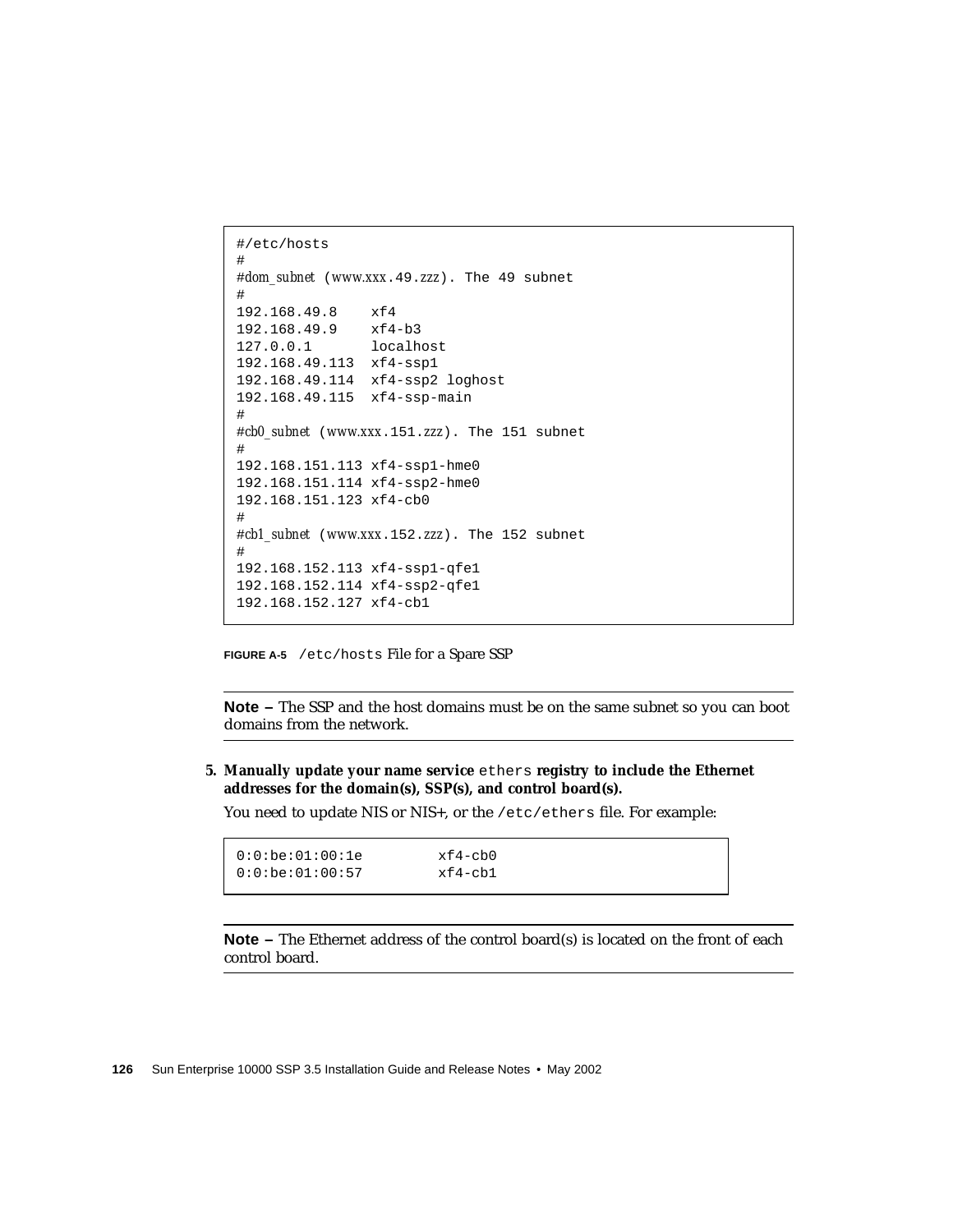**6. Edit the** /etc/nsswitch.conf **file on the main SSP and the spare SSP.**

If you are using local configuration files, the lines in the /etc/nsswitch.conf files are similar to the following example:

| passwd: | files |
|---------|-------|
| qroup:  | files |
| hosts:  | files |
| ethers: | files |
|         |       |

**Note –** The name server information (nis) is dependent on your network configuration.

**7. Reboot the SSP.**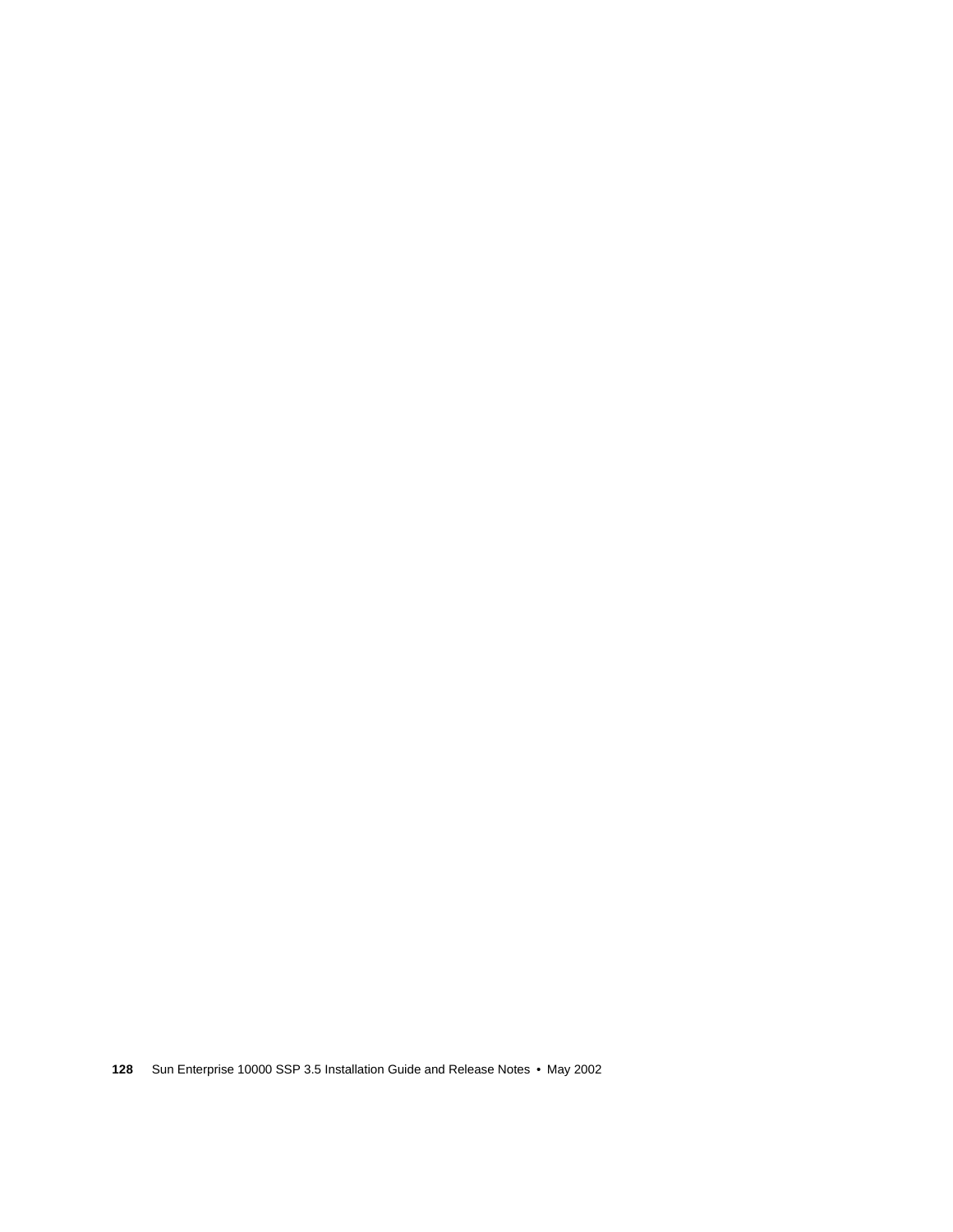## OpenSSP Memory Worksheet

This appendix provides a blank SSP memory worksheet and explains how the predetermined memory values in the worksheet are derived.

# Blank OpenSSP Memory Worksheet

This section contains a blank SSP memory worksheet that you can use to determine the memory requirements for your SSP configuration.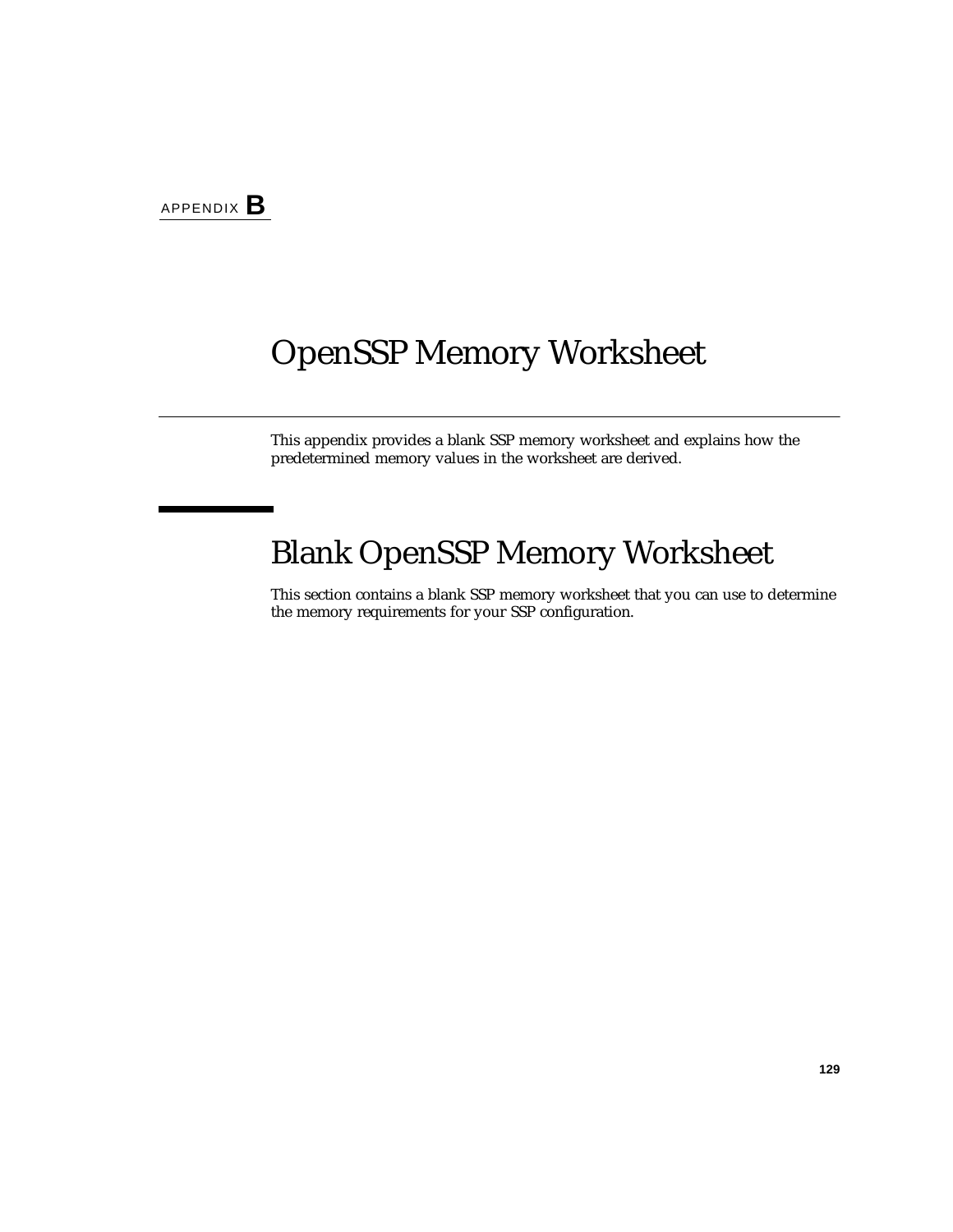| Line             | Item                                          | <b>Number</b> | Real Memory (MB)      | <b>Virtual Memory (MB)</b>                                             | <b>Real Memory</b><br>Subtotal (MB) | Virtual<br>Memory<br><b>Subtotal</b><br>(MB) |
|------------------|-----------------------------------------------|---------------|-----------------------|------------------------------------------------------------------------|-------------------------------------|----------------------------------------------|
| $\vert$ 1        | System                                        | $\mathbf{1}$  | 60                    | 236                                                                    | 60                                  | 236                                          |
| $\overline{2}$   | <b>Base SSP</b>                               | $\mathbf{1}$  | 22                    | 35                                                                     | 22                                  | 35                                           |
| $\sqrt{3}$       | Domains (1-16)                                |               | 3 x no. of domains    | 4 x no. of domains                                                     |                                     |                                              |
| 4                | <b>Hostviews</b><br>(0 or more)               |               | 12 x no. of hostviews | 17 x no. of<br>hostviews                                               |                                     |                                              |
| $\bf 5$          | Sun<br>Management<br>Center (0 or 1)          |               | 0 or 26               | 0 or 31                                                                |                                     |                                              |
| $\boldsymbol{6}$ | Third-party<br>applications                   |               |                       |                                                                        |                                     |                                              |
| 7                | Subtotal (lines 1<br>through 6)               |               |                       |                                                                        |                                     |                                              |
| $\vert 8$        | Kernel buffer<br>memory (MB)                  |               | 15% of RAM            |                                                                        |                                     |                                              |
| $\overline{9}$   | Recommended<br>real memory<br>(lines 7 and 8) |               |                       |                                                                        |                                     |                                              |
| 10               | Reserved for<br>$/\text{tmp}/in$<br>swapfs    |               |                       | 512                                                                    |                                     | 512                                          |
| 11               | Subtract<br>amount of real<br>memory          |               |                       |                                                                        |                                     |                                              |
| 12               | Recommended<br>swap space size                |               |                       | (Virtual memory<br>subtotal - real<br>memory total) +<br>/tmp/reserved |                                     |                                              |

<span id="page-147-0"></span>**TABLE B-1** Blank OpenSSP Memory Worksheet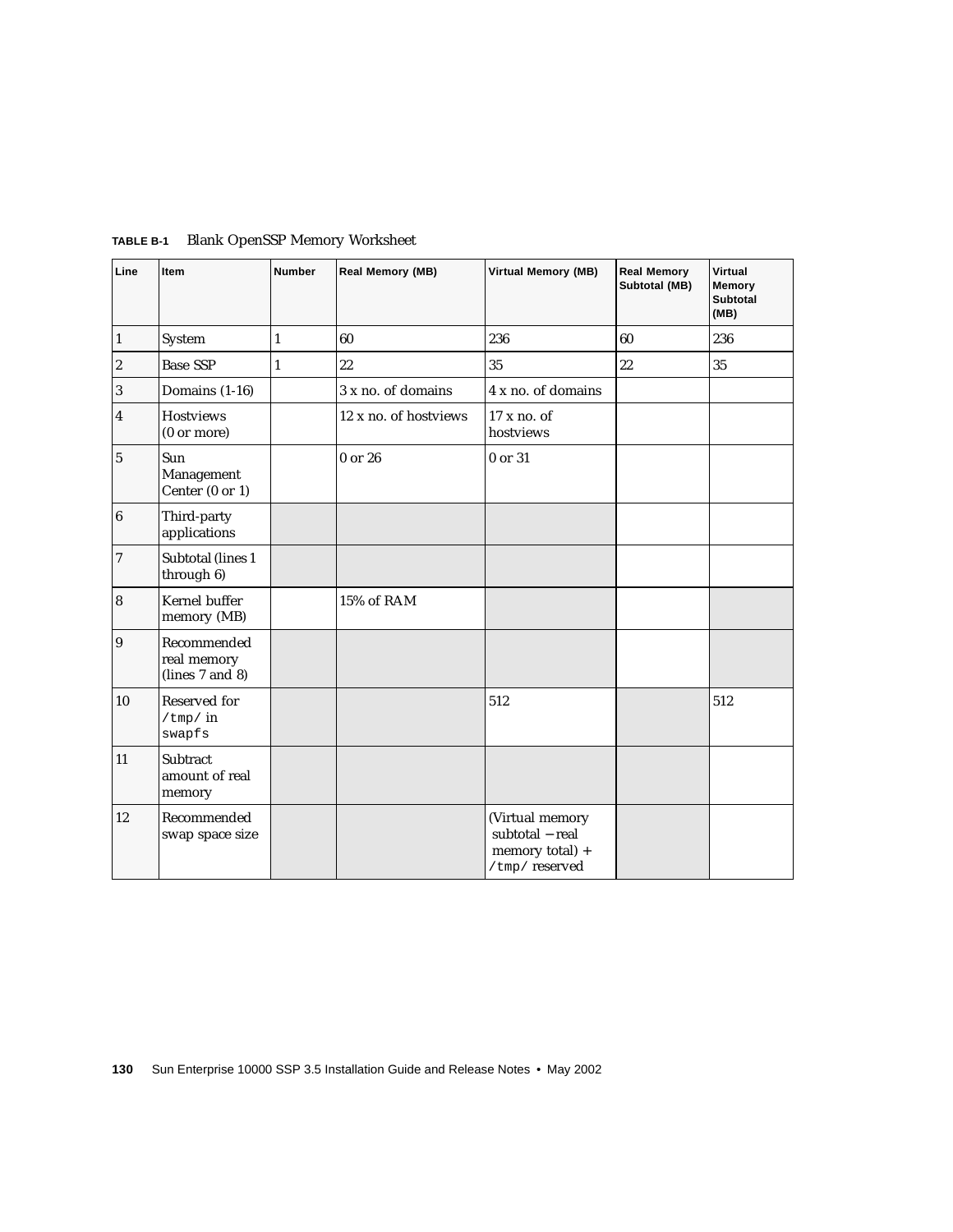# How Memory Sizing Values are Derived

The OpenSSP memory worksheet [\(TABLE B-1\)](#page-147-0) is used to size virtual and real memory for a SSP workstation or server, based on the number of Sun Enterprise 10000 domains controlled by the SSP and the number of SSP, Sun Management Center, and third-party applications involved.

This section provides details on how the predetermined memory values in the worksheet are derived. The pmap command provides output that is used to calculate the following memory values in the worksheet.

- Process private resident memory
- Process private virtual memory
- System memory (line 1 of the worksheet)
- Base SSP memory (line 2 of the worksheet)
- Each domain SSP memory (line 3 of the worksheet)
- Hostview memory (line 4 of the worksheet)
- Sun Management Center memory (line 5 of the worksheet)
- Kernel buffer memory (line 8 of the worksheet)
- swapfs (line 10 of the worksheet)

The following sections describe how each of these values is calculated.

### Process Private Resident Memory

Use the pmap -x *processID* command to obtain the amount of private resident memory used by a process, where *processID* is the number of the process ID (for example, 406). In the output displayed, note the Private column in the last line. This value is the total private memory, in kilobytes, for a process that is resident in real memory.

### Process Private Virtual Memory

To find the approximate amount of private virtual memory that a process uses, run the pmap -x processID command. In the output displayed, locate the total resident shared memory (shown on the last line under the Shared column) and subtract it from the total process memory (shown on the last line under the Kbytes column). The resulting value is the approximate total private virtual memory for a process. It is slightly higher than the actual amount needed, as it includes nonresident shared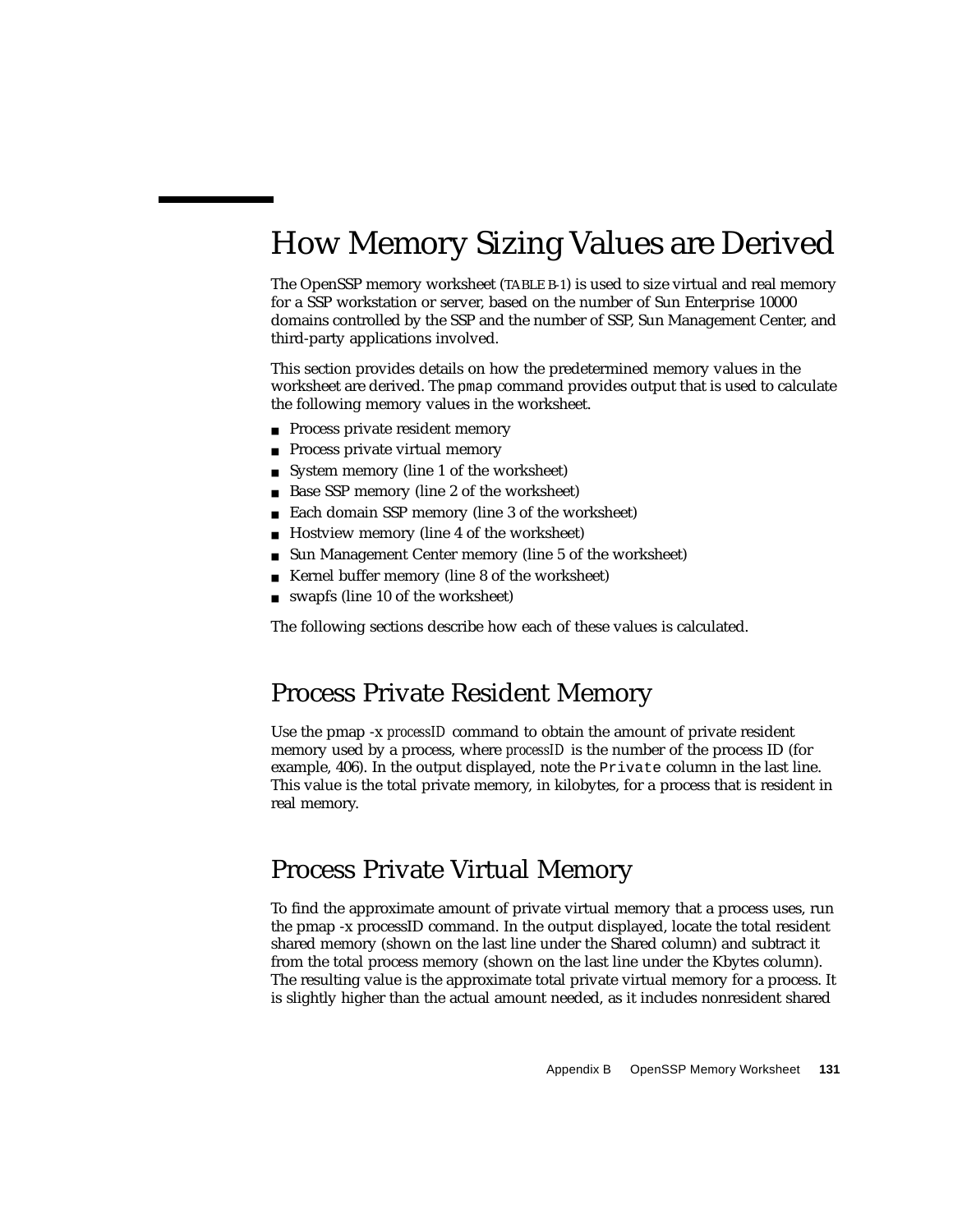memory (paged-out memory that is also used by other processes). The resulting value is a reasonable measurement of the private virtual memory required, which does not underestimate the required memory.

For further information on memory sizing, see Richard McDougall's paper, "The Solaris Memory System: Sizing, Tools and Architecture," at http://www.Sun.COM/sun-on-net/performance/vmsizing.pdf

### System Memory (Line 1)

System memory usage consists of memory used by system processes, system shared libraries, CDE libraries, and CDE processes. [TABLE B-2](#page-149-0) shows the values for these items and the resulting totals for system memory: 60 MB of real memory and 60 MB of virtual memory. (The kernel buffer memory used is discussed in a subsequent section.)

| <b>Memory</b>           | <b>Resident</b><br>Memory (MB) | <b>Virtual Memory</b><br>(MB) | <b>Description</b>                                                                                                                                                                                                                                                                                                   |
|-------------------------|--------------------------------|-------------------------------|----------------------------------------------------------------------------------------------------------------------------------------------------------------------------------------------------------------------------------------------------------------------------------------------------------------------|
| System processes        | 21                             | 56                            | Use $pmap -x$ to find the private resident<br>and virtual memory of root processes, that is<br>/usr/lib/*,/usr/sbin/*,/usr/sadm/*,<br>rpc.*, and mibiisa.                                                                                                                                                            |
| System shared libraries | 15                             | 25                            | The total resident and virtual memory for<br>system shared libraries, which are under<br>/usr/lib/, is approximately 15 and 25 MB<br>(see Richard McDougall's paper, "The Solaris<br>Memory System: Sizing, Tools and<br>Architecture," pp. 34-36 at<br>http://www.Sun.COM/sun-on-net/<br>performance/vmsizing.pdf). |
| <b>CDE</b> libraries    | 5                              | 10                            | Use pmap -x to find the highest shared<br>memory among /usr/dt/bin/* and<br>/usr/openwin/bin/* processes.                                                                                                                                                                                                            |
| CDE processes           | 19                             | 145                           | Use $pmap-x$ to find the private resident and<br>virtual memory of Xsun, speckeysd,<br>fbconsole, sdt_shell, ttsession, and<br>dt* processes.                                                                                                                                                                        |
| System subtotal         | 60                             | 236                           |                                                                                                                                                                                                                                                                                                                      |

<span id="page-149-0"></span>

| TABLE B-2 |  | <b>System Memory Values</b> |  |
|-----------|--|-----------------------------|--|
|-----------|--|-----------------------------|--|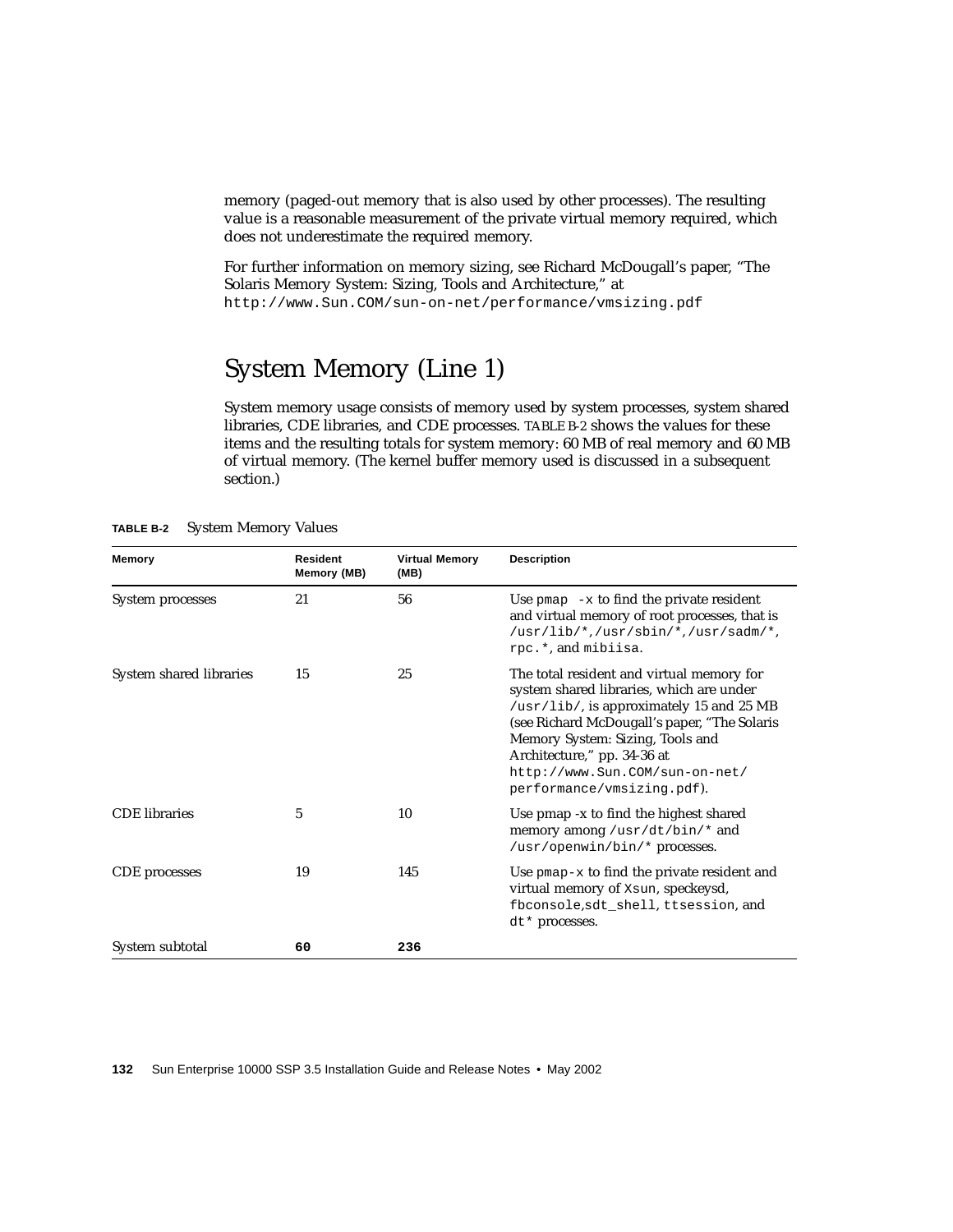### Base SSP Memory (Line 2)

Base SSP memory consists of memory used by the SSP shared libraries and SSP platform-wide processes. [TABLE B-3](#page-150-0) shows the subtotals for base SSP memory: 22 MB of real memory and 35 MB of virtual memory.

| Memory                | Resident<br>Memory (MB) | <b>Virtual Memory</b><br>(MB) | <b>Description</b>                                                                                                                                                                                                      |
|-----------------------|-------------------------|-------------------------------|-------------------------------------------------------------------------------------------------------------------------------------------------------------------------------------------------------------------------|
| SSP shared libraries  | 3                       | 4                             | Sum the file sizes of the *.so files under<br>/opt/SUNWssp/lib/ and<br>/opt/SUNWssp/release/                                                                                                                            |
|                       |                         |                               | This gives the approximate virtual memory<br>used by the SSP libraries.                                                                                                                                                 |
| SSP platform software | 19                      | 31                            | Use $pmap -x$ to find the private resident and<br>shared memory of SSP platform-wide<br>processes. That is, snmpd, (but not snmpdx),<br>ssp_startup.*, fad, edd, straps,<br>machine server, fod, cbs, and<br>datasyncd. |
| SSP platform subtotal | 22                      | 35                            |                                                                                                                                                                                                                         |

<span id="page-150-0"></span>**TABLE B-3** Base SSP Memory Values

### Each Domain SSP Memory (Line 3)

Each domain on the Sun Enterprise 10000 system requires three processes on the SSP:

- obp\_helper
- netcon\_server
- netcon client

Output from the pmap  $-x$  command shows that these three processes take 3 MB of private resident memory and 4 MB of private virtual memory.

### Hostview Memory (Line 4)

Each instance of Hostview, with all three status subwindows open, requires four processes. The output from the pmap -x command shows that these four processes use 12 MB of private resident memory and 17 MB of private virtual memory.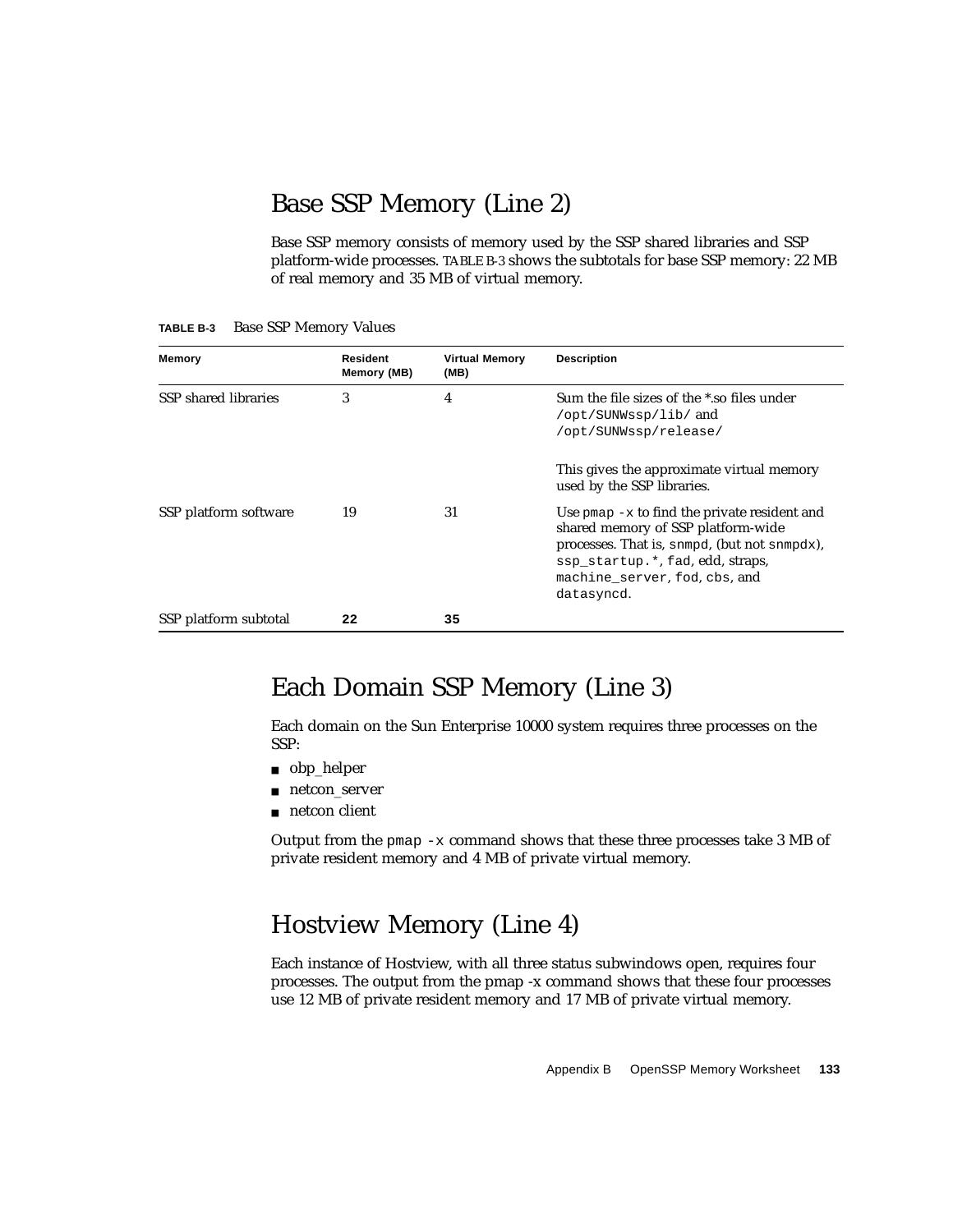Hostview is not required for the SSP to function, but it is useful for monitoring alerts and events if no other monitoring software, such as Sun Management Center, is being used.

### Sun Management Center Memory (Line 5)

On the SSP, Sun Management Center requires two agents to send information back to the Sun Management Center server. One agent monitors the SSP workstation itself, while the other agent monitors the Sun Enterprise 10000 platform. Sun Management Center appears in the ps command as two processes, both named esd. [TABLE B-4](#page-151-0) presents the output from the pmap -x command for the Sun Management Center processes and the resulting subtotals for resident and virtual memory:

<span id="page-151-0"></span>**TABLE B-4** Sun Management Center Memory Values

| <b>Memory</b>                                     | <b>Resident Memory (MB)</b> | Virtual Memory (MB) |
|---------------------------------------------------|-----------------------------|---------------------|
| <b>Sun Management Center</b><br>workstation agent | 14                          | 16                  |
| <b>Sun Management Center</b><br>platform agent    | 12                          | 15                  |
| <b>Sun Management Center</b><br>subtotal          | 26                          | 31                  |

Due to the large footprint of the Sun Management Center server or console, running Sun Management Center on the same system with the SSP is not recommended. Sun Management Center is neither required nor used by SSP software.

### Kernel Buffer Memory (Line 8)

The following quote from Richard McDougall's paper, *The Solaris Memory System: Sizing, Tools and Architecture* at:

http://www.Sun.COM/sun-on-net/performance/vmsizing.pdf

provides a general rule of thumb for determining kernel RAM.

The amount of memory that the kernel uses varies significantly, based on the size of the tunable parameters. A lot of the tunable parameters are set at boot in proportion with the amount of physical RAM in the system. As a general rule of thumb, if all of the parameters are standard, you can allow about 15% of physical RAM for the kernel.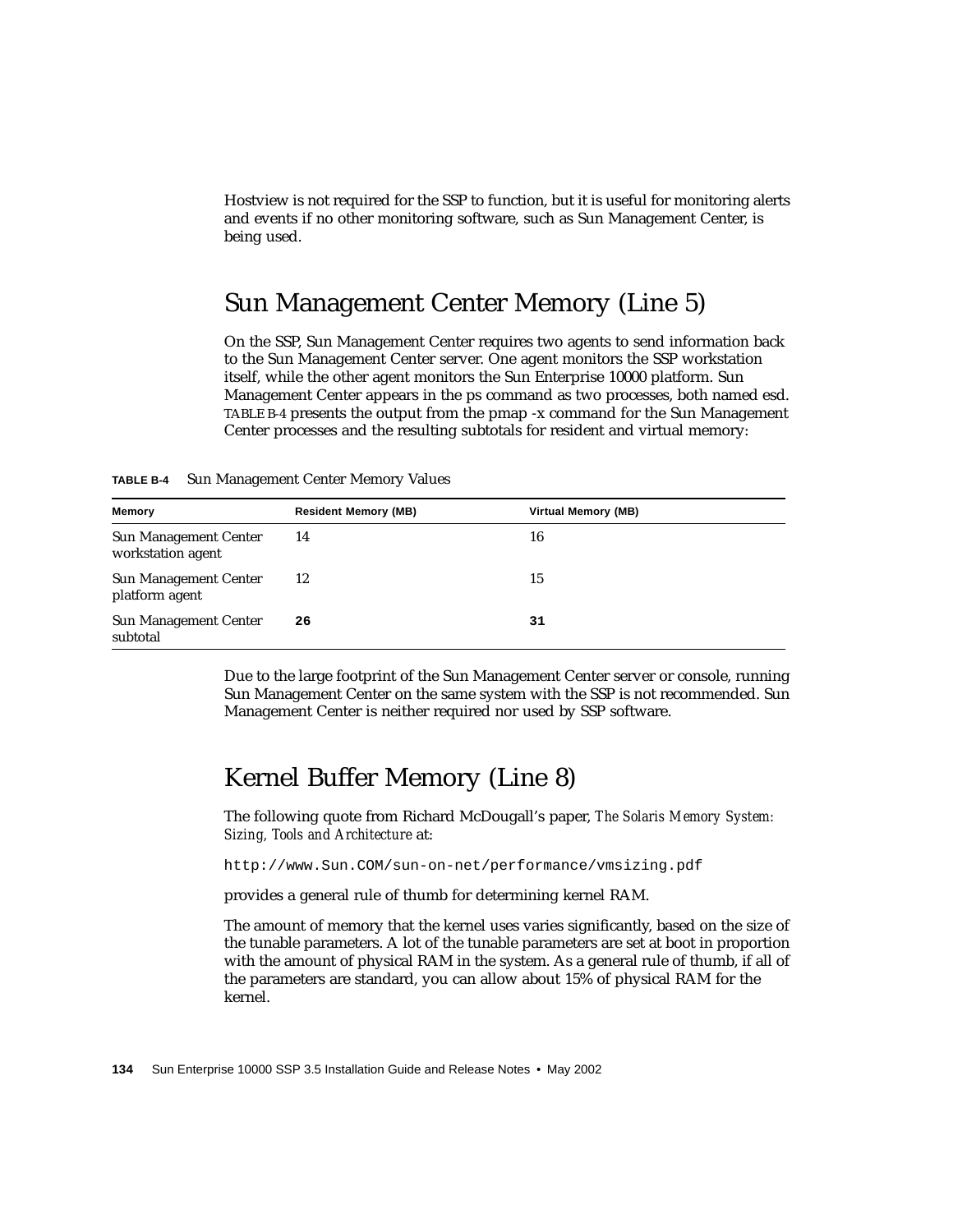### swapfs (Line 12)

The swapfs file system implements a file system in virtual memory, using both RAM and, if necessary, swap space, to store files. However, because this memory is not preserved across reboots, swapfs is used only for temporary files, usually  $/\text{tmp}/$ . SSP automatic failover uses  $/\text{tmp}/$  to propagate modified files to the other SSP in a dual configuration, mainly log files and recently changed configuration files, as part of the process of failing over to the other SSP. Be sure to allocate enough space for swapfs, as log files can become quite large. Otherwise, the SSP workstation might behave strangely or even fail. Allocating 512 MB of swap space for  $/\text{tmp}/$  should be sufficient for SSP automatic failover. This amount is in addition to the amount of required virtual memory that exceeds available RAM.

If the system is generating a large number of diagnostic messages to the SSP logs, or the system is generating many log messages due to an error situation, monitor the SSP log file sizes under the /var/opt/SUNWssp/adm/ directory. If, in rare instances, log files in this directory grow to hundreds of megabytes in size, trim or remove them from the /var/opt/SUNWssp directory.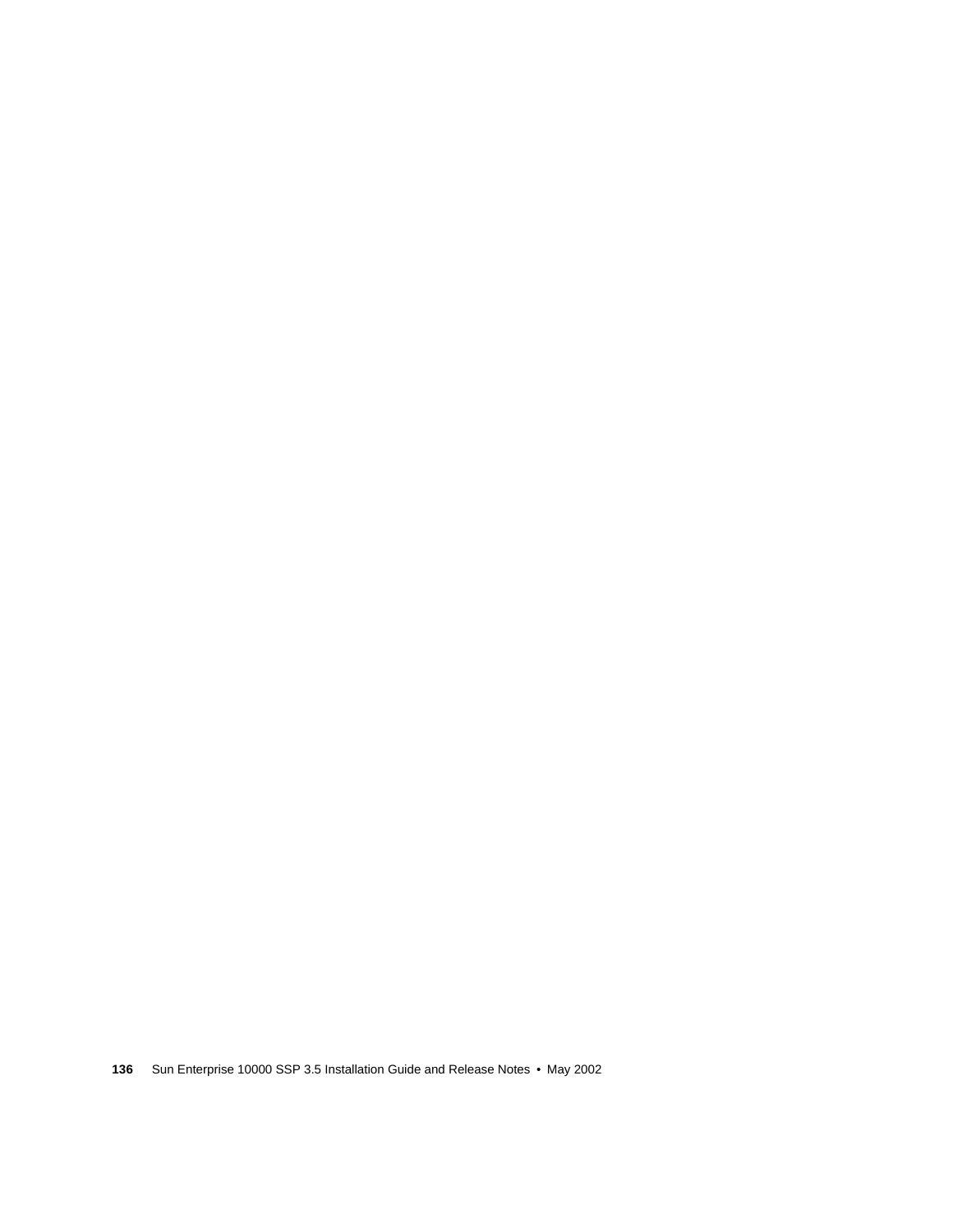## Index

#### **SYMBOLS**

[/etc/ethers file, 79,](#page-96-0) [103](#page-120-0) [/etc/hosts file, 78,](#page-95-0) [103](#page-120-1)

#### **A**

[alternate pathing, 1](#page-18-0)

#### **B**

[backing up the domain, 100](#page-117-0) [backing up the SSP, 14,](#page-31-0) [17](#page-34-0) [boot disk, configuring, 89,](#page-106-0) [112](#page-129-0) [boot net command, 86,](#page-103-0) [109](#page-126-0)

#### **D**

[disk partition sizes, 86,](#page-103-1) [99](#page-116-0) domain installation [booting the system from the network, 86](#page-103-2) [bringing up the domain to the OpenBoot Prom](#page-98-0) level, 81 [configuring network information, 78](#page-95-1) [configuring Network Time Protocol \(NTP\)](#page-109-0) packages, 92 [configuring the default boot disk, 89](#page-106-0) [creating domains, 76](#page-93-0) [Ethernet address, 79](#page-96-0) [finishing, 88](#page-105-0) [host ID, 73,](#page-90-0) [94](#page-111-0)

[installing additional software, 91](#page-108-0) [IP address, 78](#page-95-0) [licensing software, 94](#page-111-1) [prerequisites, 73](#page-90-1) [prompts, 86](#page-103-3) [setting up the OpenBoot Prom environment, 82](#page-99-0) [setting up the SSP as an install server, 79](#page-96-1) [system identification key, 73](#page-90-0) [task overview, 72](#page-89-0) [verifying, 93](#page-110-0) domain upgrade [backing up the domain, 100](#page-117-0) [booting the system from the network, 109](#page-126-1) [bringing up the domain to the OpenBoot Prom](#page-122-0) level, 105 [configuring Network Time Protocol \(NTP\)](#page-132-0) packages, 115 [configuring the default boot disk, 112](#page-129-0) [Ethernet address, 103](#page-120-1) [finishing, 110](#page-127-0) [host ID, 117](#page-134-0) [installing additional software, 113](#page-130-0) [IP address, 103](#page-120-1) [licensing software, 116](#page-133-0) [prerequisites, 99](#page-116-1) [preserving symbolic links, 101](#page-118-0) [preventing the mounting of unnecessary file](#page-118-1) systems, 101 [prompts, 110](#page-127-1) [removing metadevices, 101](#page-118-2) [setting up the OpenBoot Prom environment, 106](#page-123-0) [setting up the SSP as an install server, 103](#page-120-2) [task overview, 98](#page-115-0)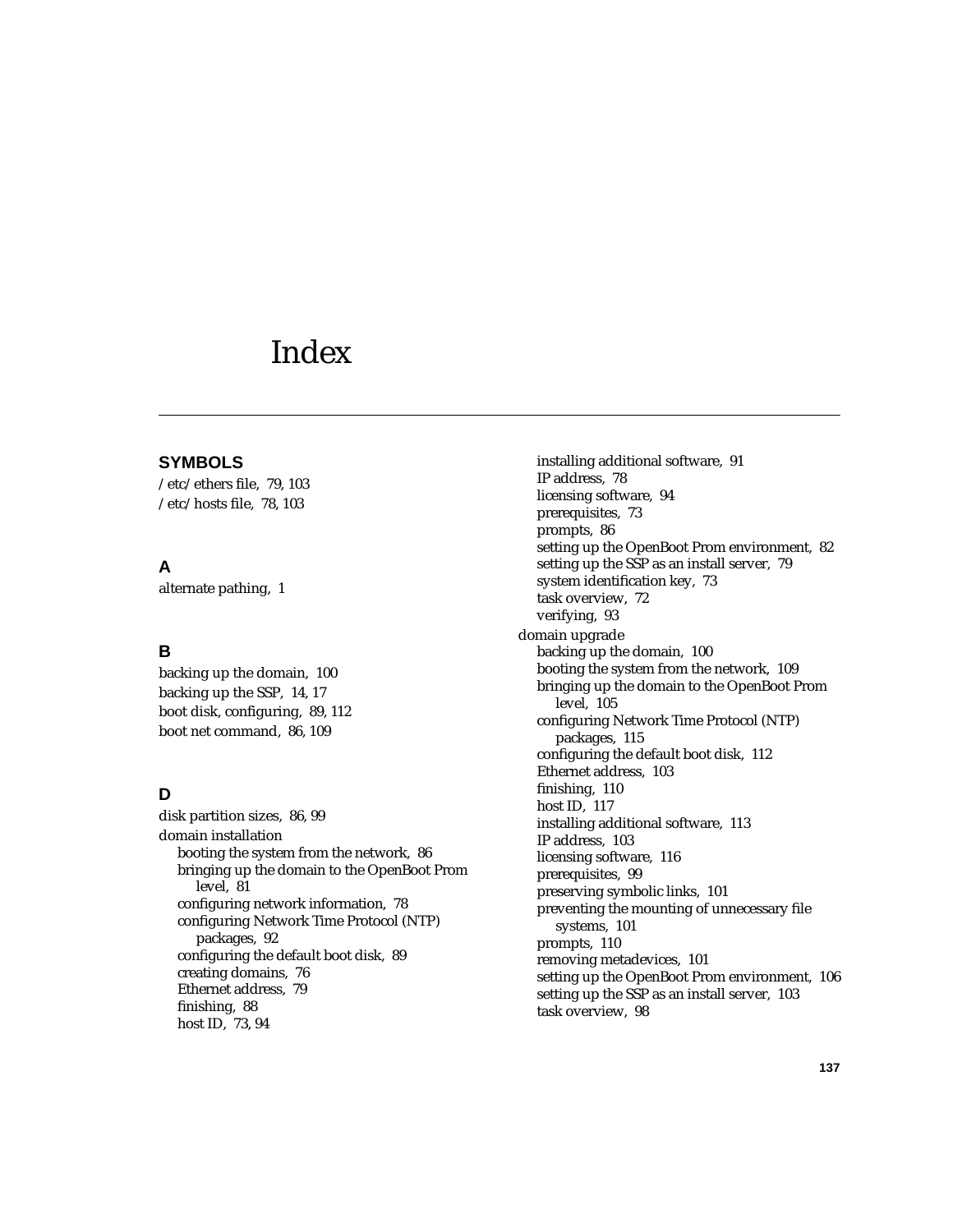[verifying, 115](#page-132-1) [verifying domain network information, 103](#page-120-3) DR models [2.0 model, 1,](#page-18-1) [3](#page-20-0) [3.0 model, 2,](#page-19-0) [3](#page-20-1)

#### **E**

[eeprom.image file, creating, 75](#page-92-0) [Ethernet addresses, 79,](#page-96-0) [103](#page-120-1)

#### **F**

failover [prerequisites, 25](#page-42-0) [states, 119](#page-136-0) fall back [process, 51](#page-68-0) [file systems, 101](#page-118-3) [floating IP address, 15,](#page-32-0) [31,](#page-48-0) [36,](#page-53-0) [42,](#page-59-0) [43](#page-60-0) [floating SSP hostname, 86,](#page-103-4) [99,](#page-116-2) [110](#page-127-2)

#### **H**

[host ID, 73,](#page-90-0) [94,](#page-111-0) [117](#page-134-0)

#### **I**

initialization files [editing after upgrade or install, 47](#page-64-0) [install server, setting up, 79,](#page-96-1) [103](#page-120-2) installation [requirements, 23](#page-40-0) [ssp\\_install process, 35](#page-52-0) [Web Start process, 30](#page-47-0) [IP addresses, 73,](#page-90-2) [78,](#page-95-0) [103](#page-120-1) [IPMP, 2](#page-19-0)

#### **K**

known problems [SSP, 7](#page-24-0)

#### **M**

[metadevices, removing, 101](#page-118-2) [MPxIO, 2](#page-19-0)

#### **N**

netcon(1M) session [booting from the network, 86,](#page-103-2) [109](#page-126-0) [opening, 81](#page-98-1) network configuration [procedure, 123](#page-140-0) [spare SSP, 122](#page-139-0) [three-subnet, 121](#page-138-0) [two-subnet, 120](#page-137-0) [Network Time Protocol \(NTP\), 92,](#page-109-0) [115](#page-132-0) network time protocol daemon [configuring, 48](#page-65-0) ntpd [configuring, 48](#page-65-0)

#### **O**

OpenBoot Prom [bringing up domains, 81,](#page-98-0) [105](#page-122-0) [devalias list, 82,](#page-99-1) [106](#page-123-1) [setting up the environment, 82,](#page-99-0) [106](#page-123-0) [OpenSSP, 2,](#page-19-1) [55](#page-72-0) [calculating memory usage, 58](#page-75-0) [CPU utilization rates, 65](#page-82-0) [determining virtual memory, 63](#page-80-0) [hardware resources, 69](#page-86-0) [memory worksheet, 60](#page-77-0) [thrashing, 63](#page-80-1)

#### **P**

[patches, 57](#page-74-0)

#### **R**

[release notes, 1](#page-18-0)